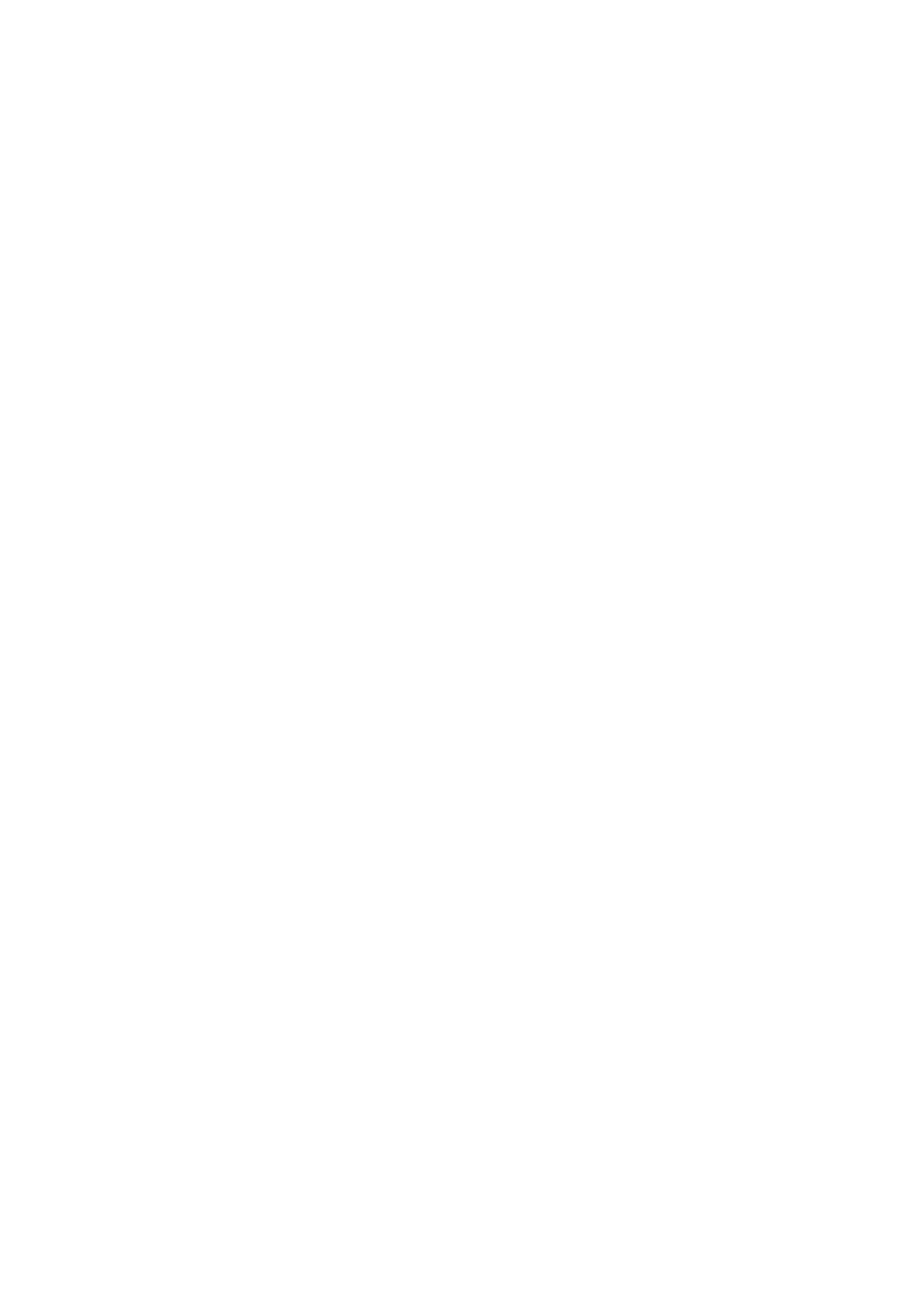

Master's Thesis

# **Compositional Analysis for Exposing Vulnerabilities – A Symbolic Execution Approach**

| Autor: Thomas Hutzelmann                      |
|-----------------------------------------------|
| Matrikelnummer: 1396618                       |
| Beginn der Arbeit: 21. Juni 2016              |
| Abgabe der Arbeit: 21. Dezember 2016          |
| Erstgutachter: Prof. Dr. Alexander Pretschner |
| Zweitgutachter: Prof. Dr. Alexander Knapp     |
| Betreuer: M.Sc. Saahil Ognawala               |
|                                               |







**Institut für Software & Systems Engineering** Universitätsstraße 6a D-86135 Augsburg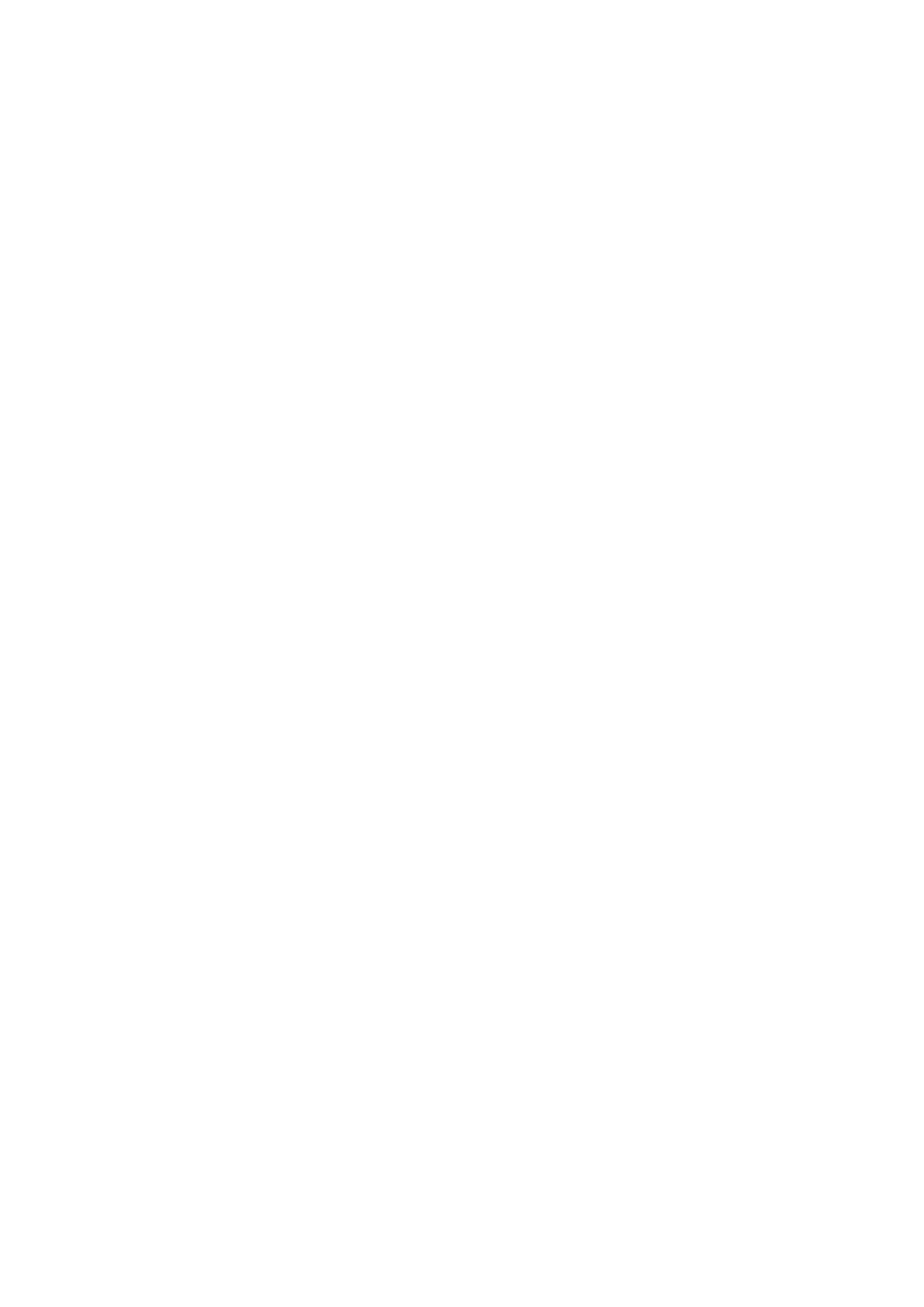Hiermit versichere ich, dass ich diese Masterarbeit selbständig verfasst habe. Ich habe dazu keine anderen als die angegebenen Quellen und Hilfsmittel verwendet.

Augsburg, den 21. Dezember 2016 Thomas Hutzelmann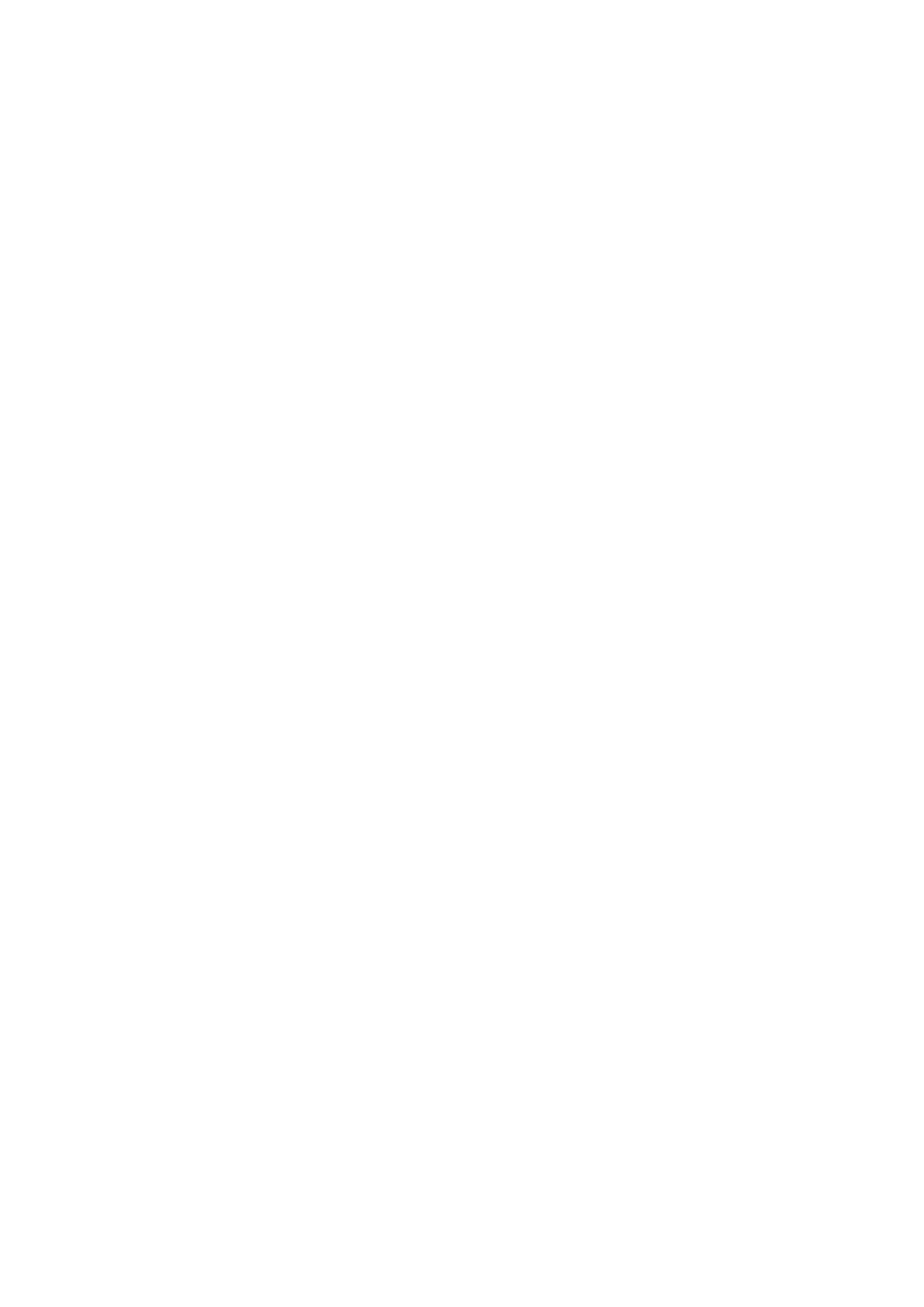## Acknowledgments

I would like to express my great appreciation to Prof. Pretschner for the helpful feedback, the valuable suggestions, and his very precise critiques. I am particularly grateful for the assistance given by Prof. Knapp. No matter, what problems I was facing, he always had a sympathetic ear for me. This thesis would not have been possible without Saahil Ognawala. Our numerous discussions have sharpened my deep understanding of the topic and have led to some unique ideas. Finally, I want to express my gratitude for being part of the Software Engineering Elite Graduate Program. It is a great study program and offers a unique insight into a variety of topics.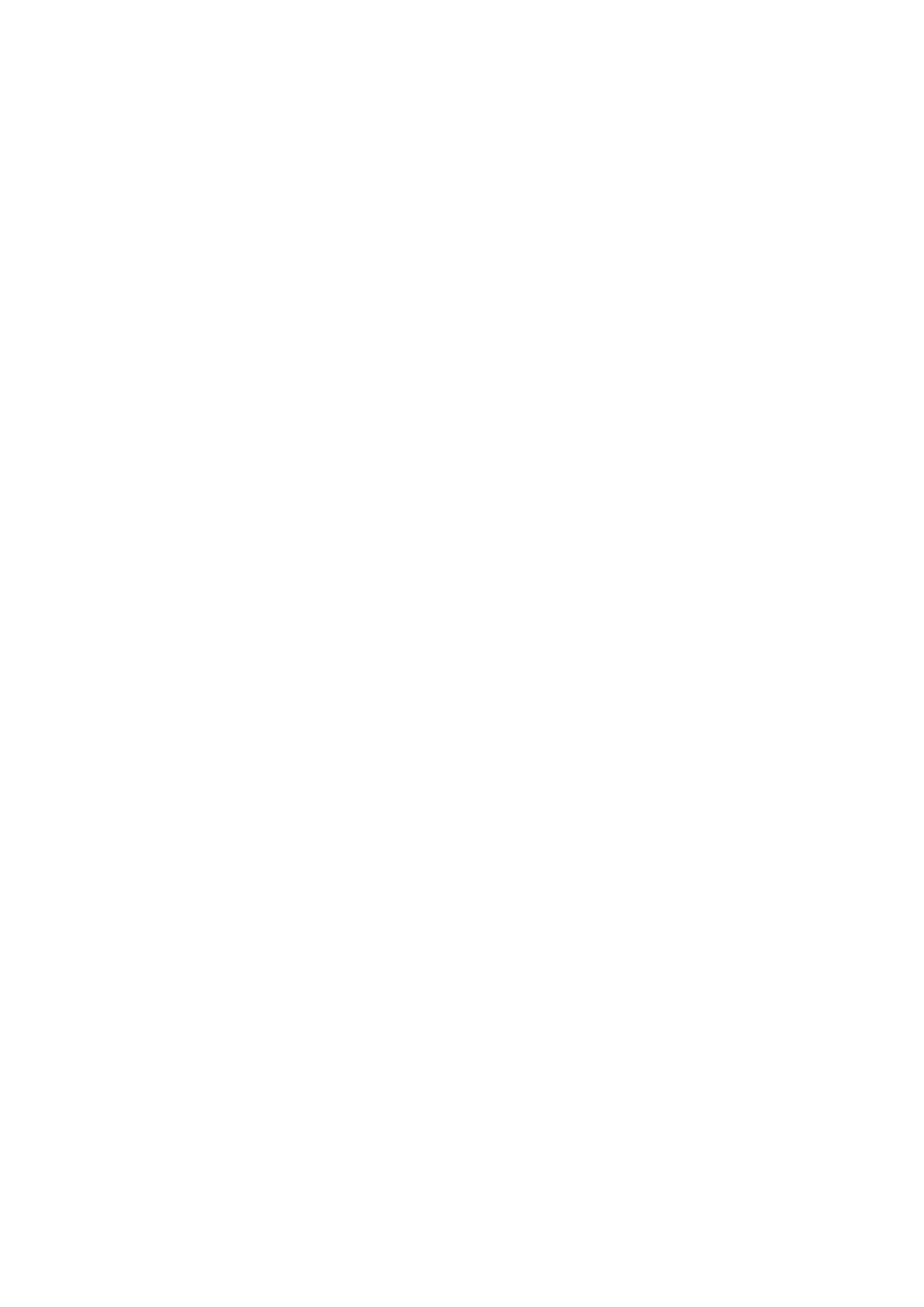## **Abstract**

This thesis deepens the research about MACKE, a framework for compositional program analysis based on symbolic execution with the KLEE engine.

MACKE decomposes the analyzed program into small units, each containing one function from the program with all its dependencies. These units are analyzed with KLEE in order expose vulnerabilities inside the function. Then, MACKE matches all discovered problems with the same reason and uses additional KLEE runs aiming to propagate the problem to the entry point of the program. Finally, all results are refined to an error report for the complete program.

This thesis is divided into two main parts: The first part revisits the algorithms inside MACKE and discusses improvements covering several weak points in the old implementation. Among others, it refines the unit generation, simplifies the error matching and introduces a new search strategy for KLEE. The second part uses the new implementation to analyze 16 different real world projects. With the generated data, it shows the efficacy of the proposed changes and compares the performance with pure KLEE analysis. Thereby, several benefits for the uncovered vulnerabilities and the overall program coverage are illustrated.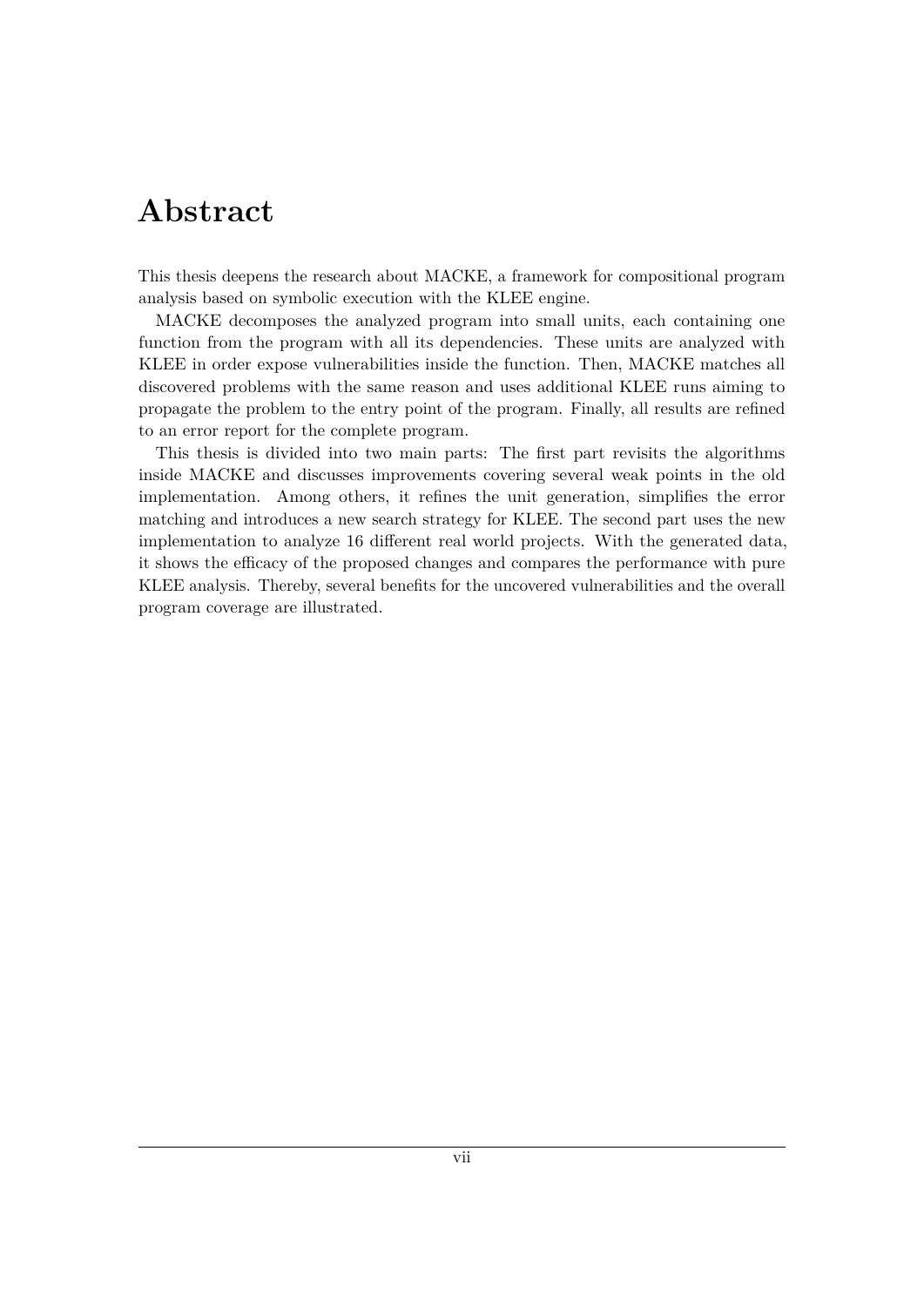## **Contents**

| 1                       |     | Introduction |                                                                                         | 1              |  |  |
|-------------------------|-----|--------------|-----------------------------------------------------------------------------------------|----------------|--|--|
| $\overline{\mathbf{2}}$ |     |              | Overview of the Framework                                                               | $\bf{5}$       |  |  |
|                         | 2.1 |              |                                                                                         | 6              |  |  |
|                         | 2.2 |              |                                                                                         | $\overline{7}$ |  |  |
|                         | 2.3 |              | Phase III: Generating a final error report $\ldots \ldots \ldots \ldots \ldots \ldots$  | 9              |  |  |
| 3                       |     |              | Methodology and Implementation                                                          | 11             |  |  |
|                         | 3.1 |              | Generating bitcodes from existing projects                                              | 11             |  |  |
|                         |     | 3.1.1        |                                                                                         | 11             |  |  |
|                         |     | 3.1.2        |                                                                                         | 12             |  |  |
|                         |     | 3.1.3        | A new approach – make+llvm $\dots \dots \dots \dots \dots \dots \dots \dots$            | 13             |  |  |
|                         | 3.2 |              | Adapt the architecture for LLVM bitcode operations                                      | 15             |  |  |
|                         |     | 3.2.1        |                                                                                         | 15             |  |  |
|                         |     | 3.2.2        | Requirements for the new architecture $\ldots \ldots \ldots \ldots$                     | 15             |  |  |
|                         |     | 3.2.3        |                                                                                         | 16             |  |  |
|                         |     | 3.2.4        | Final architecture for new MACKE $\ldots \ldots \ldots \ldots \ldots$                   | 17             |  |  |
|                         | 3.3 |              | Symbolic encapsulation $\ldots \ldots \ldots \ldots \ldots \ldots \ldots \ldots \ldots$ | 18             |  |  |
|                         |     | 3.3.1        |                                                                                         | 18             |  |  |
|                         |     | 3.3.2        | Single pointer variables $\ldots \ldots \ldots \ldots \ldots \ldots \ldots \ldots$      | 19             |  |  |
|                         |     | 3.3.3        |                                                                                         | 20             |  |  |
|                         | 3.4 |              |                                                                                         | 21             |  |  |
|                         |     | 3.4.1        |                                                                                         | 21             |  |  |
|                         |     | 3.4.2        |                                                                                         | 22             |  |  |
|                         | 3.5 | 23           |                                                                                         |                |  |  |
|                         |     | 3.5.1        | Challenge: Multiple calls to the same function $\ldots \ldots \ldots$                   | 23             |  |  |
|                         |     | 3.5.2        | Challenge: No interference through the error checks $\dots \dots$                       | 24             |  |  |
|                         |     | 3.5.3        | Challenge: Correct sizes for memomp                                                     | 25             |  |  |
|                         | 3.6 |              | Step by step modification of an example program $\dots \dots \dots \dots \dots$         | 26             |  |  |
|                         | 3.7 |              |                                                                                         | 30             |  |  |
|                         |     | 3.7.1        |                                                                                         | 30             |  |  |
|                         |     | 3.7.2        |                                                                                         | 30             |  |  |
|                         |     |              |                                                                                         | $33\,$         |  |  |
|                         | 3.8 |              |                                                                                         | 35             |  |  |
|                         |     | 3.8.1        | Parallelization in phase one $\dots \dots \dots \dots \dots \dots \dots \dots$          | 35             |  |  |
|                         |     | 3.8.2        |                                                                                         | 35             |  |  |
| 4                       |     | Evaluation   |                                                                                         | 39             |  |  |
|                         | 4.1 |              |                                                                                         | 39             |  |  |
|                         |     |              |                                                                                         |                |  |  |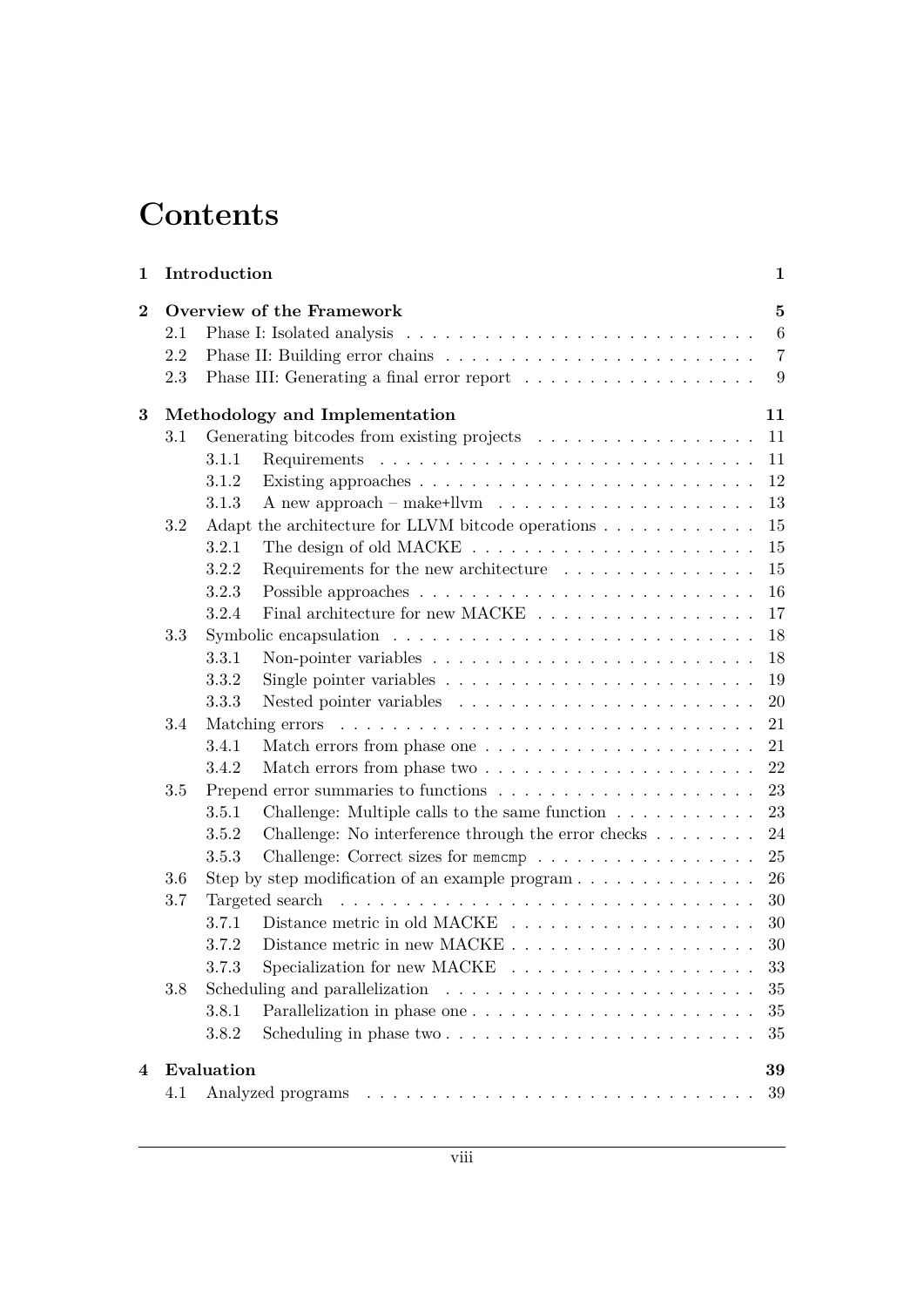### Contents

| В              |                          | Used and discarded flags for KLEE                                                                   | 97     |  |  |  |
|----------------|--------------------------|-----------------------------------------------------------------------------------------------------|--------|--|--|--|
| ${\bf A}$      |                          | Source code repositories                                                                            | 95     |  |  |  |
|                | 8.5                      |                                                                                                     | 86     |  |  |  |
|                | 8.4                      |                                                                                                     | 86     |  |  |  |
|                | 8.3                      | Automatically apply MACKE on open source projects                                                   | 85     |  |  |  |
|                | 8.2                      | Improve the web interface with domain experts                                                       | 85     |  |  |  |
|                |                          |                                                                                                     | 85     |  |  |  |
| 8              | <b>Future Work</b><br>85 |                                                                                                     |        |  |  |  |
| $\overline{7}$ |                          | Conclusion                                                                                          | 83     |  |  |  |
|                | 6.6                      |                                                                                                     | 81     |  |  |  |
|                | 6.5                      |                                                                                                     | 80     |  |  |  |
|                | 6.4                      |                                                                                                     | 79     |  |  |  |
|                | 6.3                      |                                                                                                     | 78     |  |  |  |
|                | 6.2                      |                                                                                                     | 78     |  |  |  |
|                | 6.1                      | Direct foundations and inspirations $\ldots \ldots \ldots \ldots \ldots \ldots \ldots$              | 77     |  |  |  |
| 6              |                          | <b>Related Work</b>                                                                                 | 77     |  |  |  |
|                | 5.7                      |                                                                                                     | 76     |  |  |  |
|                | 5.6                      |                                                                                                     | 76     |  |  |  |
|                | 5.5                      |                                                                                                     | 76     |  |  |  |
|                | 5.4                      |                                                                                                     | 75     |  |  |  |
|                | 5.3                      |                                                                                                     | 75     |  |  |  |
|                | 5.2                      |                                                                                                     | 74     |  |  |  |
|                | 5.1                      |                                                                                                     | 73     |  |  |  |
| 5              |                          | Threats to Validity                                                                                 | 73     |  |  |  |
|                |                          | A closer look at the vulnerable instructions $\dots \dots \dots \dots$<br>4.8.1                     | 69     |  |  |  |
|                | 4.8                      | Hypothesis: MACKE finds more errors than KLEE $\dots \dots \dots$                                   | 68     |  |  |  |
|                |                          | 4.7.2                                                                                               | 59     |  |  |  |
|                |                          | 4.7.1                                                                                               | 58     |  |  |  |
|                |                          |                                                                                                     | 58     |  |  |  |
|                | 4.7                      | Hypothesis: MACKE covers more and deeper parts of the program than                                  |        |  |  |  |
|                | 4.6                      |                                                                                                     | $55\,$ |  |  |  |
|                | 4.5                      |                                                                                                     | 51     |  |  |  |
|                | 4.4                      |                                                                                                     | 50     |  |  |  |
|                | 4.3                      | Setup for the tests $\dots \dots \dots \dots \dots \dots \dots \dots \dots \dots \dots \dots \dots$ | 43     |  |  |  |
|                | 4.2                      |                                                                                                     | 40     |  |  |  |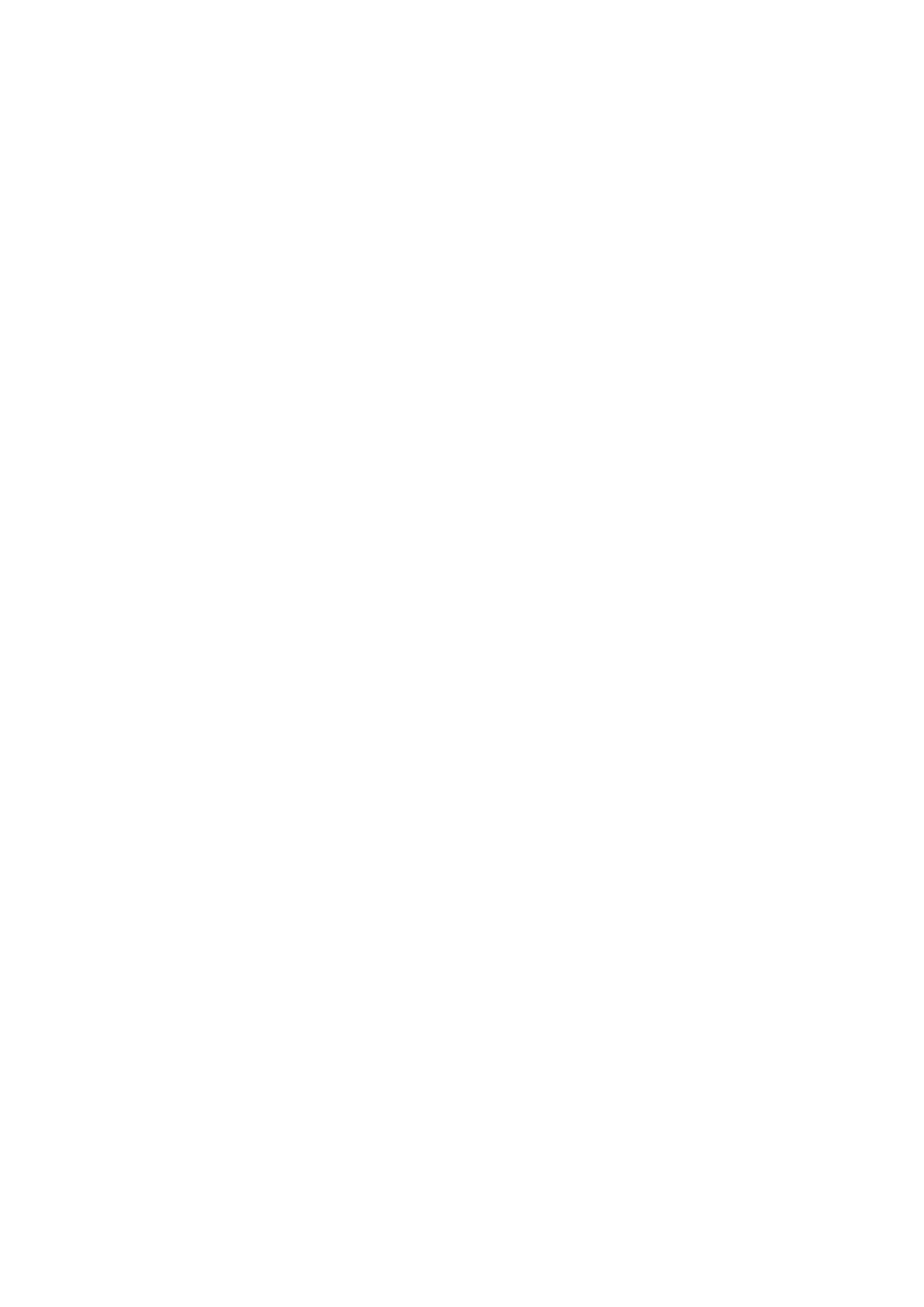## <span id="page-12-0"></span>**1. Introduction**

In today's software landscape, bugs inside the programs are still a serious and widening problem. In a study from 2002 [\[62\]](#page-105-0), the National Institute of Standards and Technology estimates, that the annual costs of software failures for the US economy sum up to 60 billion dollars. With formal proofs of software correctness being limited to smaller research projects, exhaustive testing is the only way to assure a high quality of the implementations. Although the NIST assumes that an improved testing infrastructure might save one-third of these costs, writing tests is still a manual task, that is done more or less intensively in parallel with software development. But what happens, if these hand crafted test cases are not enough or if a piece of legacy software has no test cases at all?

The Heartbleed bug inside OpenSSL [\[22\]](#page-102-0) is a good example for such a bug. OpenSSL is open source library responsible for secure and encrypted connections to millions of websites on the internet. Despite the strong security policy, at the end of 2011, the developers added a buffer overflow vulnerability to the code base, that remained undiscovered for more than two years, until March 2014. Even worse, using the correct input allows a potential attacker to extract the complete private key from the server. This bug is a severe example, but it emphasizes the requirement of an automatic way for test generation, that covers most parts of the program and especially the corner cases that are easily missed with tests written by humans. Among others, random testing [\[21\]](#page-102-1) and fuzzing [\[60\]](#page-105-1) are prominent representatives of automated black-box testing methods.

A promising white-box strategy aiming to close this gap in testing is symbolic execution [\[34\]](#page-103-0). Instead of executing one branch from the start to the end of the program, it analyses the instructions step by step and reasons about multiple paths through the program at the same time: Each instruction becomes a constraint in a logic formula, each branching decision (e.g. after a conditional statement) creates orthogonal clones that follows different paths through the program and finally a constraint solver is used to remove all unfeasible paths and to generate example input for the feasible paths. In theory, this approach could cover all possible paths through the program, but unfortunately, it suffers from two major problems.

First of all, not all legal expressions inside the program can be transformed to reasonable formal representations. The cryptographic functions inside OpenSSL are a good example for this problem. A smaller snippet of such a function is depicted in [Listing 1.1.](#page-13-0) It calculates the md5 [\[54\]](#page-105-2) fingerprint of a given string and compares it with another input given by the caller. Although it is an old and very weak hash function, if both inputs are considered as symbolic variables, this is an almost impossible challenge for the constraint solver, as hash functions are explicitly designed to be too complex for a complete mathematical analysis.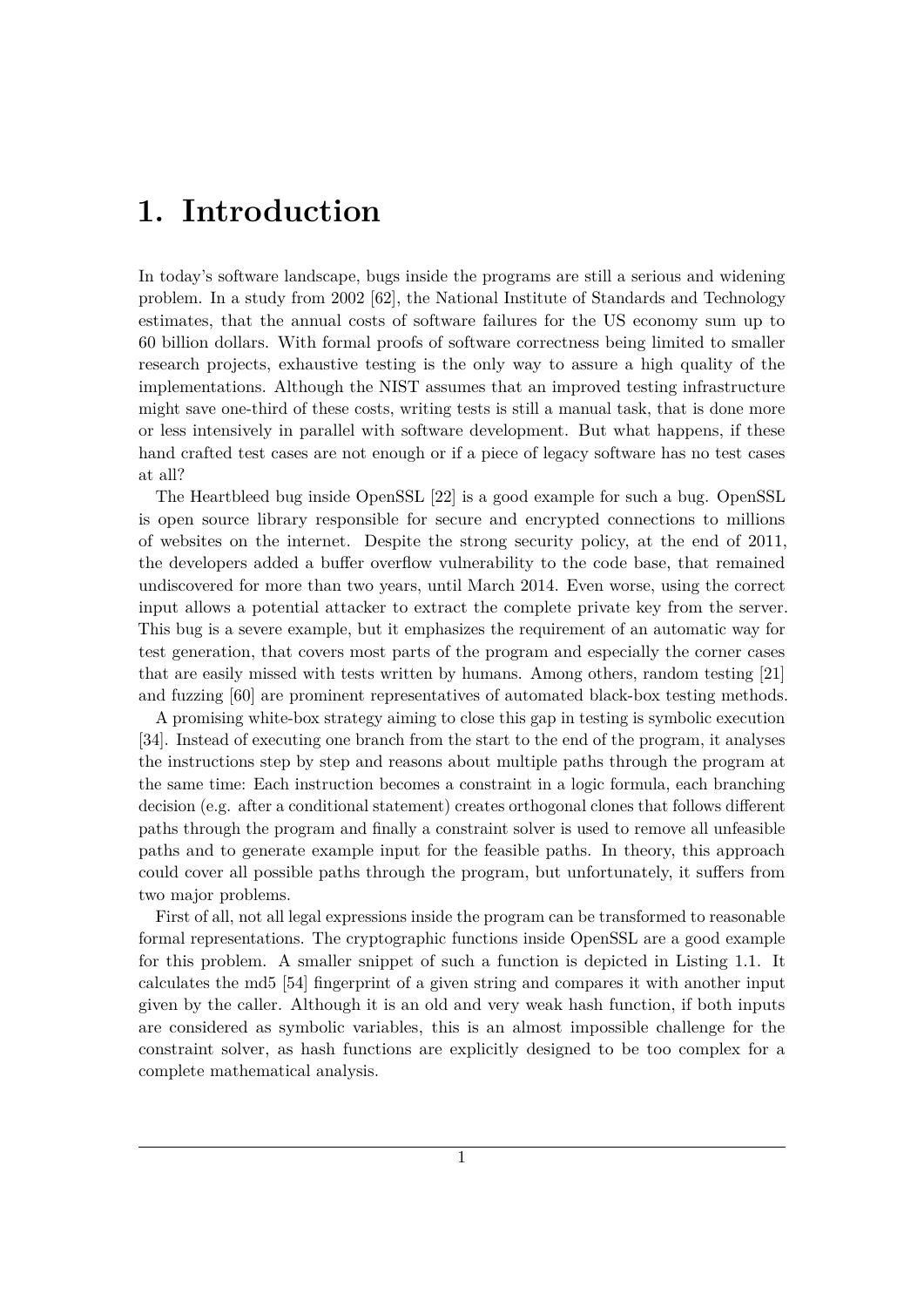```
1 bool check_hash ( char * message , char hash [16]) {
2 char check [16];
3 md5sum ( message , check );
4 return memcmp ( hash , check , 16* sizeof ( char )) == 0;
5 }
```
Listing 1.1: Small program breaking pure symbolic execution

A simple workaround for such problems is the so-called concolic execution. It mixes concrete inputs with symbolic variables and uses a compiled version of the program, that can actually be executed, whenever it is needed. For the small sample program, it is possible to make only the hash symbolic and use a concrete variable for the message. Calculating the md5 hash of a concrete variable is simply done by normal execution and the remaining symbolic variable suffices to express all possible outcomes of the program, i.e. to find a string, that is identical to the previously calculated hash and another one that is different.

This mix of variable types allows progress through parts that cannot be analyzed with pure symbolic variables. Furthermore, it goes along without an explicit model for the underlying system, e.g. all file operations, hence all these operations can just be executed normally and the analyses can continue afterward.

Unfortunately, the second problem with symbolic execution, the state space explosion [\[63\]](#page-105-3), has no such easy workaround. Exploring all paths through bigger programs contains a ton of branching decisions and each of them forces another clone of the program state. Just a single loop, that can be iterated infinitely, generates an endless amount of states, which can never be fully explored. Even without infinite loops, the total number of required states is exponential within the analyzed program size. With the 460k lines of code in OpenSSL, a complete representation of all occurring states is far beyond the capabilities of today's computers and even if a complete representation would be available, an SMT-solver certainly cannot show or refute their feasibility within an affordable amount of time.

The main topic of this thesis is MACKE, an algorithm that decomposes the analyzed program into smaller parts, which hugely reduces the state space explosion problem. Each of these components is analyzed with concolic execution in order to uncover potential errors in the memory handling, e.g. invalid pointer dereferences or buffer overflows. Afterward, these discovered errors are subject to distinct static and dynamic analyses in order to determine their impact on the program and to escalate the effect up to the entry point of the program. This can potentially show, that the error can be accessed by an attacker with certain capabilities, which classify the underlying error as a vulnerability with a corresponding severity score.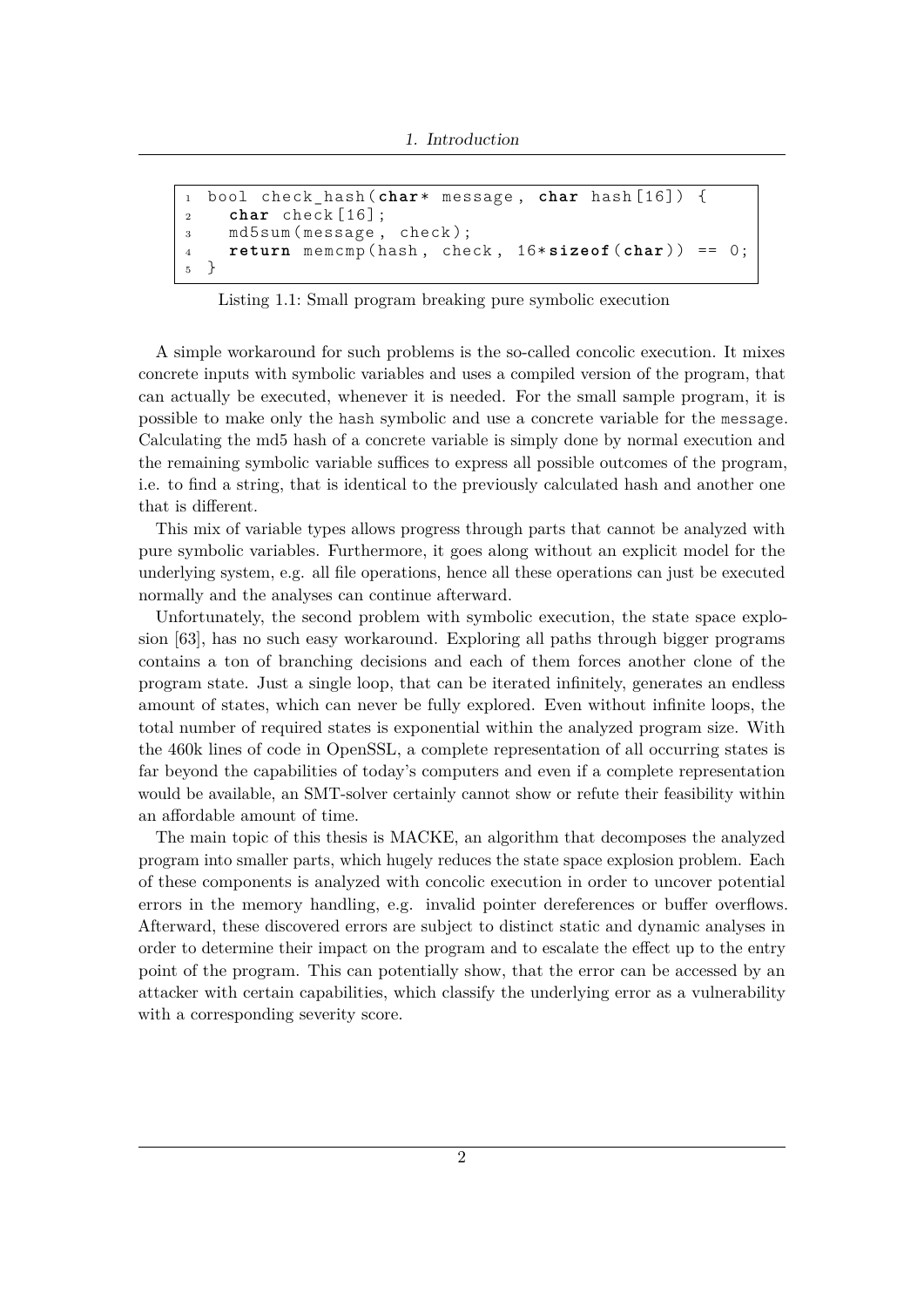This thesis is structured in two main parts: The first part explains the algorithm and suggests several improvements to the original implementation. The second part evaluates the results of the algorithm on 16 real-world open-source projects and discusses the benefits for the overall runtime, the revealed vulnerabilities, and the achieved coverage. Finally, it discusses some related approaches and gives an outlook to future work.

Before starting with the discussion in the following chapters, just two minor notes: When talking about the suggestions for MACKE, there are two different artifacts both named MACKE: the original framework suggested [\[46\]](#page-104-0) and implemented [\[45\]](#page-104-1) by Ognawala et al. on the one side, and the implementation with all the changes suggested in this thesis on the other side. In order to have a short, unique name for both of them, the former one is called "old MACKE" and the latter one "new MACKE" correspondingly. In cases, where this prefix is missing, the surrounding statement applies for both.

Finally, please note, that this thesis sometimes uses the word "I" and that this exclusively refers to the author himself. The design of algorithms is a big, recurring topic in this thesis and – although the pros and cons of the different approaches are discussed – choosing one particular strategy is always an arguable decision someone has to make. For this thesis, these decisions are taken by the author. If, after this thesis, an alternative strategy turns out to be more suitable, I am totally the one to blame for these decisions. In order to emphasize this fact, the word "I" is used in such situations.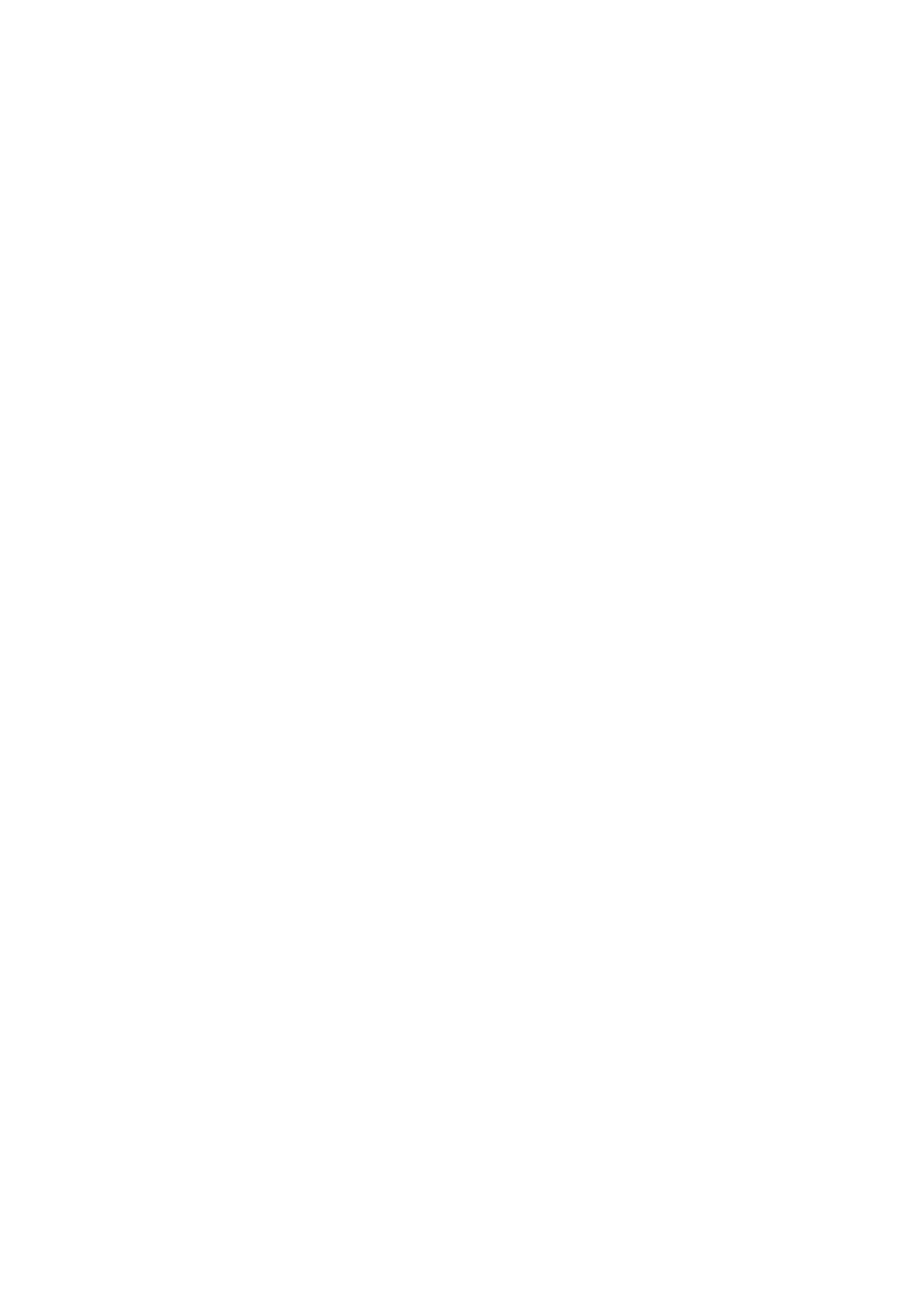## <span id="page-16-0"></span>**2. Overview of the Framework**

MACKE – the abbreviation for "Modular And Compositional analysis with KLEE Engine" – is a framework for dynamic white box analysis and test case generation of arbitrary C programs. It decomposes the program under analysis into smaller components and executes them concolically with the KLEE [\[10\]](#page-101-0) engine. The findings of each separate analysis are matched and combined statically and afterward, several additional KLEE runs are started in order to refine the error report and to escalate the errors to previously unaffected parts of the program. Finally, it combines all these loose findings into a single, more meaningful error report.

Besides the compilation to LLVM bitcode, the analysis of a project with MACKE is split into three distinct phases that are depicted in Figure [2.1](#page-16-1) and are discussed consecutively in the following sections.

<span id="page-16-1"></span>

Figure 2.1.: Internal structure of MACKE

For a better understanding, the detailed explanations are accompanied by a small example program. The program takes an arbitrary integer as an input and checks, if it divisible by 6 for smaller numbers or divisible by 30 for bigger numbers. The core function of this program is listed in [Listing 2.1,](#page-17-1) the remaining non-listed functions are basically one line checks, that redirect the divisibility checks to other functions. A complete call graph of the example program is depicted in Figure [2.2.](#page-17-2) I am aware of this program not being very practical and extensively designed, but its key value is a handy call graph, that is better understandable than naming all nodes generically.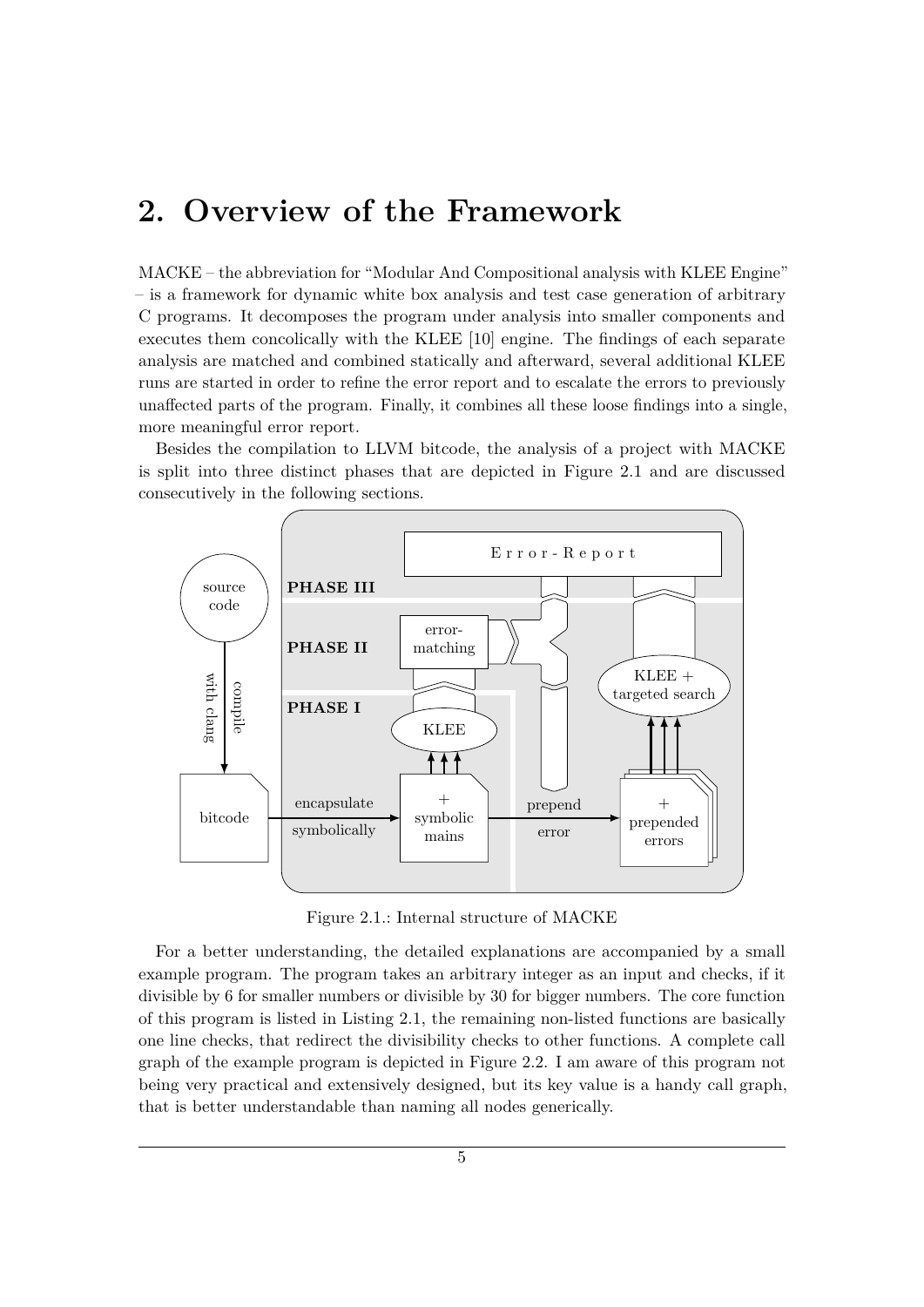```
1 int example (int n) {<br>2 return (n < 1000)
2 return (n < 1000) ? divisible_by_6(n)
\alpha : divisible by 30 ( n );
4 }
```
<span id="page-17-2"></span>Listing 2.1: Excerpt from a small example program



Figure 2.2.: Full call graph of the example program

Before starting with the explanations, please assume, that the program under analysis has already been compiled successfully into its bitcode representation. This process is very technical and discussed later. Thereby, this walk-through can directly start with the more important parts in the beginning of phase one.

## <span id="page-17-0"></span>**2.1. Phase I: Isolated analysis**

Straightforward symbolic or concolic execution starts the analysis of a program with its main function and tries to unfold the paths through the program into deeper parts of the program. Unfortunately, the state explosion problem causes this approach to fail early without reaching most of the deeper parts in the program.

Hence, MACKE decomposes the program into smaller components and analyses each of them separately with KLEE. A smaller program contains fewer instructions resulting in a majorly reduced number of program states. This makes the components easier analyzable and has the potential for a much higher coverage.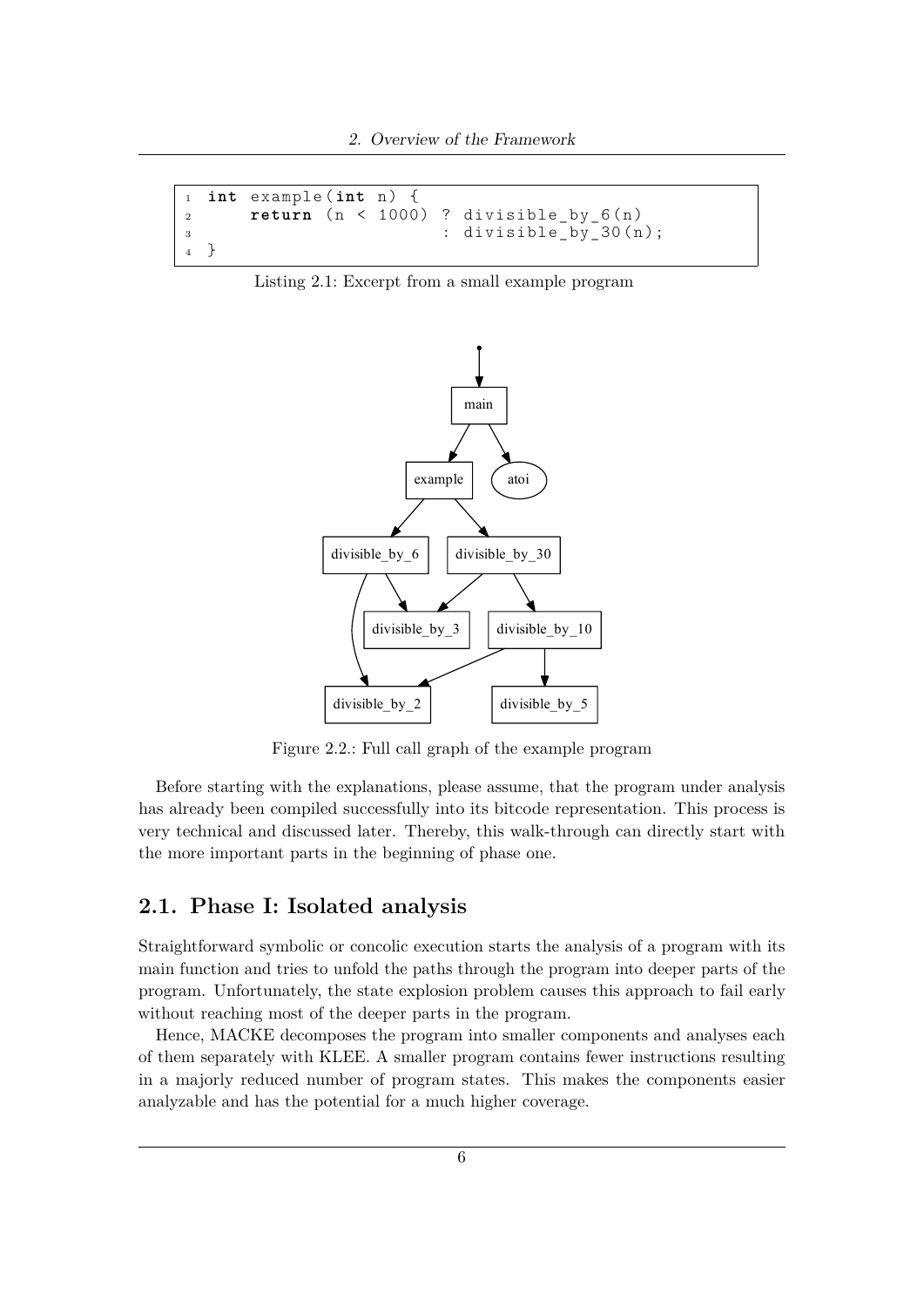In theory, each arbitrary chunk of code can be analyzed with this approach, but MACKE only builds one component per function. A function defines a clear interface for its input variables and return value. Furthermore, the call graph forms a suitable map to reveal the structure of the program and correlations between the functions. In addition, most programmers design functions to have a high cohesion inside a function and low coupling with other functions. All these make functions the perfect candidate for smaller subcomponents of the program. The only task remaining for MACKE is to add new main functions into the program, that mark all function inputs as symbolic.

The example program consists of nine different functions. One of them, atio, is an external function, which does not form a separate component. Seven out of the remaining eight components are depicted in Figure [2.3.](#page-19-0) Obviously, the components for the deeper parts of the program, especially for all leaf nodes in the call graph, are relatively small, whereas higher level functions require the code of all called functions, which makes the corresponding component relatively big. In extreme, this is the case for the eighth component – the main function – where the "component" represents the whole program.

Assuming, that there is an erroneous instruction in a leaf node of the call graph, it is quite likely, that MACKE discovers it in phase one. However, each level higher in the call graph decreases the chance for the discovery, although the error might still affect the function. Hence, MACKE uses the second phase, to handle this problem specifically.

### <span id="page-18-0"></span>**2.2. Phase II: Building error chains**

All the errors discovered in the separate functions of the program during the analysis in phase one can be split into two groups: Errors inside functions, that have been shown to be also reachable from a caller to this function, i.e. two errors reported in two adjacent functions caused by the same instruction, and errors, where a caller has not been able to trigger the error (yet). Figuratively, MACKE's error matching tries to build chains through caller-callee relations, starting in the function containing the erroneous instruction up to the point, where all callers are no longer affected by the error – ideally up to the main function. The second type of errors forms the ends of these chains.

All ends of all error chains are a topic for further investigation in phase two. In front of the last affected function, MACKE prepends an error summary, that can report the error without analyzing the complete function again. Then it starts additional KLEE runs from all callers, that uses a special targeted search strategy, aiming directly for the shortest path to the error summary. This directed execution reaches parts that were not covered in phase one and hopefully can trigger the summary of the error. If thereby a new function can be shown to be affected, the analysis continues with all callers of this function and so on. All the information about the error chains is used for the error report in phase three.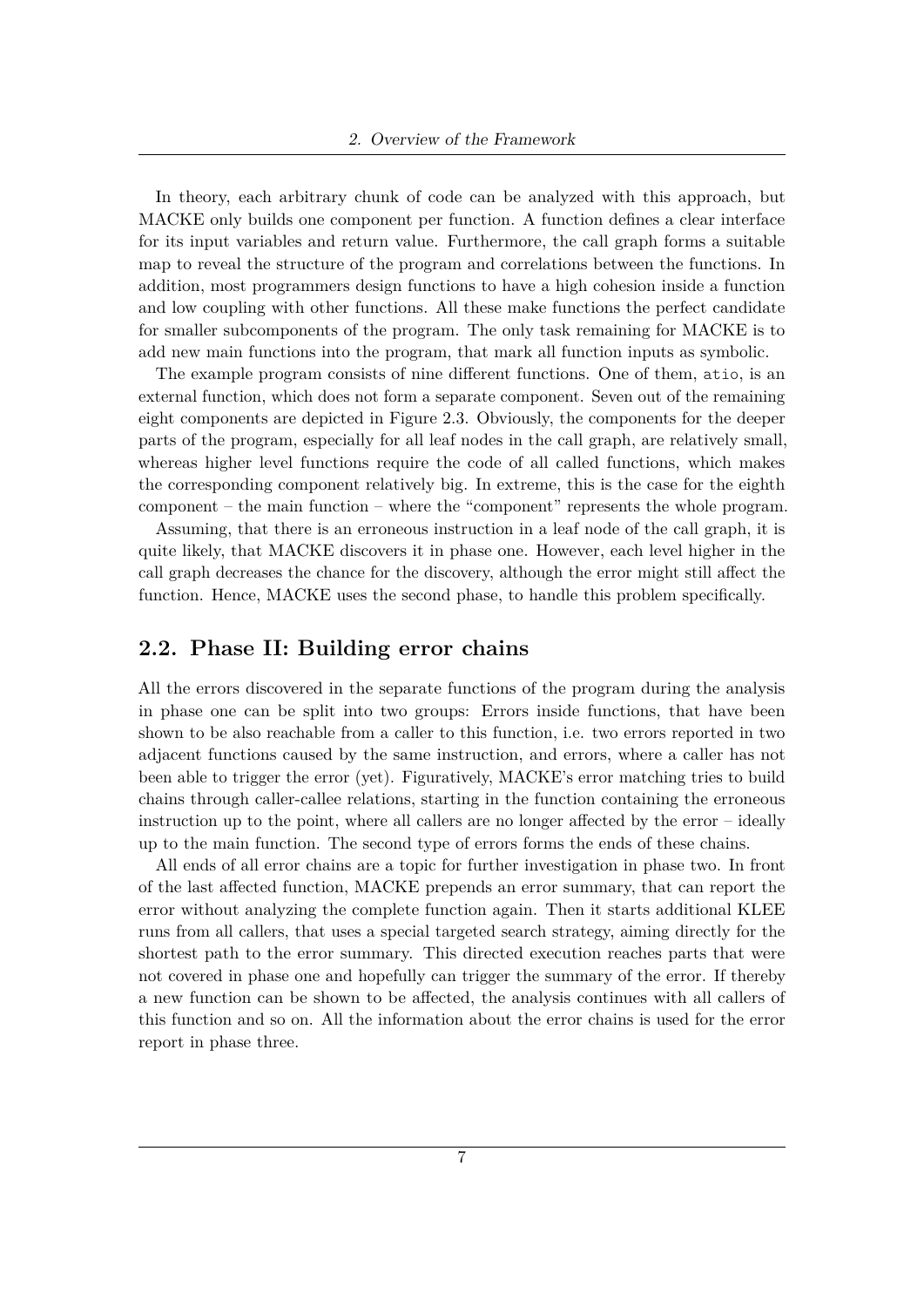<span id="page-19-0"></span>

Figure 2.3.: Isolated components of the example program in phase I

For the small example program, assume, that there is only one erroneous instruction residing in divisible\_by\_5. Additionally assume, that after phase one, KLEE has discovered two errors: The one in divisible by 5 and another in one of its callers, divisible by 10. With error matching, MACKE can reason, that both errors are caused by the same erroneous instruction and builds a chain with both functions as chain segments. Using this information, no additional search is required starting in divisible\_by\_10, but with divisible\_by\_30 not being affected, MACKE generates an error summary for the lower function and starts an additional KLEE run from divisible\_by\_30. If this targeted concolic execution is successful, it causes another run from example, and if being successful again, another run from main.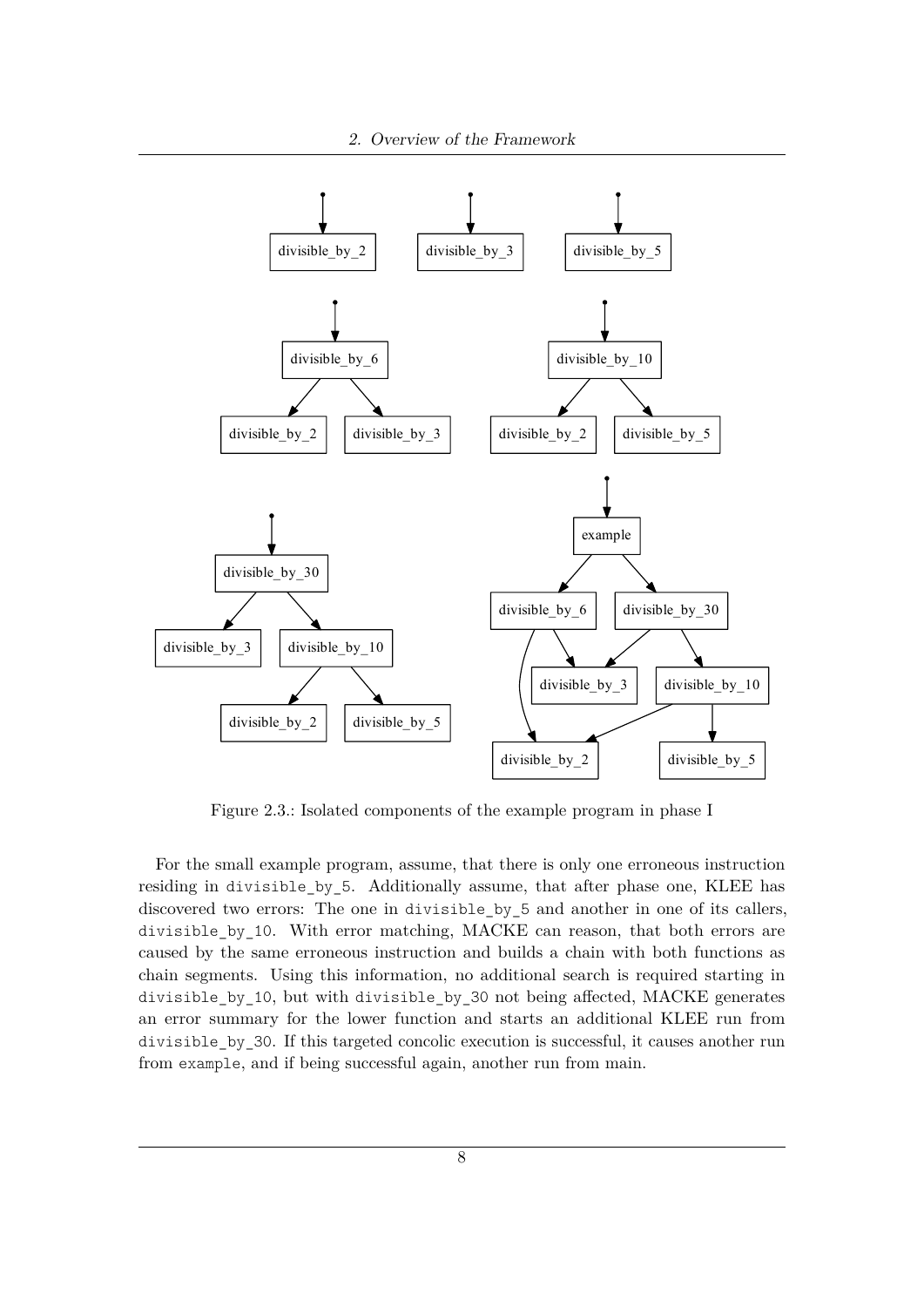The steps of these error propagation are depicted in Figure [2.4.](#page-20-1) Especially, the call graph starting with the example function is interesting, because, although it uses the error summary, the remaining call graph is still quite big. This emphasizes the requirement of a targeted search strategy. With the information, where the error might occur from phase one, only one branch of the if-statement (see [Listing 2.1\)](#page-17-1) is relevant. Hence, the call graph might be bigger, but the other branch incorporating most of the call graph is never executed during the second analysis.

<span id="page-20-1"></span>

Figure 2.4.: Possible error propagation in phase II

## <span id="page-20-0"></span>**2.3. Phase III: Generating a final error report**

The previous two phases normally start hundreds of distinct KLEE runs during the analysis of an average program, that report dozens of vulnerable instructions. The sheer amount of data tends to be overwhelming for the user, so MACKE takes a final phase to compose an interactive error report summarizing all separate analyses.

In addition to a navigation within the call graph of the program, MACKE offers a ranking mechanism, that calculates scores for each vulnerability. Thereby the user gets an ordered priority list, denoting the vulnerabilities that should be inspected and probably fixed first. The score considers among others, the length of the caller-callee chains that are affected by the error, the remaining distance to the main function and the frequency of multiple errors inside the same function. The weighting of the different factors can also be adjusted by the user.

Although this third phase is not covered explicitly in this thesis, it is part of the MACKE framework and remains usable in the new implementation.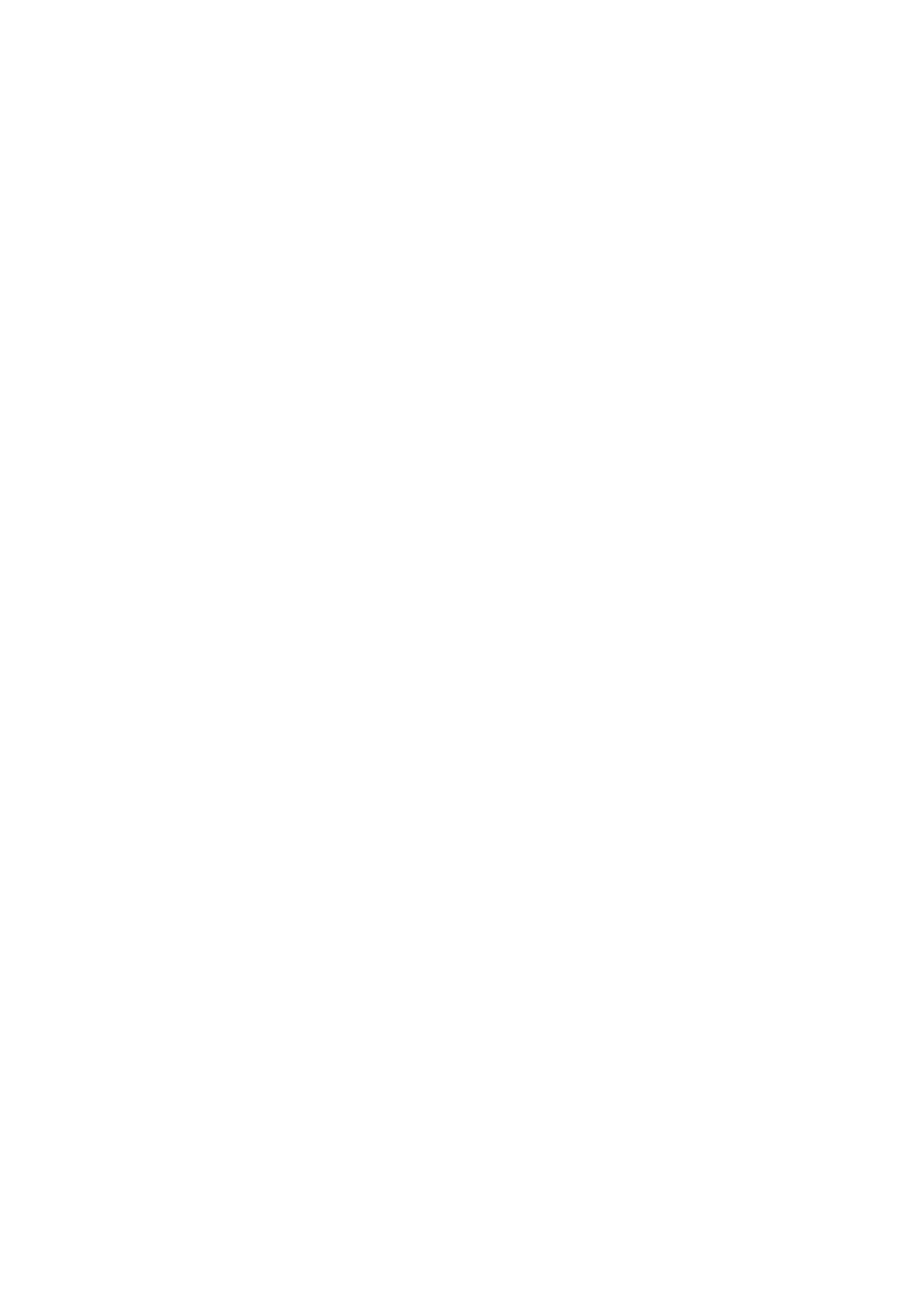## <span id="page-22-0"></span>**3. Methodology and Implementation**

After having given an overview of the internal structure of MACKE in the previous chapter, this chapter revisits most of the processing steps and suggests improvements for them. Here, each section shares almost the same structure: In the beginning, it briefly describes the problem and how it is solved in old MACKE. Then, it lists disadvantages of this approach and finally, it discusses suitable improvements that are implemented in new MACKE. At the end, this chapter gives a step-by-step example of an analysis and lists all the intermediate program modifications that were applied by new MACKE.

## <span id="page-22-1"></span>**3.1. Generating bitcodes from existing projects**

MACKE's as well as KLEE's analysis work on LLVM bitcode level. Therefore, any project that should be analyzed, must provide their executables in bitcode form. The Makefiles of some modern LLVM based projects are quite likely supporting such a build, but the majority of old projects does not provide any way to accomplish this modern build type. Nevertheless, especially these old projects are the most interesting ones for the evaluation, so it is very important to find a suitable way to obtain bitcode equivalents of these code bases.

## <span id="page-22-2"></span>**3.1.1. Requirements**

Before looking at the existing approaches and making a decision which one to choose, this subsection lists all the requirements for a good bitcode builder.

**(1) Minimal human interaction** Quick modifications to unknown source code run the risk of unintentional side effects and may introduce new errors. Hence, they should be avoided by design. Furthermore, complicated manual setups increase the amount of required work and thereby will impede other developers from including MACKE into their daily toolchain. Due to this, the amount of human interaction should be kept as low as reasonably possible. **Priority: High**

**(2) Ability to modify the used compiler flags** Normally, project builders for production environments use command line flags (e.g. -O3) to optimize the binaries and reduce their size. Although KLEE can analyze most optimized bitcode files, from my experience it sometimes crashes the analysis. Hence, the code should be built without any optimizations. Additionally, for more human readable results, the bitcode file should be compiled with debug information (i.e., using the -g flag). **Priority: Medium**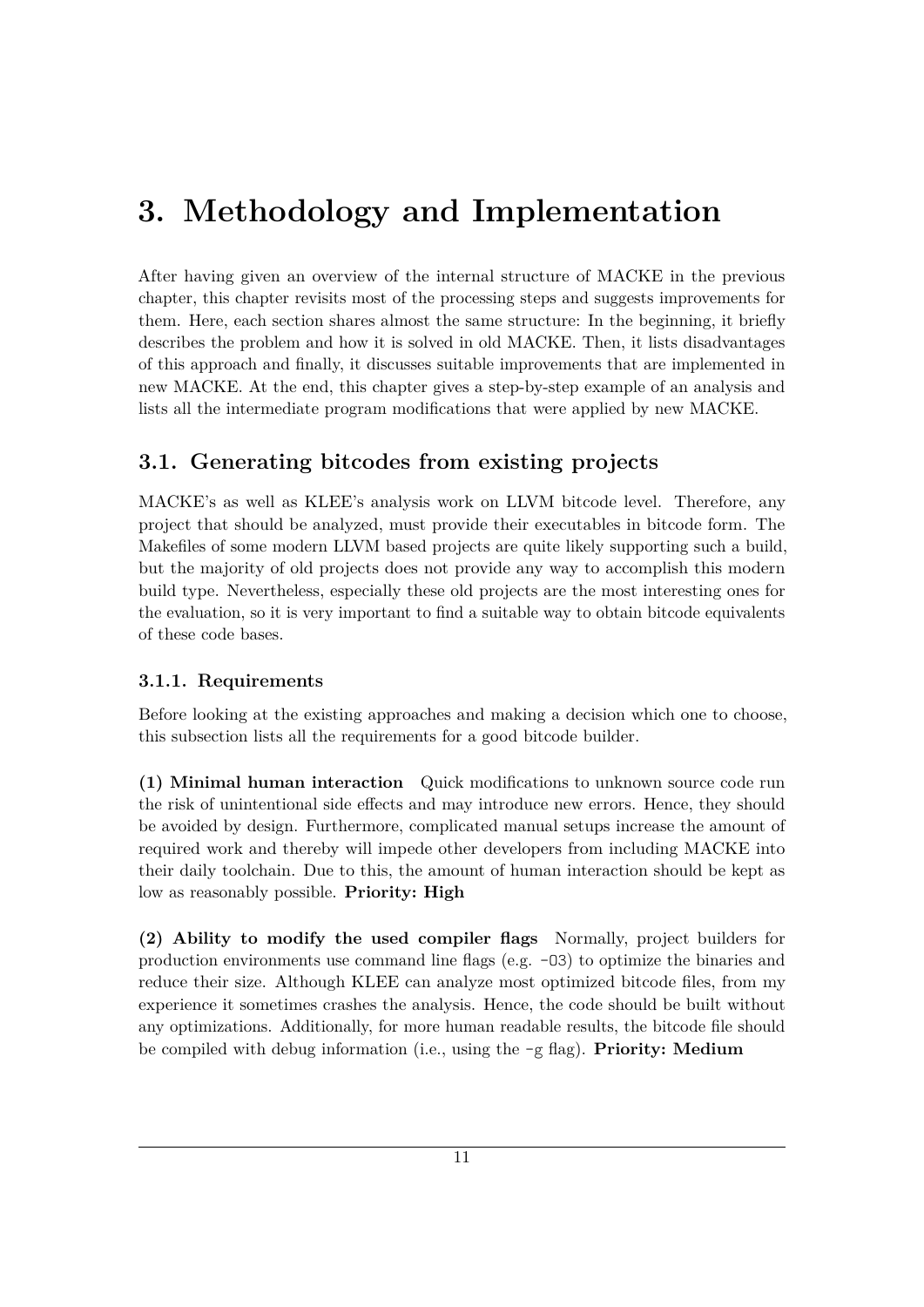**(3) Support of real-world projects with large code base** The potential field of application for MACKE increases with the number of projects that can be built as bitcode. Therefore, the builder should be capable of handling all kinds and sizes of real-world code bases and their internal building mechanisms. **Priority: Medium**

**(4) Generate executables as well as libraries** MACKE can not only analyze executables with a main function as an entry point but additionally, it can analyze libraries that cannot be run standalone. Therefore, it would be nice, if the bitcode builder also emits bitcode equivalents to static and shared libraries. **Priority: Low**

### <span id="page-23-0"></span>**3.1.2. Existing approaches**

The problem of building bitcode out of existing projects affects all KLEE related research (see Section [6.2](#page-89-0) and Section [6.6\)](#page-92-0). Nevertheless, I am not aware of any publication covering this topic explicitly. During my research, I have found the approaches listed in this subsection.

**klee-clang [\[44\]](#page-104-2)** This is the official approach, suggested by the KLEE project. It is a small script that forms a wrapper around the clang compiler. When a code base is built with make, this wrapper is used as a replacement for the regular compiler (i.e. make  $CC=/\ldots/klee-clang)$ . Internally, it modifies the flags of the command  $[Req(2)]$ and starts clang to compile or link the demanded file. This does not require any further interaction with the user  $[{\rm Req}(1)]$ . Sadly, the script does not generate any bitcode for libraries [Req(4)]. Additionally, it does not support commands that require compilation and linking at the same time (e.g. clang f1.c f2.c -o prog), which is a big limit for the supported source code bases  $[{\rm Req}(3)]$ .

**Manually modify the Makefile** This method was used by the authors of old MACKE. It should support all types of projects  $[{\rm Req}(3)]$ , can consider each file separately  $[{\rm Req}(2)]$ and thereby handles libraries properly  $[{\rm Req}(4)]$ . On the downside, it requires the biggest possible human workload  $[{\rm Req}(1)]$ , which makes this method unaffordable for bigger projects or code bases that require a more complex build process. Unfortunately, I fear, that this strategy is used for most of the research about KLEE.

**Gold link with LLVM gold plugin [\[49\]](#page-104-3)** This relatively new approach provides a plugin for the clang compiler and linker. With this plugin both programs also emit bitcode equivalents for all the binaries, they build. Once the corresponding shell variables are set, this does not require any extra human interaction  $[{\rm Req}(1)]$ . On the downside, there is no way to remove flags from the commands  $[Req(2)]$  and static libraries (i.e.  $\alpha$ -files), which are not composed with clang, are not supported [Req(4)]. In practice not all Makefiles reference the standard shell variables (e.g. CC), but instead directly name the instance, they want to use (e.g. GCC). Then, this approach fails, inducing a few incompatible projects [Req(3)].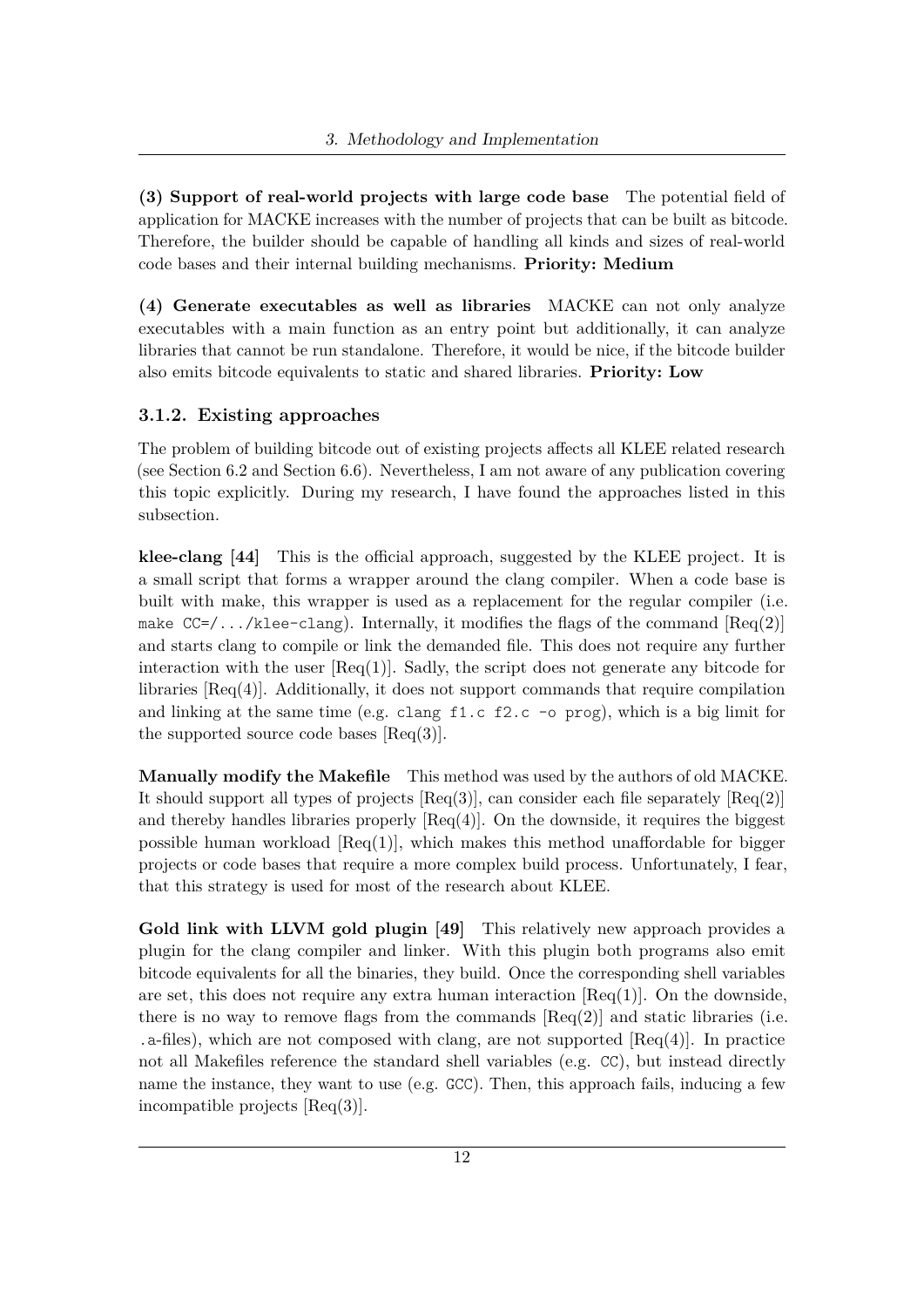With none of the above approaches satisfying all requirements, I decided to develop a different approach for building bitcode out of existing projects.

#### <span id="page-24-0"></span>**3.1.3. A new approach – make+llvm**

The previous approaches mostly consist of wrappers around one or two selected types of build commands and keep the rest of the commands untouched, although some of the ignored commands could be used to meet the missed requirements (e.g. wrapping ar commands allows to generate bitcode equivalents of static libraries).

For this reason, I decide to build make+llvm, a wrapper around the Makefile itself, handling all the relevant commands separately. The structure of the complete wrapper is depicted in Figure [3.1](#page-24-1) and described below in detail.

<span id="page-24-1"></span>

Figure 3.1.: Internal structure of make+llvm

#### **Run normal make and record all commands**

As the first step, make+llym runs make as usual but adds  $SHELL="bash -x"$  as a flag to it. Thereby, the shell used by make emits all commands to standard output before executing them. This output is recorded by make+llvm. Please note, that inside these commands, all variables – locals as well as globals – are substituted with their actual content. Furthermore, concatenated commands (e.g. cmd1 && cmd2 or all sort of loops) are untangled automatically by the shell. In other words, this record is a serialized list of atomic commands, that can be executed standalone without any further information. Executing the complete list again exactly replays the entire build.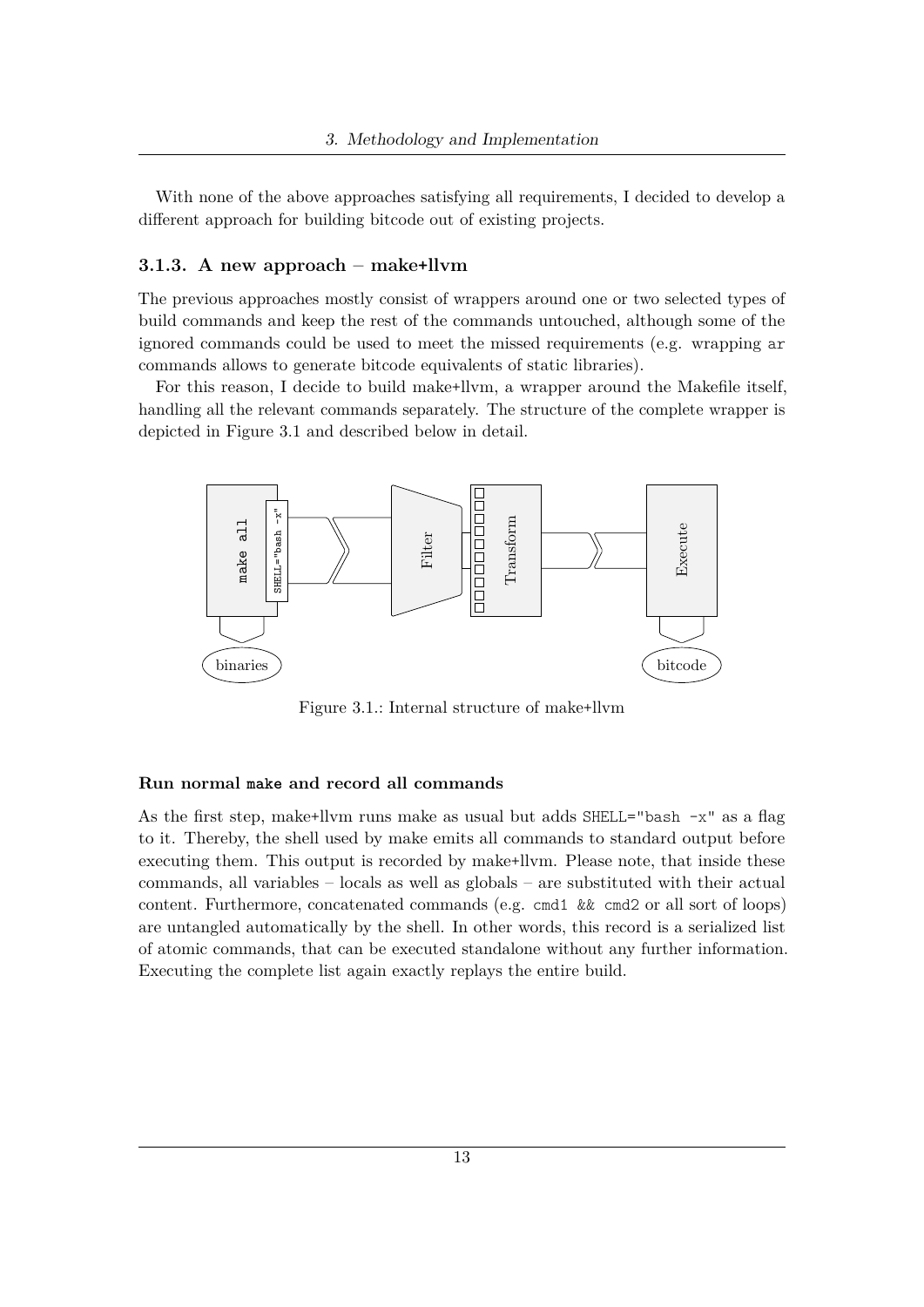#### **Filter and transform the recording**

For the sake of just building bitcode, the recorded list contains a lot of superfluous commands, e.g. all the tests from if-clauses or the preparation of local language files. Hence, the next step of make+llvm simply removes all commands, that do not have any direct bitcode reference. Then, all the remaining commands are adapted to generate bitcode equivalents. For example make+llvm strips most flags off compiler commands and adds the flags for debugging information and zero optimization; the commands for packaging static libraries are rewritten to use the llvm-linker instead and to generate bitcode with the same content linked inside the library. Make+llvm includes a transformation logic that is capable of handling the most common commands. Additionally, the different transformers are implemented in a very modular manner and thereby can easily be supplemented or assimilated to unknown build commands.

#### **Execute the transformed commands**

As the last step, make+llvm just executes all previously transformed commands. Assuming, that all transformation are correct and complete, this generates equivalents for all binaries, that were originally generated by the Makefile.

#### **Verification of the requirements**

This new strategy matches the requirements listed in Section [3.1.1](#page-22-2) better than all previously discussed existing approaches. Once installed, make+llvm just replaces the normal make command, i.e. ./configure, make becomes ./configure CC=clang, make+llvm – the rest happens automatically  $[Req(1)]$ . The transformer for the compile commands can add and remove all demanded flags  $[Req(2)]$  and it has its own transformation logic for generating static libraries  $[{\rm Req}(4)]$ , that are missed by all previous approaches. All the projects that are referenced in the evaluation part of this thesis are built successfully with make+llvm. They are chosen from a variety of different authors and cover several build paradigms [Req(3)].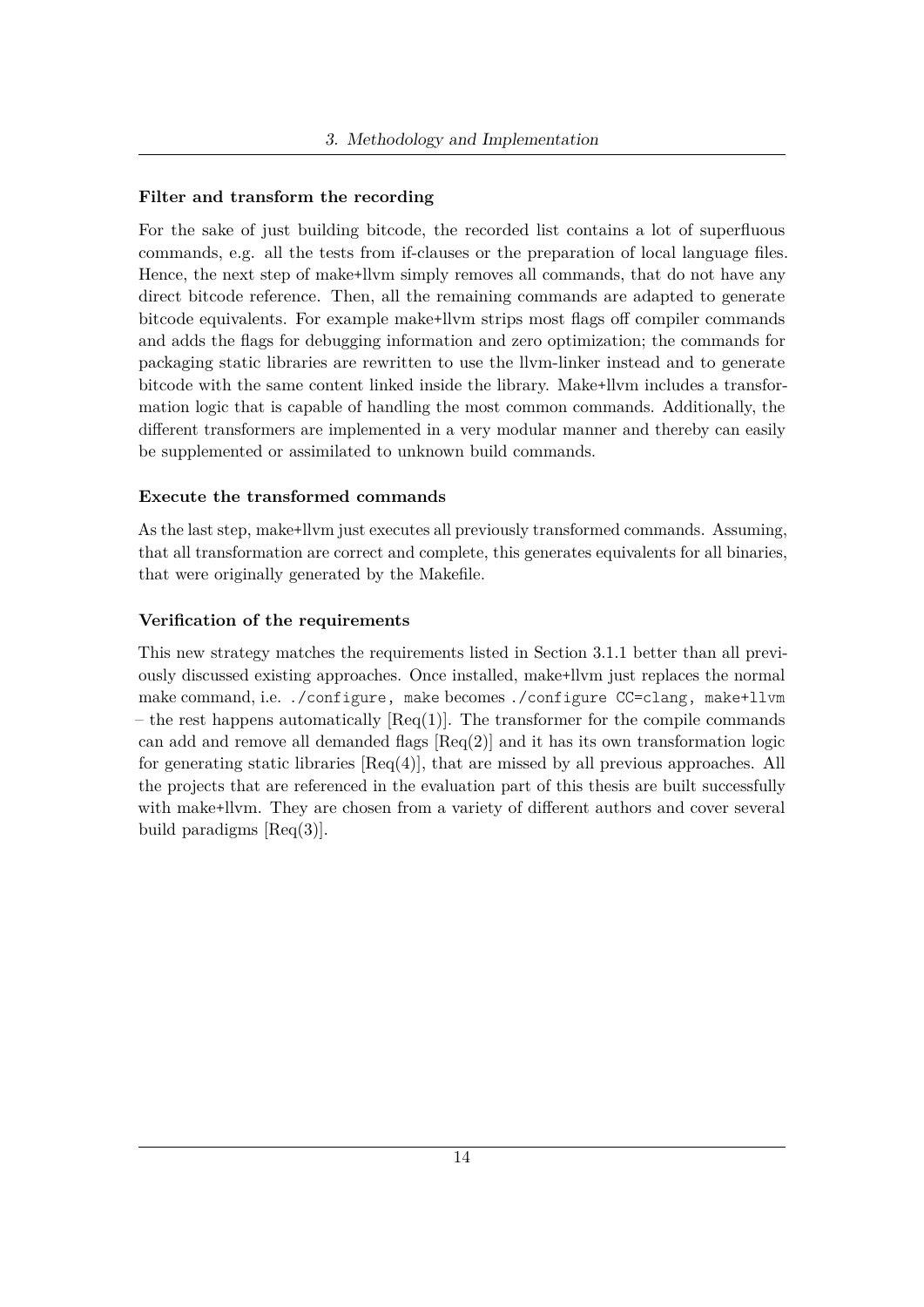## <span id="page-26-0"></span>**3.2. Adapt the architecture for LLVM bitcode operations**

The biggest change this thesis suggests for the implementation of MACKE, regards the interaction with and generation of the bitcode files required for the analyses with KLEE. As discussed in the previous chapter, MACKE relies heavily on modified bitcode files of the analyzed program: All functions are encapsulated symbolically and potentially each uncovered error may be prepended to the function containing it. For bigger programs, this sums up to thousands of slightly different bitcode files. This section describes the way old MACKE generates these modifications, discusses the requirements on a better architecture and finally explains the design in new MACKE.

#### <span id="page-26-1"></span>**3.2.1. The design of old MACKE**

The details, how old MACKE handle these bitcode modifications, is missing inside Figure [2.1.](#page-16-1) Inside the figure, the arrows suggest, that the different bitcode files at the bottom line are directly generated from a previously generated bitcode file, but old MACKE has no mechanism to directly modify bitcode. In order to generate a new bitcode file, MACKE considers the original source code of the program, applies the changes inside the C code and recompiles the project again to get the required bitcode file. This detail is left out in the figure for more clarity and for consistency with new MACKE, that does not take these detours.

This design causes a lot of problems in old MACKE: First of all, implementing the modifications in a manner that fits all types of programs, is quite complex. The syntax of C is very flexible and there are multiple ways to declare a function (e.g. the split between header and source files or the usage of function-like DEFINE macros). Old MACKE uses libClang [\[5\]](#page-101-1) to interact with the source code, but there is no way to assert that it correctly covers all valid C constructs. More importantly, this approach hugely increases the runtime. Although advanced Makefiles are designed to cache several intermediate compilation steps, recompilation remains a quite costly task.

In order to circumvent these problems, I build all interactions with the program directly with LLVM bitcode operations. Thereby, the source code is no longer required, after the program has been built with make+llvm once. Furthermore, the bitcode syntax is relatively simple. An operation can handle all possible programs if it can handle all explicitly named subtypes of the occurring operands, which can be asserted quite easily. Finally, bitcode modifications are much faster than parsing the C code, applying the modification and recompiling the project again.

#### <span id="page-26-2"></span>**3.2.2. Requirements for the new architecture**

New MACKE greatly benefits from the switch to LLVM bitcode, but there are more requirements, that need to be considered for the new architecture.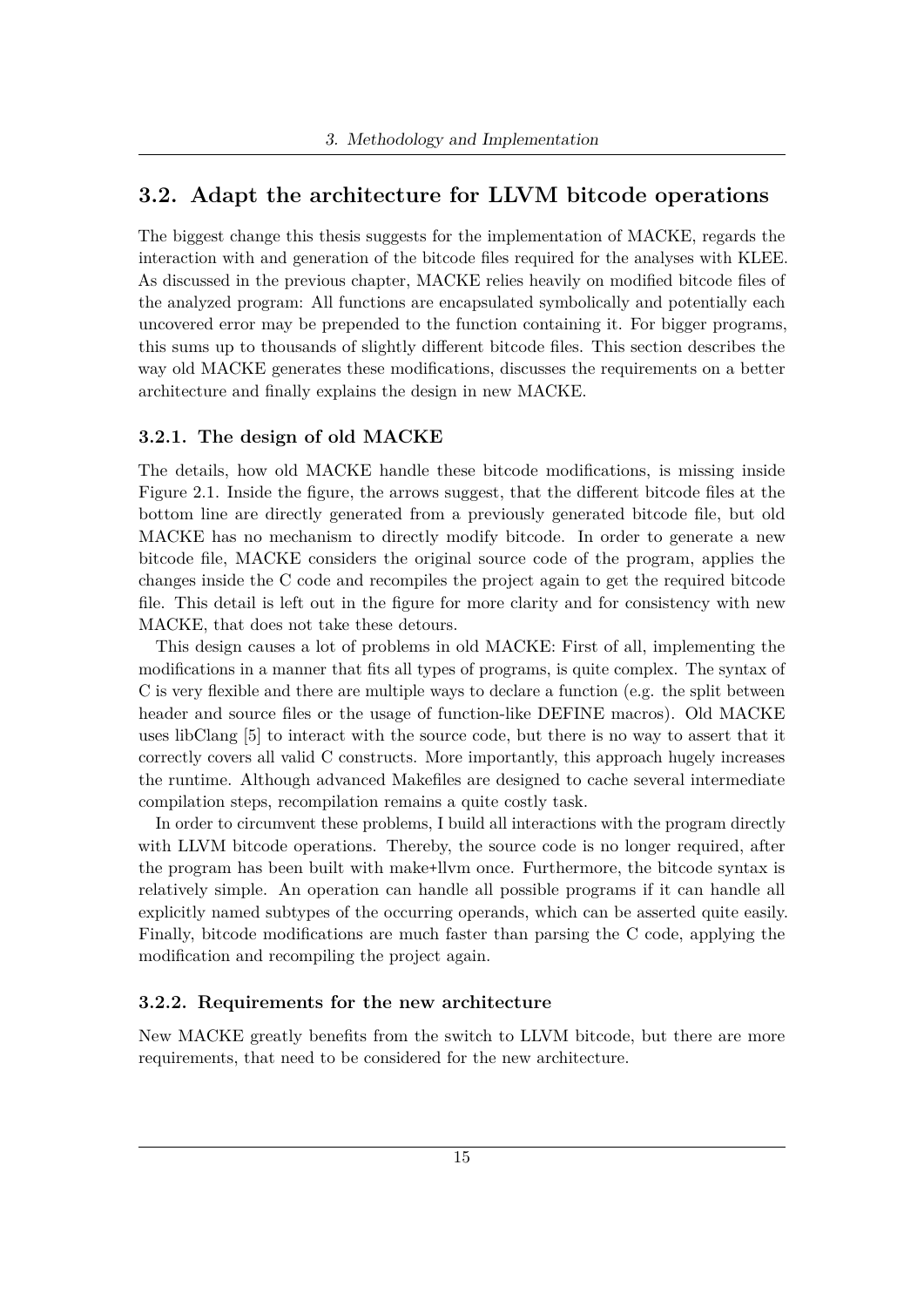**(1) Use the same LLVM version as KLEE** MACKE uses KLEE to analyze each unit. So the generated units must be compatible with the LLVM version used by KLEE or all these analyses will fail because of syntactic incompatibility. At the time of writing this thesis, KLEE uses LLVM 3.4.1, that was released in May 2014, although LLVM 3.9.0 was released in September 2016. In other words, the new architecture must support a very outdated version of LLVM. **Priority: Critical**

**(2) Support major LLVM version updates** With the outdated version of LLVM inside KLEE, it is quite likely that KLEE skips several versions and will update LLVM to a current release soon. Certainly, this update will require some changes in MACKE's codebase, but it should definitely not cause a complete rewrite. Hence, all LLVM dependent code should be clearly separated. **Priority: High**

**(3) Implement main parts of MACKE in Python** Old MACKE was completely written in Python because this language is widely known by many programmers. Additionally, it allows a pretty simple and fast implementation of many program patterns, e.g. the implementation of a parallelized worker pool (see Section [3.8\)](#page-46-0) is already present as a built-in Python library. Therefore, the main parts of MACKE should remain using Python. At least, the main Python code should be able to directly interact with all other parts. **Priority: Medium**

**(4) Access to the full LLVM API** The bitcode changes required by MACKE are quite intense: Locate specific instructions, build new functions, extract and modify the call graph – to just name a few of them. Hence, access to a big part of the API is helpful, when implementing them. **Priority: Medium**

## <span id="page-27-0"></span>**3.2.3. Possible approaches**

There are multiple ways for interacting with LLVM bitcode. The most promising ones are discussed below in more detail.

### **Use a Python plugin**

For the purpose of implementing everything directly inside Python  $[Req(3)]$ , using a Python plugin is the most natural approach. According to the Python Package Index, two packages are available.

**llvmpy [\[40\]](#page-104-4)** provides quite an elaborate interface to the native LLVM API [Req(4)]. Sadly, at the time of this thesis, it only supports LLVM 3.2, which does not fit KLEE  $[Req(1)].$  Furthermore, the authors declare this project as deprecated in favor of llvmlite. That disqualifies this approach.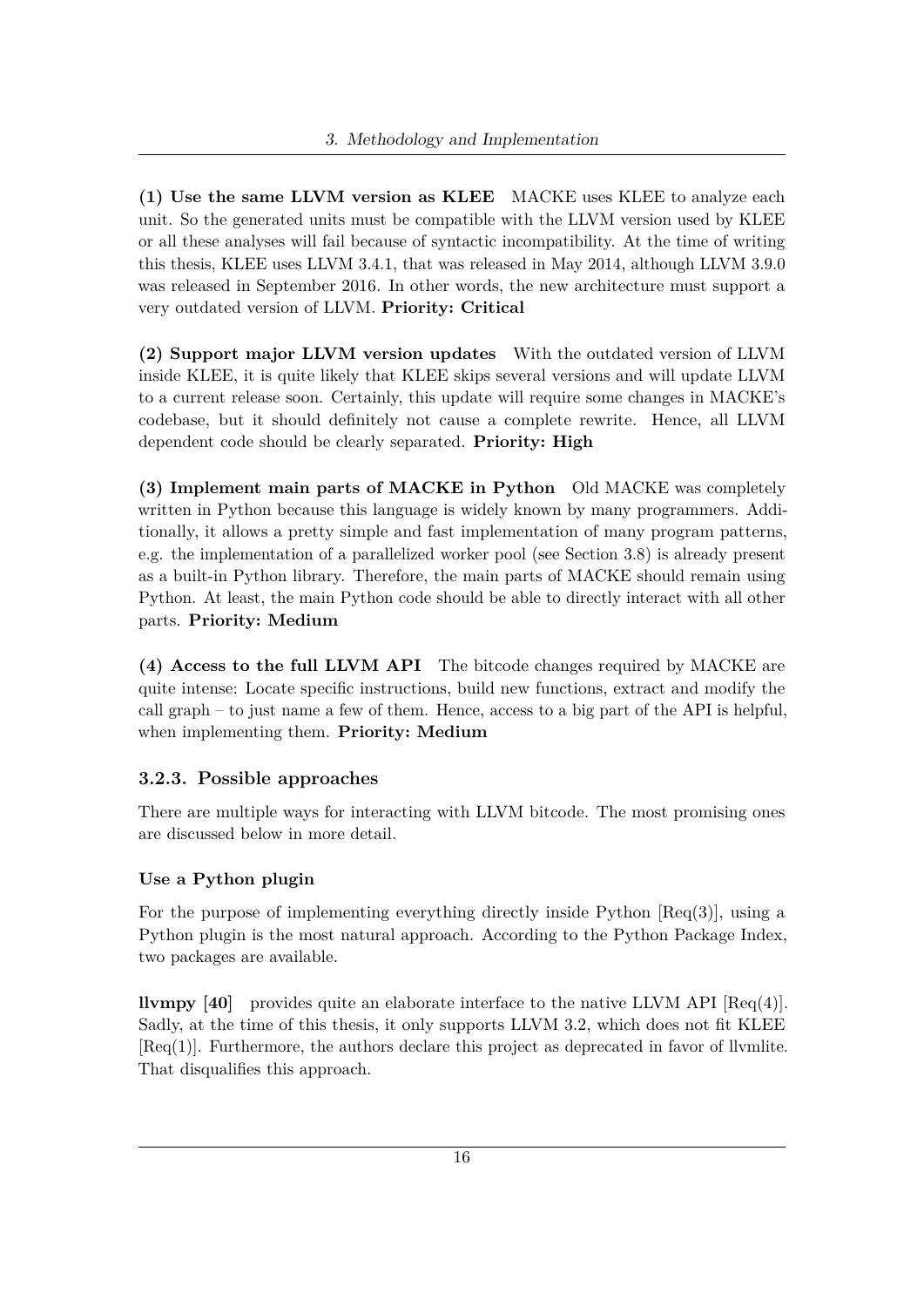**llvmlite [\[16\]](#page-102-2)** is a lightweight Python library for building a JIT-compiler based on LLVM. Although being the official successor of llympy, it does not directly interact with the LLVM API but rebuilds equivalent functionality inside Python. This restricts the provided API  $[{\rm Req}(4)]$ . Additionally, the earliest supported LLVM version is 3.5, which is too recent for KLEE [Req(1)]. Furthermore, llvmlite binds its versions to the respectively current LLVM version. Hence, using its current version forces the usage of the current version of LLVM, which collides with KLEE's update progress  $[Req(2)]$ .

#### **Directly calling the LLVM C++ API from Python**

A direct call to a C or C++ function with Python code is a quite common idiom and there exist several setups for it [\[51,](#page-104-5) [50,](#page-104-6) [4,](#page-101-2) [1\]](#page-101-3). Thereby, it is possible to directly use the complete LLVM C++ API  $[Reg(4)]$  inside Python  $[Reg(3)]$ . The called C++ code is completely controlled by the user, so every required LLVM version can be used  $[Req(1)]$ and updated when necessary  $[Reg(2)]$ . Although this approach satisfies all requirements, it also requires a bunch of boilerplate code and ends up in a more complex build process.

#### **Write LLVM opt passes**

LLVM provides an interface [\[38\]](#page-103-1) to write new passes for its optimizer, that can perform all types of operations on LLVM bitcode  $[{\rm Req}(4)]$ . This interface is part of the core LLVM project since version 1.0  $[{\rm Req}(1)]$  and will certainly be supported in future versions [Req(2)]. Once implemented, the new pass becomes an external program, that can be run standalone. Python supports calls to external programs, but a direct interaction with the LLVM API is not possible with this approach  $[{\rm Req}(3)]$ .

### <span id="page-28-0"></span>**3.2.4. Final architecture for new MACKE**

The last two approaches satisfy all requirements but draw different lines between Python and C++ code. For me, writing LLVM passes separates more clearly between all lowlevel bitcode operations in pure C++ and all coordination logic in pure Python code. Therefore, I decided to choose the third approach and to implement the following three distinct LLVM opt passes and use them through a tidily defined interface:

**Extract call graph** uses already available functions in LLVM to build the call graph of the program and to detect cycles and strongly connected components. This information is then transformed to JSON code, that can easily be parsed inside Python. This is used as a foundation for MACKE's task scheduling and later error composition. For more details, see Section [3.4](#page-32-0) and Section [3.8.](#page-46-0)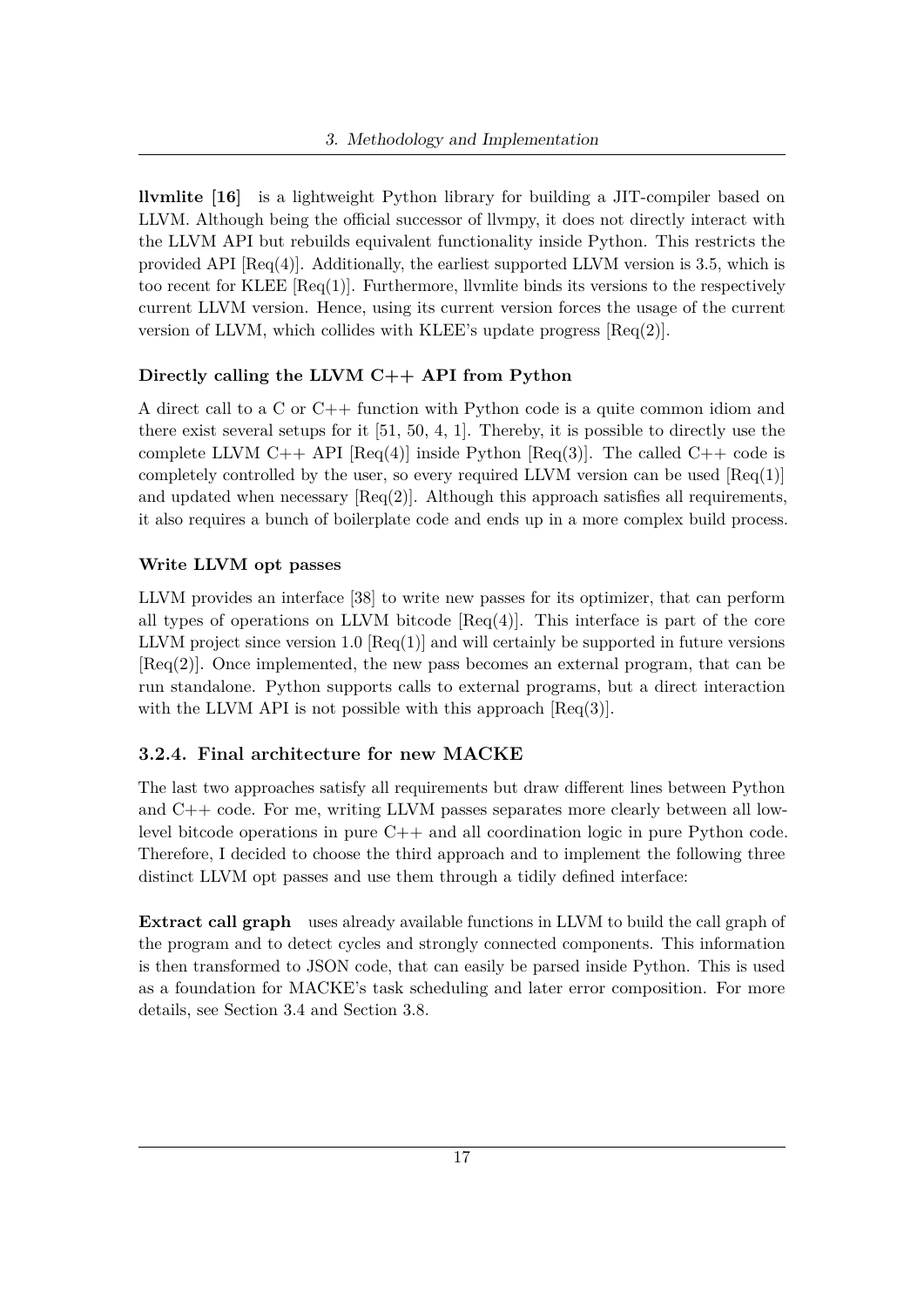**Encapsulate symbolically** takes an existing function and adds a function to the bitcode that introduces several symbolic variables as arguments for a final call to the encapsulated function. The new function has no arguments, so it can be used as an entry point to the program, i.e. as the main function. This is used in the beginning of phase one in MACKE. For more details, see Section [3.3.](#page-29-0)

**Prepend errors** takes a previously generated KLEE error report from phase one and matchs the referenced variables with the variables used by the corresponding function inside the bitcode. Then, it introduces a new function with the same signature that checks, if a possible assignment of variables can trigger this error and, if not, calls the function normally. All calls to the original function inside the program are replaced with calls to the new function. This results in a control flow graph, where the error checks are prepended to the original function. For more details, see Section [3.5](#page-34-0)

Please note, that all three passes are implemented in a separate code base and, although being heavily used by MACKE, they can also be executed without any interaction with it and not only in a specific situation during the analysis. Thereby, they can be tested and updated separately without even touching any other code inside the rest of MACKE and hopefully can be reused in future projects.

After this overview of the three fundamental bitcode operations, the following sections give more details about their implementation and discuss several considerations of challenges discovered during the evaluation.

## <span id="page-29-0"></span>**3.3. Symbolic encapsulation**

The introduction of new entry points for symbolic analysis of separated functions is not discussed explicitly in the paper describing old MACKE's implementation. Nevertheless, this is quite a complex task due to the variety of different function signatures, that can be used inside C programs. Especially pointer variables require a special construct that is discussed in this section. Please note, that the following examples only show the encapsulation of one variable. If a function uses more variables, the presented strategies are simply replicated for all parameters.

### <span id="page-29-1"></span>**3.3.1. Non-pointer variables**

Variables, that are no pointers (i.e. directly referenced variables) are the easiest case for symbolic encapsulation. An example of such a function is depicted in [Listing 3.1.](#page-30-1) In order to make the argument symbolic, MACKE creates a new variable of exactly the same type and marks the memory used by it as symbolic inside KLEE.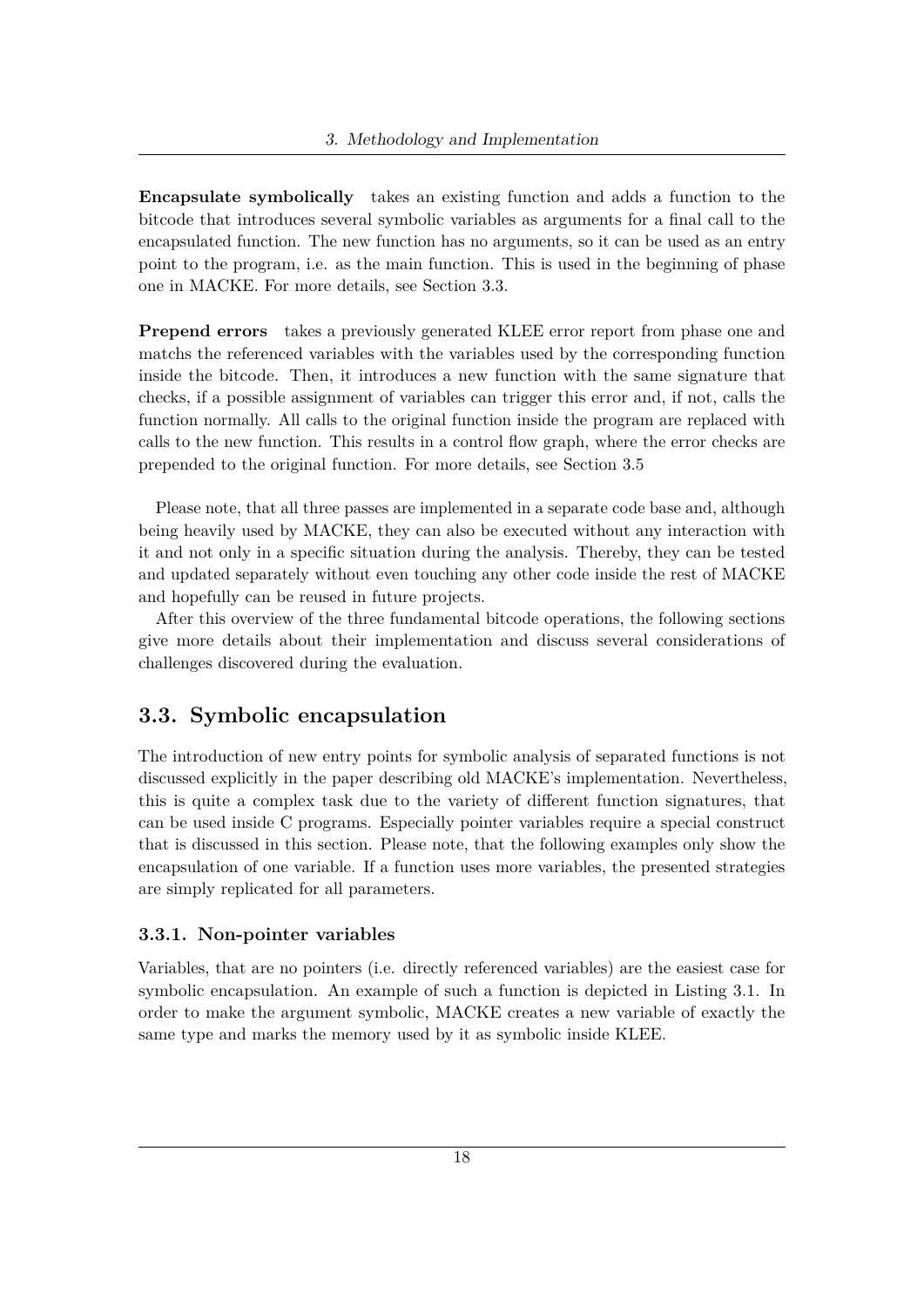```
1 void foo (int i);
2
3 void macke_foo_main () {
4 int i ;
5 klee_make_symbolic(&i, sizeof(i), "i");
6 foo(i);7 }
```
Listing 3.1: Symbolic encapsulation of a non-pointer variable

#### <span id="page-30-0"></span>**3.3.2. Single pointer variables**

For pointer type variables, the encapsulation becomes a little trickier. A very basic approach is depicted in [Listing 3.2.](#page-30-2) It is very similar to the non-pointer variables, but additionally to the variable declaration, new memory is allocated for the pointer and, instead of the pointer, the memory referenced by this pointer is marked as symbolic. Thereby, the generated constraints and test cases correctly describe the referenced memory. This strategy is used in the implementation of old MACKE.

```
1 void foo (int* i );
2
3 void macke_foo_main () {
4 int* i = malloc ( sizeof (int ));
5 klee_make_symbolic (i , sizeof (* i ) , " i " );
6 foo(i);7 }
```
Listing 3.2: Problematic symbolic encapsulation of a pointer variable

This strategy has a major problem: All pointer variables refer to exactly one element. If this pointer is used as an array inside the program, it has only the size one. This prevents KLEE from reaching any part of the program, that needs arrays with two or more elements. For circumvention, this basic strategy needs an improvement.

Ideally, KLEE should support symbolic arrays, where it does not only store constraints for the actual content, but also for the size of the array. Thereby, this situation could be solved perfectly, but unfortunately, KLEE has no symbolic arrays. So new MACKE relies on a small hack for these variables.

The strategy in new MACKE is depicted in [Listing 3.3.](#page-31-1) Since it is impossible to use all possible array sizes, new MACKE chooses several arbitrary sizes for the array and analyses the function with each of them in different KLEE forks. The forking inside KLEE is triggered by introducing a new symbolic integer (line 4) and a switch-case statement based on this variable (line 6). When KLEE reaches the switch, it forks into each case separately. Inside each case, a different array size is chosen (line  $8 - 12$ ). This size is then used for a similar pattern as shown in Listing  $3.2$  (line  $14 - 16$ ).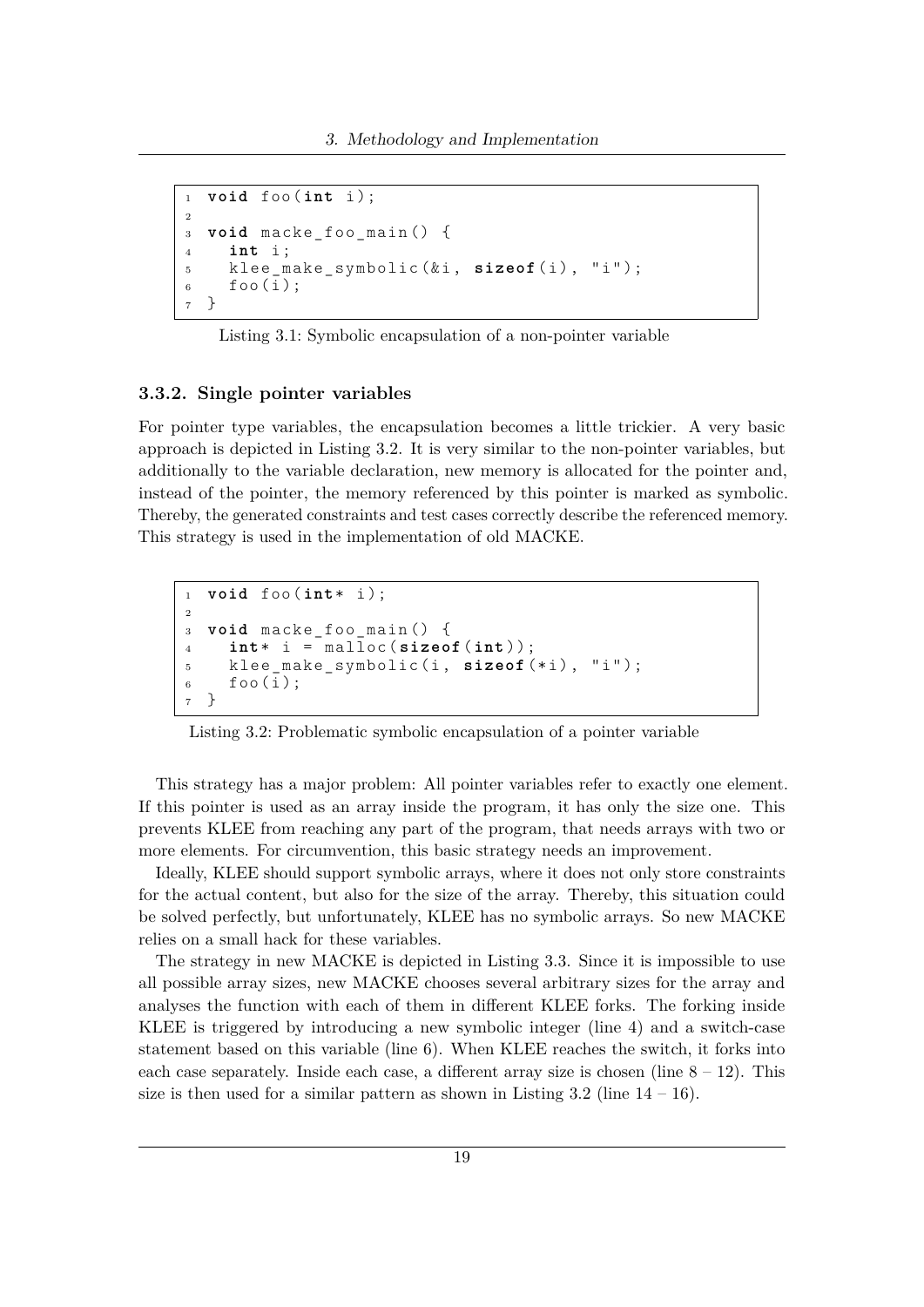3. Methodology and Implementation

```
1 void foo (int* i );
2
3 void macke_foo_main () {
4 int fork i = klee int (" fork i");
5 int symsize_i ;
6 switch (fork i) {
7 default :
8 case 1: symsize_i = 1 * sizeof (int ); break ;
9 case 2: symsize_i = 2 * sizeof (int ); break ;
10 case 4: symsize_i = 4 * sizeof (int ); break ;
11 case 16: symsize_i = 16 * sizeof (int ); break ;
12 case 128: symsize_i = 128 * sizeof (int ); break ;
13 }
14 int* i = malloc(symsize i);
15 klee_make_symbolic(i, symsize_i, "i");
16 foo(i);
17 }
```
Listing 3.3: Better symbolic encapsulation of a pointer variable

As a consequence of this construction, KLEE must push several forks on the same paths through the analyzed function, which multiplies the required runtime, although all internal caches can be reused on all forks. After some trails with several sizes, I have decided to use 1, 2, 4, 16, and 128 as sizes for the symbolic arrays, because they seem to be a good trade-off between being complex enough for all program paths and the required runtime. Please note, that choosing only one huge size is not sufficient because it is no superset of all smaller sizes. Buffer overflows only occur on accesses beyond the end of the array, which becomes the more unlikely the bigger the array is.

#### <span id="page-31-0"></span>**3.3.3. Nested pointer variables**

In order to support the full range of C function variables, MACKE must be able to handle nested pointers (e.g. pointers to pointers to variables). Again, there is no symbolic type for these variables and, sadly, the trick for single pointer variables does not scale for these variables. Theoretically, the fork strategy can be nested to support arbitrary levels of indirection, but the runtime for the analysis with KLEE explodes. Hence, new MACKE excludes functions with a multi-pointer argument from the analysis and handles them, like if no error occurs during the analysis. Adding symbolic arrays with a varying size and support for nested pointers is beyond the scope of this thesis.

Finally, a small note on old MACKE: Its implementation does not exclude multi-pointer functions explicitly. Instead, it only makes the first pointer layer symbolic and its content is used for the addresses, where the second pointers point to. So all its content just refers to arbitrary memory addresses, but neither this memory is make symbolic nor is the content of these pointed areas stored in the report. Hence, in spite of being executable, the generated KLEE report is utter nonsense without the actual memory content.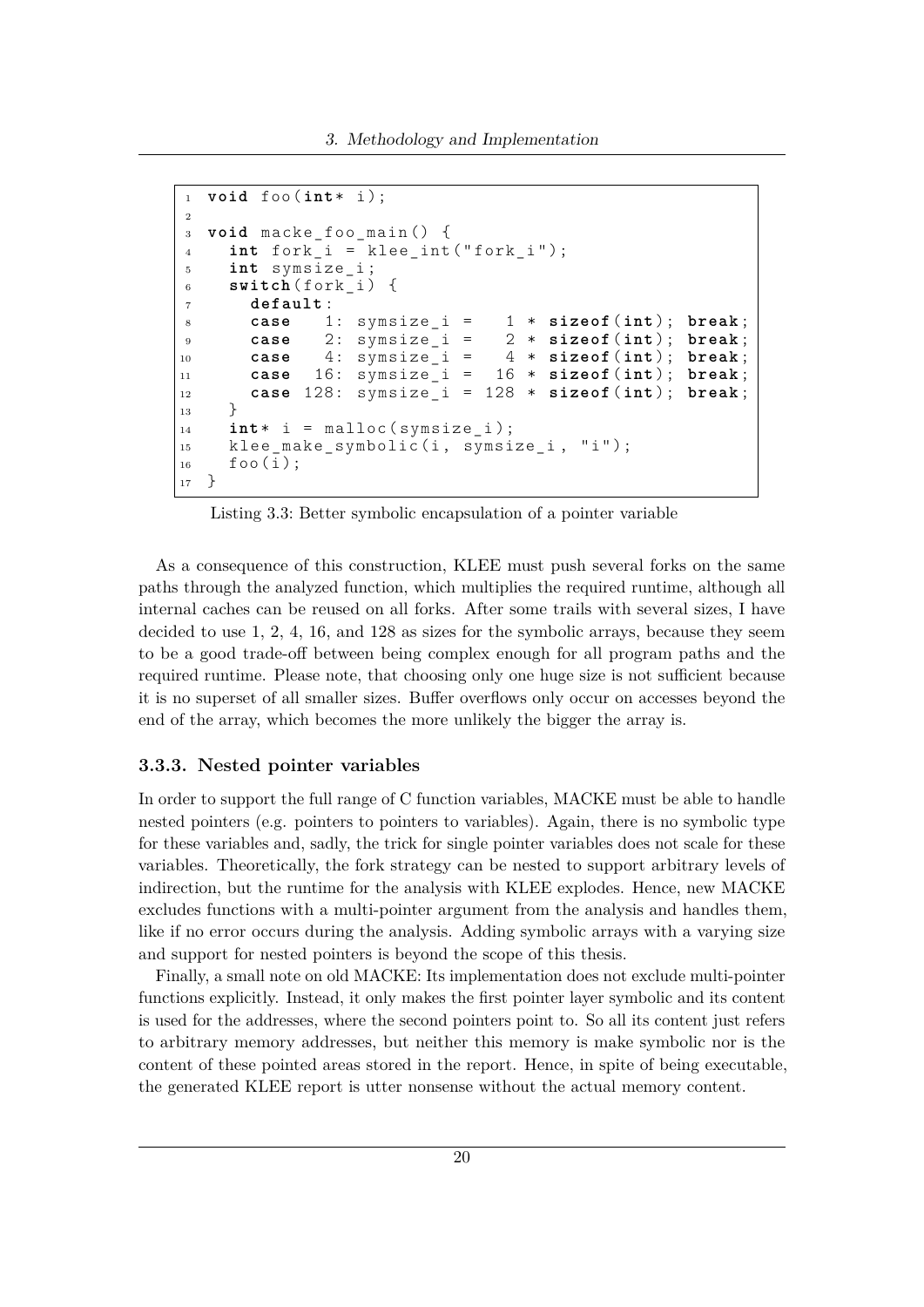## <span id="page-32-0"></span>**3.4. Matching errors**

With using multiple KLEE runs on separate components of the analyzed program, MACKE faces a lot of non-correlated error reports. However several of them might be caused by the same vulnerable instruction and form error chains through the call graph of the program. In order to identify these chains, MACKE needs a matching mechanism on KLEE's error reports. This is explicitly needed after phase one, but also the results from the targeted search in phase two require some considerations. Old MACKE suggests approaches for the matching in both situations, but new MACKE uses a simpler and more reliable implementation that is presented in this section.

#### <span id="page-32-1"></span>**3.4.1. Match errors from phase one**

After phase one is completed, MACKE starts the static compositional analysis in order to rule out all errors that have already been shown to be triggerable by the corresponding parent function. Therefore, old MACKE looks at the reported stack trace given by each KLEE error report and searches for endings with identical function names [\[46,](#page-104-0) section 2.2.2, figure 1].

Unfortunately, this strategy misses some matching errors, when the compiler is allowed to apply optimizations to the analyzed programs, as is the case with KLEE's –optimize flag used inside MACKE. For example, consider a parent function of a leaf node in the call graph. When this function is analyzed separately, dead code elimination removes most of the program – basically everything except the two functions – and inside the remaining code, the leaf function is probably only called once, so it is quite likely, that this call is inlined by the compiler. When the analysis of the optimized program triggers an error inside this inlined function, i.e., a matching error is hit, the stack does not exhibit the inlined call and old MACKE cannot match these errors. This schema has the biggest impact on parents of all leafs, nevertheless, it can occur on all newly generated units.

New MACKE, therefore, does not use the stack for error matching, but instead directly looks at the reported filename and line number, that causes the errors. Candidates for matching errors refer to the same location in the source code. Then new MACKE uses the call graph of the unoptimized program to reconstruct the path and identify matching errors.

This strategy was not applicable inside old MACKE because it modifies the source code (e.g. it adds some additional lines) and recompiles it again for each analysis. So the same instruction from the same file might get another filename or line number. New MACKE directly modifies the bitcode and therefore does not interfere with filenames and line numbers.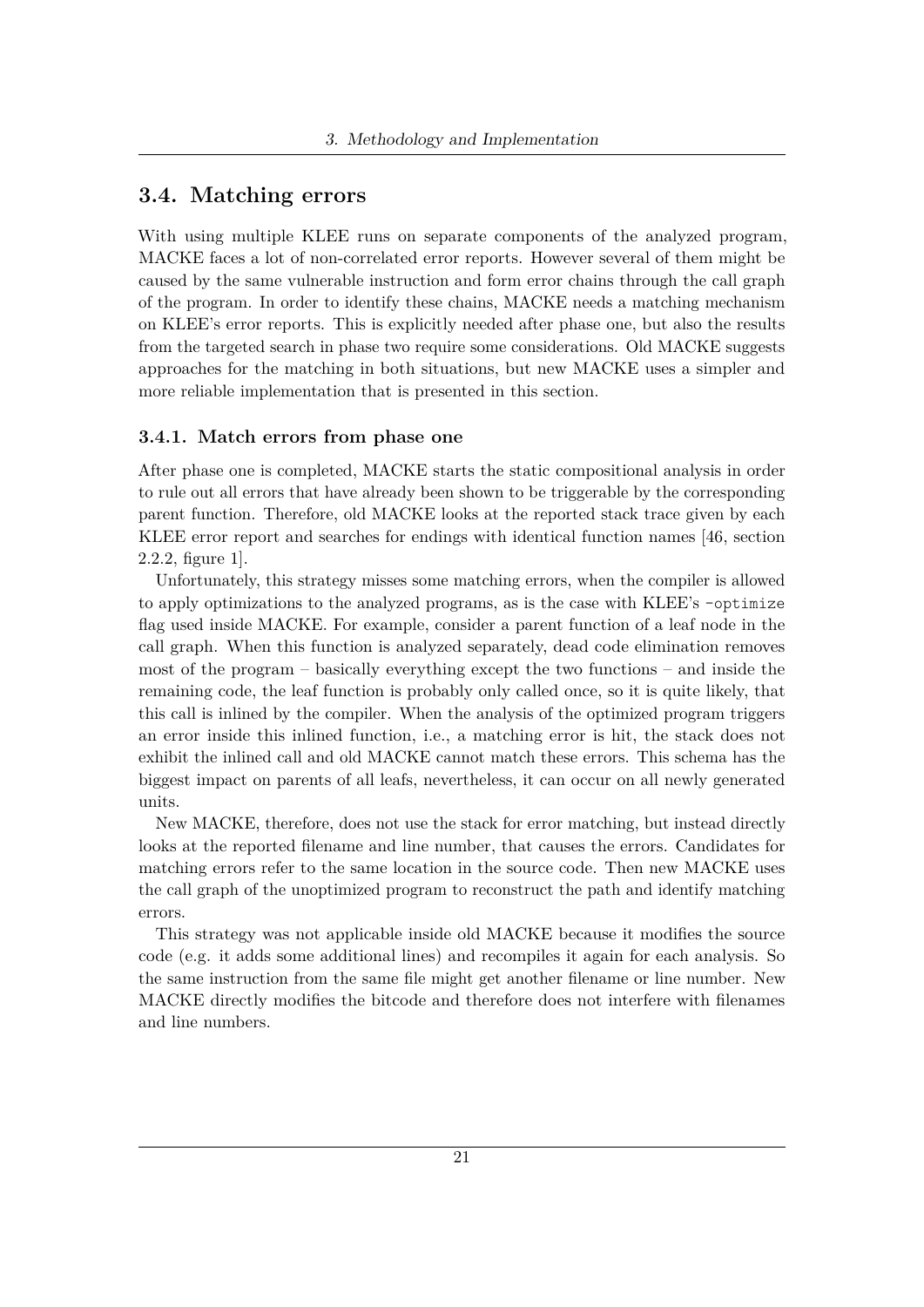#### <span id="page-33-0"></span>**3.4.2. Match errors from phase two**

The errors found in phase two require a different type of matching. During the targeted search for an error summary, KLEE might find some other errors in the program, that are not correlated to the prepended error. These errors are no continuation of the originally investigated error chain. Hence, MACKE needs a way to identify errors triggered by the summary and handle the other ones differently.

Furthermore, it is possible, that multiple different error chains have identical callercallee chain segments. As a basic strategy, MACKE could use multiple targeted search runs starting from the same entry point, aiming for the same function calls, but checking different error summaries. Obviously, using multiple runs for the same caller-callee pair wastes a lot of execution time, because KLEE must find the identical way to the calls again and again in all executions only to check a different error summary. With a procedure to distinguish between different error sources, all relevant summaries can be put inside the program location at once. No matter, if KLEE can trigger one or all errors, the execution and path discovery in a single run continues until KLEE cannot find any new paths or the run time is exceeded, but each path is only explored once.

Old MACKE uses a slight modification of the basic strategy described above. First, it removes all previous assert statements inside the analyzed program. Then it adds a single assert statement checking the error summary from the end of a single error chain and starts a targeted search for this assert statement. If KLEE reports an assert error during the analyses, it can only be caused by a satisfiable error summary, and, because old MACKE only analyzes a single error at a time, that error must be a continuation of the analyzed error chain. All in all, a very simple matching strategy, but it requires hard restrictions on the execution.

On that account, new MACKE suggests an approach enabling a fast and unambiguous error matching in phase two, by using one of KLEE's internal functions: klee report  $error()$ . If an error summary can be satisfied, it is used to report a new distinct type of error called MACKE error. Thereby, all confusion with other errors, that might have been inside the program previously is avoided. Additionally, a unique identifier for the corresponding error chain is added to the generated error report. Hence, multiple error summaries can be used simultaneously and be correctly appropriated afterward. This strategy modifies the program very deliberately, does not require any restrictions on the execution schedule and still enables a trustworthy error matching.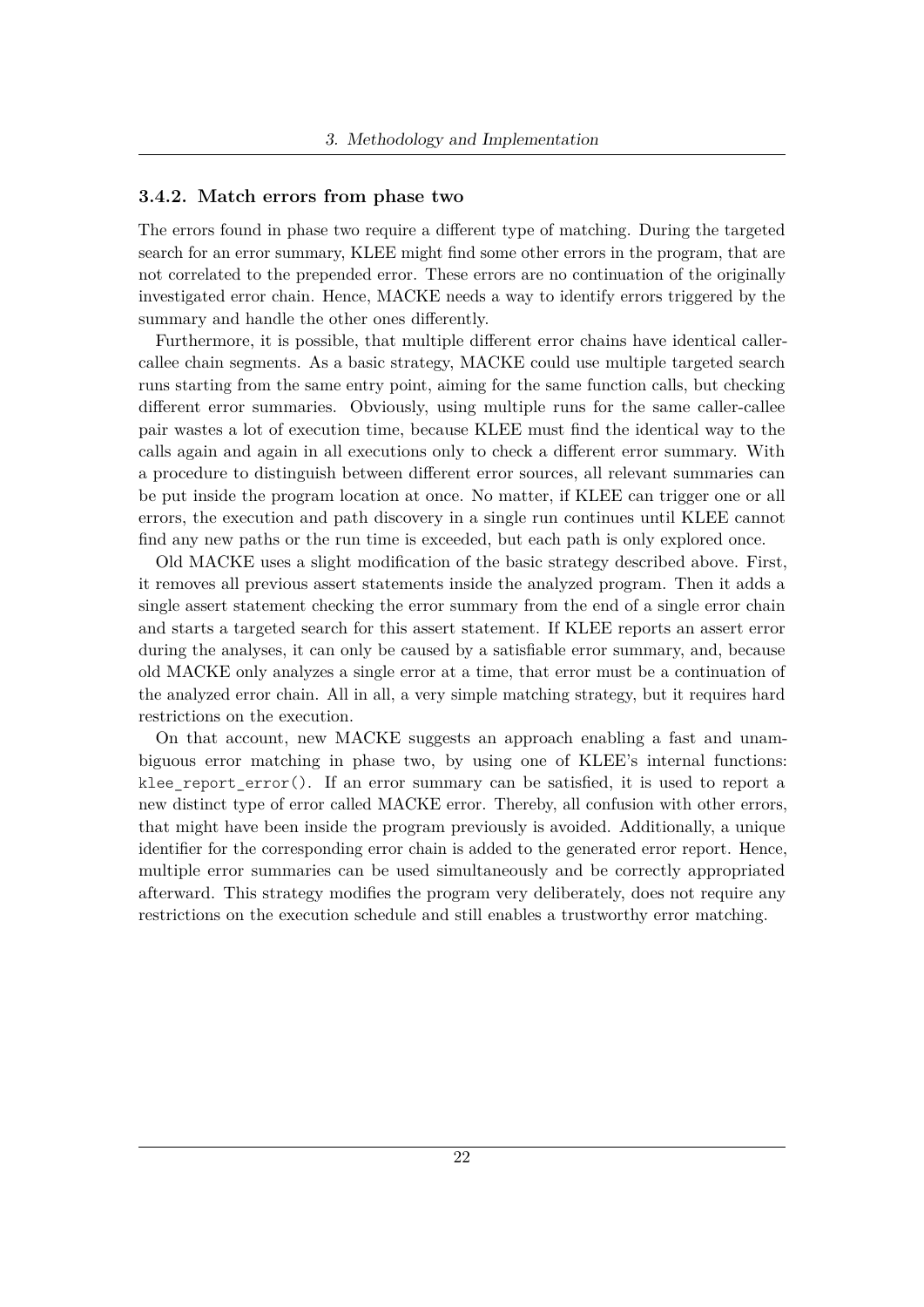## <span id="page-34-0"></span>**3.5. Prepend error summaries to functions**

When the summary of an error should be prepended to a function, the matching with the original error, as it is discussed in Section [3.4.2,](#page-33-0) is not the only challenge that must be considered in the implementation. An excerpt from a problematic source code is depicted in [Listing 3.4](#page-34-2) and used as an example in the next subsections.

In the following, this section names several challenges, discusses their implications and describes how new MACKE handles them.

```
1 int target (int i) {
2 /* Contains an error for some i */
3 }
4
5 int source (int n) {
6 int t = (n < 42) ? target (n) : 0;\tau return (t > 0) ? target (t) : 0;
8 }
```
Listing 3.4: Example code including several difficulties

#### <span id="page-34-1"></span>**3.5.1. Challenge: Multiple calls to the same function**

The example code contains two functions: one called target, that contains an error that KLEE can trigger with some, but not all assignments to i; the other function called source calls target twice in different locations with different variables. For the sake of the argument, please assume, that KLEE cannot find any error in source.

In cases like this, it might be possible, that the error in the called function cannot be triggered by all calls in all parent functions. With the example, this can happen, when the error in target is only triggered by very high values of i, that cannot be passed in the first call. For the purpose of uncovering such errors, MACKE must go past the first call and look at the second one without any influences to the state space during the analysis and the error check.

Programs containing such constructs cannot be analyzed with old MACKE because it replaces the calls to the target function with an assert statement, that checks if the error occurs [\[46,](#page-104-0) Listing 2]. So old MACKE replaces both calls with an assert statement. But this is problematic in cases like the example code, where the second call uses the result of the first call. For being still compilable and sticking with the same execution semantics, at least the original function calls must be left in place in addition to adding the assert statements checking the error summary in the correct position.

In order to analyze such programs correctly, new MACKE modifies the source code in a more gentle way: It introduces a new function with the same signature that just checks for the error with the summary and, if it is not satisfiable, calls the original function normally. All calls to the old function are replaced with calls to this new function before the analysis is started. In short, MACKE has prepended the error to the function.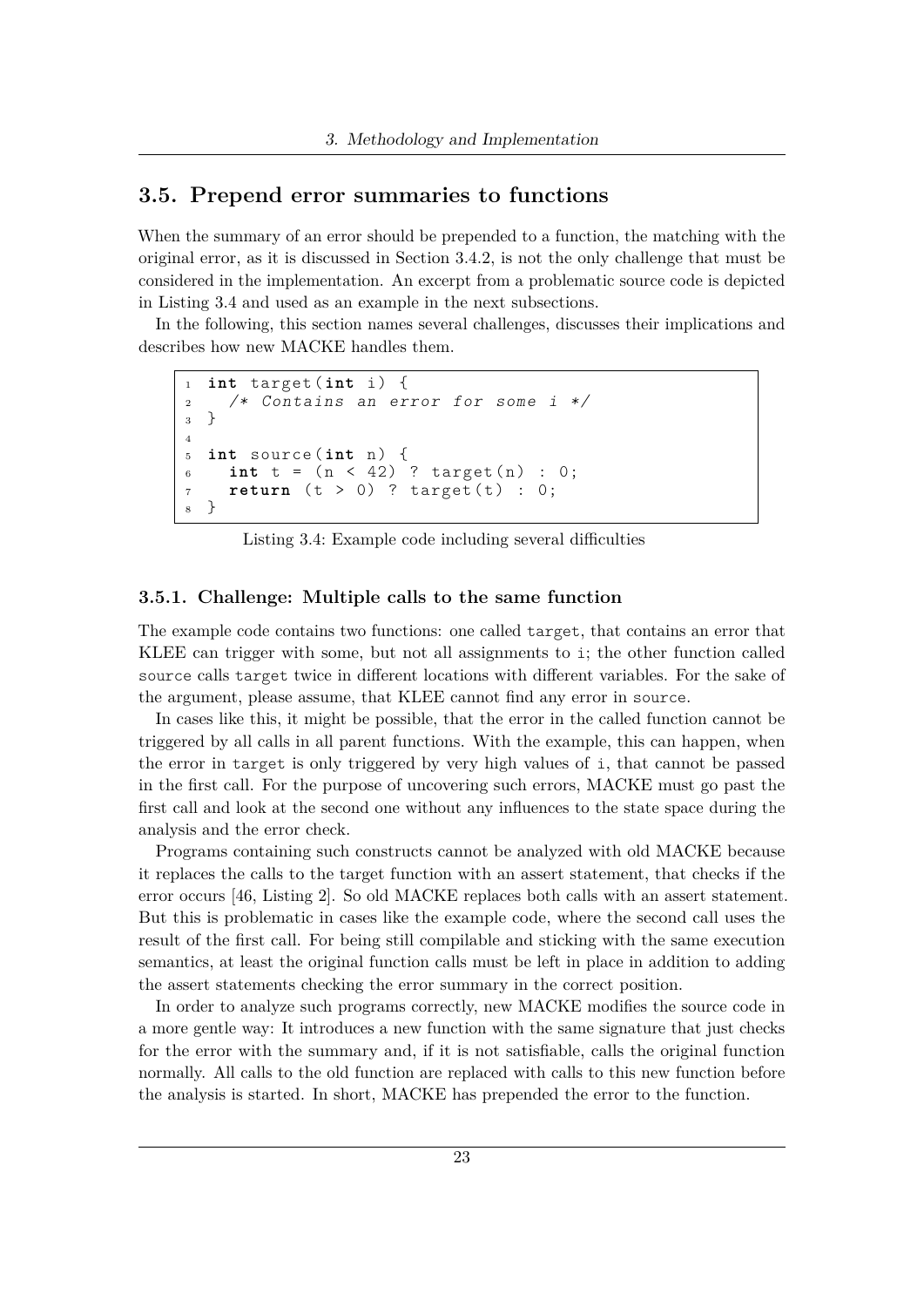With this structure, the program is executed normally, as long as the error summary is not satisfiable. In other words, new MACKE passes the first call in the example normally and can look for the second call. Please note that the modification is done on LLVM bitcode level, but if it would be done on C code level, the resulting program would look similar to [Listing 3.5.](#page-35-1)

```
1 int macke_error_target ( int i ) {
 2 if (/* Error summary can be satisfied */) {
 \begin{array}{ll}\n & \text{where} \\
 & \text{where} \\
 & \text{where} \\
 & \text{where} \\
 & \text{where} \\
 & \text{where} \\
 & \text{where} \\
 & \text{where} \\
 & \text{where} \\
 & \text{where} \\
 & \text{where} \\
 & \text{where} \\
 & \text{where} \\
 & \text{where} \\
 & \text{where} \\
 & \text{where} \\
 & \text{where} \\
 & \text{where} \\
 & \text{where} \\
 & \text{where} \\
 & \text{where} \\
 & \text{where} \\
 & \text{where} \\
 & \text{where} \\
 & \text{where} \\
 & \text{where} \\
 & \text{where} \\
 & \text{where} \\
 & \text{where} \\
 & \text{where} \\
 & \4 } else {
 5 return target (i);
 6 }
 7 }
 8
 9 int target (int i ) {
10 /* Contains an error for some i */
11 }
12
13 int source (int n) {
14 int t = (n < 42) ? macke error target (n) : 0;
15 return (t > 0) ? macke error target (t) : 0;
16 }
```
Listing 3.5: Example code with prepended error

#### <span id="page-35-0"></span>**3.5.2. Challenge: No interference through the error checks**

Sadly, this way to prepend the errors silently introduces another problem: Originally, the call to target is only constrained by the analyzed program, but the prepended error check adds the constraint, that the error summary must be unsatisfied with the used variables in the following program.

First of all, this increases the runtime required for a complete analysis, because all following queries to the SAT-solver issued by KLEE now contain all variables mentioned by the error summary. Thereby, they must be considered while finding possible solutions, although they do not add any valuable information to the execution state.

This interference causes even worse problems when more than one error is prepended at the same time. This happens each time, when a function has a pointer argument (see Section [3.3\)](#page-29-0) or contains more than one error. Then, the order of the error checks matters, because there is no guarantee that all occurring errors are independent. Imagine the worst case, that the second error that is checked, is an implication of the error checked first. In this case, the second error can never be triggered.

For old MACKE, this is not a big problem, because it only investigates one prepended error for exactly one call at a time, but new MACKE needs a mechanism to prevent this influence. Therefore, MACKE adds code similar to [Listing 3.3,](#page-31-1) that generates multiple KLEE forks of the current execution state. Then, one fork is used for each error summary and, no matter whether the check was successful or not, the execution stops afterward.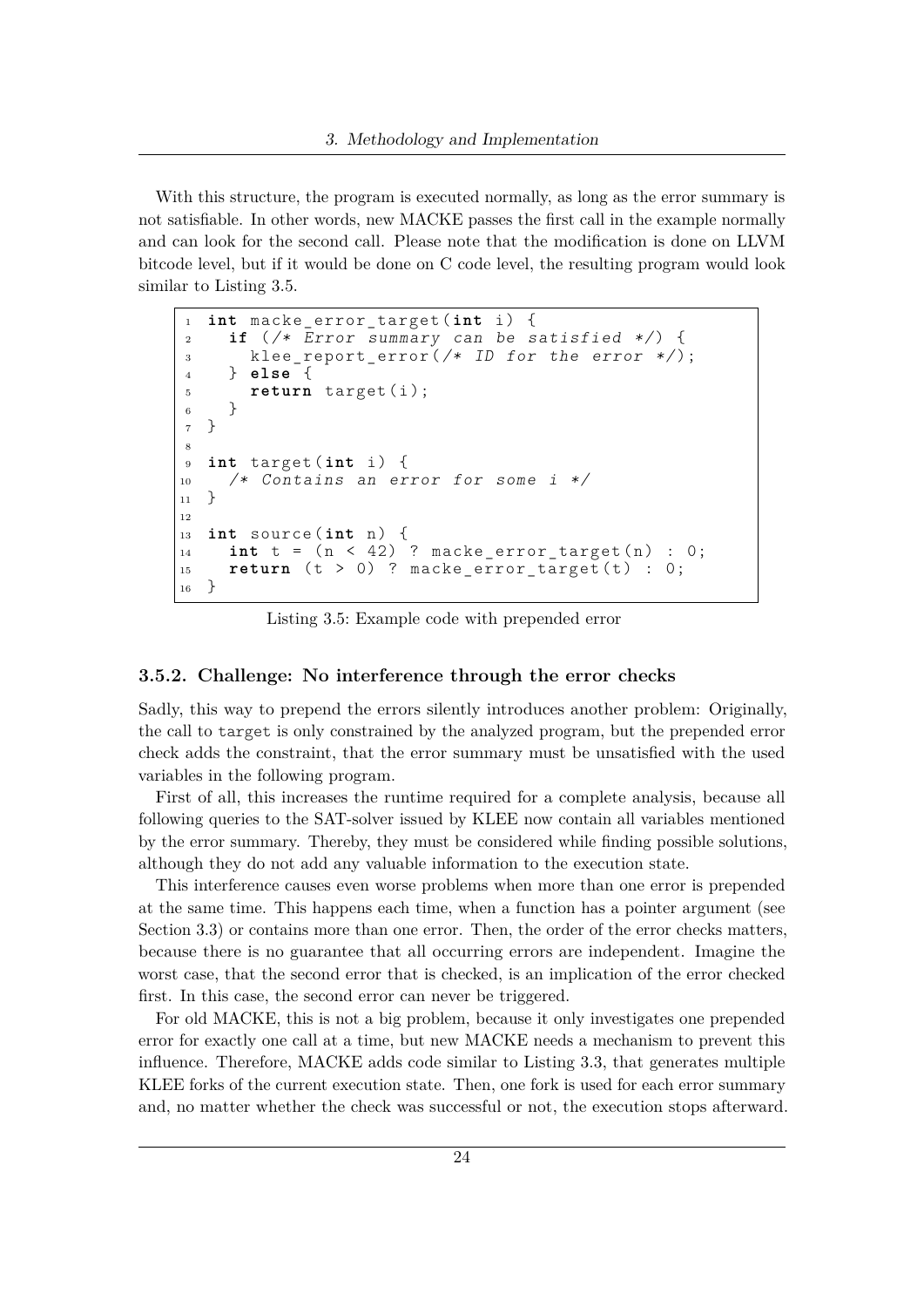Finally, one last fork is used to continue with the normal execution of the program. Each fork has its own state space and – except caching – does not interfere with any other fork, so the normal execution continues without any alteration. The resulting code for the example with two error summaries is depicted in [Listing 3.6.](#page-36-0)

```
1 int macke_error_target ( int i ) {
2 int n = klee_int ( " symfork " );
3 switch (n) {
4 case 1:
5 if (/* Error summary 1 can be satisfied */) {
6 klee_report_error (/* ID for error 1 */ );
7 } else {
8 klee_silent_exit();
9 }
10 break ;
11 case 2:
12 /* .. */
13 default :
14 return target (i);
15 break ;
16 }
17 }
```
Listing 3.6: Example code with the forking mechanism

## **3.5.3. Challenge: Correct sizes for memcmp**

Additionally to all previously explained challenges, the biggest problem in old MACKE during phase two lies inside the error summary itself. Old MACKE uses memcmp to check if the memory content of the erroneous inputs can be built with the current execution state. This memcmp requires the size of the memory, that should be compared as an explicit parameter. In order to determine this size, old MACKE simply uses the C operator sizeof, but this does not work for all types of variables, especially for array types. According to the C standard [\[32,](#page-103-0) section 6.5.3.4], "[t]he sizeof operator shall not be applied to an expression that has  $[\dots]$  an incomplete type". Roughly speaking, for all arrays, whose sizes are not explicitly known at compile time, old MACKE relies on undefined behavior. For example, the small program in [Listing 3.7](#page-37-0) seems to return the size of the array containing all program arguments – in other words the same number as stored in argc – but depending on the compiler, this program just returns a constant value (e.g. 8) instead.

Luckily, KLEE records all memory sizes internally and offers a function, that covers exactly this problem: klee get obj size(). This function uses all information that is available at runtime to determine the size of the element referenced by an arbitrary pointer. Therefore, new MACKE uses a double-tracked strategy: For all non-pointer values, it just compares the content of the value with the normal == operator, and for pointer variables, it checks, if the value has the correct object size and then it compares the actual content.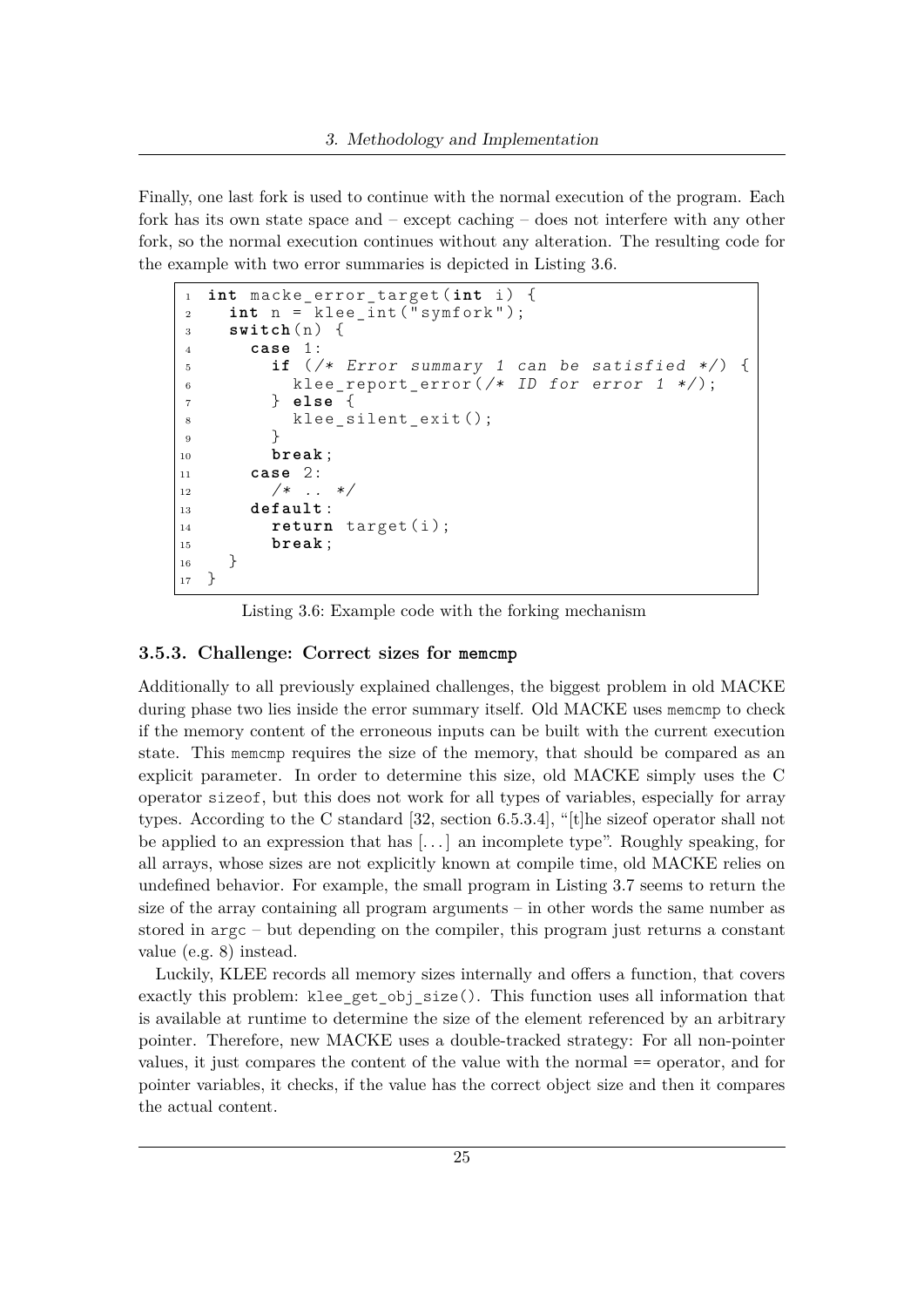```
1 int main (int argc , char ** argv ) {
2 return sizeof (argv);
3 }
```
Listing 3.7: A problematic usage of sizeof

## **3.6. Step by step modification of an example program**

With all the previously discussed improvements, the modifications of the source code look quite different compared to old MACKE, despite the fact, that they are fulfilling almost the same purpose. In order to emphasize the differences, this sections revisits the code example from the old MACKE paper [\[46,](#page-104-0) Listing 1 and 2] and shows, what modification new MACKE applies to the same analyzed source code.

Please note, that the following code excerpts are written in C code, but new MACKE works on pure LLVM bitcode. So this code is only a reconstruction of the analysis for the purpose of easier visualization, nevertheless, the result of a compilation of this code *should be very close* to the actual bitcode used by new MACKE.

```
1 int mask_b (int* b , int n ) {
2 b \lceil n + + \rceil = 1; /* potential buffer overflow */
3 return n;
4 }
5 int main (int argc , char ** argv ) {
6 int i, n=0, b[4] = \{0, 0, 0, 0\};
7 for (i = 0; i < argc; i++) {
8 if (*\text{argv}[i] == 'b') {
9 n = mask_b(b, n);<br>10 }
\begin{matrix} 10\\ 11 \end{matrix}\begin{array}{c} 11 \\ 12 \end{array}12 }
```
Listing 3.8: Example program before the analysis

[Listing 3.8](#page-37-1) shows almost the same code presented in the old MACKE paper. Only a few lines of code that do not contain any relevant instructions are omitted, in order to reduce the overall code size and thereby increase readability. The program processes all its arguments and generates a bitmask for inputs starting with 'b'. Notably, a buffer overflow occurs, if more than four arguments of the program starts with 'b'

In phase one, MACKE looks inside the code and encapsulates all suitable functions symbolically. In the example program, only mask\_b can be encapsulated. So MACKE adds a new function macke\_mask\_b\_main to the program and leaves the rest unchanged as depicted in [Listing 3.9.](#page-38-0) This new function composes three steps: The first step (line  $2 - 4$ ) makes n, a simple integer variable, symbolic. The second step (line  $6 - 19$ ) makes b, a pointer to an integer, symbolic. As depicted, the effort for pointer variables is much higher than for non-pointer variables. Finally, these new symbolic variables are used in a third step to call the encapsulated function.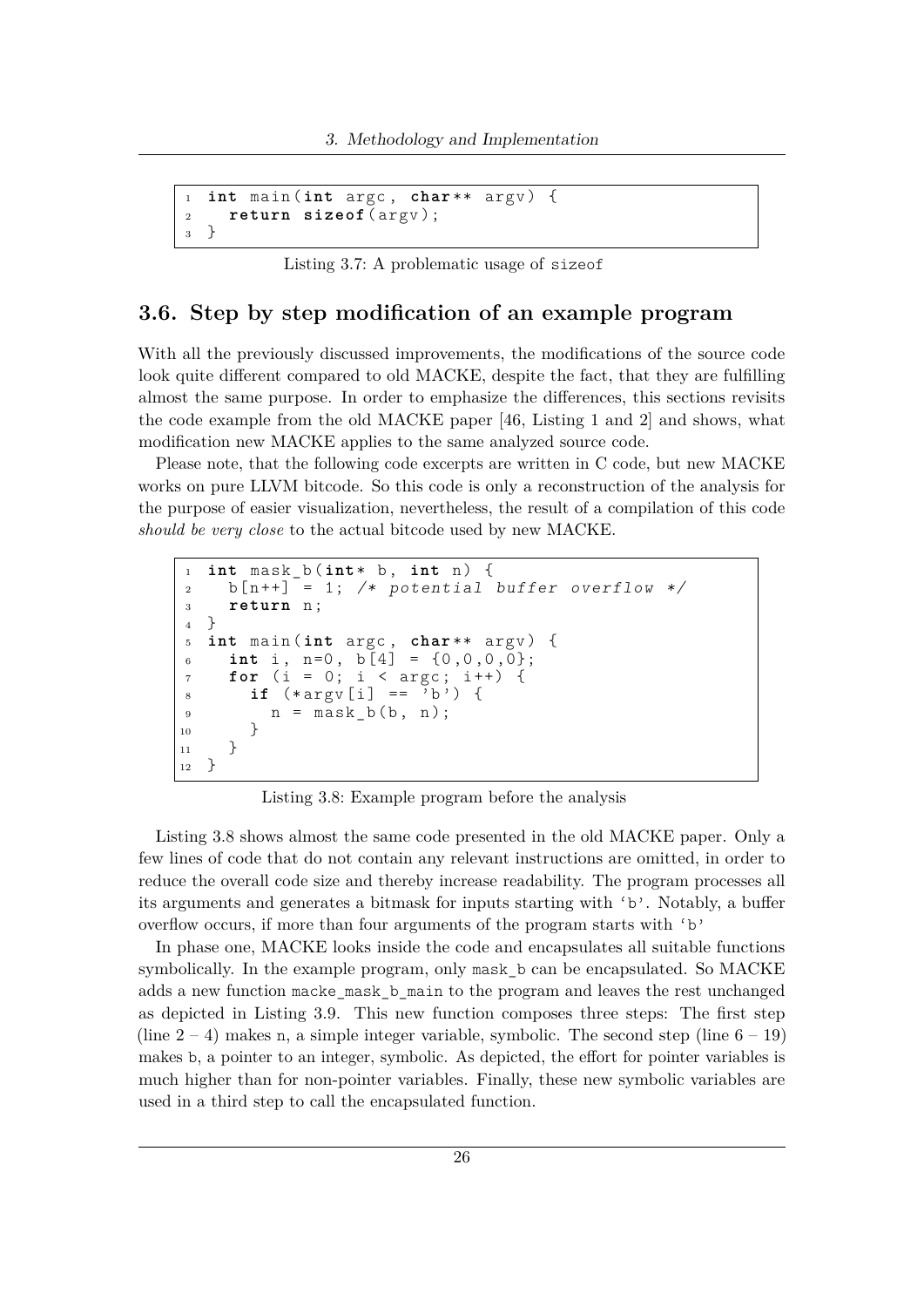```
1 void macke_mask_b_main () {
2 // Introduce a symbolic n
3 int n ;
4 klee_make_symbolic(&n, sizeof(n), "n");
5
6 // Introduce a symbolic b
7 int fork_b = klee_int ( " fork_b " );
8 int symsize_b ;
9 // Fork into five different KLEE execution states
10 switch (fork_b) {
11 default :
12 case 1: symsize_b = 1 * sizeof (int ); break ;
13 case 2: symsize_b = 2 * sizeof (int ); break ;
14 case 4: symsize_b = 4 * sizeof (int ); break ;
15 case 16: symsize_b = 16 * sizeof (int ); break ;
16 case 128: symsize_b = 128 * sizeof (int ); break ;
17 }
18 int* b = malloc(symsize b);
19 klee_make_symbolic(b, symsize_b, "b");
20
21 // Call the encapsulated function
22 mask b(b, n);
23 }
24
25 int mask_b(int* b, int n) { /* unchanged */ }
26 int main (int argc , char ** argv ) { /* unchanged */ }
```
Listing 3.9: Example program during phase one

This new function is used as an entry point for a distinct KLEE analysis focusing on mask\_b. This KLEE run will uncover the buffer overflow inside the function and because the symbolic pointer variables introduce five forks with different array sizes, KLEE will report five different test cases for this vulnerable instruction. Probably, n is bigger than the chosen size of b and b is filled with zeros, because this variable content is unconstrained.

For this program, phase one has two possible outcomes: Either the analysis of the main function also reveals the buffer overflow or the erroneous instruction has not been covered from main and the error remains hidden. In the latter case, the call from main to mask\_b is a candidate for phase two, otherwise, the execution would already end here early because main is already the entry point of the program and has no further callers. In order to explain, what happens in phase two, please assume, that it has not been revealed from main. Furthermore, assume for simplicity, that in the reported test case b is filled completely with zeros and n is exactly one greater than the allocated size of b.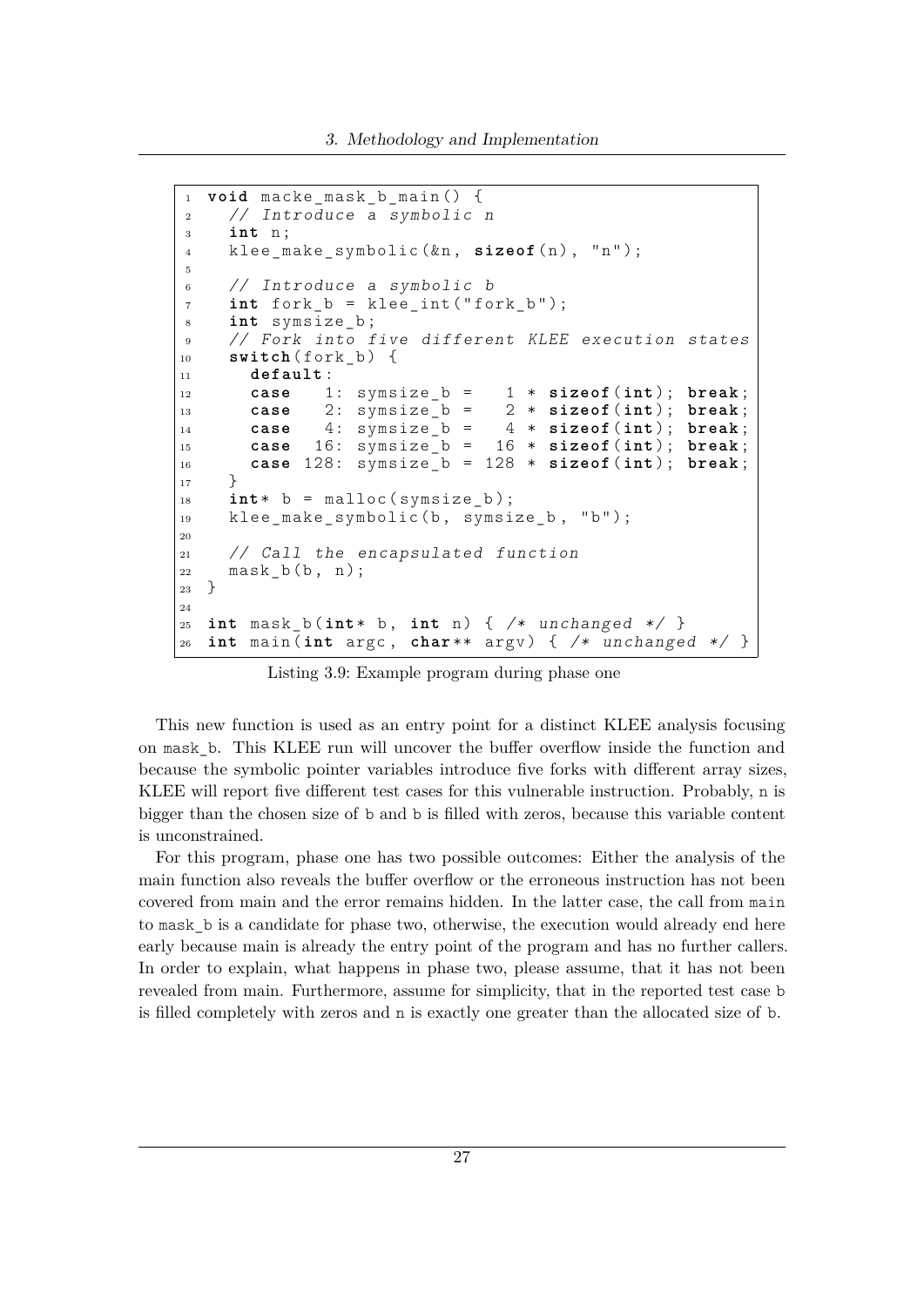For phase two, the test cases found by phase one are used to build new functions. In the example, depicted in [Listing 3.10,](#page-40-0) there is one of these functions, called macke error mask b and it contains all test cases causing errors generated for mask b during phase one. A call to this new function replaces all calls to mask\_b in the program, i.e. in main (line 38) and macke\_mask\_b\_main (line 30). Therefore, the error checks (line  $4 - 22$ ) are executed before any code from mask b. If none of the error summaries can be satisfied, the function is called normally (line 24). In other words, assuming that no error occurs, mask\_b and macke\_error\_mask\_b are semantically equivalent.

In phase two MACKE starts a KLEE run from main with a targeted search for a call to mask\_b. During this call, KLEE has to pass the for loop inside main (line 36) four times in order to consecutively increase the value of n to 5. During the fifth iteration of the for loop, KLEE can satisfy the third error summary (line  $13 - 17$ ) and reports an error with klee report error.

Finally, please note, that all detours (e.g. a terminating while(true)-loop at the end of main) inside the example program in MACKE's introductory paper, although they are omitted in this example, are no problem for MACKE. The KLEE runs in phase two stops, if the targeted search notices, that the execution state cannot reach any call of the target function anymore. So this terminating loop is never executed. The targeted search mechanism is discussed in more detail in the following section.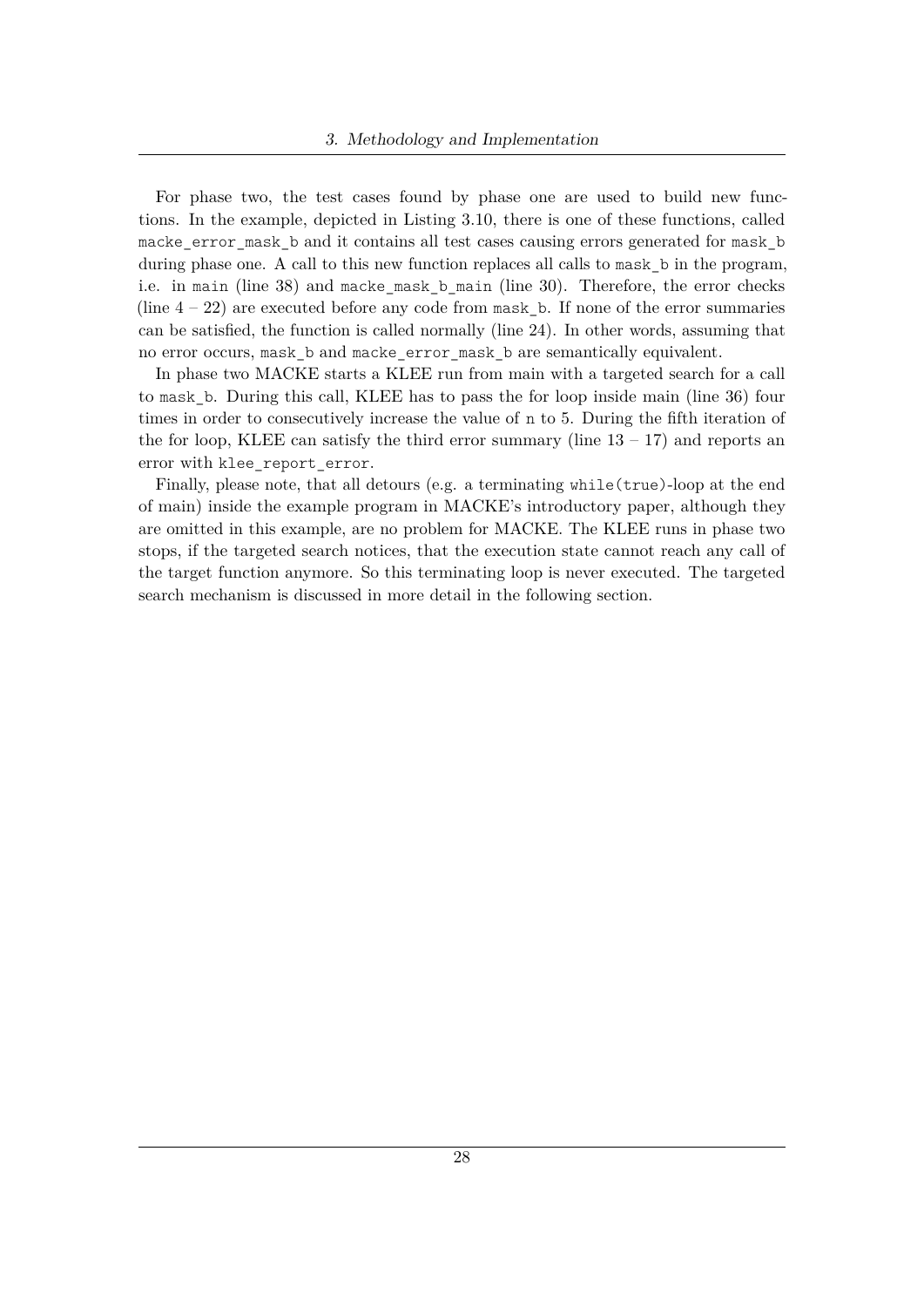```
1 int macke_error_mask_b ( int* b , int n ) {
2 int s = klee_int ( " symfork " );
3 switch (s) {
4 case 1:
5 if ( n == 2 && klee_get_obj_size ( b ) == 1 &&
6 b [0] == 0) {
7 klee_report_error (/* ID for error 1 */ );
8 } else {
9 klee_silent_exit();
10 }
11 break ;
12 /* other cases */
13 case 3:
14 if (n == 5 \&\&\text{ klee\_get\_obj\_size(b)} == 4 \&\&\text{ kto}15 b [0] == 0 && b [1] == 0 &&
16 b [2] == 0 & & b [3] == 0 {
17 klee report error (\nmid * 1D for error 3 */;
18 } else {
19 klee_silent_exit ();
20 }
21 break ;
22 /* other cases */
23 default :
24 return mask_b(b, n);
25 break ;
\begin{matrix} 26\\27\end{matrix}\quad \Big\}27 }
28 void macke_mask_b_main () {
29 /* ... introduce the symbolic variables ... */
30 macke_error_mask_b(b, n); // changed call<br>31 }
31 }
32
33 int mask_b(int* b, int n) { /* unchanged */ }
34 int main (int argc , char ** argv ) {
35 int i, n=0, b[4] = \{0,0,0,0\};36 for (i = 0; i < argc; i++) {
37 if (*\text{argv}[i] == 'b') {
38 n = \text{make\_error\_mask\_b} (b, n); // changed
39 }
40 }
41 }
```
Listing 3.10: Example program during phase two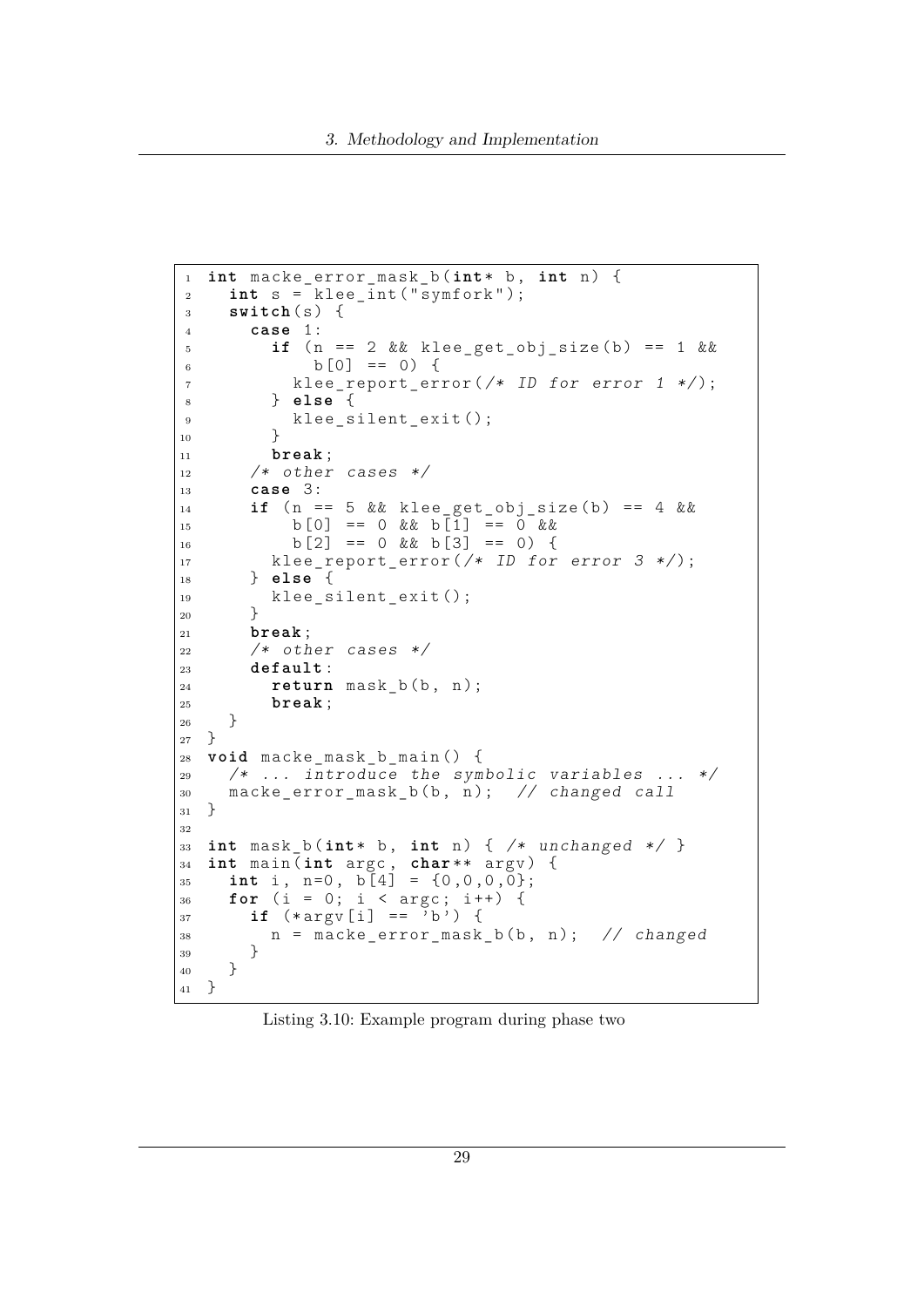## **3.7. Targeted search**

For the analysis in phase two, MACKE starts further KLEE runs, that aim to find the previously injected error summaries. On each forking decision during the execution, KLEE can choose which path to analyze next. Per default, it uses a search strategy that chooses the path that is most likely to reach a previously uncovered instruction. This strategy is suitable for phase one, but in phase two, MACKE is only interested in directed paths to the erroneous function that is the subject of the current analysis, so it requires a different search strategy determining the shortest path to the target.

## **3.7.1. Distance metric in old MACKE**

Old MACKE uses a simple metric in order to determine which execution state should be explored next. It looks at the debug information inside the bitcode and extracts the file name and line number, where the target error summary is defined. Then, it compares each eligible execution state and chooses the state with the lowest difference between the line number of its position and the line number of the target, if the state is inside the same file. If none of the states shares the target's filename, a random state is selected.

This metric can be calculated very easily, but it is not very precise because it does not consider the internal structure of the program at all (e.g. the call graph or the control flow graph). Furthermore, there is no way to tell, if the target is still reachable from an execution. So the search cannot stop early if the summary is unreachable. Ideally, it analyzes the paths to the error summary first, but then it continues till the whole program is analyzed or the timeout is reached.

#### **3.7.2. Distance metric in new MACKE**

The need for a distance measure inside a program is neither new nor limited to MACKE. As mentioned in the beginning of this section, KLEE also uses a search strategy based on the minimum distance to an uncovered instruction. As another example, OTTER [\[39\]](#page-104-1) – another framework for symbolic execution – searches the nearest usage of a symbolic variable. Although all these algorithms need a distance measure inside the source code, none of them discusses the search strategy in detail or elaborates on the implementation. Furthermore, their code is not reusable for MACKE, because it applies some special optimizations for the corresponding target and it gives no hints for its correctness (e.g. test cases). Therefore, I decided to build a generic version for targeted search and explicitly name all problems occurring during the implementation.

A search algorithm for a generic target takes a bitcode program and an execution state as an input and returns the shortest distance. An execution state is a pair of an instruction inside the program and a stack of all previously passed call statements, where the corresponding return statement has not been executed yet. In order to concretize the generic search algorithm, the user must provide two additional functions: A function, that takes an instruction and checks, if the given instruction is the target (e.g. has the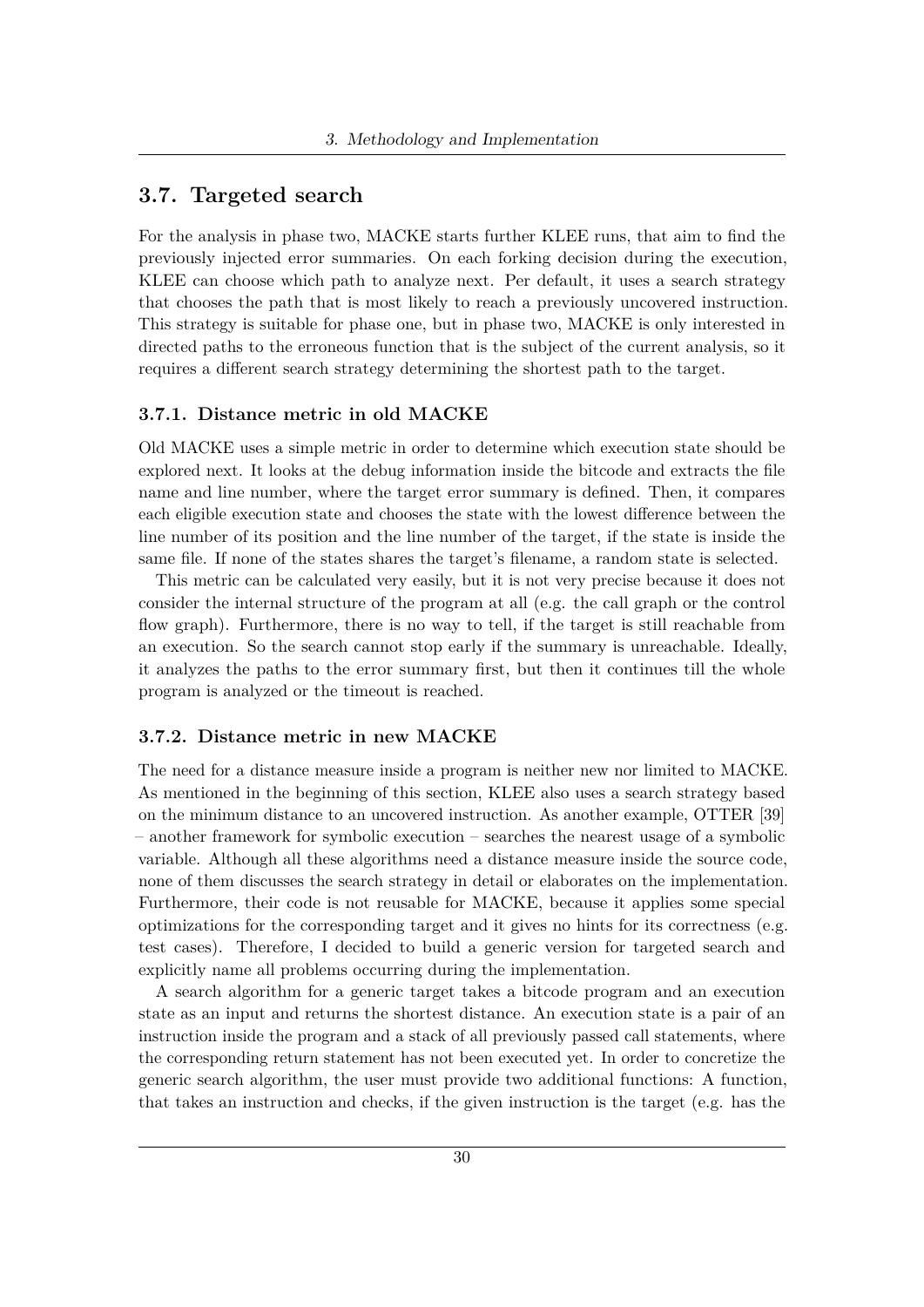<span id="page-42-0"></span>

Figure 3.2.: Flowchart showing the control flow graph of the example program

instruction already been covered earlier?) and another function that takes an instruction and returns the (positive) distance it takes to pass the given instruction. Please note that there can be multiple instructions targets inside the programs.

For example, consider once again the small program in [Listing 3.8.](#page-37-1) The corresponding control flow graph is depicted as a flowchart in [Figure 3.2.](#page-42-0) In order to keep it simple, regard all increment operations (i.e. the ++ operator) as the target of the search and assume that each passed edge in the flowchart increases the distance by one. Then an exemplary task for the targeted search algorithm is to find the shortest distance from the main()-node to one of the two nodes, where the increment operator is used. Without looping, there are two eligible paths: going through the initialization block, taking the right (i < argc) and then the downwards (\*argv[i]  $!=$  'b') decision branch to end in i++ or going through the initialization block, taking the right decision branch twice  $(i \ltq \arg c \text{ and } \arccos \lfloor i \rfloor == 'b'),$  calling the sub-graph of mask b to end in n++. The targeted search is looking for the shortest path, so the first route with a distance of four is returned before the second route with a distance of six. If additional routes are required, the algorithm returns alternating extensions of these two paths with circles through the first decision node.

With this initial situation, the following circumstances are challenging for an appropriate implementation.

#### **Challenges for the implementation**

**The target is unreachable** When calculating the distance to the target, there is no guarantee that the target is actually reachable from the current execution state. In this case, the search should return infinity – or at least the maximum integer value – but without any optimization, it is quite expensive to determine that the target is unreachable, because a straightforward implementation needs to visit each reachable instruction and verify that it is not the target, before it knows, that the target is unreachable.

**Cycles in the control flow** Every for or while loop inside the program introduces a cycle in the control flow graph. Exploring this part of the program must visit each instruction in the cycle once, but must also avoid looping infinitely through the cycle.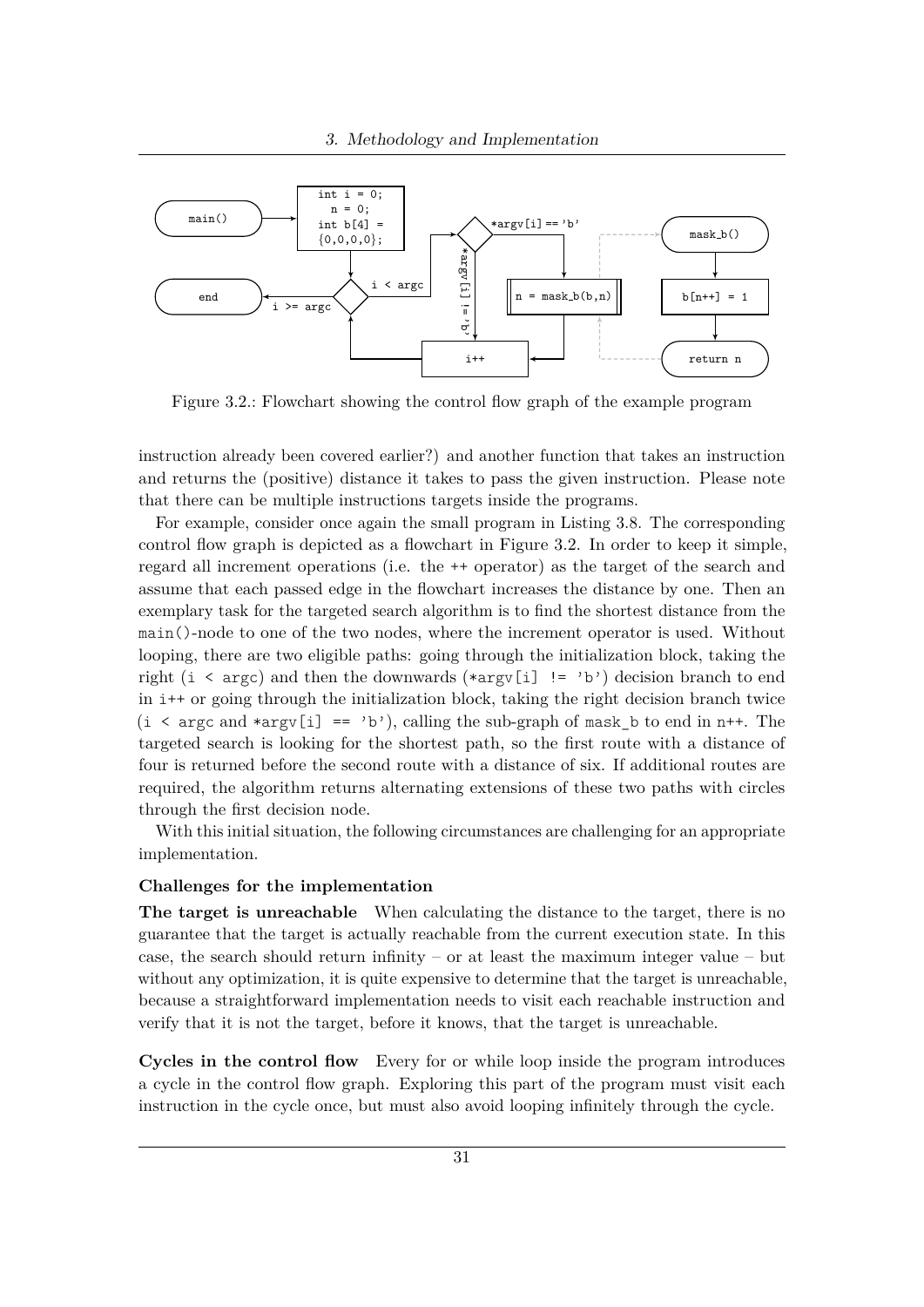**The stack is required** Considering the code in [Listing 3.11,](#page-43-0) the target is reachable from the entry of foo, only the call to mid has to be passed, but the target is unreachable from the entry of bar, even if mid is passed. But what about an execution state directly inside mid? If it has an empty stack, the target is unreachable, because it is not present in mid. But if the state inside mid is a consecutive state coming from foo, the call from foo is on the stack and the control flow can reach the target. Whereas, if the state inside mid is a consecutive state coming from bar, returning to this function is not helpful at all and the target is still unreachable. Obviously, the stack of the execution state is relevant for the reachability.

```
1 void foo () {
2 mid ();
3 // \leftarrow target
4 }
5
6 void mid () {
7 // <- position of the current execution state
8 return ;
9 }
10
11 void bar () {
12 mid ();
13 /* no target here */
14 }
```
Listing 3.11: Small program forcing consideration of the stack

**Cycles in the call graph** The introduction of the stack also introduces another problem: How to deal with recursions? Similar to the cycles in the control flow graph, a recursive function must be considered once, but may not introduce infinite loops to the program exploration.

#### **A suitable implementation**

My implementation is an adapted Dijkstra's algorithm, that contains some basic sort of cycle detection. I have chosen this algorithm because it fits very well to the generic distance measure. Additionally, it has a better performance than depth-first search, if the target is quite close to the starting point of the search, which is quite common in the use case of MACKE. The complete algorithm is depicted in detail in [Listing 3.12](#page-44-0) and [Listing 3.13.](#page-45-0)

A small note for all readers, that are not very familiar with LLVM bitcode: Everything inside the program is bundled into a module; a module contains multiple functions – each C function becomes a function; each function contains multiple basic blocks – similar to the branches in a control flow graph; finally each basic contains multiple instructions – comparable with assembler instructions.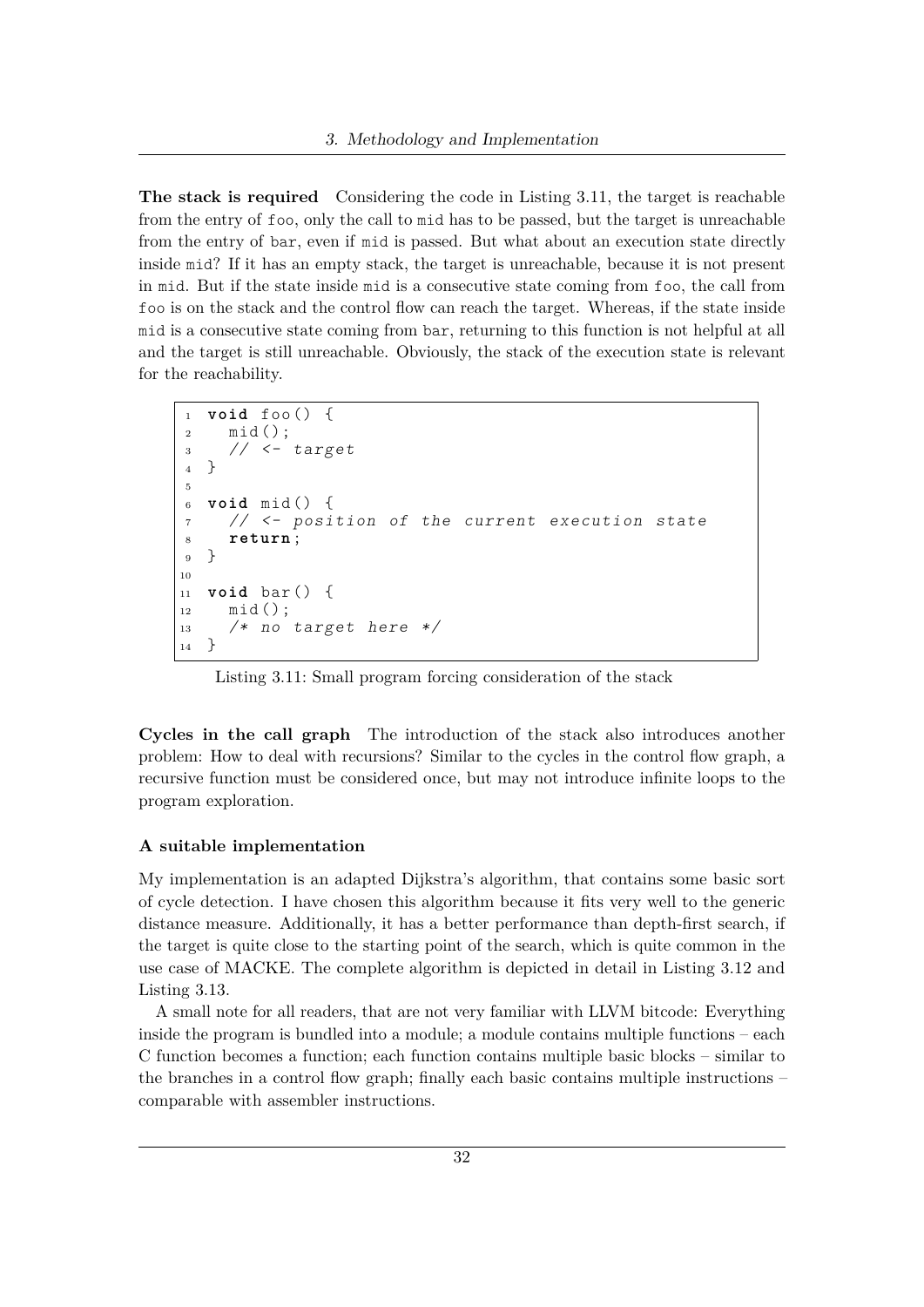```
1 uint searchMinimalDistance (ExecutionState state) {
2 PriorityQueue queue = {};
3
4 // Add the start to the search queue
5 / Distance == Priority == 0
6 queue. push ({\text{state}, 0});
7
8 while (! searchqueue . empty ()) {
9 // Check , if we already hit the target
10 if ( isTheTarget ( queue . top ())) {
11 return queue . top () ->distance;
12 }
13 doSingleSearchIteration (& queue);
14 }
15 // Empty search queue and still not found
16 // \rightarrow target not reachable
17 return -1;<br>18}
18 }
```
Listing 3.12: Body for the generic search algorithm

#### **3.7.3. Specialization for new MACKE**

In order to concretize this generic algorithm for the usage inside new MACKE, the two missing functions need to be defined.

As a target, I define the call instruction to the function, where MACKE has extracted and prepended the error summary. With the error summary in front of the marked call, all KLEE states that check, if the error summary can be satisfied, can still reach the target. Thereby, every instruction inside the erroneous functions cannot reach the target and the execution can be stopped earlier if the function is not recursive or is called in later instructions inside the program.

As a distance measure, I decided to count the "correct" decisions, that must be taken to reach the target. Without any suitable cost estimation for each instruction, forking during the KLEE analysis has the biggest impact on the overall computation costs. KLEE forks, whenever a basic block has multiple successors. Hence, this measure is implemented by looking at the end of each fully explored basic block and checking the number of possible successor blocks. If there is more than one successor, this is considered as a correct decision KLEE has to take, because KLEE has to continue the exploration with the best path to the target.

Please note, that the above algorithm does not use any sort of caching or shortcut to simplify the distance calculation, especially for situations, where the target is not (or no longer) reachable. Nevertheless, MACKE only calculates distances from a function to a direct callee – so the distance is quite short – and KLEE stops the execution on states that cannot reach the target. So I deem this slowness to be acceptable, in favor of keeping the implementation clear and well tested. Building a bullet-proof and perfectly optimized search strategy is beyond the scope of this thesis.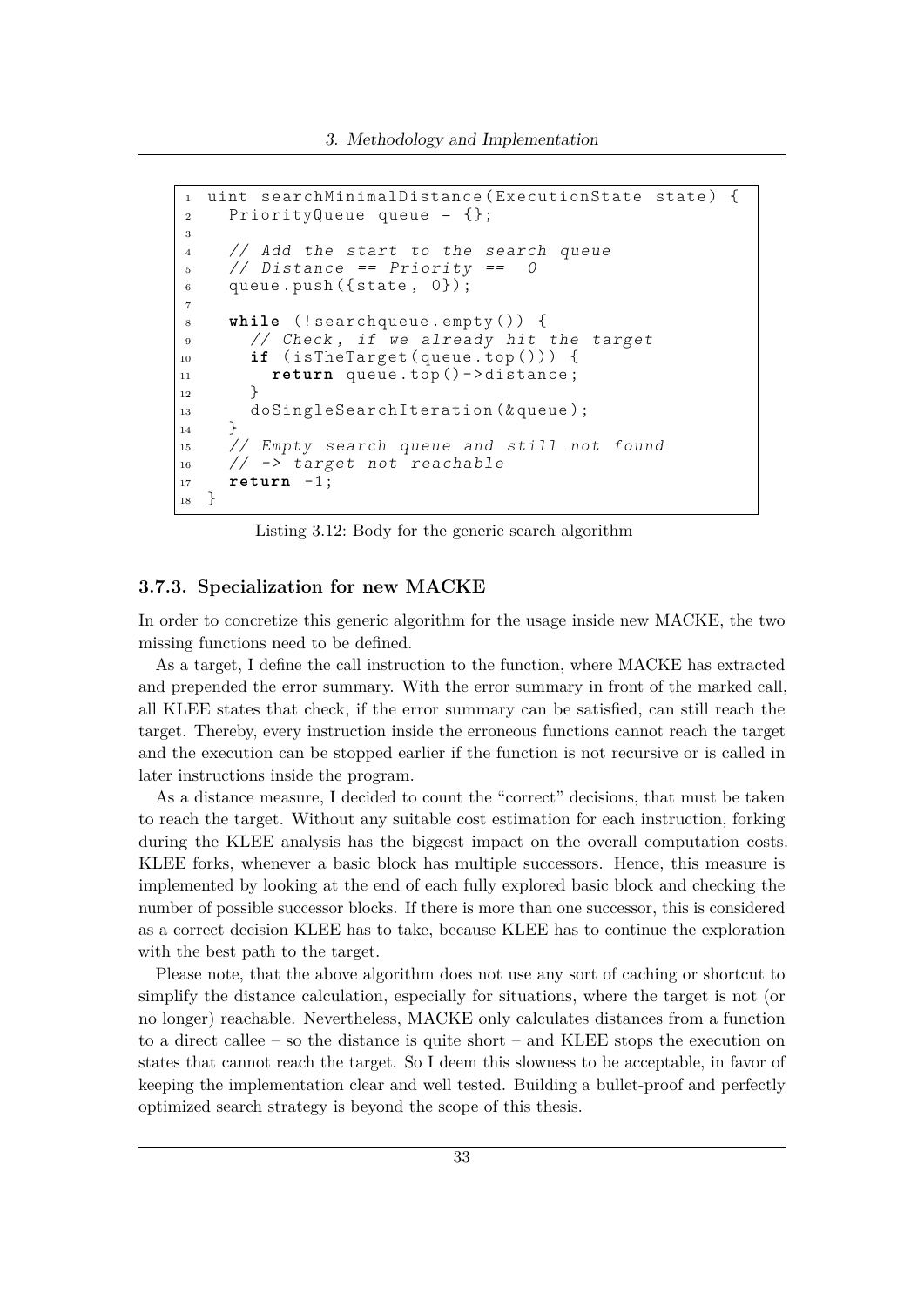```
19 void doSingleSearchIteration (PriorityQueue* queue) {
20 ExecutionState curr = queue - \gt{pop() - \gt{state}};
21
22 if ( isa < CallInst >( curr . instruction )) {
23 // If call , increase stack and add to search queue
24
25 // Extract the called function
26 Function * called = curr. instruction ->getCalledFunction ();
27
28 // Check if the function is an external call
29 if ( called && ! called - > isIntrinsic () && ! called - > empty ()) {
30 // Avoid recursions
31 if (! curr . alreadyInsideStackOf ( curr ))) {
32 // Add the current call instruction to the stack and enqueue
33 queue -> push ({{called -> entry (), curr.stack + curr.instruction},
34 curr . distance + distanceToPass ( curr . instruction )});
35 }
36 } else {
37 // Just skip the called function and continue
38 queue - > push ({{ { succ ( curr . instruction ) , curr . stack } ,
39 curr . distance + distanceToPass ( curr . instruction )});
40 }
41 } else if ( isa < ReturnInst >( curr . instruction )) {
42 // If return, add last entry from stack
43
44 // Check , if we have any point to return to
45 if (! curr . stack . empty ()) {
46 // Go back to top entry of the stack
47 queue -> push ({{ curr . stack . head (), curr . stack . tail () },
48 curr . distance + distanceToPass ( curr . instruction )});
49 }
50 // Otherwise , this branch ends here
51 } else if (isa<TerminatorInst>(curr.instruction)) {
52 // If terminal instruction of a basic block , add all successor
53
54 // Get access to the current block
55 BasicBlock* currblock = curr.instruction->getParent();
56
57 // Iterate over all the successors
58 for ( BasicBlock * nextblock : currblock - > successors ) {
59 // And add their first instruction to the search queue
60 if (! queue - > wasAddedBefore ({ nextblock - > entry () , curr . stack })) {
61 queue -> push ({{nextblock -> entry (), curr.stack},
62 curr . distance + distanceToPass ( curr . instruction ) });
63 }<br>64 }
64 }
65 } else {
66 // All other instructions just add their successor
67 queue - > push ({ { succ ( curr . instruction ), curr . stack },
68 curr . distance + distanceToPass ( curr . instruction )});
69 }
```
Listing 3.13: Inside the loop of the generic search algorithm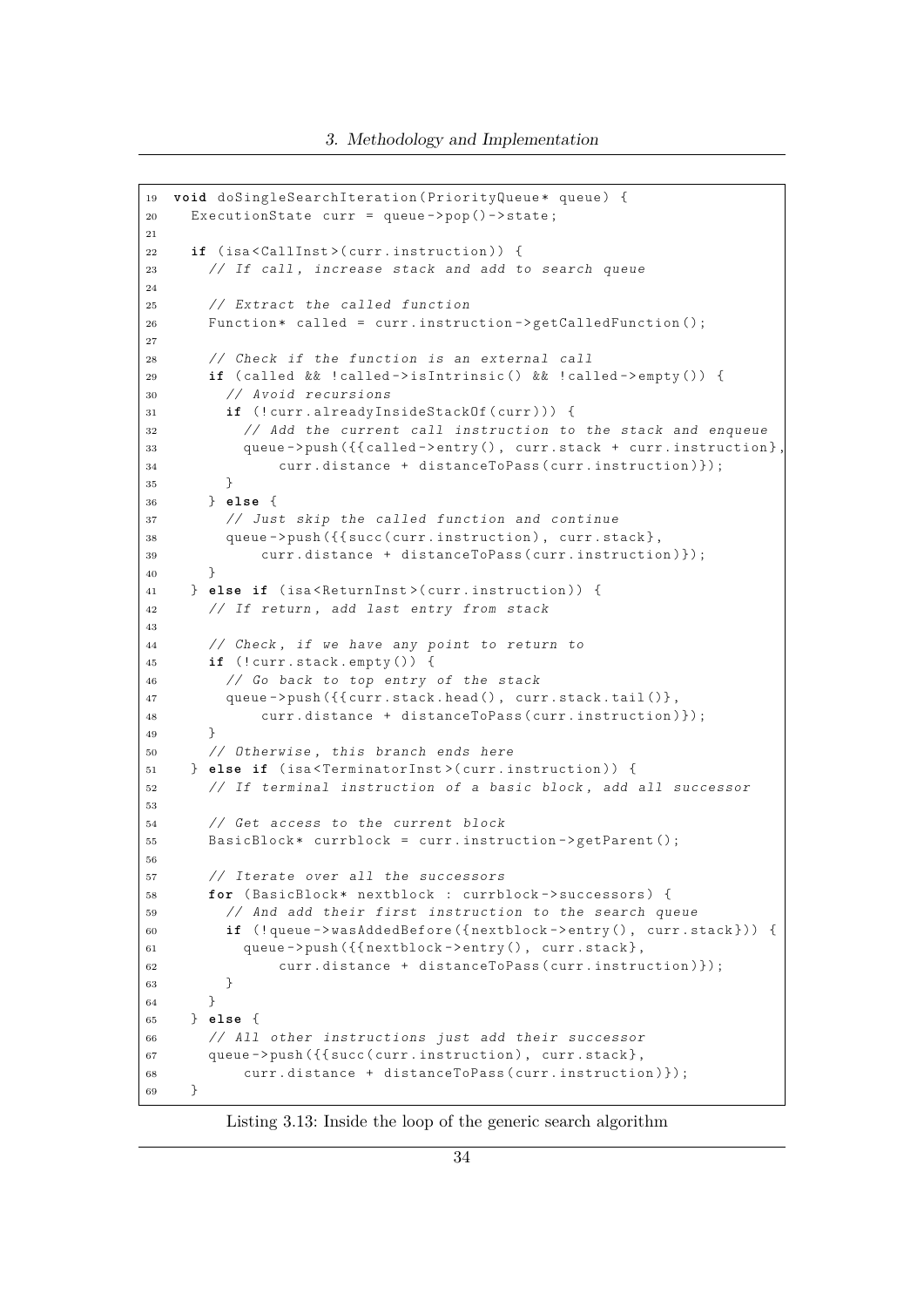## <span id="page-46-0"></span>**3.8. Scheduling and parallelization**

The old MACKE implementation [\[45\]](#page-104-2) is not parallelized at all and the paper about MACKE only states, that phase one "may be parallelized efficiently" [\[46,](#page-104-0) subsection 2.2.1]. In fact, both phases can be parallelized at least partially. This section discusses the scheduling algorithms used in the new implementation. For an evaluation of their effectiveness please have a look at Section [4.6.](#page-66-0)

Both algorithms only aim to run multiple KLEE analyses at the same time, because the majority of the MACKE runtime is spent inside KLEE. All LLVM bitcode operations could be parallelized as well if multiple copies of almost the same bitcode file are used. I renounced this because it heavily increases the storage needed for an analysis, with only a very small benefit for the run-time. The portion on the run-time of error matching and composing the error reports is hardly notable and therefore, they should not be parallelized at all.

#### **3.8.1. Parallelization in phase one**

None of the KLEE-runs in phase one interfere in any way with another KLEE analysis. Therefore, theoretically, all of them can be started at the same time and run in parallel. However, most of the today's computers do not have enough cores for this degree of parallelization. Furthermore, the run-time of the different KLEE-runs varies hugely: The deeper and smaller functions finish within a few seconds, whereas the higher and bigger functions quite certainly hit the timeout of two minutes.

In order to accommodate these requirements, MACKE creates a pool of parallel worker threads – ideally one per core – and puts all the KLEE-runs into a synchronized job queue. Each worker takes the next job out of the queue and executes the demanded KLEE analysis. After his analysis finishes (or reaches the timeout), the worker stores the results and continues with the next job until the queue is empty. For more determinism, the queue of KLEE-runs is sorted with the same inverted topological order taken from the call graph, i.e., starting with the leaf nodes up to the node of the main function, before the execution begins.

#### **3.8.2. Scheduling in phase two**

In phase two, the situation is more complicated. Each KLEE-run requires the errors summary that is prepended to the analyzed call and this summary might come from another analysis in phase two. In other words, before a call can be completely analyzed, the analysis of all deeper calls in the call graph must be completed.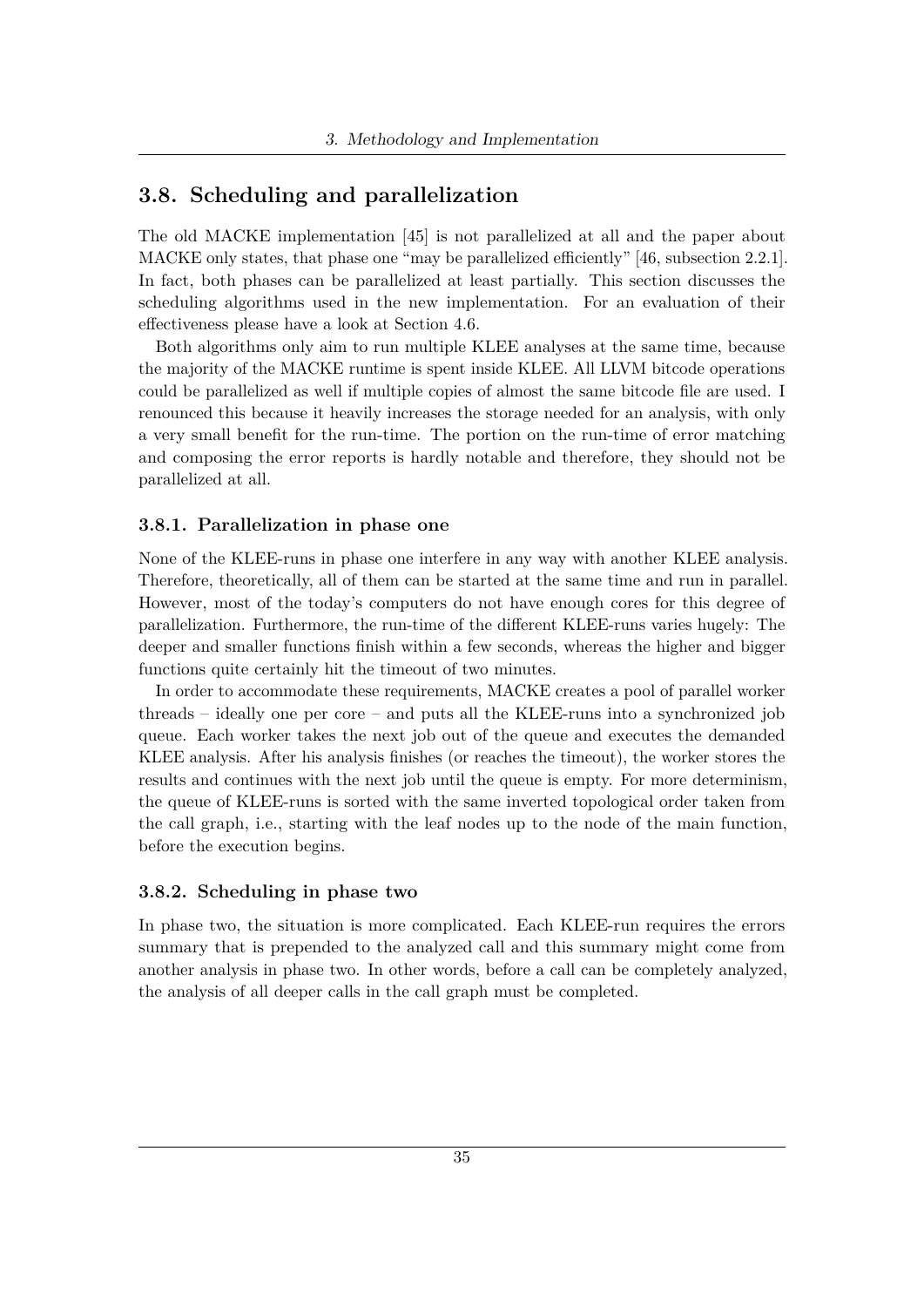#### **An alternative strategy**

It is a valid strategy to simply ignore errors found by phase two at first. With this assumption, the first steps in phase two can be parallelized as explained in phase one, but then, several analyses must be run again with the errors previously found in phase two. If any of these new error summaries can be satisfied, this new errors must be analyzed again. In the worst case, a single error must be propagated from a leaf node to the entry function, requiring dozens of analyses to be run again. If there are more than one of these errors spread over the program, this results in a cascade of repeated analyses. Therefore, I decided to implement a scheduler, that needs more synchronization but analyzes each call just once.

#### **MACKE's approach**

The MACKE scheduling for phase two relies similar to phase one on a pool of workers and a queue of KLEE-runs, but this time, the queue is split into several groups that must be analyzed completely before the processing of the next group in the queue can begin.

While explaining the basic idea about grouping, please assume, that the call graph of the program does not contain any cycles, i.e., the program does not use recursive function calls. MACKE looks at the call graph and puts all calls to leaf nodes into one group and adds it to the queue. Then the leaf nodes are removed from the call graph and MACKE continues with the calls to the leaf nodes in the modified graph until the whole call graph is scheduled. This strategy does not require any call to be analyzed twice because each caller of a function is enqueued in a later group and thereby all deeper calls are completely analyzed before their result is used by a higher function.

If there are cycles in the call graph, this simple strategy faces a problem: At some point, there is no remaining leaf in the graph but not all nodes – especially the ones inside the cycle – are scheduled. In this situation MACKE identifies the deepest cycle in the graph and schedules all these nodes in the cycle differently: for each node of the cycle, the calls are enqueued in a separate group containing only calls from this single node and afterward, the whole cycle is removed from the call graph. Afterward, the scheduling can continue normally.

This scheduler has a drawback: It puts each cycle node only once into the queue and even worse – except for the last node in the cycle – while not all of its callers are completely analyzed. This prevents possible errors from propagating through the complete cycle. Although this is a rare corner case, this might hide some errors in the analyzed program.

Nevertheless, cycles are also a problem for the alternative strategy presented earlier. If an error can go through the cycle once, it might be the case, that it can go through it multiple times or even infinitely often. Therefore, also the alternative scheduler is missing a mechanism to prevent this infinite propagation. In order to keep the scheduling mechanism simple, I have decided to exclude any further cycle analysis and accept the minor risk to miss such rare kind of error.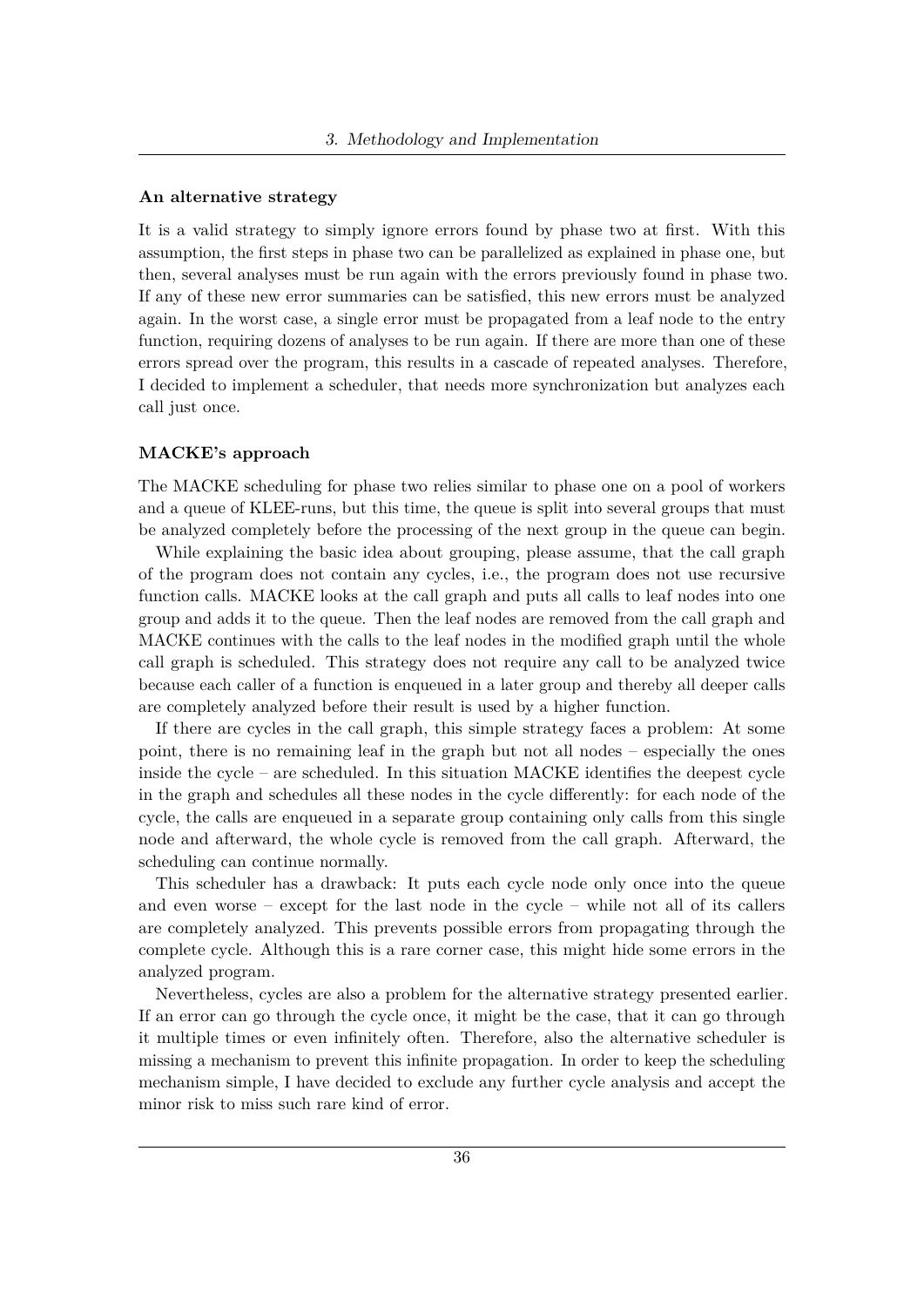#### **Potential for further optimization**

Both presented schedulers for phase two do not consider, if a function is affected by any error, that should be prepended, at all. If there is nothing to analyze for a scheduled call, MACKE just skips the execution and continues with the next job from the queue. This forces the chosen scheduler to build more groups than are required to satisfy the requirement to complete the analysis of all callees, before the caller gets analyzed. For the sake of having a textual representation in the following example, a short syntax for these schedules is defined as follows:  $(a, b)$  represents a call from  $a$  to  $b$ , that should be analyzed,  $\{(\ldots), \ldots\}$  represents a group of tasks, that can be independently analyzed in parallel, and finally [{*. . .*}, *. . .*] represents a list of task groups, denoting their order of execution.

<span id="page-48-0"></span>

Figure 3.3.: Example control flow graph with sub-optimal parallelization

With this notation in mind, consider the call graph depicted in Figure [3.3,](#page-48-0) and assume, that *t*<sup>3</sup> and *b*<sup>2</sup> trigger an error in phase one. MACKE would schedule phase two as  $[\{(t_2, t_3), (b_2, b_3)\}, \{(t_1, t_2), (b_1, b_2)\}, \{(c, t_1), (c, b_1)\}].$  If no error gets propagated, only one KLEE-run is executed at once. But with the knowledge of all previously occurring errors before and after each group, the scheduler could form less groups, that do more work in parallel. For example, it can see, that  $(b_2, b_3)$  does not need to be scheduled because it has no errors to propagate. With this information, the scheduler can put  $(t_2, t_3)$  and  $(b_1, b_2)$  into the same group. So, if none of them propagates an error, an optimal schedule for this situation is  $[\{(t_2, t_3), (b_1, b_2)\}]$ , which executes two KLEE-runs in parallel. Defining a scheduler that reaches a maximum degree of parallelization in all situations, is beyond the scope of this thesis, but please note, that there is some potential for further optimizations.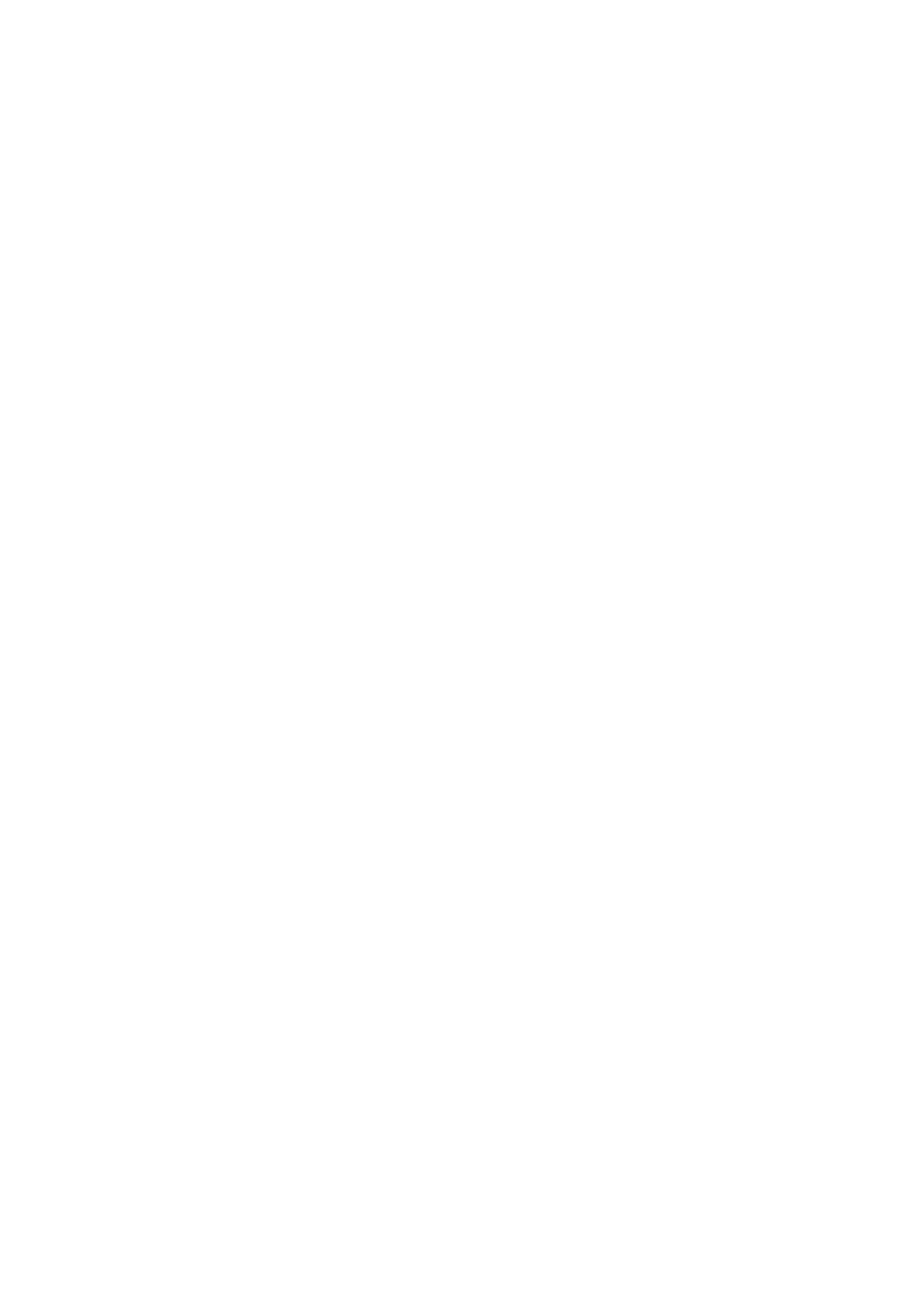# **4. Evaluation**

After implementing all previously discussed improvements to the algorithms, this chapter focuses on the evaluation of the aspired benefits. After a closer look at the 16 programs, that I have selected for the evaluation, and the setup used for the evaluation, the following sections discusses a lot of numbers correlating with different properties of the algorithm: A general overview identifying outlier programs, a direct comparison with old MACKE, an analysis of the realized degree of parallelization, a closer look at the discovered vulnerabilities and finally a detailed examination of the achieved coverage.

# **4.1. Analyzed programs**

For the evaluation, I have selected 16 different open-source C programs from a variety of application fields. In addition to the older versions used for comparison with old MACKE, I have chosen for each program the most current version available at the time of this thesis. Most of the programs can be clustered in one of the following five categories:

## **Compression algorithms**

A part of the selected programs are implementations of compression algorithms. bzip2 creates .bz files, lz4 creates .xz files, zopfli is an alternative way to generate .gz files. Although the main application for tar is concatenating multiple files to one .tar file, it also includes several compression algorithms (e.g. zip) to compress the output file subsequently.

## **Reading and parsing file contents**

Some of the programs read content from a file and interact with it. diff takes two files and compares them line by line. grep prints all lines, that match a pattern given by the user. less reads the file partially and allows the user to navigate inside the file.

## **Server**

The collection of analyzed programs also contains some servers. goahead is a complete, embedded web server. ngircd is a server for IRC-based chats. libuv is the asynchronous I/O library behind node, is and thereby used internally by many web servers.

## **Stream modification**

A couple of programs are designed for stream manipulation. sed can filter and transform the input as requested by a pattern given by the user. jq manipulates JSON data and combines it into new JSON output described by user input.

## **Code generators**

A few programs are generators for source code. bison generates a parser for a given context-free grammar. flex generates a scanner for lexical analysis of source code.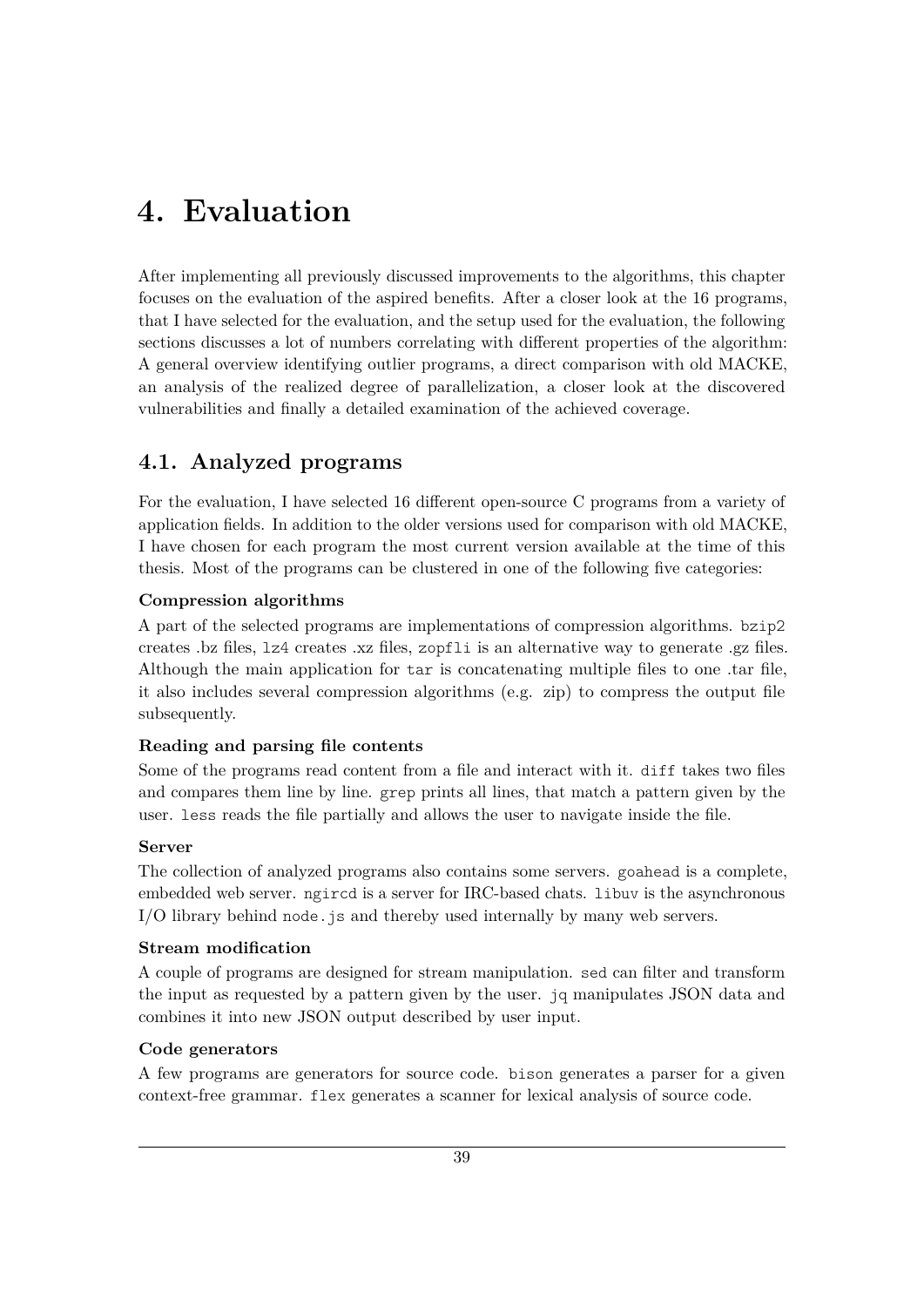## **Miscellaneous**

Finally, there are two programs that do not fit into the above categories. bc is a math library for arbitrary precision calculations. coreutils is a collection of very basic command line tools on UNIX-like operation systems for text, file and shell interaction.

## **Program sizes**

The analyzed programs consist of medium-scale programs (like zopfli) and large-scale programs (like tar, which is around ten times bigger). Table [4.1](#page-51-0) gives details about the size of each program, denoting their lines of code and defined functions.

<span id="page-51-0"></span>

| Program         | $_{\mathrm{LOC}}$ | <b>Functions</b> | Program        | $_{\mathrm{LOC}}$ | <b>Functions</b> |
|-----------------|-------------------|------------------|----------------|-------------------|------------------|
| bc $1.06$       | 3.5k              | 129              | grep 2.25      | 8.0k              | 461              |
| bison $3.0.4$   | 15.3k             | 1076             | grep SIR       | 3.6k              | 119              |
| bzip $2\,1.0.6$ | 3.3k              | 108              | jq $1.5$       | 8.9k              | 572              |
| coreutils 6.10  | 38.7k             | 1400             | less 481       | 7.9k              | 459              |
| coreutils 8.25  | 42.6k             | 1683             | libuv 1.9.1    | 5.9k              | 479              |
| $diff\,3.4$     | 7.8k              | 391              | lz4 r131       | 4.7k              | 205              |
| flex $2.6.0$    | 6.5k              | 260              | ngircd 23      | 9.0k              | 574              |
| flex SIR        | 3.8k              | 144              | sed $4.2.2$    | 3.2k              | 213              |
| goahead 3.6.3   | 17.3 k            | 958              | tar 1.29       | 20.7k             | 1214             |
|                 |                   |                  | zopfli $1.0.1$ | 1.9k              | 103              |

Table 4.1.: Size of the analyzed programs

## **4.2. Definitions**

This section defines all the terms used during the evaluation. Furthermore, it explains how the corresponding figures are counted or calculated. Please note, that some of them are also used by the original MACKE paper [\[46\]](#page-104-0), but are defined differently. This is pointed out inside the definition of the affected term, where you also find the reason for the adaptation.

Lines of Code (LOC) is the number of lines inside all files considered during the compilation (i.e. .c and .h files) that have at least one corresponding instruction inside the LLVM bitcode. In order to count these lines, the analyzed program is compiled with debug information enabled and without any optimization (i.e. using  $-g$  -00). Then, while iterating over all instructions inside the resulting bitcode file, each referenced file and line number inside the debug information is counted once.

This number is way lower than in old MACKE. For the old measure, all lines inside the code are counted (i.e.  $\kappa c -1$  \*.c). This also counts empty lines, as well as comments, that are both excluded in the new measure. The new measure is expected to offer a more proportional comparison between different programs because it only considers code that actually represents some functionality in the analyzed program.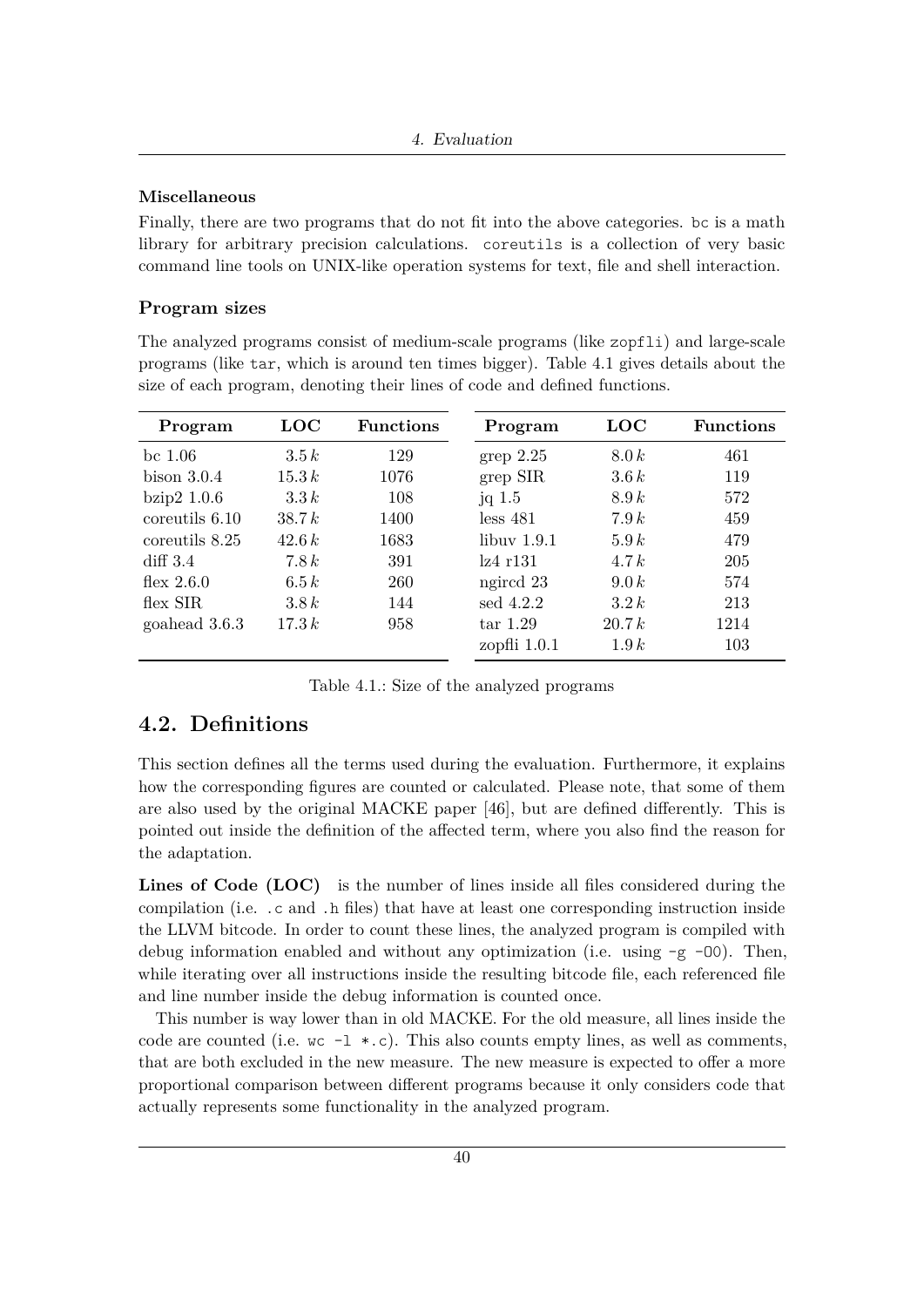**Function** refers to the number of functions that have a signature as well as an executable body inside the bitcode file. Functions with an explicit inline attribute have no distinct signature inside the bitcode and are therefore not considered for this measure.

**Coverage** is the proportion of LOC covered by at least one test case generated by KLEE and all LOC present in any KLEE run. The input for KLEE is a completely non-optimized bitcode file, that is later optimized by KLEE before the actual analysis takes place. This means that dead code gets eliminated and explicit constructions with multiple generic instructions may be combined to fewer, more specific instructions. Thereby, some code is optimized away and cannot be reached by a KLEE run, because it is no longer part of the analyzed program. This code is included in LOC but is not considered for the coverage. The proportion is measured by combining all run.istats files of the triggered KLEE runs, that denotes which line of code was visited how often inside the corresponding KLEE run. All LOC that are not present in any of these files, are considered as *optimized* away, all the remaining lines are considered as *present*. All LOC that are visited at least once by at least one KLEE run are considered as *covered*. The fraction *covered* divided by *present* denotes the overall coverage.

**Function coverage** is a generalization of the coverage based on LOC. Most of LOC represented in the bitcode (except for some global constants) belongs to one function. This allows a projection on all functions of a program. A function with at least one covered LOC, is considered as covered. A function with no covered LOC, but at least one uncovered LOC, is considered as uncovered. Finally, a function with no covered or uncovered LOC, i.e. only with LOC that are optimized away, is considered as removed. Removed functions are most likely functions that were inlined by the compiler and/or constants progageted through the code. The ratio of covered functions is defined by covered functions divided by the total number of functions in the program.

**KLEE error** is an error reported by KLEE during a single analysis that is caused by one of the following reasons: invalid pointer usage (.ptr.err), a call to free of previously not allocated storage (.free.err), a division by zero (.div.err) or a violated assert statement in the code (.assert.err).

**Vulnerable Instruction (Vuln.Inst.)** is a line of code in a specific source file of the analyzed program that is the reason for at least one KLEE error. Multiple KLEE errors can correspond to a single vulnerable instruction, because with different entry points in the program, the same error can be triggered in different KLEE runs. This term is the adequate representation of the errors found by MACKE if all term should be reduced to just one error definition. The vulnerable instructions are collected by a deeper look into all KLEE errors, which denote the line and file causing the error.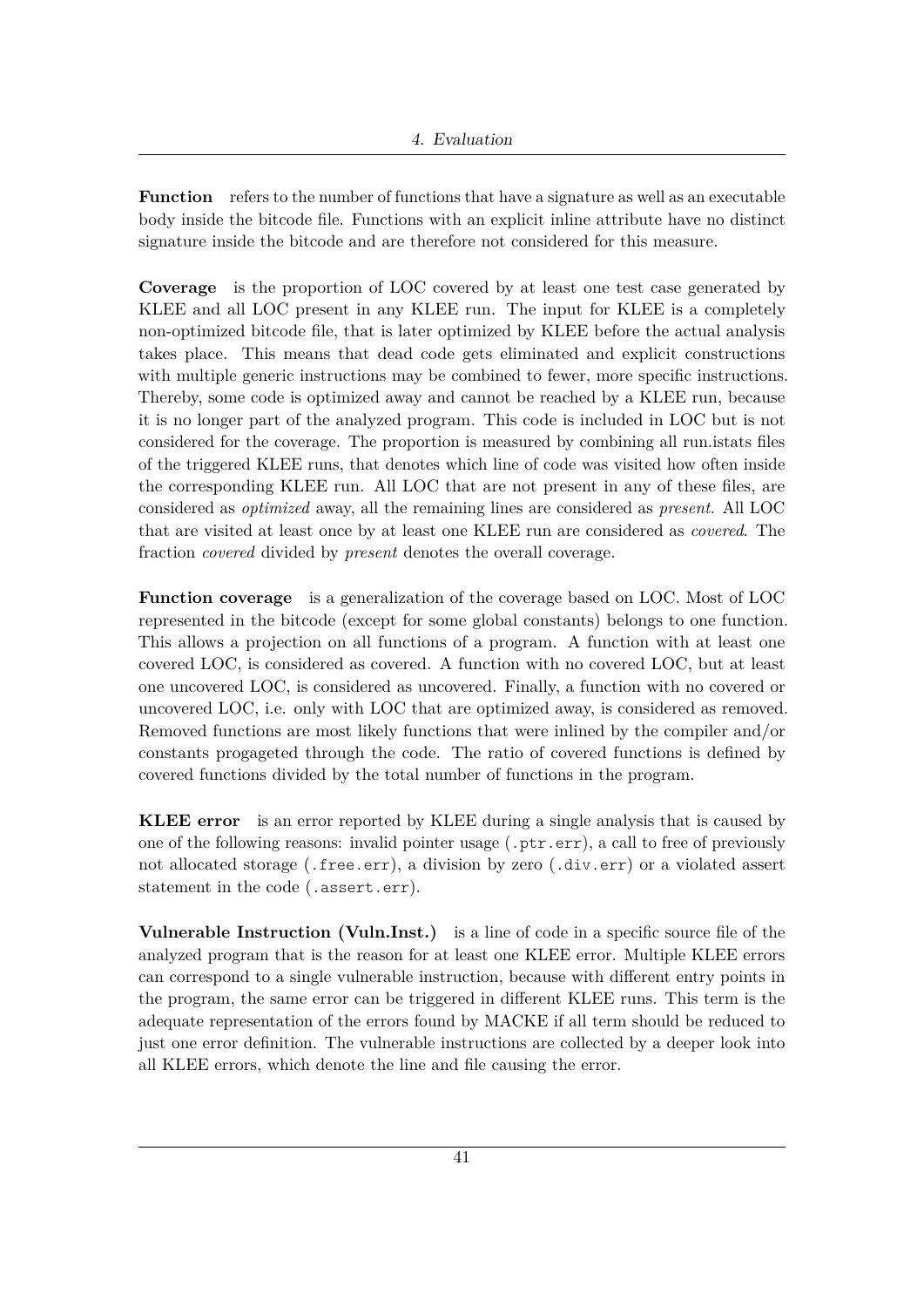**Error chain** is a path through the transposed call graph just visiting functions that are affected by the same vulnerable instruction, and that is not a subsequence of a longer chain. More formally, this can be expressed as follows:  $[f_0, f_1, \ldots, f_n]_{VI}$  is an error chain of a vulnerable instruction *VI*, if  $f_i$  is called by  $f_{i+1}$ , each  $f_i$  is affected by *VI*,  $f_0$  does not call any function affected by  $VI$ , and none of the callers to  $f_n$  are affected by  $VI$ . The same path can be listed multiple times, if it can be caused by different vulnerable instructions. In order to keep the chain length finite, possible cycles inside the call graph are only taken once.

**|***chain***|** *>* **1** is the number of error chains that are spread at least over two functions. This is measured by looking at the list of all error chains and counting all of them that cover more than one function. This number is called 1-level-up in old MACKE.

*chain*  $\leq P2$  is the number of error chains that end with an error found by phase two of MACKE. That means that the last KLEE error inside the chain has been prepended to the next function in the chain and a targeted search run of this function has triggered the error by its summary. Multiple successes in phase two inside the same chain are not counted twice. This is measured by looking at the list of all error chains and counting all of them that end with an error found by phase two.

**main exploit** is the number of vulnerable instructions that can be triggered by a generated input from the main function of the program. This is counted by looking at all affected functions for each vulnerable instruction and counting the occurrences of the main function.

**library exploit** is the number of vulnerable instructions that can be triggered by a generated input from a library function. All functions that do not have any callers and are not the main function are considered as library functions. This is measured by counting all vulnerable instructions that affect at least one function that is qualified as a library function. For example, all functions forming an API are library functions because the analyzed code intentionally does not contain any information about their usage.

**runtime** is the amount of time passed on the clock from the start to the end of the program. This number does not consider any parallelism. It is calculated by the difference between the time, when the program was started and when the program has finished its calculations. The abbreviation "min" denotes the unit of time and stands for minutes.

**runt.P1 and runt.P2** denote the runtime, but only taking phase 1 or phase 2 into account for their measurement.

**DOP1** and **DOP2** are the degree of parallelism during the execution in phase 1 or phase 2. It is calculated as the ratio of the sum of the runtime for all single threaded KLEE runs and the runtime of the MACKE phase.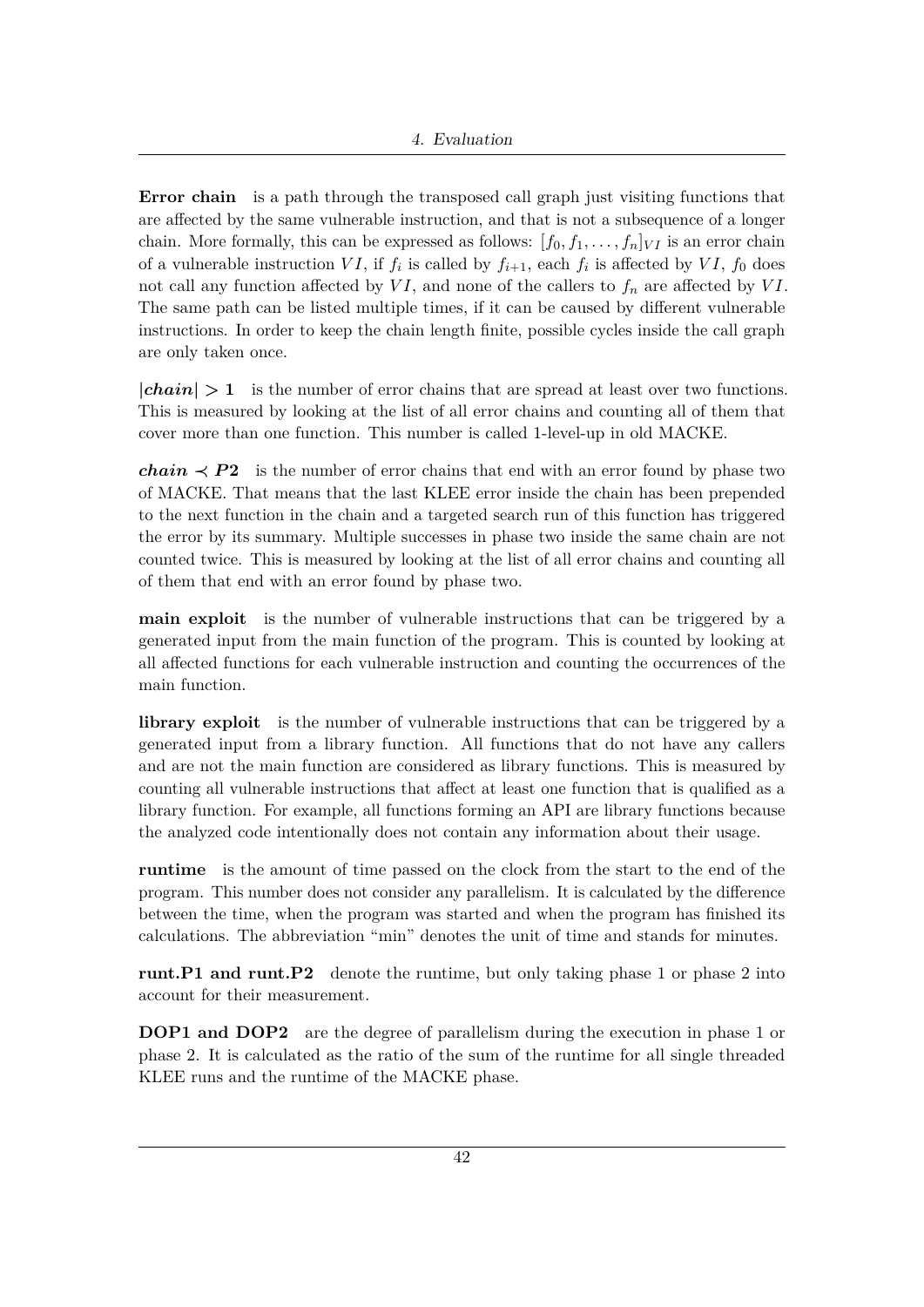## **4.3. Setup for the tests**

All tests were run on a quad core machine with 2.5 GHz per core and 32 GB of memory, running a 64bit Linux 4.4.0. Only one MACKE run was executed at once, using at most 4 threads with in total 4 GB memory usage for its parallelized tasks. With KLEE being single threaded, four different experiments were run in parallel for the best utilization of the test machine, without cutting the resources required by a single run.

The experiments with KLEE vary a little in their results, because there is some randomness included in the calculation, e.g. the underlying SAT solver does not always return the same counterexamples, the KLEE search strategy chooses the next instruction based on an adapted random distribution [\[10,](#page-101-0) section 3.4], and all this fills the internal caches differently, which affects the overall run-time. MACKE starts hundreds of KLEE runs and therefore its results vary even more.

In order to anticipate the threat to the validity of the results that is caused by this variety, I decided to repeat all experiments five times and report the results for all five runs in detail in the tables in this chapter. This aims to keep the size of the tables small and handy, while no correlation between the different numbers is hidden inside averages or deviations, even if it is not covered by any analysis in this thesis. The lines are given in the same order arbitrary order, I have received them during the experiments. Please note, that this chapter gives multiple tables about different aspect about the analysis of the same program and all these tables use the same order. Thereby, the nth row in the tables of the same program belongs to the same run of MACKE or KLEE respectively.

For MACKE, I decided to keep the old 2 minutes per function time limit, but for KLEE, I dropped the old, constant 2 hours per program time limit. Assigning a time limit per function scales well with the size of the program under test, whereas a static time limit favors small programs and penalizes bigger programs. In order to build a fair competition with KLEE, I measure the longest run-time MACKE takes to analyze the program under test and use this as a time limit for KLEE on the same program. I calculate the run-time as the difference between the end and start time on the clock, ignoring the degree of parallelization inside MACKE. On the one hand, the four parallel threads seem to be a big advantage for MACKE, but on the other hand, MACKE often considers the same instruction multiple times for different components. So overall this should give an equal chance to both programs.

For details, how to obtain the required source code, please see Appendix [A.](#page-106-0)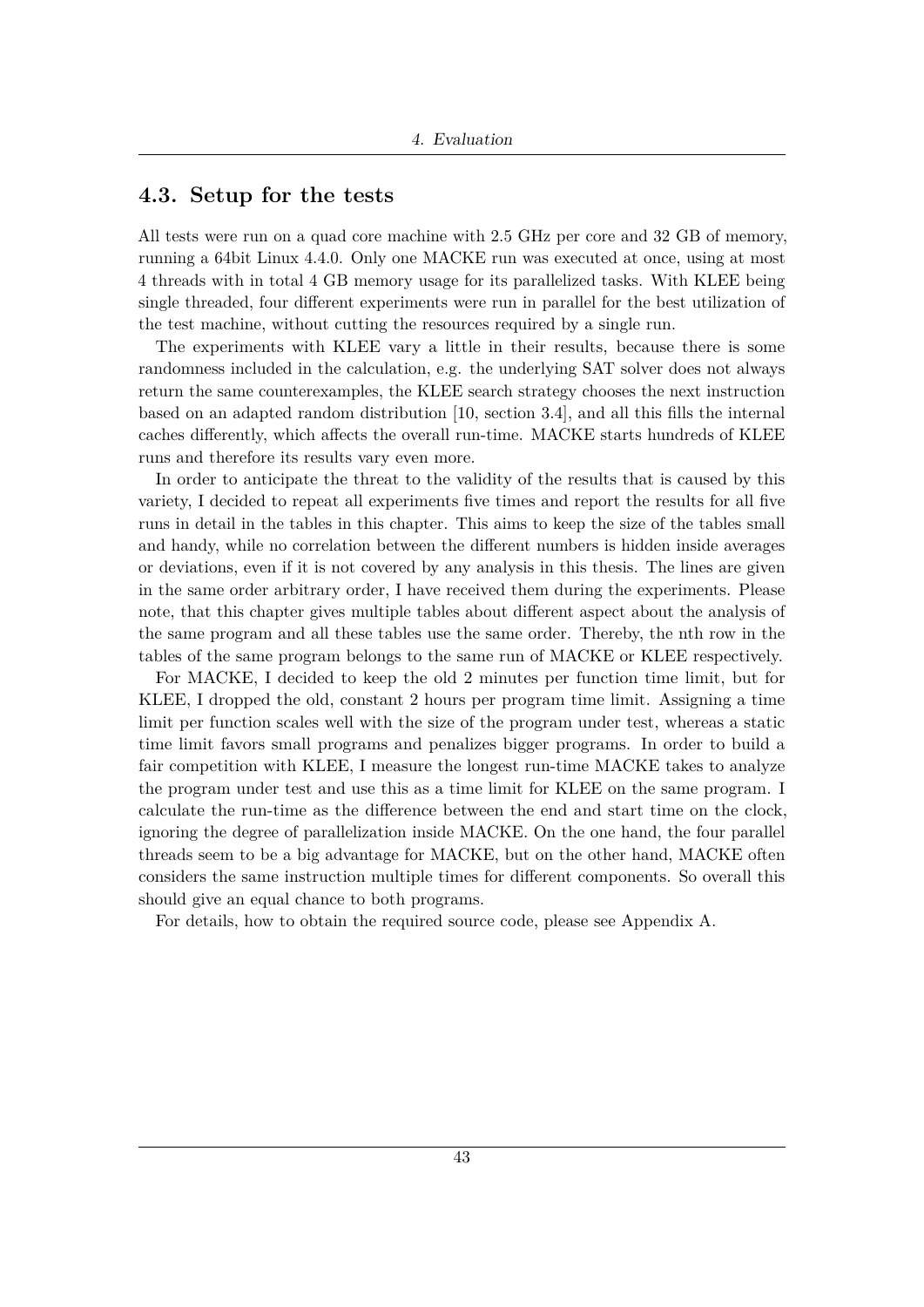| Coverage   | Vuln.Inst. | chain  > 1 | $\max  chain $ | $chain \prec P2$ | main exp. runtime |           |          | Coverage   | main exp. | runtime   |
|------------|------------|------------|----------------|------------------|-------------------|-----------|----------|------------|-----------|-----------|
| $28.2\%$   | 65         | 39         |                | 16               | $\mathfrak{d}$    | $47\,min$ |          | $16.5\,\%$ |           | 47 min    |
| 27.9%      | 66         | 38         |                | 16               | 5                 | $45\,min$ |          | $15.6\,\%$ |           | $47\,min$ |
| $27.6\,\%$ | 66         | 37         | 6              | 16               | 5                 | $46\,min$ |          | $16.0\,\%$ |           | $47\,min$ |
| 28.0%      | 66         | 38         |                | 13               |                   | $46\,min$ |          | $15.6\,\%$ |           | $47\,min$ |
| $28.0\%$   | 65         | 39         | 6              | 16               | 5                 | $46\,min$ |          | $17.2\%$   |           | $47\,min$ |
| 27.9%      | 65.6       | 38.2       | 5.8            | 15.4             | 5.0               | 45.9      | ø        | $16.2\%$   | 0.0       | 46.7      |
| $0.2\%$    | 0.5        | 0.8        | 0.4            | $1.3\,$          | 0.0               | 0.8       | $\sigma$ | $0.7\%$    | 0.0       | 0.2       |

Table 4.2.: Results for bc 1.06 with MACKE (left) and KLEE (right)

Table 4.3.: Results for bison 3.0.4 with MACKE (left) and KLEE (right)

| Coverage   | Vuln.Inst. | chain  > 1 | $\max  chain $ | $chain \prec P2$ | main exp. | runtime      |          | Coverage   | main exp. | runtime      |
|------------|------------|------------|----------------|------------------|-----------|--------------|----------|------------|-----------|--------------|
| $41.9\%$   | 452        | 489        |                | 69               |           | $704 \, min$ |          | $9.9\%$    |           | $708 \, min$ |
| $41.9\,\%$ | 450        | 490        |                | 73               |           | $705 \, min$ |          | $9.2\%$    |           | $708 \, min$ |
| 41.8%      | 455        | 495        |                | 65               |           | $708 \, min$ |          | $9.9\%$    |           | $708 \, min$ |
| 41.4%      | 451        | 507        |                | 66               |           | $701 \, min$ |          | $13.9\%$   |           | $708 \, min$ |
| 41.8%      | 451        | 491        |                | 67               |           | $696 \, min$ |          | $9.9\%$    |           | $708 \, min$ |
| 41.8%      | 451.8      | 494.4      | 9.0            | 68.0             | 1.0       | 702.9        | ø        | $10.6\,\%$ | 0.0       | 708.2        |
| $0.2\%$    | 1.9        | 7.4        | 0.0            | 3.2              | 0.0       | 4.5          | $\sigma$ | $1.9\%$    | 0.0       | 0.1          |

Table 4.4.: Results for bzip2 1.0.6 with MACKE (left) and KLEE (right)

<span id="page-55-0"></span>

|   | Coverage   | Vuln.Inst. | chain  > 1 |     | $\max  chain $ <i>chain</i> $\prec P2$ main exp. runtime |     |           |          | Coverage | main exp. runtime |           |
|---|------------|------------|------------|-----|----------------------------------------------------------|-----|-----------|----------|----------|-------------------|-----------|
|   | $37.5\%$   | 66         | 21         |     |                                                          |     | $44\,min$ |          | 8.9%     |                   | $49\,min$ |
|   | 37.8%      | 65         | 19         |     |                                                          |     | $49\,min$ |          | $9.2\%$  |                   | $49\,min$ |
|   | 37.9%      | 70         | 21         | 9.  |                                                          |     | $45\,min$ |          | 8.9%     |                   | $49\,min$ |
|   | $38.1\%$   | 71         | 20         | 3   |                                                          |     | $49\,min$ |          | 8.9%     |                   | $49\,min$ |
|   | $39.6\,\%$ | 76         | 21         | 2   |                                                          |     | 47 min    |          | $9.2\%$  |                   | $49\,min$ |
| ø | $38.2\%$   | 69.6       | 20.4       | 3.0 | 4.2                                                      | 0.0 | 46.7      | ø        | $9.0\%$  | 0.0               | 49.1      |
|   | $0.8\%$    | 4.4        | 0.9        | 0.0 | 0.4                                                      | 0.0 | 2.1       | $\sigma$ | $0.2\%$  | 0.0               | 0.1       |

44

4. Evaluation  $\label{ex1} Evaluate \[ \rho_{\rm F} \sim \rho_{\rm F} \]$ 

 $\ddot{4}$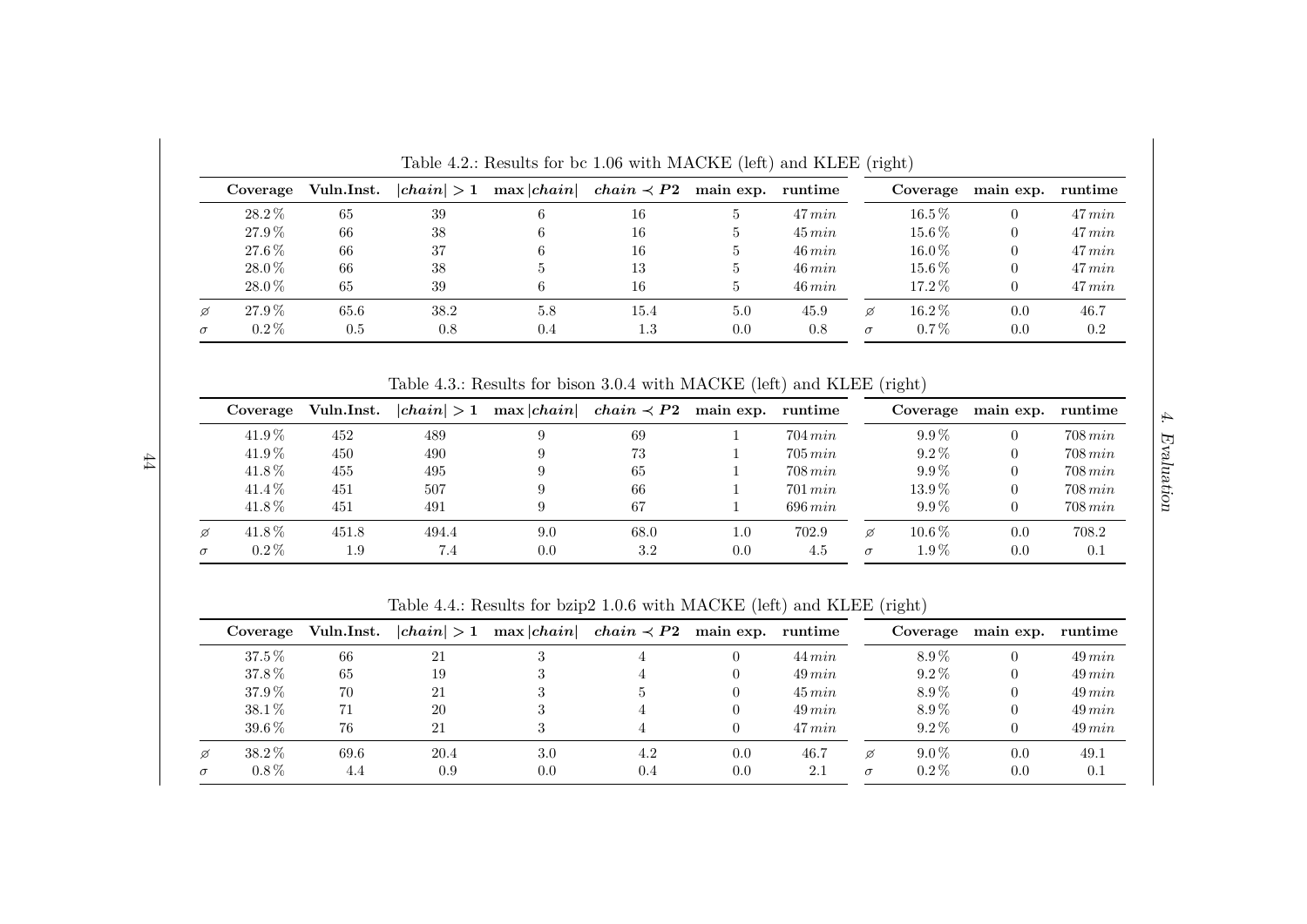| Coverage  | Vuln.Inst. | chain  > 1 | max  chain | $chain \prec P2$ | main exp. runtime |            |          | Coverage | main exp. | runtime      |
|-----------|------------|------------|------------|------------------|-------------------|------------|----------|----------|-----------|--------------|
| $51.6\%$  | 177        |            |            |                  | 52                | $455\,min$ |          | $50.4\%$ | 28        | $476$ $min$  |
| $51.0\%$  | 176        |            |            |                  | 52                | $452\,min$ |          | $50.7\%$ | 28        | $476\,min$   |
| $51.1\%$  | 175        |            |            |                  | 52                | $452\,min$ |          | $50.2\%$ | 28        | $474 \, min$ |
| $51.2\%$  | 172        |            |            |                  | 51                | $452\,min$ |          | $50.7\%$ | 28        | $475$ $min$  |
| $50.9\%$  | 175        |            |            |                  | 52                | $450\,min$ |          | $50.7\%$ | 28        | $474\,min$   |
| $51.2\%$  | 175.0      | 5.0        | 2.0        | 0.0              | 51.8              | 452.3      | ø        | $50.6\%$ | 28.0      | 474.8        |
| $0.3\,\%$ | $1.9\,$    | 0.0        | 0.0        | 0.0              | 0.4               | 1.7        | $\sigma$ | $0.2\%$  | 0.0       | 0.8          |

Table 4.5.: Results for coreutils 6.10 with MACKE (left) and KLEE (right)

Table 4.6.: Results for coreutils 8.25 with MACKE (left) and KLEE (right)

| Coverage   | Vuln.Inst. | chain  > 1 | $\max  chain $ | $chain \prec P2$ | main exp. | runtime      |          | Coverage | main exp. | runtime    |
|------------|------------|------------|----------------|------------------|-----------|--------------|----------|----------|-----------|------------|
| $50.5\,\%$ | 158        |            |                |                  | 36        | $529 \, min$ |          | $51.5\%$ |           | $556\,min$ |
| 50.7%      | 157        |            |                |                  | 38        | $531 \, min$ |          | $51.2\%$ |           | $554\,min$ |
| 51.0%      | 159        |            |                |                  | 37        | $527 \, min$ |          | $51.8\%$ |           | $551\,min$ |
| $51.0\,\%$ | 157        |            |                |                  | 37        | $526 \, min$ |          | 52.4%    |           | $545\,min$ |
| $50.6\,\%$ | 162        |            |                |                  | 37        | $527 \, min$ |          | $51.1\%$ |           | $556\,min$ |
| $50.8\%$   | 158.6      | 8.2        | 2.0            | 0.0              | 37.0      | 528.3        | ø        | 51.6%    | 4.0       | 552.6      |
| $0.2\%$    | 2.1        | 0.4        | 0.0            | 0.0              | 0.7       | 2.1          | $\sigma$ | $0.5\%$  | 0.0       | 4.7        |

4. Evaluation  $\label{ex1} Evaluate \[ \rho_{\rm F} \sim \rho_{\rm F} \]$ 

 $\ddot{4}$ 

Table 4.7.: Results for diff 3.4 with MACKE (left) and KLEE (right)

| Coverage  | Vuln.Inst. | chain  > 1 | $\max  chain $ | $chain \prec P2$ | main exp. runtime |              |          | Coverage   | main exp. | runtime      |
|-----------|------------|------------|----------------|------------------|-------------------|--------------|----------|------------|-----------|--------------|
| 57.0%     | 258        | 173        |                | 6                |                   | $205\,min$   |          | $18.2\,\%$ |           | $210\,min$   |
| 58.1%     | 258        | 174        | 6              |                  |                   | $209 \, min$ |          | $18.4\,\%$ |           | $146\,min$   |
| 58.0%     | 253        | 175        | 6              | 6                |                   | $209 \, min$ |          | $17.6\,\%$ |           | $210 \, min$ |
| 57.8%     | 253        | 176        | 6              | 8                |                   | 206 min      |          | $17.6\%$   |           | $210 \, min$ |
| 57.4%     | 252        | 175        | 6              | 6                |                   | 205 min      |          | $17.6\,\%$ |           | $162 \, min$ |
| 57.7%     | 254.8      | 174.6      | 6.0            | 6.6              | 1.0               | 206.9        | ø        | $17.9\%$   | $1.0\,$   | 187.5        |
| $0.5\,\%$ | 2.9        | $1.1\,$    | 0.0            | 0.9              | 0.0               | 2.3          | $\sigma$ | $0.4\%$    | 0.0       | 31.0         |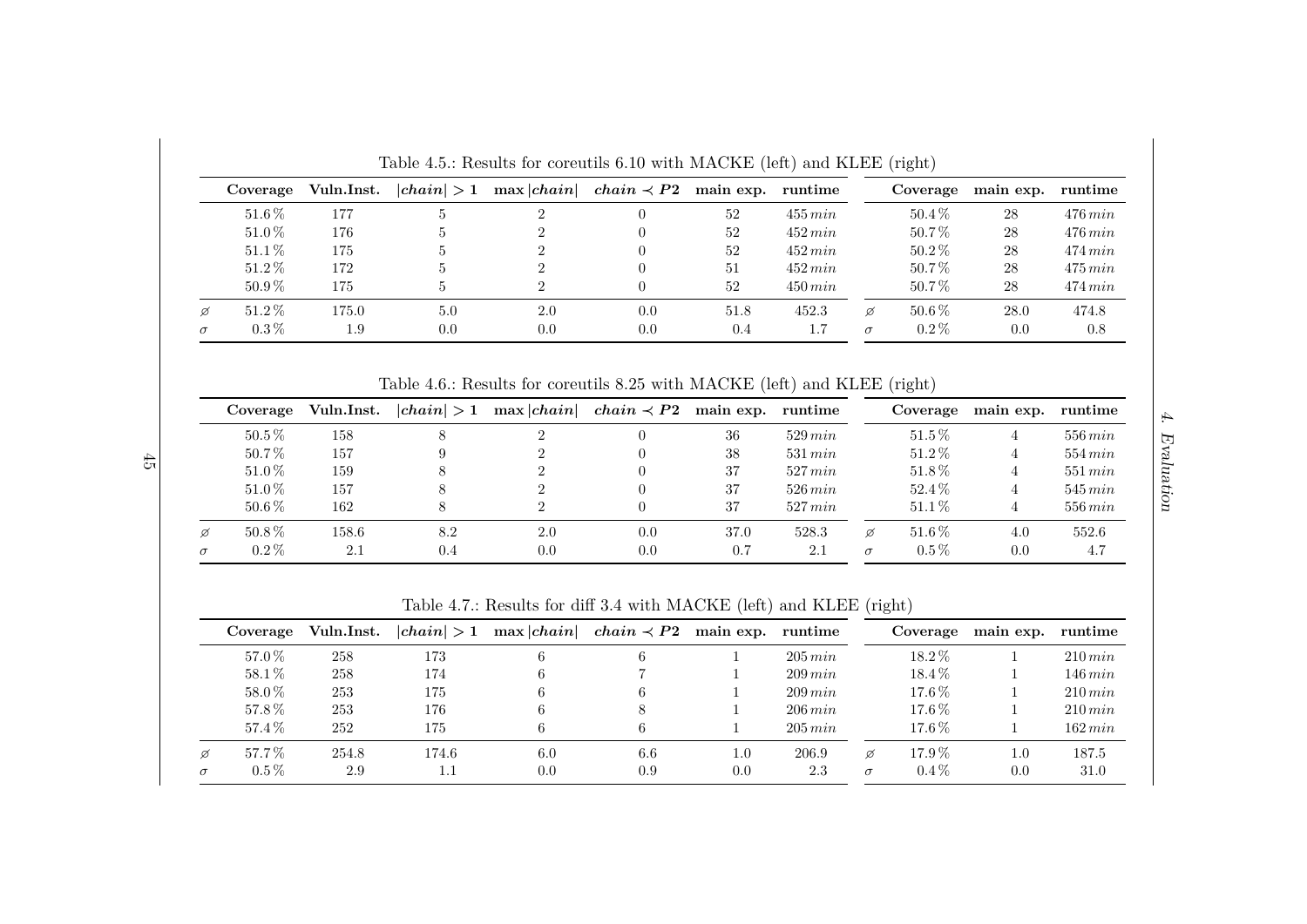|   | Coverage   | Vuln.Inst. | chain  > 1 | $\max  chain $ | $chain \prec P2$ | main exp. runtime |              |          | Coverage | main exp. runtime |              |
|---|------------|------------|------------|----------------|------------------|-------------------|--------------|----------|----------|-------------------|--------------|
|   | $34.5\,\%$ | 120        | 61         |                |                  |                   | $120\,min$   |          | $9.1\%$  |                   | $142 \, min$ |
|   | $34.5\,\%$ | 120        | 69         |                |                  |                   | $120 \, min$ |          | 8.8%     |                   | $157\,min$   |
|   | $34.4\,\%$ | 120        | 63         |                |                  |                   | $119\,min$   |          | 8.8%     |                   | $157\,min$   |
|   | $34.3\,\%$ | 117        | 57         |                |                  |                   | 119 min      |          | 8.8%     |                   | $157\,min$   |
|   | 34.4 %     | 117        | 59         |                |                  |                   | $119 \, min$ |          | 8.8%     |                   | $157\,min$   |
| ø | 34.4 %     | 118.8      | 61.8       | 4.0            | 7.6              | 0.0               | 119.6        | ø        | 8.9%     | 0.0               | 153.7        |
|   | $0.1\%$    | $1.6\,$    | 4.6        | 0.0            | 0.5              | 0.0               | 0.7          | $\sigma$ | $0.1\%$  | 0.0               | 6.6          |

Table 4.8.: Results for flex 2.6.0 with MACKE (left) and KLEE (right)

Table 4.9.: Results for flex SIR orig.v0 with MACKE (left) and KLEE (right)

| Coverage   | Vuln.Inst. | chain  > 1 | $\max  chain $ | $chain \prec P2$ | main exp. | runtime      |          | Coverage   | main exp. | runtime      |
|------------|------------|------------|----------------|------------------|-----------|--------------|----------|------------|-----------|--------------|
| $30.2\%$   | 95         | 53         |                |                  |           | $104 \, min$ |          | $15.4\,\%$ |           | $105\,min$   |
| $29.9\,\%$ | 94         | 65         |                |                  |           | $104 \, min$ |          | $21.1\%$   |           | $105\,min$   |
| $30.1\%$   | 98         | 74         |                |                  |           | $104 \, min$ |          | $17.2\%$   |           | $105\,min$   |
| $30.5\,\%$ | 94         | 66         |                |                  |           | $105\,min$   |          | $20.5\%$   |           | $106 \, min$ |
| $30.0\,\%$ | 94         | 65         |                |                  |           | $104 \, min$ |          | $16.6\,\%$ |           | $107 \, min$ |
| $30.1\,\%$ | 95.0       | 64.6       | 8.6            | 9.6              | 5.0       | 104.4        | ø        | $18.2\%$   | 3.0       | 105.8        |
| $0.2\%$    | 1.7        | 7.5        | 0.9            | 4.2              | 0.0       | 0.4          | $\sigma$ | $2.5\%$    | 0.0       | 1.1          |

Table 4.10.: Results for goahead 3.6.3 with MACKE (left) and KLEE (right)

|   | Coverage   | Vuln.Inst. | chain  > 1 | $\max  chain $ | $chain \prec P2$ | main exp. runtime |             |          | Coverage | main exp. | runtime    |
|---|------------|------------|------------|----------------|------------------|-------------------|-------------|----------|----------|-----------|------------|
|   | 45.8%      | 507        | 675        |                | 31               |                   | $1012\,min$ |          | $0.0\%$  |           | $0 \, min$ |
|   | $46.2\%$   | 505        | 665        |                | 30               |                   | 1008 min    |          | $0.0\%$  | $\theta$  | $0 \, min$ |
|   | 45.6%      | 503        | 654        | 8              | 23               |                   | $1009\,min$ |          | $0.0\%$  | $\theta$  | 0 min      |
|   | $45.3\,\%$ | 510        | 650        |                | 21               |                   | 1008 min    |          | $0.0\%$  | $\Omega$  | 0 min      |
|   | $45.4\%$   | 507        | 674        |                | 39               |                   | 1006 min    |          | $0.0\%$  | $\theta$  | 0 min      |
| ø | 45.7%      | 506.4      | 663.6      | 9.8            | 28.8             | 0.0               | 1008.8      | ø        | $0.0\%$  | 0.0       | 0.1        |
|   | $0.4\%$    | 2.6        | 11.4       | $1.6\,$        | 7.2              | 0.0               | 2.2         | $\sigma$ | $0.0\%$  | 0.0       | 0.0        |

46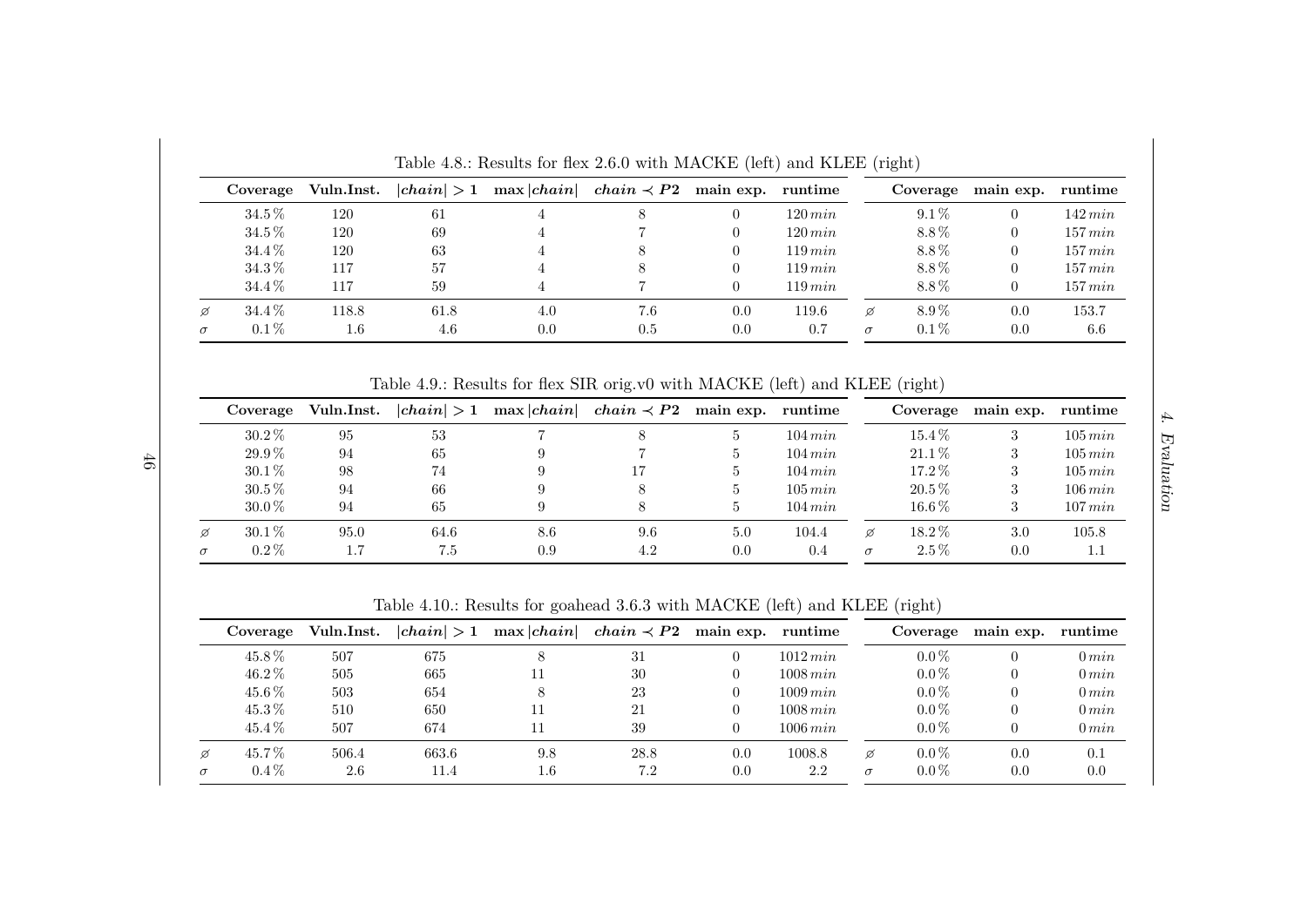|   | Coverage   | Vuln.Inst. | chain  > 1 | $\max  chain $ | $chain \prec P2$ | main exp. | runtime      |          | Coverage   | main exp. | runtime    |
|---|------------|------------|------------|----------------|------------------|-----------|--------------|----------|------------|-----------|------------|
|   | $56.7\,\%$ | 271        | 138        | 5.             | Ð.               |           | $234 \, min$ |          | 42.7%      |           | $240\,min$ |
|   | $56.3\,\%$ | 265        | 133        |                |                  |           | $237 \, min$ |          | $40.6\,\%$ |           | $238\,min$ |
|   | 56.7%      | 268        | 135        | 5.             | 10               |           | $232\,min$   |          | $42.2\%$   |           | $239\,min$ |
|   | $56.4\,\%$ | 266        | 135        | 5.             | 9                |           | $235\,min$   |          | $43.6\,\%$ |           | $238\,min$ |
|   | $55.9\,\%$ | 270        | 137        | 5.             |                  |           | $235\,min$   |          | 38.0%      |           | 228 min    |
| ø | 56.4%      | 268.0      | 135.6      | 5.0            | 7.6              | 0.0       | 234.6        | ø        | $41.4\%$   | 0.0       | 236.5      |
|   | $0.3\,\%$  | 2.5        | $1.9\,$    | 0.0            | 2.1              | 0.0       | 2.1          | $\sigma$ | $2.2\%$    | 0.0       | 4.9        |

Table 4.11.: Results for grep 2.25 with MACKE (left) and KLEE (right)

Table 4.12.: Results for grep SIR orig.v0 with MACKE (left) and KLEE (right)

| Coverage   | Vuln.Inst. | chain  > 1 | $\max  chain $ | $chain \prec P2$ | main exp. | runtime     |          | Coverage | main exp. | runtime     |
|------------|------------|------------|----------------|------------------|-----------|-------------|----------|----------|-----------|-------------|
| $58.5\%$   | 125        | 20         |                |                  |           | $60 \, min$ |          | 48.7%    | റ         | $60 \, min$ |
| $57.6\,\%$ | 116        | 18         |                |                  |           | $59\,min$   |          | $52.8\%$ |           | $60\,min$   |
| 57.8%      | 118        | 18         |                |                  |           | $59\,min$   |          | $53.4\%$ |           | $60\,min$   |
| $57.8\,\%$ | 121        | 19         |                |                  |           | $60 \, min$ |          | $53.4\%$ |           | $60\,min$   |
| $57.4\,\%$ | 124        | 19         |                |                  |           | $60 \, min$ |          | $46.8\%$ |           | $60\,min$   |
| $57.8\,\%$ | 120.8      | 18.8       | 4.0            | 0.0              | 2.0       | 59.5        | ø        | 51.0%    | 2.0       | 60.1        |
| $0.4\%$    | 3.8        | 0.8        | 0.0            | 0.0              | 0.0       | 0.5         | $\sigma$ | $3.1\%$  | 0.0       | 0.1         |

 $4.$   $\it Evaluation$ 4. Evaluation

Table 4.13.: Results for jq 1.5 with MACKE (left) and KLEE (right)

| Coverage   | Vuln.Inst. |     | $ chain  > 1$ max $ chain $ | $chain \prec P2$ | main exp. runtime |           |          | Coverage   | main exp. runtime |           |
|------------|------------|-----|-----------------------------|------------------|-------------------|-----------|----------|------------|-------------------|-----------|
| $12.5\,\%$ |            |     |                             |                  |                   | $15\,min$ |          | $19.5\,\%$ |                   | $15\,min$ |
| $12.5\,\%$ |            |     |                             |                  |                   | 15 min    |          | $18.9\,\%$ |                   | $15\,min$ |
| $12.5\,\%$ |            |     |                             |                  |                   | 15 min    |          | $19.4\,\%$ |                   | $15\,min$ |
| $12.5\%$   |            |     |                             |                  |                   | 15 min    |          | $19.3\,\%$ |                   | $15\,min$ |
| $12.6\,\%$ |            |     |                             |                  |                   | 15 min    |          | $19.4\,\%$ |                   | $15\,min$ |
| $12.5\%$   | 0.0        | 0.0 | 0.0                         | 0.0              | 0.0               | 14.8      | ø        | $19.3\,\%$ | 0.0               | $15.1\,$  |
| $0.0\%$    | 0.0        | 0.0 | 0.0                         | 0.0              | 0.0               | 0.1       | $\sigma$ | $0.3\%$    | 0.0               | 0.0       |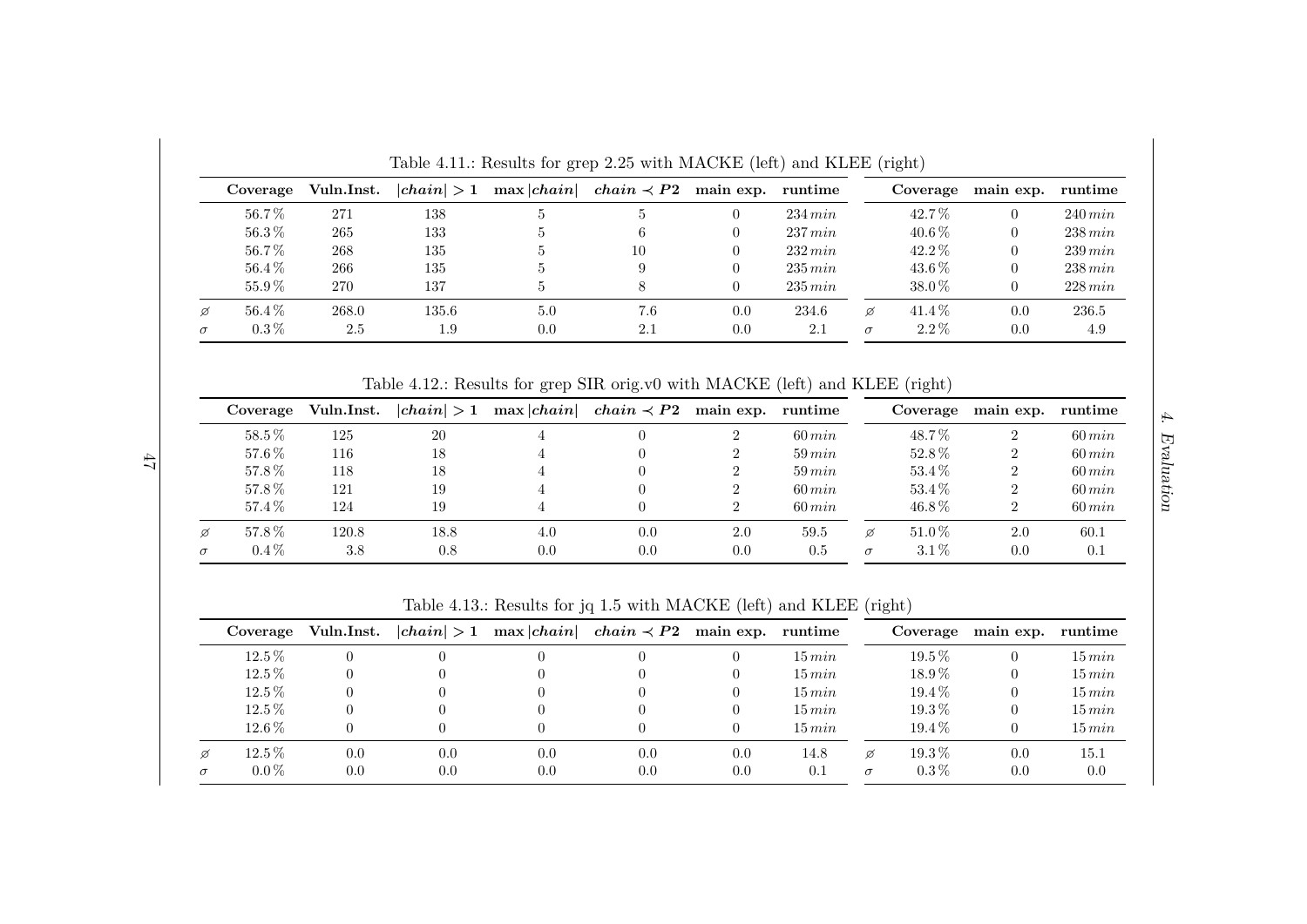|   |           |            |            | <b>Lable 1.11</b> Itestins for its 101 with MITORIC (Itit) and REED (H&IIt) |                  |                   |              |          |          |           |            |
|---|-----------|------------|------------|-----------------------------------------------------------------------------|------------------|-------------------|--------------|----------|----------|-----------|------------|
|   | Coverage  | Vuln.Inst. | chain  > 1 | max chain                                                                   | $chain \prec P2$ | main exp. runtime |              |          | Coverage | main exp. | runtime    |
|   | 45.0%     | 148        | 96         |                                                                             | 12               |                   | $106\,min$   |          | $2.4\%$  |           | 0 min      |
|   | 44.4%     | 145        | 94         |                                                                             | 13               |                   | $103\,min$   |          | $2.4\%$  |           | $0 \, min$ |
|   | 43.6%     | 146        | 97         |                                                                             | 13               |                   | $104 \, min$ |          | $2.4\%$  |           | $0 \, min$ |
|   | 44.7%     | 150        | 98         |                                                                             | 12               |                   | $103 \, min$ |          | $2.4\%$  |           | $0 \, min$ |
|   | 44.0%     | 150        | 96         |                                                                             | 13               |                   | $104 \, min$ |          | $2.4\%$  |           | $0 \, min$ |
| ø | 44.3%     | 147.8      | 96.2       | 4.0                                                                         | 12.6             | $1.0\,$           | 104.0        | ø        | $2.4\%$  | $1.0\,$   | 0.1        |
|   | $0.6\,\%$ | 2.3        | $1.5\,$    | 0.0                                                                         | 0.5              | 0.0               | $1.2\,$      | $\sigma$ | $0.0\%$  | 0.0       | 0.0        |

Table 4.14.: Results for less <sup>481</sup> with MACKE (left) and KLEE (right)

Table 4.15.: Results for lz4 r131 with MACKE (left) and KLEE (right)

|          | Coverage   | Vuln.Inst. | chain  > 1 | $\max  chain $ | $chain \prec P2$ | main exp. | runtime      |          | Coverage   | main exp. | runtime    |
|----------|------------|------------|------------|----------------|------------------|-----------|--------------|----------|------------|-----------|------------|
|          | 70.6%      | 85         | 134        |                |                  |           | $96 \, min$  |          | $0.0\%$    |           | 7 min      |
|          | 71.2%      | 86         | 132        |                |                  |           | $97\,min$    |          | $0.0\%$    |           | 7 min      |
|          | 70.1%      | 89         | 135        |                |                  |           | $96 \, min$  |          | $0.0\%$    |           | $8\,min$   |
|          | $70.3\,\%$ | 86         | 133        |                |                  |           | $97\,min$    |          | $0.0\%$    |           | $0 \, min$ |
|          | $67.6\,\%$ | 84         | 133        |                |                  |           | $100 \, min$ |          | $14.6\,\%$ |           | $13\,min$  |
| Ø        | 70.0%      | 86.0       | 133.4      | 4.0            | 2.2              | 1.0       | 97.4         | ø        | $2.9\%$    | $1.0\,$   | 6.9        |
| $\sigma$ | $1.4\%$    | 1.9        | 1.1        | 0.0            | $1.3\,$          | 0.0       | 1.9          | $\sigma$ | $6.5\%$    | 0.0       | 4.4        |

Table 4.16.: Results for ngircd <sup>23</sup> with MACKE (left) and KLEE (right)

|   | Coverage   | Vuln.Inst. | chain  > 1 | $\max  chain $ | $chain \prec P2$ | main exp. | runtime      |          | Coverage | main exp. | runtime    |
|---|------------|------------|------------|----------------|------------------|-----------|--------------|----------|----------|-----------|------------|
|   | $41.6\,\%$ | 165        | 571        | h              | $\Omega$         |           | $494 \, min$ |          | $0.0\%$  |           | 1 min      |
|   | 41.4%      | 163        | 519        |                | റ                |           | 493 min      |          | $0.0\%$  |           | $5\,min$   |
|   | 42.7%      | 165        | 618        | 6              | 3                |           | 492 min      |          | $0.0\%$  |           | 4 min      |
|   | $41.1\%$   | 165        | 614        | 6              | റ                |           | 495 min      |          | $0.0\%$  |           | 0 min      |
|   | 42.5%      | 168        | 540        | 6              | 3                |           | $498$ min    |          | $0.0\%$  |           | $0 \, min$ |
| ø | $41.9\,\%$ | 165.2      | 572.4      | 6.0            | 2.4              | $1.0\,$   | 494.5        | ø        | $0.0\%$  | 0.0       | 2.1        |
|   | $0.7\%$    | 1.8        | 43.9       | 0.0            | 0.5              | 0.0       | 2.0          | $\sigma$ | $0.0\%$  | 0.0       | 2.1        |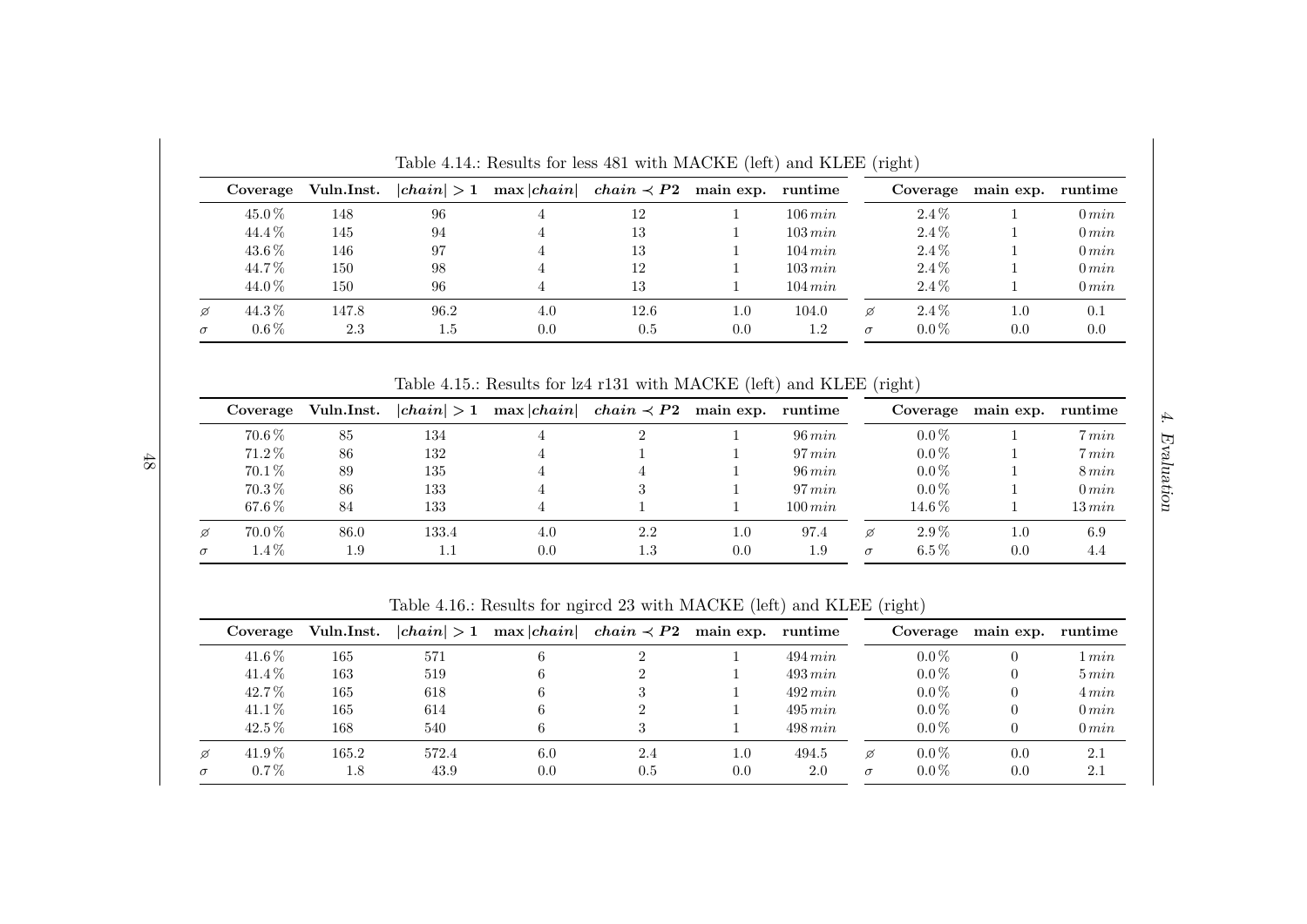| Coverage   | Vuln.Inst. | chain  > 1 | $\max  chain $ | $chain \prec P2$ | main exp. runtime |            |          | Coverage   | main exp. | runtime    |
|------------|------------|------------|----------------|------------------|-------------------|------------|----------|------------|-----------|------------|
| 64.2%      | 117        | 103        | Ð.             | 10               |                   | $113\,min$ |          | $0.0\%$    |           | $6\,min$   |
| $63.6\,\%$ | 112        | 100        |                | 10               |                   | $117\,min$ |          | $0.0\%$    |           | $5 \, min$ |
| 65.4%      | 116        | 97         | 5              |                  |                   | $116\,min$ |          | $0.0\%$    |           | $5\,min$   |
| 66.0%      | 115        | 101        |                |                  |                   | $114\,min$ |          | $65.8\%$   |           | $118\,min$ |
| 64.0%      | 118        | 103        | 5.             |                  |                   | $113\,min$ |          | $65.8\%$   |           | 117 min    |
| $64.6\,\%$ | 115.6      | 100.8      | 5.0            | 8.4              | 0.0               | 114.4      | ø        | $26.3\,\%$ | 0.0       | 50.1       |
| $1.0\%$    | 2.3        | 2.5        | 0.0            | 2.1              | 0.0               | 1.8        | $\sigma$ | $36.0\%$   | 0.0       | 61.5       |

Table 4.17.: Results for sed 4.2.2 with MACKE (left) and KLEE (right)

Table 4.18.: Results for tar 1.29 with MACKE (left) and KLEE (right)

| Coverage   | Vuln.Inst. | chain  > 1 | $\max  chain $ | $chain \prec P2$ | main exp. | runtime      |          | Coverage | main exp. | runtime    |
|------------|------------|------------|----------------|------------------|-----------|--------------|----------|----------|-----------|------------|
| $52.5\%$   | 580        | 598        |                | 10               |           | $932 \, min$ |          | $0.2\%$  |           | $0 \, min$ |
| 52.8%      | 580        | 604        |                | 15               |           | 918 min      |          | $0.2\%$  |           | $0 \, min$ |
| $52.6\,\%$ | 602        | 599        |                |                  |           | 926 min      |          | $0.2\%$  |           | $0 \, min$ |
| $52.1\%$   | 590        | 584        | 11             | 10               |           | 927 min      |          | $0.2\%$  |           | $0\,min$   |
| $52.6\,\%$ | 577        | 603        |                | 14               |           | 928 min      |          | $0.2\%$  |           | $0 \, min$ |
| $52.5\,\%$ | 585.8      | 597.6      | 9.2            | 12.0             | 1.0       | 926.1        | ø        | $0.2\%$  | $1.0\,$   | 0.2        |
| $0.3\%$    | 10.3       | 8.0        | 1.6            | 2.3              | 0.0       | 5.2          | $\sigma$ | $0.0\%$  | 0.0       | 0.0        |

4. Evaluation  $\label{ex1} Evaluate \[ \rho_{\rm F} \sim \rho_{\rm F} \]$ 

 $\ddot{4}$ .

Table 4.19.: Results for zopfli 1.0.1 with MACKE (left) and KLEE (right)

|   | Coverage   | Vuln.Inst. | chain  > 1 |     | $\max  chain $ <i>chain</i> $\prec P2$ main exp. runtime |     |             |          | Coverage | main exp. runtime |             |
|---|------------|------------|------------|-----|----------------------------------------------------------|-----|-------------|----------|----------|-------------------|-------------|
|   | $55.5\%$   | 68         | 20         |     |                                                          |     | $70 \, min$ |          | $8.9\%$  |                   | $72\,min$   |
|   | $56.6\,\%$ | 66         | 20         |     |                                                          |     | $72 \, min$ |          | $8.9\%$  |                   | $72 \, min$ |
|   | $55.2\%$   | 65         | 20         |     |                                                          |     | $72 \, min$ |          | $8.9\%$  |                   | $72 \, min$ |
|   | $55.5\%$   | 64         | 7          |     |                                                          |     | $71 \, min$ |          | $8.9\%$  |                   | $72 \, min$ |
|   | 57.6%      | 66         | 18         |     |                                                          |     | $69\,min$   |          | $8.9\%$  |                   | $72 \, min$ |
| Ø | $56.1\%$   | 65.8       | 19.0       | 4.0 | 0.6                                                      | 0.0 | 70.8        | ø        | $8.9\%$  | 0.0               | 72.2        |
|   | $1.0\%$    | 1.5        | 1.4        | 0.0 | 0.5                                                      | 0.0 | $1.5\,$     | $\sigma$ | $0.0\%$  | 0.0               | 0.0         |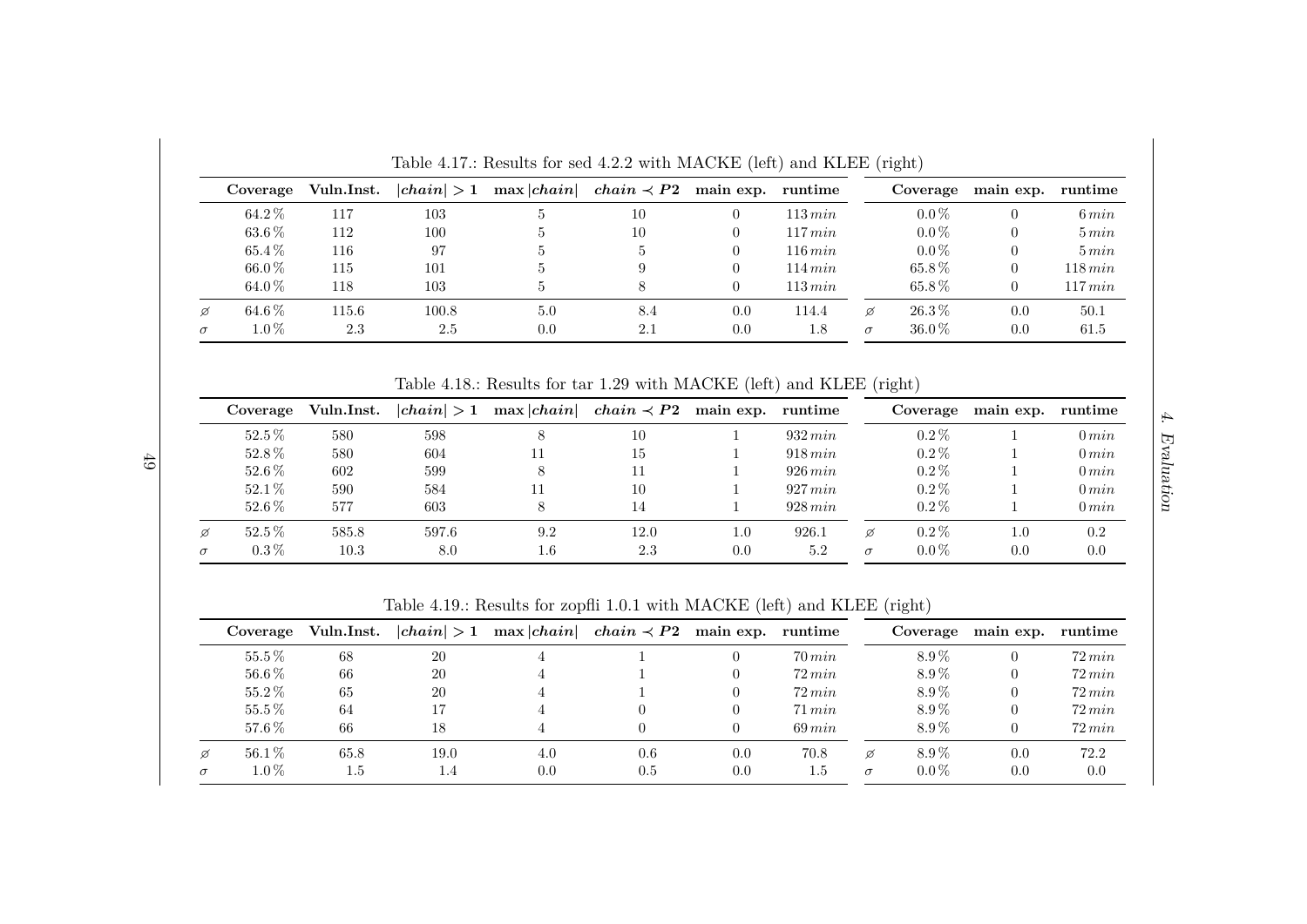4. Evaluation

<span id="page-61-0"></span>

|          | Coverage |       |      |              | Vuln.Inst. $ chain  > 1$ max $ chain $ chain $\prec P2$ main exp. runtime |          |              |
|----------|----------|-------|------|--------------|---------------------------------------------------------------------------|----------|--------------|
|          | 57.4%    | 237   | 88   | $\mathbf{5}$ | 2                                                                         |          | $182 \, min$ |
|          | 57.8%    | 231   | 84   | 5            | З                                                                         | $\Omega$ | $182 \, min$ |
|          | 56.6%    | 240   | 88   | 5            |                                                                           | $\Omega$ | $184 \, min$ |
|          | 57.1%    | 235   | 84   | 5            | 2                                                                         | $\Omega$ | $185\,min$   |
|          | 58.3%    | 233   | 85   | 5            | 5                                                                         |          | $183 \, min$ |
| ø        | 57.4%    | 235.2 | 85.8 | 5.0          | 3.0                                                                       | 0.0      | 183.2        |
| $\sigma$ | $0.7\%$  | 3.5   | 2.0  | 0.0          | 1.2                                                                       | 0.0      |              |

Table 4.20.: Results for libuv 1.9.1 with MACKE

## <span id="page-61-1"></span>**4.4. General overview**

Before the detailed discussion of several hypotheses in the following sections, this section gives a general overview of the results of the evaluation. The numbers from the comparison of MACKE with KLEE on the 16 programs are depicted in Table [4.2](#page-55-0) to Table [4.20.](#page-61-0) Please note that two different versions of three programs are analyzed, resulting in different 19 tables each for MACKE and KLEE. The only exception forms libuv. It is a library and therefore it cannot be analyzed with KLEE. The first five rows correspond to one of the five repeated runs for the analysis and the last two rows denote the averages and standard deviation of all runs.

Considering the deviation of the five runs on the same program some variations seems to be normal with MACKE, although the results of KLEE vary less for the same program. The multiple KLEE runs inside MACKE probably multiply the variations, especially, with the second phase relying on the results of the runs in phase one.

The numbers for KLEE are peculiar for six programs: for less and tar KLEE runs regularly, but it terminates early and only generates one test case. Most likely, KLEE is not able to solve a path condition leading to the main parts of the program, but I may also have used unappropriate flags for the analysis of these programs. For goahead KLEE is unable to initialize a global symbol and denies the analysis completely. The analysis of lz4 cuts the memory cap and stops early. All runs for ngircd and three of the runs for sed report a failed fork for the SMT-solver and stop the analysis. In spite of these problems also affecting some KLEE runs started by MACKE, the main part of its runs are executed free from any kind of defects.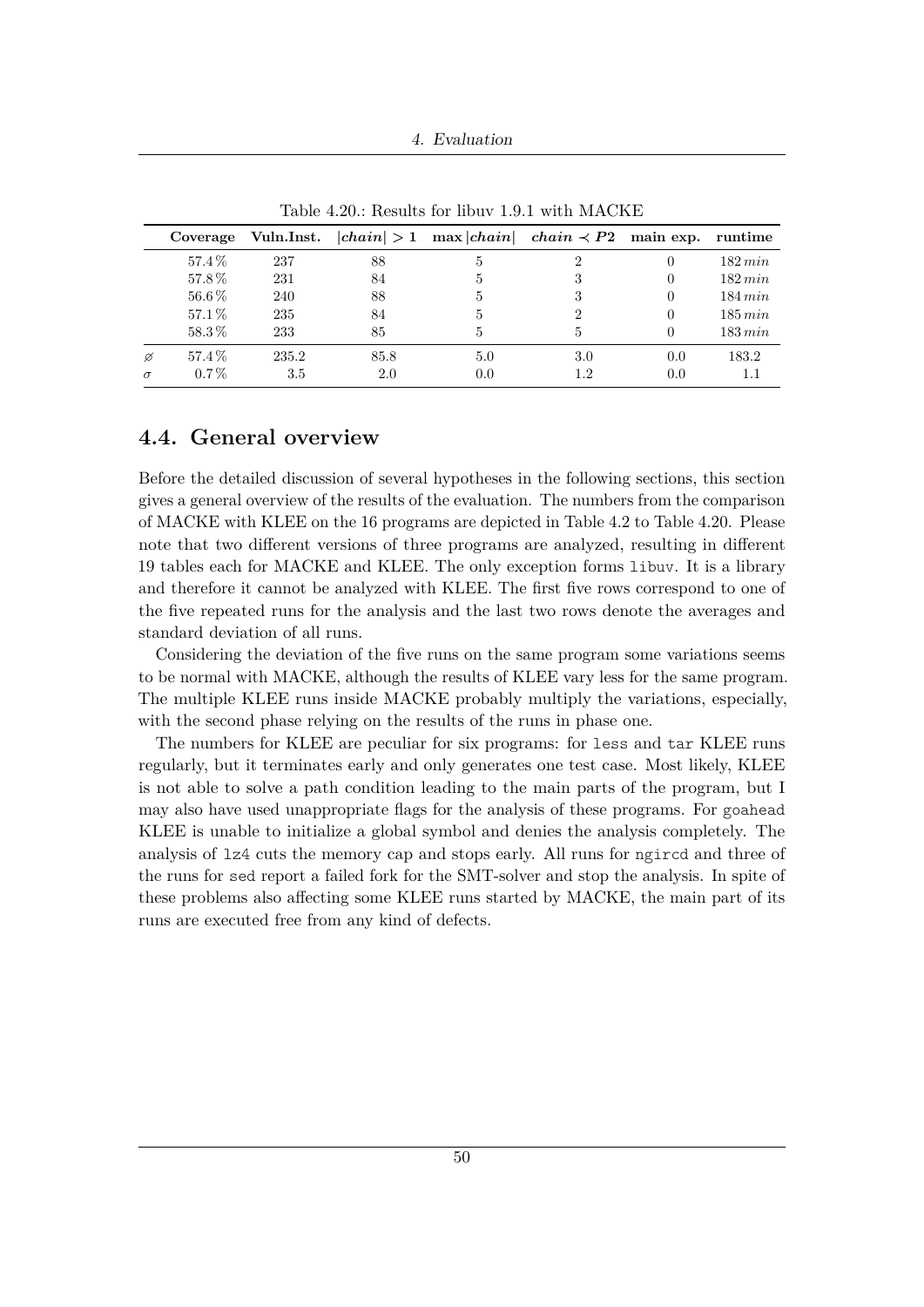## **4.5. Comparison with old MACKE**

This thesis suggests a lot of minor and major changes to the old MACKE implementation and all of them intend to improve its capabilities. This section revisits the analysis of the old implementation and compares the results with the outcome of the new implementation on the same programs.

All the old results are extracted from [\[46,](#page-104-0) table 1]. There, the authors have decided to put the results for all programs into one table, but here, the multiple repeats of one analysis can be represented more clearly in separate tables for MACKE and KLEE and for each program. See Table [4.21](#page-63-0) up to Table [4.24](#page-63-1) for MACKE and Table [4.25](#page-64-0) up to Table [4.28](#page-64-1) for KLEE. The first five data rows represent results of the new implementation, the last line cites the corresponding numbers from the MACKE paper.

First of all, please note that the column names of these cited tables are a bit different to the ones in the old MACKE paper: The column "1-level-up" is named |*chain*| *>* 1. Furthermore, the KLEE tables are missing the vulnerable instruction column, because each vulnerable instruction in KLEE is also a main exploit, so these two numbers are always equal. Finally, the column  $chain \leq P2$  is not present in the paper, but after a request, the authors of old MACKE have provided this number for better comparability.

Considering the data for KLEE, the perfect reproducibility of the results seems to be limited. For grep and coreutils, the coverage seems to be almost comparable. It is slightly higher, but this is likely caused by a moderately longer time frame for the analysis and the more recent version of KLEE. Unfortunately, the paper does not give an exact time limit for coreutils nor the exact KLEE version used. Nevertheless, this does not explain the big difference on bzip2 and flex. For bzip2, the achieved coverage is doubled and for flex, it even increases by the factor three. I have no reasonable explanation for these differences, probably the minor changes in KLEE are more beneficial for these programs. Nevertheless, it is an indication that the comparisons of these two programs are less meaningful than the other two. Furthermore, KLEE finds more main exploits as reported in the paper. This is quite likely caused by different flags used for the KLEE analysis, especially turning also the program name into a symbolic variable.

Considering the data for new MACKE, the overall coverage is similar to old MACKE. For coreutils, the coverage achieved with old and new MACKE are almost identical. On grep, the achieved coverage is slightly better than with old MACKE. For the remaining two programs – bzip2 and flex – with a big aberration on the KLEE runs discussed earlier, the coverage achieved with MACKE also differs. On bzip2, the coverage is lower, but on flex, it is increased. With both tools using the same time limits, this is probably caused by the more complicated array logic in new MACKE. This logic requires more execution time, but is capable of covering more complicated paths in the program. On the one hand, if the simple arrays in old MACKE are enough to cover most of the paths, this slows down the analysis and fewer paths are covered at the end of the time limit. On the other hand, if the program requires the more complex array logic, these paths can not be covered with old MACKE.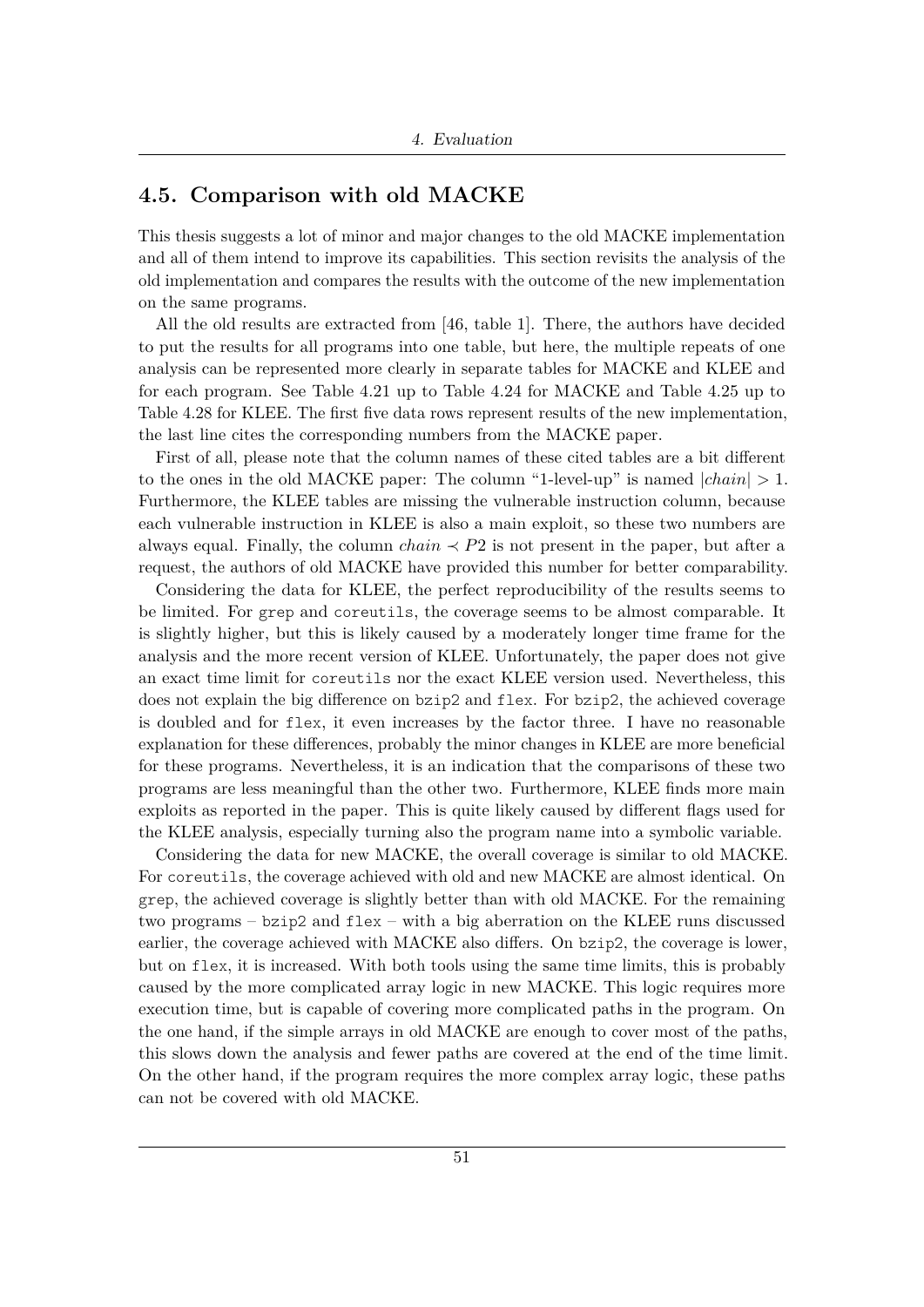4. Evaluation

<span id="page-63-0"></span>

| Coverage   | Vuln.Inst. | chain  > 1 | $chain \prec P2$ | main exploit |
|------------|------------|------------|------------------|--------------|
| $37.5\,\%$ | 66         | 21         |                  |              |
| 37.8%      | 65         | 19         |                  |              |
| 37.9%      | 70         | 21         | 5                |              |
| $38.1\,\%$ |            | 20         |                  |              |
| 39.6%      | 76         | 21         |                  |              |
| 53         | 106        |            |                  |              |

Table 4.21.: Comparison with old MACKE on bzip2 1.0.6

Table 4.22.: Comparison with old MACKE on grep SIR orig v0

| Coverage   | Vuln.Inst. | chain  > 1 | $chain \prec P2$ | main exploit |
|------------|------------|------------|------------------|--------------|
| 58.5%      | 125        | 20         |                  |              |
| 57.6%      | 116        | 18         |                  |              |
| 57.8%      | 118        | 18         |                  |              |
| 57.8%      | 121        | 19         |                  |              |
| 57.4%      | 124        | 19         |                  |              |
| $\%$<br>54 | 114        | 19         |                  |              |

Table 4.23.: Comparison with old MACKE on flex SIR orig v0

| Coverage   | Vuln.Inst. | chain  > 1 | $chain \prec P2$ | main exploit |
|------------|------------|------------|------------------|--------------|
| $30.2\%$   | 95         | 53         | ð                |              |
| $29.9\,\%$ | 94         | 65         |                  |              |
| $30.1\,\%$ | 98         | 74         | 17               |              |
| $30.5\,\%$ | 94         | 66         | 8                |              |
| $30.0\,\%$ | 94         | 65         | 8                |              |
| $\%$<br>21 | 75         |            |                  |              |

Table 4.24.: Comparison with old MACKE on coreutils 6.10

<span id="page-63-1"></span>

| Coverage   | Vuln.Inst. | chain  > 1   | $chain \prec P2$ | main exploit |
|------------|------------|--------------|------------------|--------------|
| 51.6%      | 177        | <sub>6</sub> |                  | 52           |
| 51.0%      | 176        | 5            |                  | 52           |
| $51.1\%$   | 175        | b,           |                  | 52           |
| 51.2%      | 172        | 5            |                  | 51           |
| $50.9\,\%$ | 175        | 5            |                  | 52           |
| $\%$<br>51 | 240        | די           |                  |              |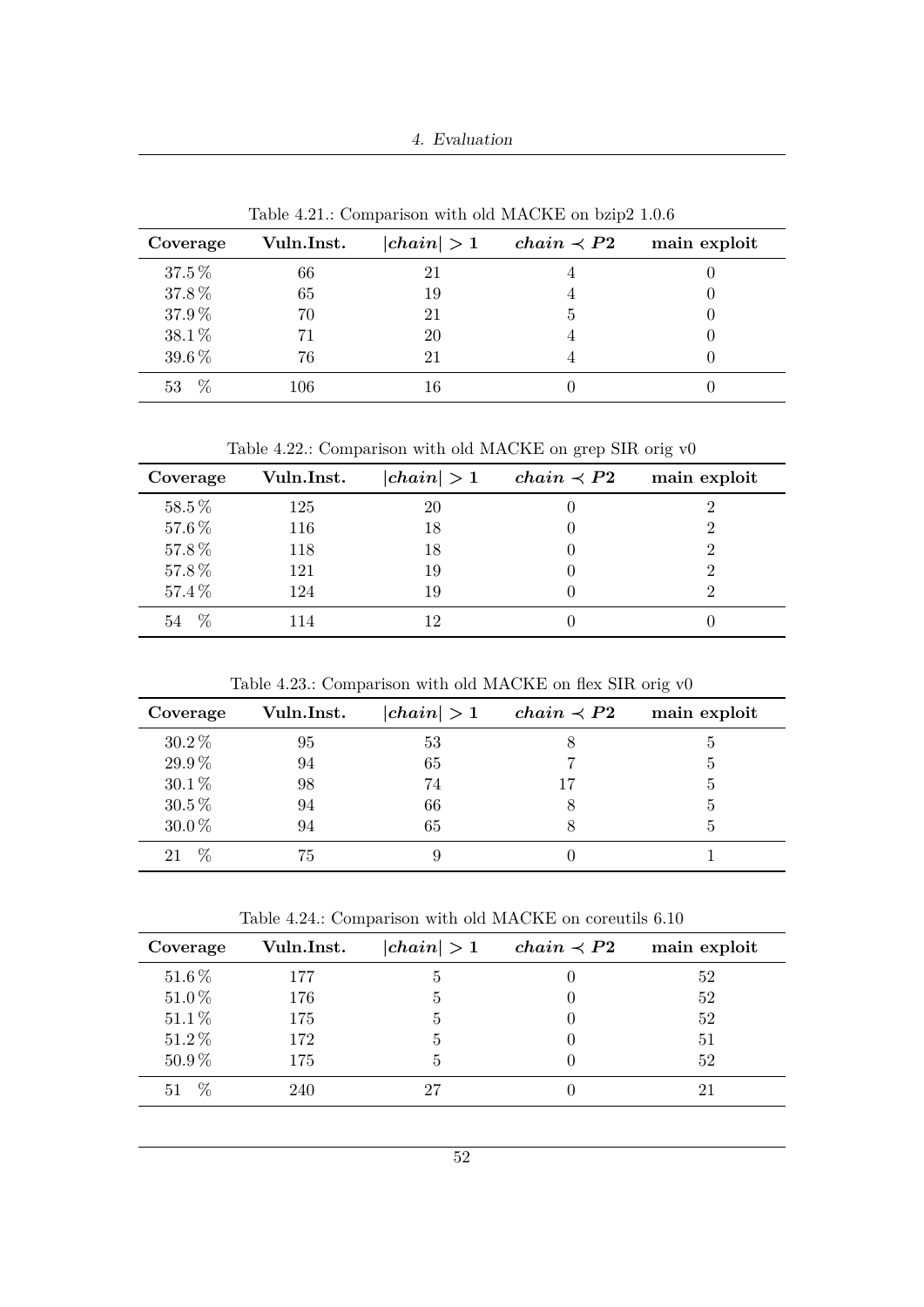| KLEE on $bzip2$ 1.0.6 |              |          | KLEE on grep SIR orig v0 |
|-----------------------|--------------|----------|--------------------------|
| Coverage              | main exploit | Coverage | main exploit             |
| $8.9\%$               |              | 48.7%    |                          |
| $9.2\%$               |              | 52.8%    |                          |
| 8.9%                  |              | 53.4%    |                          |
| 8.9%                  |              | 53.4%    |                          |
| $9.2\%$               |              | 46.8%    |                          |
| 5.                    |              | $\%$     |                          |

<span id="page-64-0"></span>

|  | Table 4.25.: Comparison with old   |  |
|--|------------------------------------|--|
|  | KLEE on $\frac{\text{h}}{2}$ 1.0.6 |  |

<span id="page-64-1"></span>

| Table 4.27.: Comparison with old |  |
|----------------------------------|--|
| KLEE on flex SIR orig v0         |  |

| Table 4.28.: Comparison with old |  |
|----------------------------------|--|
| KLEE on coreutils 6.10           |  |

Table 4.26.: Comparison with old

|            | Coverage main exploit |          | Coverage main exploit |
|------------|-----------------------|----------|-----------------------|
| 15.4%      |                       | $50.4\%$ | 28                    |
| 21.1%      |                       | 50.7%    | 28                    |
| 17.2%      |                       | $50.2\%$ | 28                    |
| $20.5\,\%$ |                       | 50.7%    | 28                    |
| 16.6%      |                       | 50.7%    | 28                    |
|            |                       | $\%$     |                       |

The more complex logic is also beneficial for the error chains. For all programs, except coreutils, new MACKE finds more error chains through more than one function. Additionally, new MACKE is able to propagate errors in phase two, which is not possible at all with old MACKE. The number of uncovered vulnerabilities kind of correlates with the achieved coverage: lower coverage with less vulnerable instructions in bzip2, higher coverage with more vulnerable instructions in flex. Again, the numbers of coreutils form an exception. Supposedly, the reason for this outlier is not MACKE, but a different counting strategy: coreutils consists of 98 standalone programs sharing parts of their codes and their distinct results are merged for the tables. New MACKE actually merges the elements, so the same vulnerable instruction inside a library used by multiple programs is just counted once, but old MACKE seems to simply add the numbers for vulnerable instructions and chains.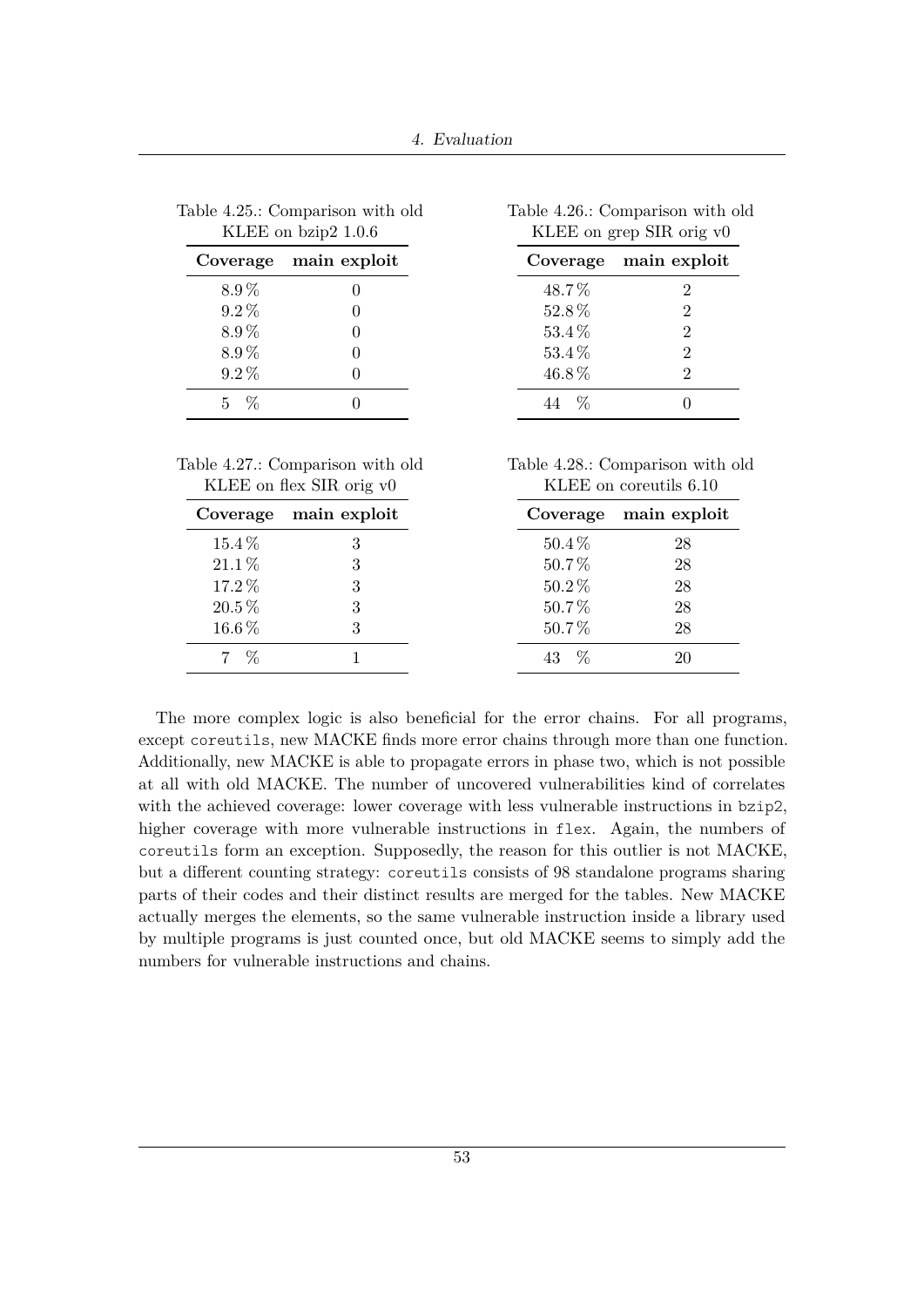Finally, a remark on the discovered main exploits. The paper about old MACKE reports an error inside touch.c, that was uncovered by old MACKE, but not by KLEE alone. In these test results, there are two main exploits for touch.c but they are found by both, new MACKE and KLEE. With no additional information about the exploit in the paper, either the vulnerability is no longer discovered by new MACKE or KLEE is capable of exposing it as well. Nevertheless, new MACKE reports three main exploits for flex and 24 errors for coreutils, that are not discovered with KLEE. Details on these exploits are discussed in Section [4.8.1.](#page-80-0) Furthermore, new MACKE as well as KLEE report errors for grep, flex and coreutils that neither have been revealed by old MACKE nor have been reached by the KLEE runs in the paper. But without further information about the evaluation in the paper reasoning about this is not expedient.

All in all, new MACKE requires a slightly longer run-time for some programs than old MACKE to achieve the same degree of coverage in the analyzed code, but on the covered instructions, it is capable of building more and longer error chains. I consider the resulting reports to have a higher quality and thereby the suggested changes to MACKE implemented in the new version as beneficial, although they cost a little extra run-time.

|  | Table 4.29.: Runtime on bc $1.06$ |  |  |
|--|-----------------------------------|--|--|
|  |                                   |  |  |

<span id="page-65-0"></span>

|          | runt.P1   | runt.P2     | DOP <sub>1</sub> | DOP2 |
|----------|-----------|-------------|------------------|------|
|          | 16 min    | 31 min      | 2.96             | 1.64 |
|          | 16 min    | $29 \, min$ | 2.77             | 1.68 |
|          | 15 min    | 31 min      | 2.83             | 1.64 |
|          | 15 min    | 31 min      | 2.94             | 1.64 |
|          | $15\,min$ | 31 min      | 2.99             | 1.63 |
| Ø        | 15.4      | 30.6        | 2.90             | 1.65 |
| $\sigma$ | $0.5\,$   | 0.9         | 0.09             | 0.02 |

Table 4.30.: Runtime on bison 3.0.4

| runt.P1      | runt.P2      | DOP1 | DOP2 |
|--------------|--------------|------|------|
| 275 min      | $430 \, min$ | 2.59 | 1.41 |
| $276 \, min$ | $429$ min    | 2.54 | 1.45 |
| $276 \, min$ | $432\,min$   | 2.54 | 1.41 |
| $276 \, min$ | 424 min      | 2.52 | 1.42 |
| 277 min      | $420 \, min$ | 2.50 | 1.46 |
| 276.0        | 427.0        | 2.54 | 1.43 |
| 0.7          | 4.9          | 0.03 | 0.02 |
|              |              |      |      |

Table 4.31.: Runtime on bzip2 1.0.6

| runt.P1     | runt.P2     | DOP <sub>1</sub> | DOP2 |
|-------------|-------------|------------------|------|
| 19 min      | $25\,min$   | 2.57             | 1.38 |
| 19 min      | $29 \, min$ | 2.58             | 1.25 |
| $18\,min$   | $27 \, min$ | 2.94             | 1.36 |
| $20 \, min$ | $29 \, min$ | 2.69             | 1.26 |
| $19\,min$   | $27 \, min$ | 2.70             | 1.29 |
| 19.0        | 27.4        | 2.69             | 1.31 |
| 0.7         | $1.7\,$     | 0.15             | 0.06 |
|             |             |                  |      |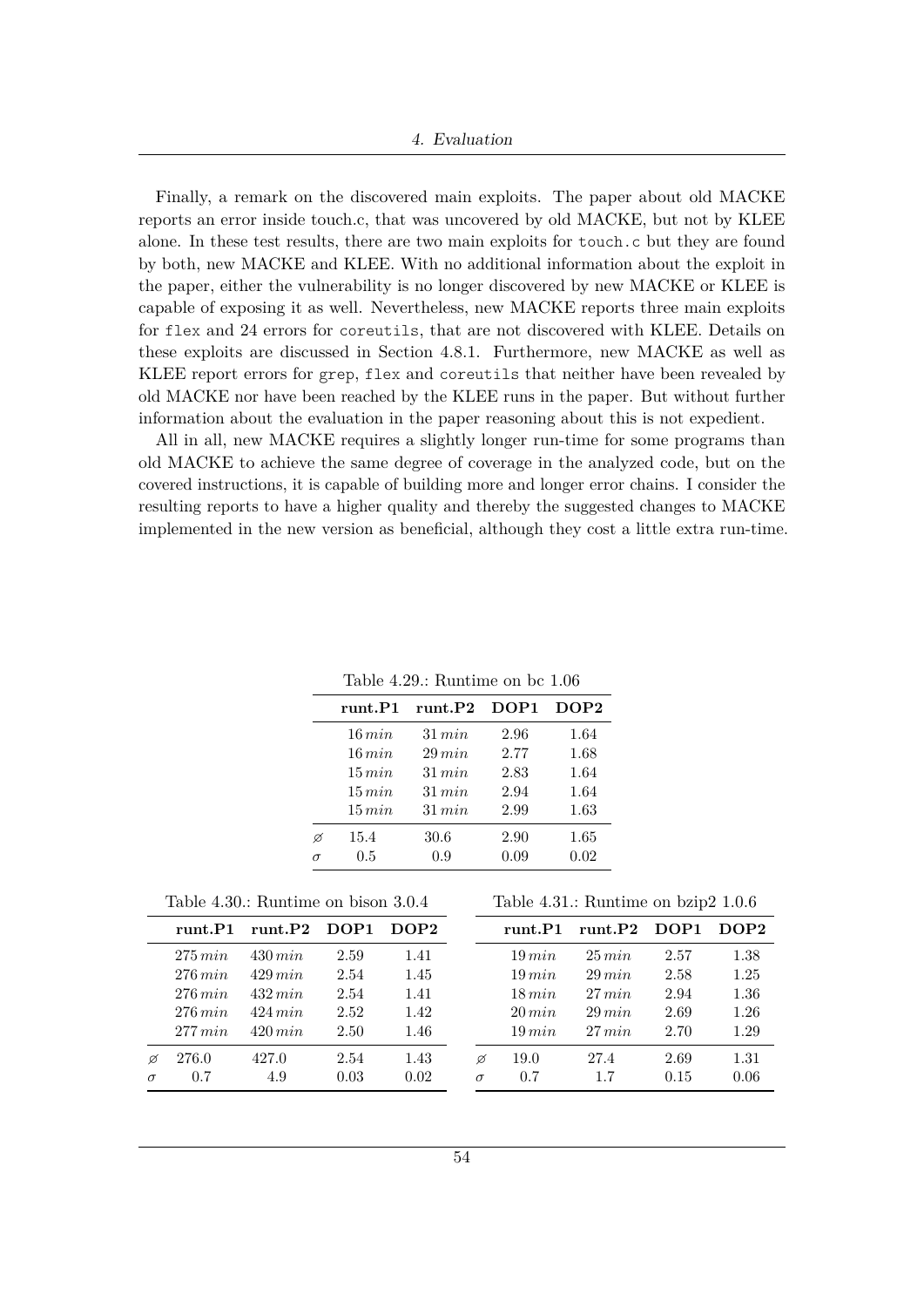## <span id="page-66-0"></span>**4.6. Runtime and degree of parallelization**

A big benefit of the compositional structure in MACKE is that many of the distinct components are independent of each other and hence can be analyzed in parallel. This section takes a deeper look at the influence of the availability of multiple cores on the overall run-time, that is achieved in both phases during the analysis of the 16 evaluated programs. As discussed in Section [3.8,](#page-46-0) the parallelism of phase one is more flawless than in phase two. The following discussion substantiates this assumption with some measurements and numbers.

The run-time of phase one and phase two as well as the degree of parallelism (DOP) for each program is depicted in Table [4.29](#page-65-0) to Table [4.47.](#page-68-0)

Considering the numbers inside the tables, it is apparent that the run-time behavior depends hugely on the analyzed program. The smaller programs like bzip2, bc and zopfli require around an hour for the complete analysis, whereas bigger programs like bison, tar and goahead twelve to 16 hours. The amount of time spent in phase two depends on the number of exposed vulnerable instructions in phase one. In the extreme case, phase one does not reveal any vulnerable instructions – like for  $jq$  – and phase two has nothing to do. In the other extreme case, phase one results in several hundred error chains – like for goahead and ngircd – and phase two takes around three times longer than phase one. Most notably, phase two of new MACKE requires a lot more time than in old MACKE. The old implementation requires less than five minutes [\[46,](#page-104-0) chapter 3], whereas phase two in the new implementation frequently requires more time than phase one. This is probably the consequence of the longer and more numerous error chains detected by the new matching system (see Section [3.4\)](#page-32-0).

Now on the degree of parallelism: With the four cores available on the test machine, perfect parallelism has a DOP of 4.0, a full workload single-threaded execution of KLEE has a DOP of 1. Please note, that both numbers are the theoretical optimum. Furthermore, only the time spent inside KLEE is used as a numerator for this fraction, assuming that all bitcode operations and synchronization overhead are negligible. This assumption does not apply, when the majority of KLEE runs completes fast, while the corresponding bitcode operations require a constant chunk of time. This happens for phase two of flex SIR, resulting in a DOP of only 0.58.

As expected, for a single program the DOP for phase one is better than for phase two in all analyzed programs. Nevertheless, the DOP depends on the analyzed program. It varies from 2.64 (tar) to 3.56 (zopfli) for phase one and from 0.58 (flex SIR) to 2.54 (ngircd). These ranges do not include both versions of coreutils since it is only a collection of around hundred small programs. Although in total they form the biggest analyzed code base, each separate MACKE run analyzes a comparably small program.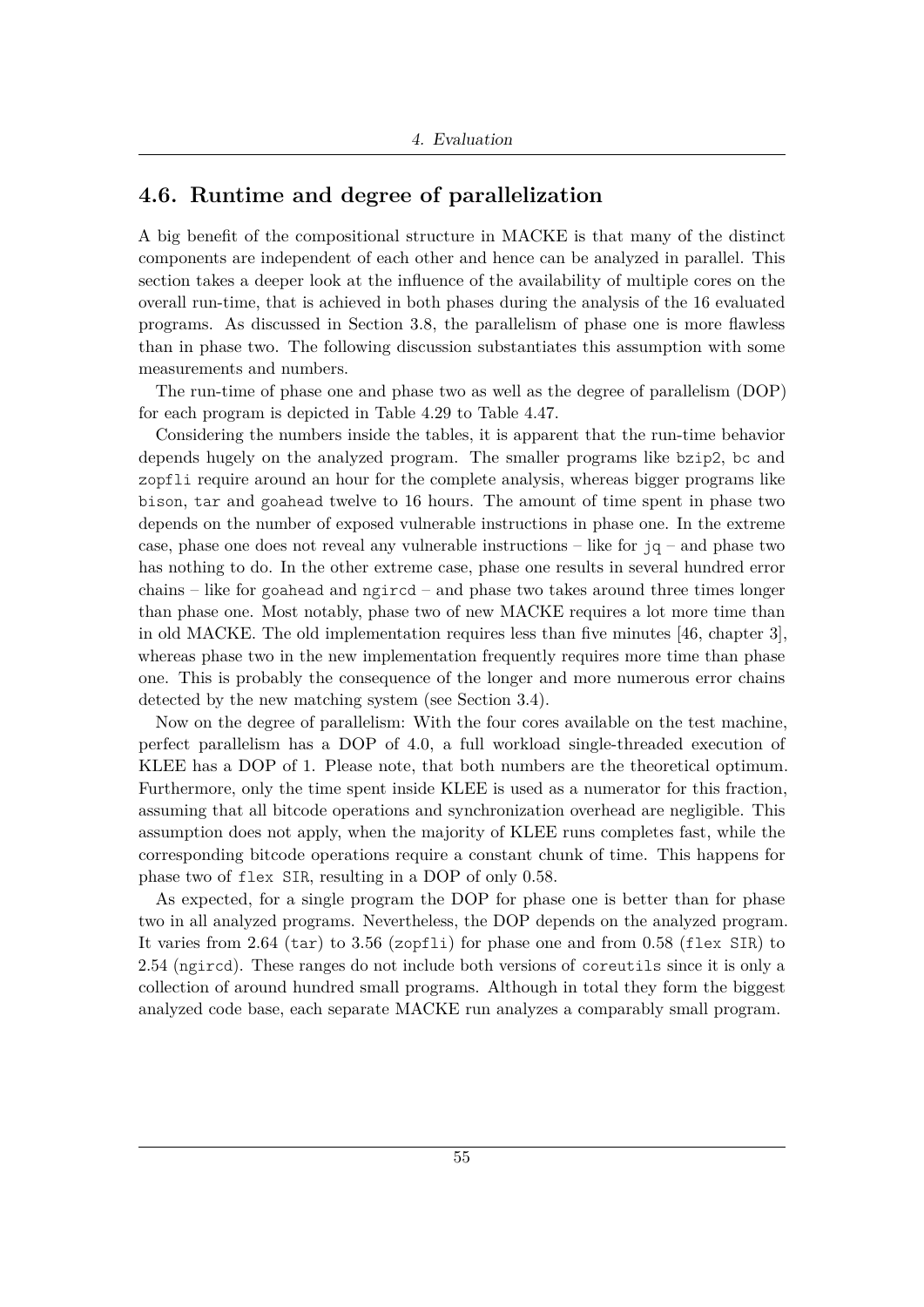|          | runt.P1      | runt.P2      | DOP1 | DOP2 |
|----------|--------------|--------------|------|------|
|          | $304 \, min$ | $150 \, min$ | 1.34 | 0.89 |
|          | $302 \, min$ | $150 \, min$ | 1.33 | 0.89 |
|          | $301\,min$   | $150 \, min$ | 1.35 | 0.89 |
|          | $301 \, min$ | $150 \, min$ | 1.32 | 0.89 |
|          | $299\,min$   | $150 \, min$ | 1.37 | 0.89 |
| Ø        | 301.4        | 150.0        | 1.34 | 0.89 |
| $\sigma$ | 1.8          | 0.0          | 0.02 | 0.00 |

Table 4.32.: Runtime on coreutils 6.10

| Table 4.33.: Runtime on coreutils 8.25 |  |  |  |
|----------------------------------------|--|--|--|
|----------------------------------------|--|--|--|

|          | runt.P1      | runt.P2      | DOP1 | DOP2 |
|----------|--------------|--------------|------|------|
|          | $328\,min$   | $201 \, min$ | 1.19 | 0.92 |
|          | $329 \, min$ | $201 \, min$ | 1.15 | 0.91 |
|          | 326 min      | $200 \, min$ | 1.20 | 0.92 |
|          | 325 min      | $201 \, min$ | 1.19 | 0.92 |
|          | 325 min      | $201 \, min$ | 1.19 | 0.92 |
| Ø        | 326.6        | 200.8        | 1.18 | 0.92 |
| $\sigma$ | 1.8          | 0.4          | 0.02 | 0.00 |

Table 4.34.: Runtime on diff 3.4

|          | runt.P1     | runt.P2      | DOP <sub>1</sub> | DOP <sub>2</sub> |
|----------|-------------|--------------|------------------|------------------|
|          | $83\,min$   | $121 \, min$ | 3.17             | 1.23             |
|          | $84 \, min$ | 125 min      | 3.19             | 1.22             |
|          | $83 \, min$ | 126 min      | 3.18             | 1.23             |
|          | $84 \, min$ | $123 \, min$ | 3.22             | 1.22             |
|          | $83 \, min$ | $122 \, min$ | 3.23             | 1.24             |
| ø        | 83.4        | 123.4        | 3.20             | 1.23             |
| $\sigma$ | $0.5\,$     | 2.1          | 0.03             | 0.01             |

Table 4.35.: Runtime on flex 2.6.0

|          | runt.P1                    | $r$ unt. $P2$       | DOP <sub>1</sub> | DOP2         |
|----------|----------------------------|---------------------|------------------|--------------|
|          | 44 min                     | 77 min              | 2.96             | 0.92         |
|          | $43 \, min$<br>$43 \, min$ | 77 min<br>$76\,min$ | 2.98<br>2.88     | 1.01<br>1.02 |
|          | $43 \, min$                | $76 \, min$         | 3.02             | 0.93         |
| Ø        | $43\,min$<br>43.2          | $76\,min$<br>76.4   | 3.00<br>2.97     | 1.00<br>0.98 |
| $\sigma$ | 0.4                        | 0.5                 | 0.06             | 0.05         |

Table 4.36.: Runtime on flex SIR orig.v0

|          | runt.P1     | runt.P2     | DOP1 | DOP2 |
|----------|-------------|-------------|------|------|
|          | $22\,min$   | $82\,min$   | 3.48 | 0.60 |
|          | $22 \, min$ | $82\,min$   | 3.39 | 0.56 |
|          | $22 \, min$ | $83 \, min$ | 3.50 | 0.60 |
|          | 23 min      | $82 \, min$ | 3.27 | 0.59 |
|          | $23\,min$   | $81 \, min$ | 3.35 | 0.58 |
| ø        | 22.4        | 82.0        | 3.40 | 0.58 |
| $\sigma$ | $0.5\,$     | 0.7         | 0.10 | 0.02 |

Table 4.37.: Runtime on goahead 3.6.3

|   | runt.P1      | runt.P2      | DOP1 | DOP2 |
|---|--------------|--------------|------|------|
|   | $281 \, min$ | $731 \, min$ | 2.68 | 1.75 |
|   | $280\,min$   | $728 \, min$ | 2.69 | 1.72 |
|   | $281\,min$   | $729\,min$   | 2.65 | 1.69 |
|   | $282\,min$   | $726\,min$   | 2.60 | 1.70 |
|   | $280\,min$   | $726$ $min$  | 2.57 | 1.73 |
| Ø | 280.8        | 728.0        | 2.64 | 1.72 |
| σ | 0.8          | 2.1          | 0.05 | 0.02 |

Table 4.38.: Runtime on grep 2.25

|          | runt.P1   | runt.P2    | DOP1 | DOP <sub>2</sub> |
|----------|-----------|------------|------|------------------|
|          | 91 min    | $143\,min$ | 3.08 | 1.48             |
|          | 91 min    | 147 min    | 2.92 | 1.48             |
|          | 91 min    | 141 min    | 3.03 | 1.55             |
|          | 92 min    | 144 min    | 2.92 | 1.39             |
|          | $92\,min$ | $143\,min$ | 2.86 | 1.50             |
|          | 91.4      | 143.6      | 2.96 | 1.48             |
| $\sigma$ | $0.5\,$   | 2.2        | 0.09 | 0.06             |

Table 4.39.: Runtime on grep SIR orig.v0

|   | runt.P1   | $r$ unt. $P2$ | DOP1 | DOP <sub>2</sub> |
|---|-----------|---------------|------|------------------|
|   | 22 min    | $38\,min$     | 3.02 | 1.05             |
|   | $22\,min$ | $38\,min$     | 3.38 | 1.14             |
|   | 22 min    | $37 \, min$   | 3.10 | 1.34             |
|   | 22 min    | $38 \, min$   | 3.18 | 1.13             |
|   | 22 min    | $38 \, min$   | 3.35 | 1.12             |
| Ø | 22.0      | 37.8          | 3.21 | 1.16             |
|   | 0.0       | 0.4           | 0.16 | 0.11             |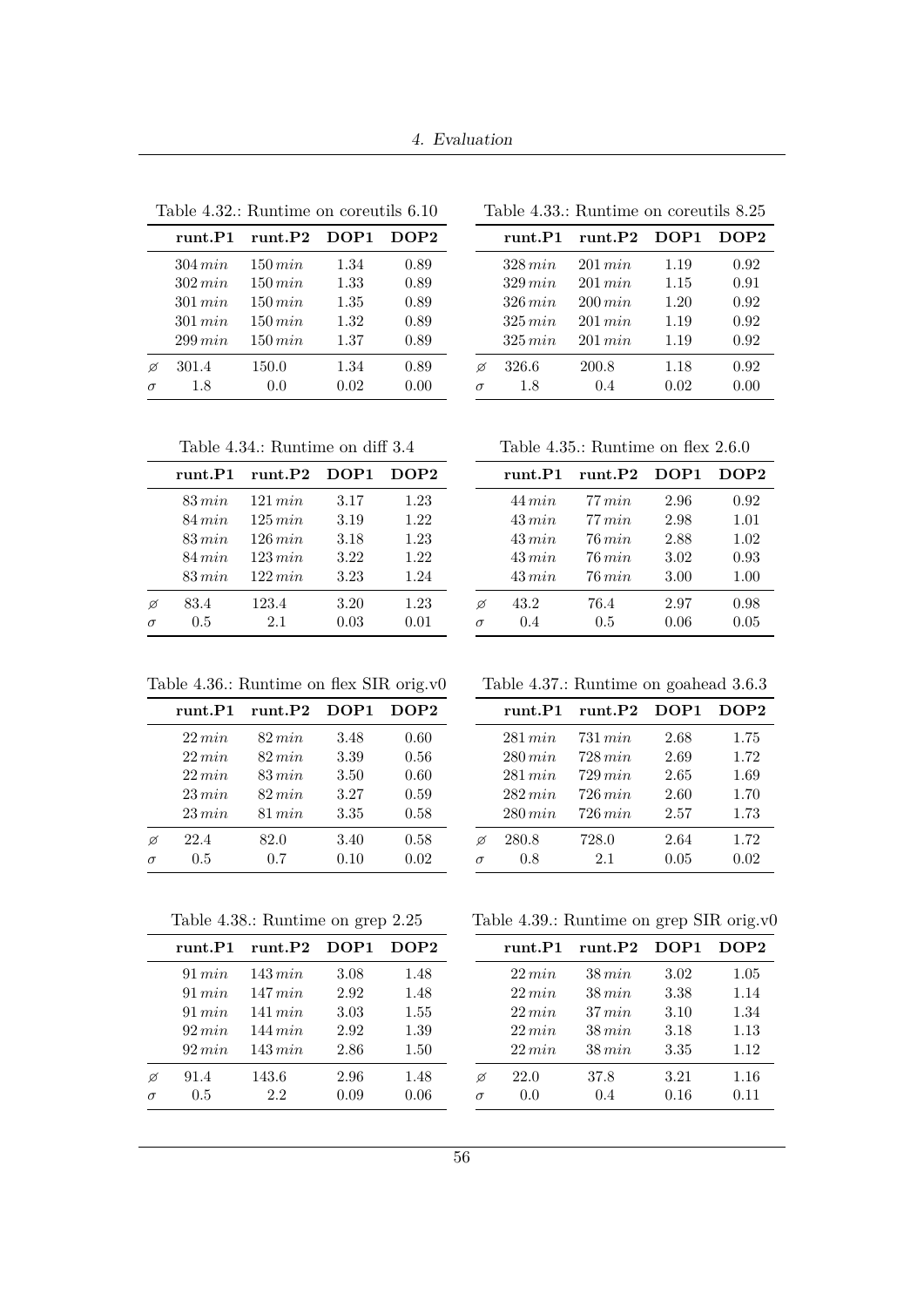|          | 1 radie 4.40.: Rumunie on journ |            |      |      |  |
|----------|---------------------------------|------------|------|------|--|
|          | $_{\rm runt.P1}$                | runt.P2    | DOP1 | DOP2 |  |
|          | $15\,min$                       | $0 \, min$ | 0.14 | 0.00 |  |
|          | $14\,min$                       | $0 \, min$ | 0.14 | 0.00 |  |
|          | 14 min                          | $0 \, min$ | 0.14 | 0.00 |  |
|          | 14 min                          | $0 \, min$ | 0.14 | 0.00 |  |
|          | $14\,min$                       | $0 \, min$ | 0.14 | 0.00 |  |
| Ø        | 14.2                            | 0.0        | 0.14 | 0.00 |  |
| $\sigma$ | $0.4\,$                         | 0.0        | 0.00 | 0.00 |  |

Table  $4.40 \cdot$  Runtime on ig 1.5

| Table 4.42.: Runtime on libuv 1.9.1 |  |  |  |
|-------------------------------------|--|--|--|
|-------------------------------------|--|--|--|

|          | runt.P1     | runt.P2     | DOP1 | DOP2 |
|----------|-------------|-------------|------|------|
|          | $98 \, min$ | $84 \, min$ | 2.89 | 1.21 |
|          | $99 \, min$ | $83 \, min$ | 2.99 | 1.23 |
|          | $99 \, min$ | $85 \, min$ | 2.88 | 1.23 |
|          | 98 min      | $87 \, min$ | 2.90 | 1.27 |
|          | $98\,min$   | $84 \, min$ | 2.99 | 1.25 |
| Ø        | 98.4        | 84.6        | 2.93 | 1.24 |
| $\sigma$ | $0.5\,$     | $1.5\,$     | 0.05 | 0.02 |
|          |             |             |      |      |

#### Table 4.41.: Runtime on less 481

|          | runt.P1     | runt.P2     | DOP <sub>1</sub> | DOP2 |
|----------|-------------|-------------|------------------|------|
|          | $51 \, min$ | $55 \, min$ | 2.97             | 1.22 |
|          | $51 \, min$ | $52 \, min$ | 2.96             | 1.34 |
|          | $50 \, min$ | $54 \, min$ | 3.04             | 1.21 |
|          | $50 \, min$ | $52 \, min$ | 2.84             | 1.29 |
|          | $51 \, min$ | $54 \, min$ | 2.83             | 1.23 |
|          | 50.6        | 53.4        | 2.93             | 1.26 |
| $\sigma$ | $0.5\,$     | 1.3         | 0.09             | 0.05 |

Table 4.43.: Runtime on lz4 r131

|          | runt.P1     | runt.P2     | DOP1 | DOP2 |
|----------|-------------|-------------|------|------|
|          | $36 \, min$ | $60 \, min$ | 3.44 | 1.38 |
|          | $37 \, min$ | 61 min      | 3.35 | 1.48 |
|          | $36 \, min$ | $59 \, min$ | 3.42 | 1.55 |
|          | $36\,min$   | 61 min      | 3.37 | 1.60 |
|          | $36\,min$   | $64 \, min$ | 3.40 | 1.47 |
| Ø        | 36.2        | 61.0        | 3.40 | 1.50 |
| $\sigma$ | 0.4         | 1.9         | 0.04 | 0.09 |

## Table 4.44.: Runtime on ngircd 23

|          | runt.P1      | runt.P2      | DOP <sub>1</sub> | DOP2 |
|----------|--------------|--------------|------------------|------|
|          | $132\,min$   | $362 \, min$ | 3.27             | 2.41 |
|          | $132 \, min$ | 361 min      | 3.33             | 2.40 |
|          | $133 \, min$ | $359 \, min$ | 3.21             | 2.44 |
|          | $133 \, min$ | $362 \, min$ | 3.31             | 2.41 |
|          | $134\,min$   | $364 \, min$ | 3.21             | 2.38 |
| Ø        | 132.8        | 361.6        | 3.27             | 2.41 |
| $\sigma$ | 0.8          | 1.8          | 0.05             | 0.02 |

#### <span id="page-68-0"></span>Table 4.46.: Runtime on tar 1.29

|          | runt.P1      | runt.P2      | DOP1 | DOP <sub>2</sub> |
|----------|--------------|--------------|------|------------------|
|          | $336 \, min$ | $595 \, min$ | 2.77 | 1.16             |
|          | $336 \, min$ | $581 \, min$ | 2.82 | 1.21             |
|          | 338 min      | $589 \, min$ | 2.79 | 1.18             |
|          | $336 \, min$ | $591 \, min$ | 2.79 | 1.18             |
|          | $338\,min$   | $590 \, min$ | 2.76 | 1.17             |
| Ø        | 336.8        | 589.2        | 2.79 | 1.18             |
| $\sigma$ | 1.1          | 5.1          | 0.03 | 0.02             |

Table 4.45.: Runtime on sed 4.2.2

|          | runt.P1     | runt.P2     | DOP1 | DOP2 |
|----------|-------------|-------------|------|------|
|          | $43 \, min$ | $70 \, min$ | 3.15 | 1.43 |
|          | 42 min      | $74 \, min$ | 3.34 | 1.41 |
|          | $43 \, min$ | $73 \, min$ | 3.22 | 1.47 |
|          | $43 \, min$ | 71 min      | 3.29 | 1.49 |
|          | $43\,min$   | $70\,min$   | 3.34 | 1.39 |
| ø        | 42.8        | 71.6        | 3.27 | 1.44 |
| $\sigma$ | 0.4         | 1.8         | 0.08 | 0.04 |

Table 4.47.: Runtime on zopfli 1.0.1

|   | runt.P1     | runt.P2     | DOP1 | DOP2 |
|---|-------------|-------------|------|------|
|   | 25 min      | $45 \, min$ | 3.47 | 1.55 |
|   | 24 min      | $48\,min$   | 3.59 | 1.61 |
|   | $24 \, min$ | $48\,min$   | 3.48 | 1.50 |
|   | 24 min      | 47 min      | 3.58 | 1.47 |
|   | 24 min      | $45 \, min$ | 3.69 | 1.52 |
| Ø | 24.2        | 46.6        | 3.56 | 1.53 |
| σ | 0.4         | 1.5         | 0.09 | 0.05 |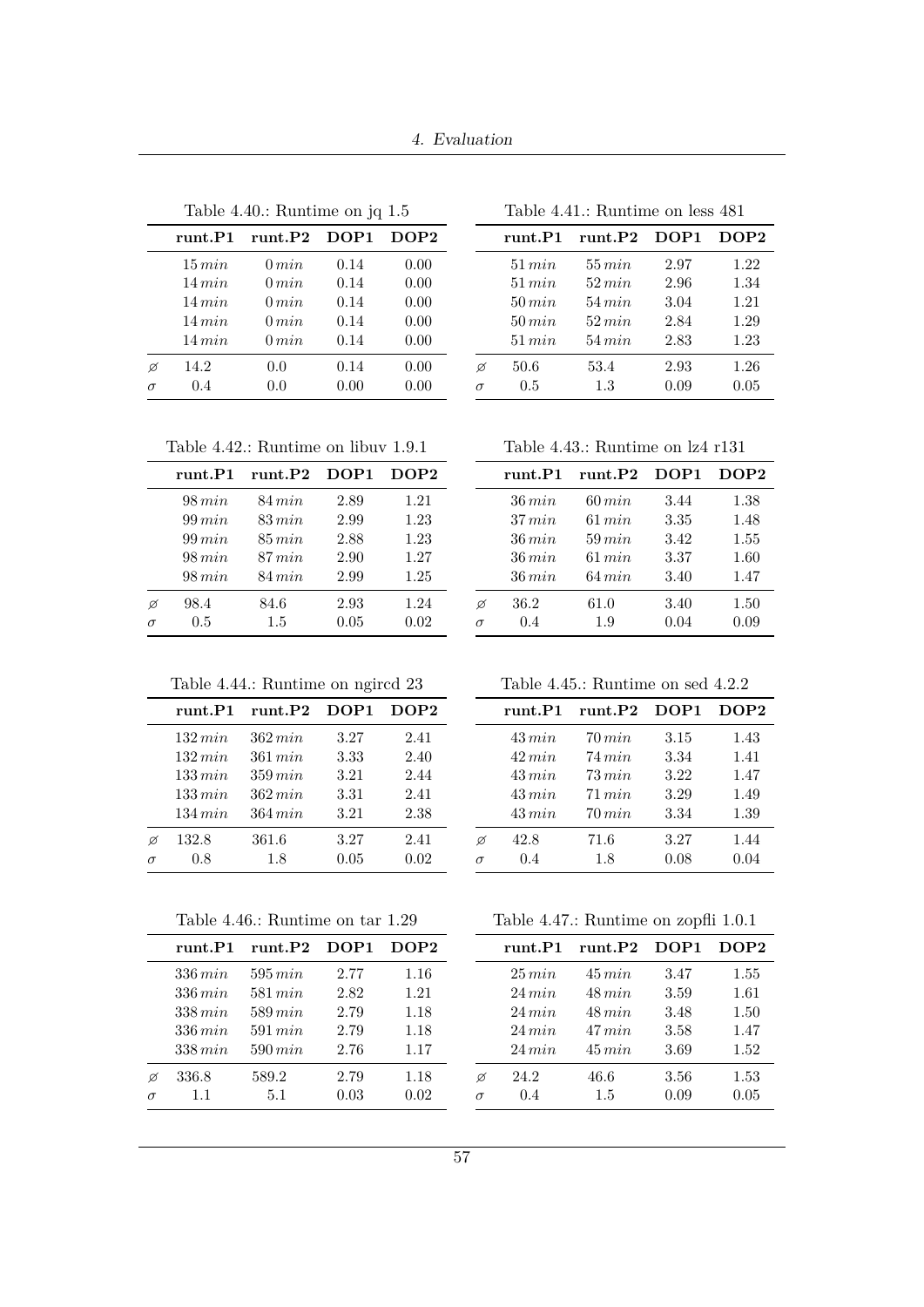With the small collection of programs in the evaluation, the correlation between DOP and program size seems to be the following: Bigger programs require more costly bitcode operations, which decreases the DOP in both phases. Nevertheless, bigger programs have a bigger call graph and therefore the scheduler for phase two forms bigger independent groups with more parallelism, which increases the DOP in phase two; in particular, since the bitcode operations for phase one in the current implementation are single-threaded but are parallelized in phase two. So, roughly speaking, DOP1 is indirectly proportional and DOP2 is directly proportional to the size of the analyzed program.

## **4.7. Hypothesis: MACKE covers more and deeper parts of the program than pure KLEE**

The decomposition of the analyzed program performed by MACKE has a main purpose: It aims to increase the overall coverage in the program achievable in the same time and potentially uncover more vulnerabilities. This section discusses the hypothesis that MACKE actually covers more parts of the program and especially deeper parts of the program compared to the symbolic execution of the whole program with KLEE.

A first impression of the achieved coverage is given by the general analysis in Section [4.4.](#page-61-1) The tables there depict side by side the achieved overall coverage by MACKE and KLEE on the same program. For 11 out of 18 programs, MACKE obtains more than twice the coverage than KLEE – namely, on bison, bzip2, diff, flex, goahead, less, lz4, ngircd, sed, tar and zopfli. For another 4 programs, – namely, bc, flex SIR, grep and grep SIR – the coverage with MACKE is considerably higher. For two programs – namely, coreutils 6 and coreutils 8, the coverage by MACKE and by KLEE are comparable. MACKE is slightly better on coreutils 6 and slightly worse on coreutils 8 than KLEE. For only 1 program, jq, MACKE's coverage is worse than the coverage by KLEE.

## **4.7.1. Coverage on function level**

So, only according to the overall coverage, the results looks quite promising: For 15 out of 18 programs, the coverage is improved, for 3 programs the additional effort was not beneficial. But for a more precise judgment, the overall coverage is a too general measure. Hence, Table [4.48](#page-71-0) to Table [4.66](#page-74-0) show the coverage on function level for each of the programs.

The function coverage underlines the first impression. For all programs, except jq, MACKE covers more than 60% of all functions, whereas KLEE is not able to cover more than 60% in each program. Even on both versions of coreutils, where the overall coverage was similar, MACKE is able to cover more functions than KLEE. Only jq seems to be problematic for MACKE, but the function coverage reveals the reason.

During phase one of MACKE, each function inside the program is encapsulated symbolically and analyzed in isolation. Assuming, that each function can be encapsulated, 100% of all functions should by covered by the analyses of MACKE and none should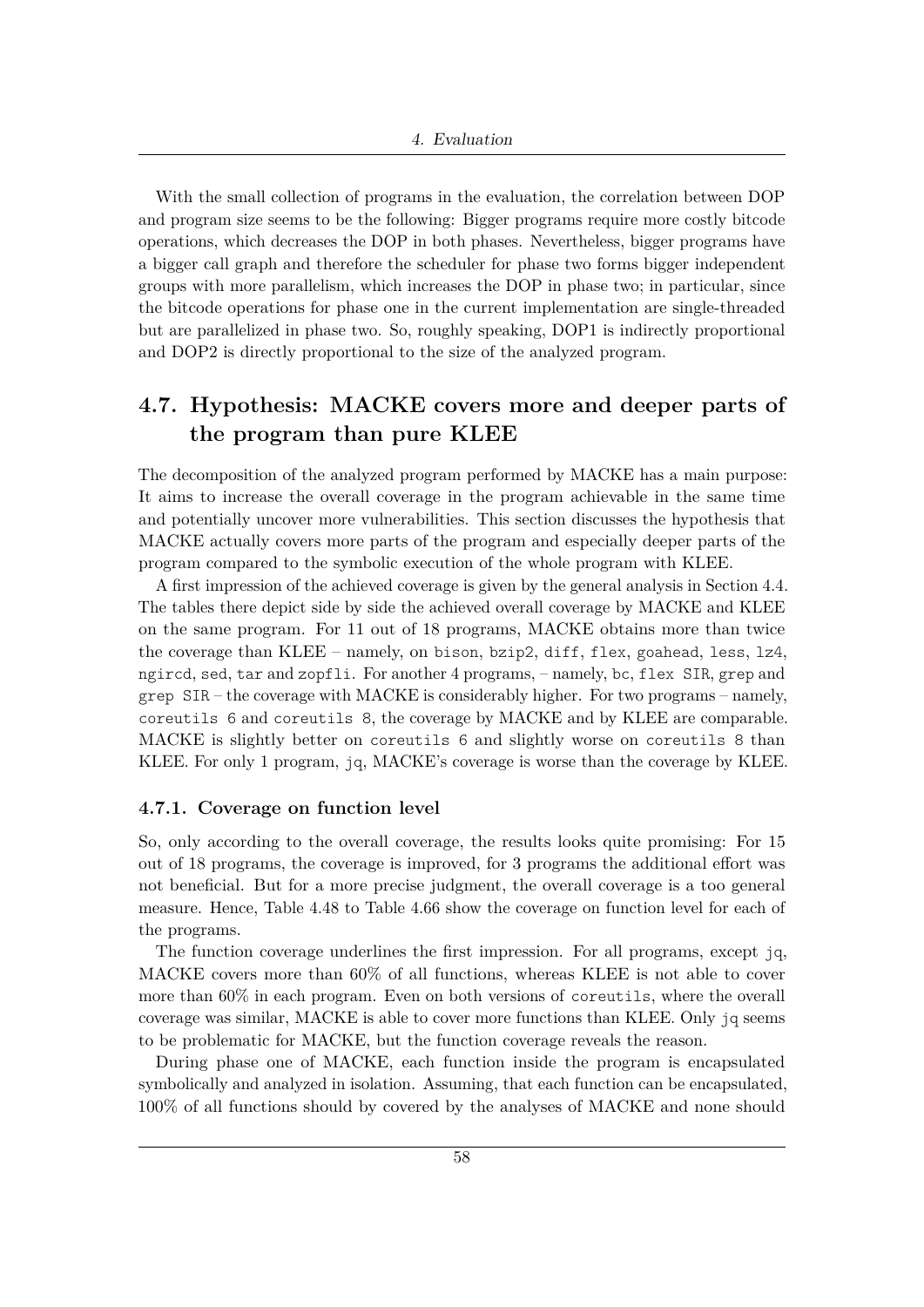be completely uncovered or optimized away. However, this is not the case for any program, because not all functions can be encapsulated. As discussed in Section [3.3.3,](#page-31-0) multi-pointer arguments can not be handled by MACKE. Therefore, all functions with such an argument can only be covered by phase two or remain uncovered. For jq, most of the functions use a pointer to on an internal state struct, which cannot be handled by the symbolic encapsulation. KLEE's analysis starts from main and initializes these structs there with concrete variables. So these functions can be analyzed flawlessly.

#### **4.7.2. Coverage on LOC level**

Nevertheless, the previous analyses are not fine grained enough to explain the outcome on coreutils. In order to fill this gap, I use a modified type of histogram for the source code of the analyzed programs that depicts the achieved coverage of MACKE and KLEE side by side and gives further inside about the distribution of the covered lines.

Each diagram consists of two mirrored histograms, one for KLEE on the left side and for MACKE on the right side. The y-axis denotes the depth inside the program. Each LOC corresponds to one function and this function has a minimal distance from the main function in the call graph of the program. For example, a depth of three is assigned to all LOC inside a function that is three calls away from the main function. A depth of zero directly belongs to code inside the main function. The x-axis denotes the number of LOC that resides the corresponding number of calls away from the main function. The resulting area is colored in green if the corresponding LOC was covered, red if it was not covered and white if the LOC was optimized away by the compiler. If MACKE and KLEE achieve the same coverage on the program, both histograms are symmetric. Any aberration of this denotes differences in the achieved coverage.

Before starting with the discussion, please note two special details: Firstly, there is a separate bar above the y-axis denoting a depth of ?. It represents LOC where it is impossible to calculate the distance to the main function, e.g. when a function is included in the source code, but never used by the program – then its code is completely optimized away – or the function is only called via function pointers and thus does not have direct links inside the call graph.

Secondly, each program has only one picture, although its analysis is repeated five times. Before drawing these pictures, I took a majority voting on all five individual results: If more than two runs cover a line, it is considered as covered; alike for uncovered and removed lines. The five individual pictures would look almost identical, and thus I have applied this small trick to save some space. Only for programs – namely, 1z4 and sed – where some KLEE runs crashes, these crashes are excluded from the voting on KLEE. Otherwise, the KLEE side of these graphs would be completely empty, which does not add any information for the discussion.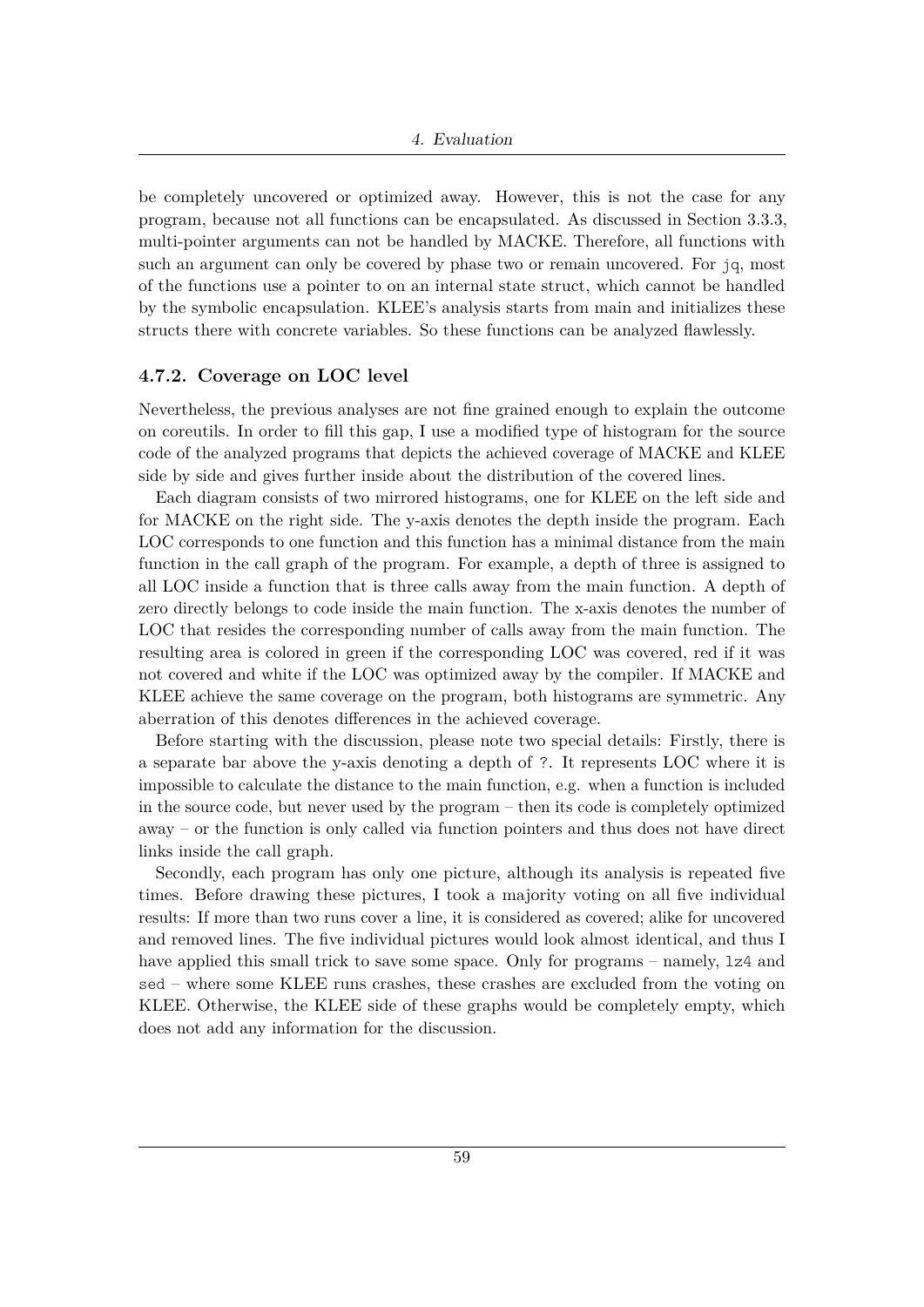4. Evaluation

<span id="page-71-0"></span>

|               | Covered  | Uncovered                                                                                       | Ratio     | Removed    |          | Covered  | Uncovered | Ratio    | Removed          |
|---------------|----------|-------------------------------------------------------------------------------------------------|-----------|------------|----------|----------|-----------|----------|------------------|
|               |          |                                                                                                 |           |            |          |          |           |          |                  |
|               | 87       | 39                                                                                              | $67\%$    | $\sqrt{3}$ |          | 33       | 83        | $25\%$   | 13               |
|               | 86       | 39                                                                                              | $66\%$    | 4          |          | $30\,$   | 86        | $23\%$   | 13               |
|               | 86       | 39                                                                                              | $66\%$    | 4          |          | 31       | 85        | $24\%$   | 13               |
|               | 87       | 39                                                                                              | $67\%$    | 3          |          | 30       | 86        | $23\%$   | 13               |
|               | 87       | 39                                                                                              | $67\%$    | 3          |          | 34       | $82\,$    | $26\%$   | 13               |
| ø             | 86.6     | 39.0                                                                                            | 67.1      | 3.4        | ø        | $31.6\,$ | 84.4      | $24.5\,$ | 13.0             |
| $\sigma$      | $0.5\,$  | $0.0\,$                                                                                         | $0.4\,$   | $0.5\,$    | $\sigma$ | $1.8\,$  | $1.8\,$   | $1.4\,$  | 0.0              |
|               |          | Table 4.49.: Function coverage for bison 3.0.4 with MACKE (left) and KLEE (right)               |           |            |          |          |           |          |                  |
|               | Covered  | Uncovered                                                                                       | Ratio     | Removed    |          | Covered  | Uncovered | Ratio    | Removed          |
|               | 713      | 231                                                                                             | $66\%$    | 132        |          | 106      | 735       | $9\%$    | $235\,$          |
|               | 714      | $229\,$                                                                                         | $66\%$    | 133        |          | 96       | 745       | $8\%$    | $235\,$          |
|               | 705      | 239                                                                                             | 65%       | 132        |          | 106      | 735       | $9\%$    | $235\,$          |
|               | $703\,$  | 240                                                                                             | $65\%$    | 133        |          | 142      | 699       | $13\%$   | $235\,$          |
|               | 714      | 228                                                                                             | $66\%$    | 134        |          | 106      | 735       | $9\%$    | $235\,$          |
|               |          |                                                                                                 |           |            |          |          |           |          |                  |
| ø             | 709.8    | 233.4                                                                                           | 66.0      | 132.8      | ø        | 111.2    | 729.8     | $10.3\,$ | $235.0\,$        |
| $\sigma$      | 5.4      | 5.7                                                                                             | 0.5       | 0.8        | $\sigma$ | 17.8     | 17.8      | 1.6      | 0.0              |
|               |          | Table 4.50.: Function coverage for bzip2 1.0.6 with MACKE (left) and KLEE (right)               |           |            |          |          |           |          |                  |
|               | Covered  | Uncovered                                                                                       | Ratio     | Removed    |          | Covered  | Uncovered | Ratio    | Removed          |
|               | 85       | 17                                                                                              | $78\%$    | $\,6$      |          | 20       | 72        | $18\%$   | 16               |
|               | 85       | 17                                                                                              | $78\%$    | 6          |          | 20       | 72        | 18%      | 16               |
|               | 85       | 17                                                                                              | $78\%$    | 6          |          | $20\,$   | 72        | 18%      | 16               |
|               | 85       | 17                                                                                              | $78\%$    | 6          |          | $20\,$   | $72\,$    | $18\%$   | 16               |
|               | 85       | 17                                                                                              | $78\%$    | 6          |          | $20\,$   | $72\,$    | $18\%$   | 16               |
| ø             | $85.0\,$ | 17.0                                                                                            | 78.7      | $6.0\,$    | ø        | 20.0     | 72.0      | 18.5     | 16.0             |
| $\sigma$      | 0.0      | 0.0                                                                                             | 0.0       | $0.0\,$    | $\sigma$ | 0.0      | 0.0       | 0.0      | 0.0              |
|               |          | Table 4.51.: Function coverage for coreutils 6.10 with MACKE (left) and KLEE (right)            |           |            |          |          |           |          |                  |
|               |          |                                                                                                 | Ratio     | Removed    |          | Covered  | Uncovered | Ratio    | Removed          |
|               |          |                                                                                                 |           |            |          |          |           |          |                  |
|               | Covered  | Uncovered                                                                                       |           |            |          |          |           |          |                  |
|               | 908      | 408                                                                                             | $64\%$    | $84\,$     |          | 796      | 468       | $56\%$   | 136              |
|               | 904      | 412                                                                                             | $64\%$    | 84         |          | 794      | 470       | $56\%$   | 136              |
|               | 903      | 413                                                                                             | 64%       | 84         |          | 791      | 473       | 56%      | 136              |
|               | 908      | 408                                                                                             | 64%       | 84         |          | 795      | 469       | $56\%$   | 136              |
|               | 904      | 412                                                                                             | $64\%$    | 84         |          | 794      | 470       | $56\%$   | 136              |
|               |          |                                                                                                 |           |            |          |          |           |          |                  |
|               | 905.4    | 410.6                                                                                           | 64.7      | 84.0       | ø        | 794.0    | 470.0     | 56.7     | 136.0            |
| ø<br>$\sigma$ | $2.4\,$  | $2.4\,$<br>Table 4.52.: Function coverage for coreutils 8.25 with MACKE (left) and KLEE (right) | $\rm 0.2$ | $0.0\,$    | $\sigma$ | 1.9      | 1.9       | $0.1\,$  | $0.0\,$          |
|               | Covered  | Uncovered                                                                                       | Ratio     | Removed    |          | Covered  | Uncovered | Ratio    |                  |
|               |          |                                                                                                 |           |            |          |          |           |          |                  |
|               | 1037     | 508                                                                                             | $61\%$    | 138        |          | 890      | 546       | 52%      | 247              |
|               | 1041     | $504\,$                                                                                         | $61\%$    | 138        |          | 878      | 558       | $52\%$   | 247              |
|               | 1044     | 501                                                                                             | $62\%$    | 138        |          | 893      | 543       | $53\%$   | 247              |
|               | 1046     | 499                                                                                             | $62\%$    | 138        |          | 873      | 529       | $51\%$   | 281              |
|               | 1041     | 504                                                                                             | $61\%$    | 138        |          | 881      | 555       | 52%      | 247              |
| ø             | 1041.8   | 503.2                                                                                           | $61.9\,$  | 138.0      | ø        | 883.0    | 546.2     | 52.5     | Removed<br>253.8 |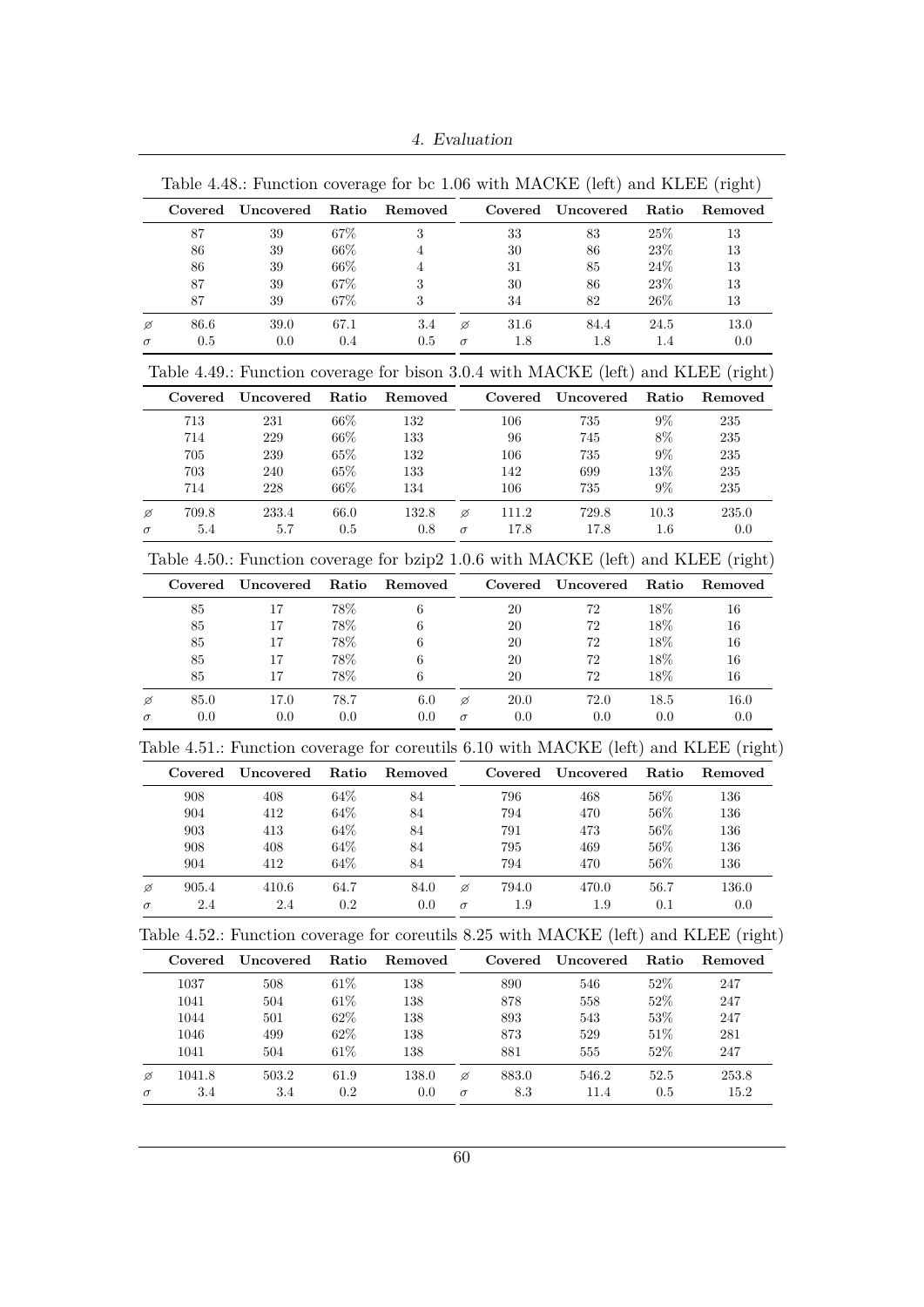4. Evaluation

<span id="page-72-4"></span><span id="page-72-3"></span><span id="page-72-2"></span><span id="page-72-1"></span><span id="page-72-0"></span>

|                           | Covered | Uncovered                                                                              | Ratio     | Removed                 |          |                  | Covered Uncovered | Ratio     | Removed |
|---------------------------|---------|----------------------------------------------------------------------------------------|-----------|-------------------------|----------|------------------|-------------------|-----------|---------|
|                           | 278     | 24                                                                                     | $71\%$    | 89                      |          | 52               | 135               | $13\%$    | $\,204$ |
|                           | 276     | 25                                                                                     | $70\%$    | 90                      |          | $53\,$           | 134               | $13\%$    | 204     |
|                           | $278\,$ | 23                                                                                     | $71\%$    | 90                      |          | $48\,$           | 139               | 12%       | $\,204$ |
|                           | $278\,$ | 23                                                                                     | $71\%$    | 90                      |          | 48               | 139               | $12\%$    | 204     |
|                           | 278     | 24                                                                                     | $71\%$    | 89                      |          | 49               | 138               | $12\%$    | 204     |
| ø                         | 277.6   | 23.8                                                                                   | 71.0      | $89.6\,$                | ø        | $50.0\,$         | 137.0             | 12.8      | 204.0   |
| $\sigma$                  | 0.9     | 0.8                                                                                    | $\rm 0.2$ | $0.5\,$                 | $\sigma$ | $2.3\,$          | 2.3               | $0.6\,$   | $0.0\,$ |
|                           |         | Table 4.54.: Function coverage for flex 2.6.0 with MACKE (left) and KLEE (right)       |           |                         |          |                  |                   |           |         |
|                           | Covered | Uncovered                                                                              | Ratio     | Removed                 |          |                  | Covered Uncovered | Ratio     | Removed |
|                           | 188     | 19                                                                                     | $72\%$    | 53                      |          | 41               | 176               | 15%       | 43      |
|                           | 192     | 18                                                                                     | $73\%$    | $50\,$                  |          | $40\,$           | 177               | $15\%$    | 43      |
|                           | 190     | 19                                                                                     | $73\%$    | 51                      |          | 40               | 177               | 15%       | 43      |
|                           | 190     | 19                                                                                     | $73\%$    | 51                      |          | 40               | 177               | 15%       | 43      |
|                           | 190     | 20                                                                                     | $73\%$    | 50                      |          | 40               | 177               | $15\%$    | 43      |
| ø                         | 190.0   | 19.0                                                                                   | 73.1      | $51.0\,$                | ø        | 40.2             | 176.8             | 15.5      | 43.0    |
| $\sigma$                  | 1.4     | 0.7                                                                                    | 0.5       | $1.2\,$                 | $\sigma$ | $0.4\,$          | 0.4               | $\rm 0.2$ | 0.0     |
|                           |         | Table 4.55.: Function coverage for flex SIR orig.v0 with MACKE (left) and KLEE (right) |           |                         |          |                  |                   |           |         |
|                           | Covered | Uncovered                                                                              | Ratio     | Removed                 |          | Covered          | Uncovered         | Ratio     | Removed |
|                           | 122     | 20                                                                                     | $84\%$    | $\,2$                   |          | $38\,$           | 100               | $26\%$    | $\,6$   |
|                           | 120     | $22\,$                                                                                 | $83\%$    | $\,2$                   |          | $50\,$           | 88                | $34\%$    | 6       |
|                           | 121     | 21                                                                                     | 84%       | $\overline{\mathbf{2}}$ |          | 40               | 98                | 27%       | 6       |
|                           | 122     | 20                                                                                     | $84\%$    | $\overline{2}$          |          | 49               | 89                | 34\%      | 6       |
|                           | 122     | 20                                                                                     | $84\%$    | $\sqrt{2}$              |          | 39               | 99                | $27\%$    | 6       |
| ø                         | 121.4   | $20.6\,$                                                                               | 84.3      | $2.0\,$                 | ø        | $43.2\,$         | $94.8\,$          | $30.0\,$  | $6.0\,$ |
|                           |         |                                                                                        |           |                         |          | $5.8\,$          | 5.8               | $4.0\,$   | 0.0     |
|                           | 0.9     | $\rm 0.9$                                                                              | $0.6\,$   | $0.0\,$                 | $\sigma$ |                  |                   |           |         |
|                           |         | Table 4.56.: Function coverage for goahead 3.6.3 with MACKE (left) and KLEE (right)    |           |                         |          |                  |                   |           |         |
|                           | Covered | Uncovered                                                                              | Ratio     | Removed                 |          | Covered          | Uncovered         | Ratio     | Removed |
|                           | 718     | 165                                                                                    | $74\%$    | 75                      |          | $\boldsymbol{0}$ | $\boldsymbol{0}$  | $0\%$     | 958     |
|                           | 721     | 161                                                                                    | $75\%$    | 76                      |          | $\theta$         | 0                 | $0\%$     | 958     |
|                           | 717     | 163                                                                                    | 74%       | 78                      |          | $\boldsymbol{0}$ | 0                 | $0\%$     | 958     |
|                           | 722     | 161                                                                                    | 75%       | 75                      |          | 0                | 0                 | $0\%$     | 958     |
|                           | 716     | 162                                                                                    | 74%       | 80                      |          | 0                | $\boldsymbol{0}$  | $0\%$     | 958     |
|                           | 718.8   | 162.4                                                                                  | 75.0      | 76.8                    | ø        | 0.0              | 0.0               | 0.0       | 958.0   |
|                           | $2.6\,$ | 1.7                                                                                    | $\rm 0.3$ | 2.2                     | $\sigma$ | 0.0              | 0.0               | $0.0\,$   | 0.0     |
|                           |         | Table 4.57.: Function coverage for grep 2.25 with MACKE (left) and KLEE (right)        |           |                         |          |                  |                   |           |         |
|                           | Covered | Uncovered                                                                              | Ratio     | Removed                 |          | Covered          | Uncovered         | Ratio     | Removed |
|                           | 339     | $52\,$                                                                                 | $73\%$    | 70                      |          | 147              | 164               | $31\%$    | 150     |
|                           | 337     | $53\,$                                                                                 | 73%       | 71                      |          | 145              | 166               | $31\%$    | 150     |
|                           | 338     | 52                                                                                     | $73\%$    | 71                      |          | $146\,$          | 165               | $31\%$    | 150     |
|                           | 338     | $52\,$                                                                                 | $73\%$    | 71                      |          | 161              | 150               | $34\%$    | 150     |
| $\sigma$<br>ø<br>$\sigma$ | 336     | 55                                                                                     | $72\%$    | 70                      |          | 132              | 179               | $28\%$    | 150     |
| ø                         | 337.6   | $52.8\,$                                                                               | 73.2      | 70.6                    | ø        | 146.2            | 164.8             | 31.7      | 150.0   |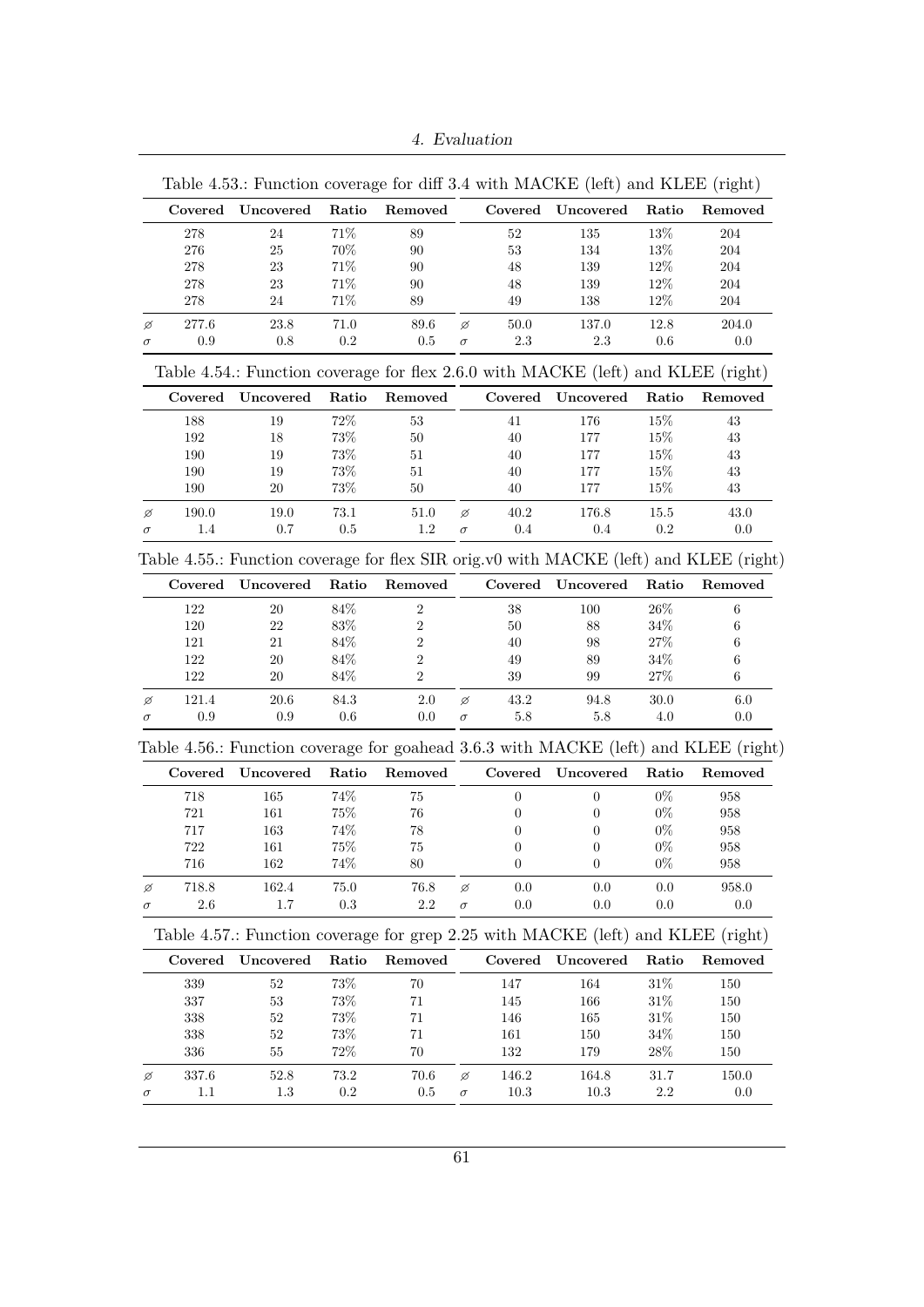4. Evaluation

<span id="page-73-4"></span><span id="page-73-3"></span><span id="page-73-2"></span><span id="page-73-1"></span>

|                    | Covered    | Uncovered                                                                       | Ratio            | Removed      |          | Covered        | Uncovered            | Ratio           | Removed          |
|--------------------|------------|---------------------------------------------------------------------------------|------------------|--------------|----------|----------------|----------------------|-----------------|------------------|
|                    | 108        | 9                                                                               | $90\%$           | $\sqrt{2}$   |          | 69             | 41                   | $57\%$          | 9                |
|                    | 109        | 9                                                                               | $91\%$           | 1            |          | $75\,$         | 35                   | $63\%$          | 9                |
|                    | 106        | 11                                                                              | 89%              | $\sqrt{2}$   |          | 75             | 35                   | 63%             | $\boldsymbol{9}$ |
|                    | 106        | 11                                                                              | 89%              | $\sqrt{2}$   |          | 76             | 34                   | $63\%$          | $\boldsymbol{9}$ |
|                    | 108        | 10                                                                              | $90\%$           | $\mathbf{1}$ |          | 67             | 43                   | $56\%$          | 9                |
|                    |            |                                                                                 |                  |              |          |                |                      |                 |                  |
| ø                  | 107.4      | 10.0                                                                            | $90.3\,$         | 1.6          | ø        | 72.4           | 37.6                 | 60.8            | 9.0              |
| $\sigma$           | 1.3        | $1.0\,$                                                                         | 1.1              | $0.5\,$      | $\sigma$ | $4.1\,$        | 4.1                  | $3.4\,$         | 0.0              |
|                    |            | Table 4.59.: Function coverage for jq 1.5 with MACKE (left) and KLEE (right)    |                  |              |          |                |                      |                 |                  |
|                    | Covered    | Uncovered                                                                       | Ratio            | Removed      |          |                | Covered Uncovered    | Ratio           | Removed          |
|                    | 118        | 412                                                                             | $20\%$           | 42           |          | 182            | 347                  | $31\%$          | 43               |
|                    | 118        | 412                                                                             | $20\%$           | 42           |          | 181            | 348                  | $31\%$          | 43               |
|                    | 118        | 412                                                                             | $20\%$           | 42           |          | 182            | 347                  | $31\%$          | 43               |
|                    | 118        | 412                                                                             | 20%              | 42           |          | 181            | 348                  | 31\%            | 43               |
|                    | 118        | 412                                                                             | $20\%$           | 42           |          | 182            | 347                  | $31\%$          | 43               |
| ø                  | 118.0      | 412.0                                                                           | $20.6\,$         | 42.0         | ø        | 181.6          | 347.4                | 31.7            | 43.0             |
| σ                  | 0.0        | 0.0                                                                             | 0.0              | $0.0\,$      | $\sigma$ | $0.5\,$        | 0.5                  | 0.1             | 0.0              |
|                    |            | Table 4.60.: Function coverage for less 481 with MACKE (left) and KLEE (right)  |                  |              |          |                |                      |                 |                  |
|                    | Covered    | Uncovered                                                                       | Ratio            | Removed      |          |                | Covered Uncovered    | Ratio           | Removed          |
|                    | 382        | 65                                                                              | $83\%$           | 12           |          | 13             | 417                  | $2\%$           | 29               |
|                    | 381        | 66                                                                              | $83\%$           | 12           |          | 13             | 417                  | $2\%$           | 29               |
|                    | 381        |                                                                                 | 83%              | 12           |          | 13             | 417                  | $2\%$           | 29               |
|                    |            | 66                                                                              |                  |              |          |                |                      |                 |                  |
|                    | 381        | 66                                                                              | $83\%$           | 12           |          | 13             | 417                  | $2\%$           | $\,29$           |
|                    | 380        | 67                                                                              | 82%              | 12           |          | 13             | 417                  | $2\%$           | 29               |
|                    |            |                                                                                 |                  |              |          |                |                      |                 |                  |
|                    | 381.0      | $66.0\,$                                                                        | $83.0\,$         | 12.0         | ø        | 13.0           | 417.0                | $2.8\,$         | 29.0             |
|                    | 0.7        | 0.7                                                                             | 0.2              | 0.0          | $\sigma$ | 0.0            | 0.0                  | 0.0             | 0.0              |
|                    |            | Table 4.61.: Function coverage for lz4 r131 with MACKE (left) and KLEE (right)  |                  |              |          |                |                      |                 |                  |
|                    | Covered    | Uncovered                                                                       | Ratio            | Removed      |          |                | Covered Uncovered    | Ratio           | Removed          |
|                    | 145        | 16                                                                              | $70\%$           | 44           |          | $\overline{0}$ | $\theta$             | $0\%$           | $205\,$          |
|                    |            | 16                                                                              |                  | 45           |          | 0              | $\theta$             | $0\%$           | 205              |
|                    | 144        |                                                                                 | $70\%$           |              |          |                |                      |                 |                  |
|                    | 144        | 16                                                                              | $70\%$           | 45           |          | $\overline{0}$ | $\theta$             | $0\%$           | $205\,$          |
|                    | 143<br>144 | 17<br>16                                                                        | $69\%$<br>$70\%$ | 45<br>45     |          | $\theta$<br>47 | $\overline{0}$<br>80 | $0\%$<br>$22\%$ | 205<br>78        |
|                    |            |                                                                                 |                  |              |          |                |                      |                 |                  |
|                    | 144.0      | 16.2                                                                            | 70.2             | 44.8         | ø        | 9.4            | $16.0\,$             | $4.6\,$         | $179.6\,$        |
| ø<br>σ<br>$\sigma$ | 0.7        | 0.4                                                                             | 0.3              | 0.4          | $\sigma$ | 21.0           | 35.8                 | 10.3            | 56.8             |
|                    |            | Table 4.62.: Function coverage for ngired 23 with MACKE (left) and KLEE (right) |                  |              |          |                |                      |                 |                  |
|                    | Covered    | Uncovered                                                                       | Ratio            | Removed      |          | Covered        | Uncovered            | Ratio           |                  |
|                    | 432        | 88                                                                              | $75\%$           | 54           |          | $\overline{0}$ | $\theta$             | $0\%$           | 574              |
|                    | 438        | $83\,$                                                                          | $76\%$           | $53\,$       |          | 0              | 0                    | $0\%$           | $574\,$          |
|                    | 435        | $84\,$                                                                          | $75\%$           | $55\,$       |          | $\overline{0}$ | $\boldsymbol{0}$     | $0\%$           | 574              |
|                    | 437        | $84\,$                                                                          | $76\%$           | $53\,$       |          | 0              | $\theta$             | $0\%$           | 574              |
|                    | 437        | 84                                                                              | 76%              | $53\,$       |          | 0              | $\overline{0}$       | $0\%$           | 574              |
| ø                  | 435.8      | 84.6                                                                            | 75.9             | 53.6         | ø        | 0.0            | 0.0                  | 0.0             | Removed<br>574.0 |

<span id="page-73-0"></span>Table 4.58.: Function coverage for grep SIR orig.v0 with MACKE (left) and KLEE (right)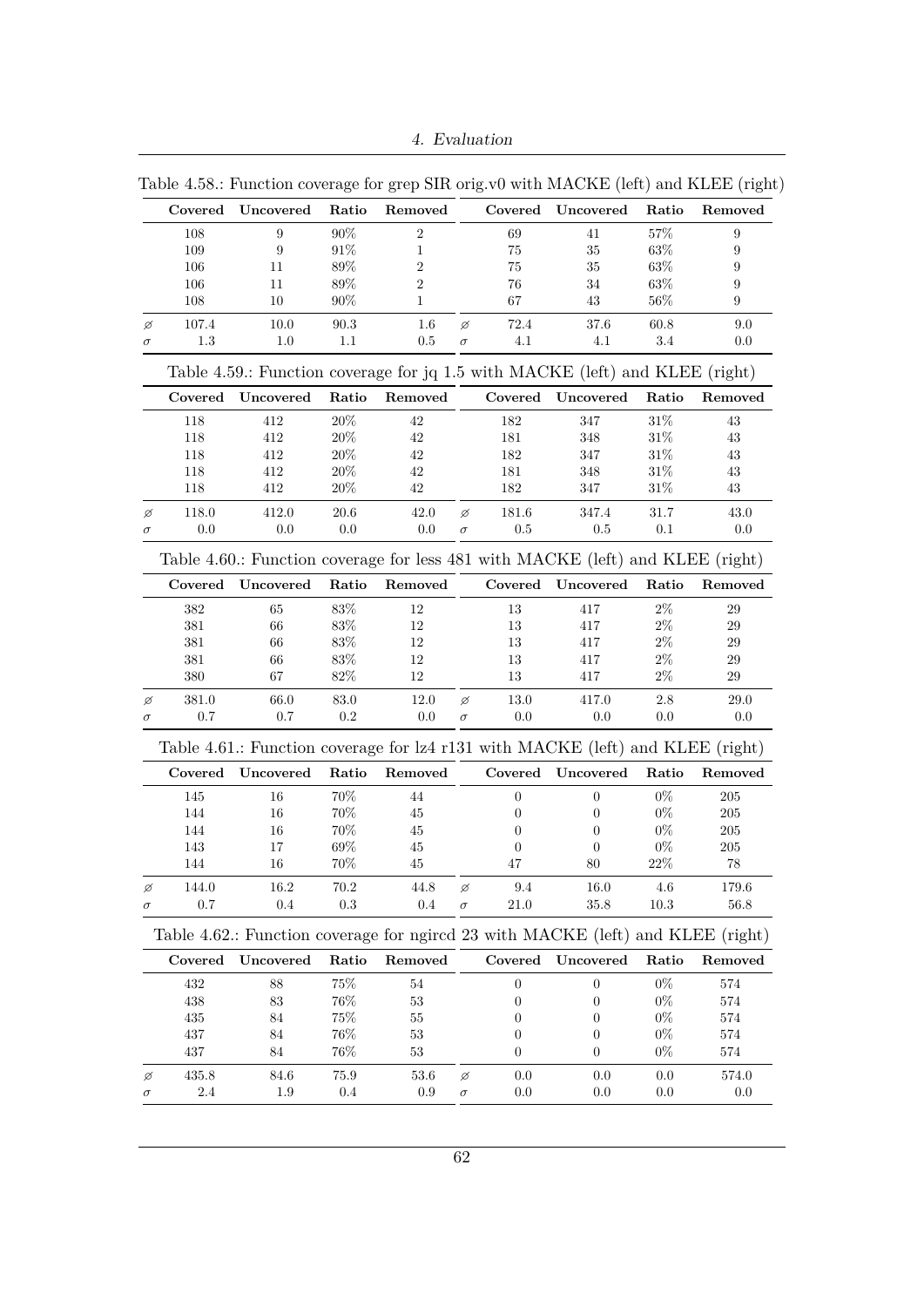4. Evaluation

| Removed |
|---------|
| 213     |
| 213     |
| 213     |
| 96      |
| 96      |
| 166.2   |
| 64.1    |
|         |

<span id="page-74-0"></span>Table 4.63.: Function coverage for sed 4.2.2 with MACKE (left) and KLEE (right)

<span id="page-74-1"></span>Table 4.64.: Function coverage for tar 1.29 with MACKE (left) and KLEE (right)

|          | Covered | Uncovered | Ratio | Removed |          | Covered | Uncovered | <b>Ratio</b> | Removed |
|----------|---------|-----------|-------|---------|----------|---------|-----------|--------------|---------|
|          | 1022    | 115       | 84%   | 77      |          | 5       | 992       | $0\%$        | 217     |
|          | 1025    | 112       | 84%   | 77      |          | 5       | 992       | $0\%$        | 217     |
|          | 1028    | 110       | 84%   | 76      |          | 5       | 992       | $0\%$        | 217     |
|          | 1026    | 113       | 84%   | 75      |          | 5       | 992       | $0\%$        | 217     |
|          | 1019    | 119       | 83%   | 76      |          | 5       | 992       | $0\%$        | 217     |
| ø        | 1024.0  | 113.8     | 84.3  | 76.2    | ø        | 5.0     | 992.0     | 0.4          | 217.0   |
| $\sigma$ | 3.5     | 3.4       | 0.3   | 0.8     | $\sigma$ | 0.0     | 0.0       | 0.0          | 0.0     |

<span id="page-74-2"></span>Table 4.65.: Function coverage for zopfli 1.0.1 with MACKE (left) and KLEE (right)

|          | Covered | Uncovered Ratio |      | Removed |          |      | Covered Uncovered | Ratio | Removed |
|----------|---------|-----------------|------|---------|----------|------|-------------------|-------|---------|
|          | 83      | 16              | 80%  |         |          | 16   | 83                | 15%   |         |
|          | 84      | 15              | 81\% |         |          | 16   | 83                | 15%   |         |
|          | 84      | 15              | 81\% |         |          | 16   | 83                | 15%   |         |
|          | 84      | 15              | 81\% |         |          | 16   | 83                | 15%   |         |
|          | 85      | 14              | 82%  |         |          | 16   | 83                | 15%   |         |
| ø        | 84.0    | 15.0            | 81.6 | 4.0     | ø        | 16.0 | 83.0              | 15.5  | 4.U     |
| $\sigma$ | 0.7     | 0.7             | 0.7  | 0.0     | $\sigma$ | 0.0  | 0.0               | 0.0   |         |

<span id="page-74-3"></span>Table 4.66.: Function coverage for libuv 1.9.1 with MACKE

|          |       | Covered Uncovered | <b>Ratio</b> | Removed |
|----------|-------|-------------------|--------------|---------|
|          | 338   | 22                | 73%          | 102     |
|          | 340   | 24                | 73%          | 98      |
|          | 335   | 25                | 72%          | 102     |
|          | 337   | 22                | 72%          | 103     |
|          | 337   | 24                | 72%          | 101     |
| ø        | 337.4 | 23.4              | 73.0         | 101.2   |
| $\sigma$ | 1.8   | 1.3               | 0.4          | 1.9     |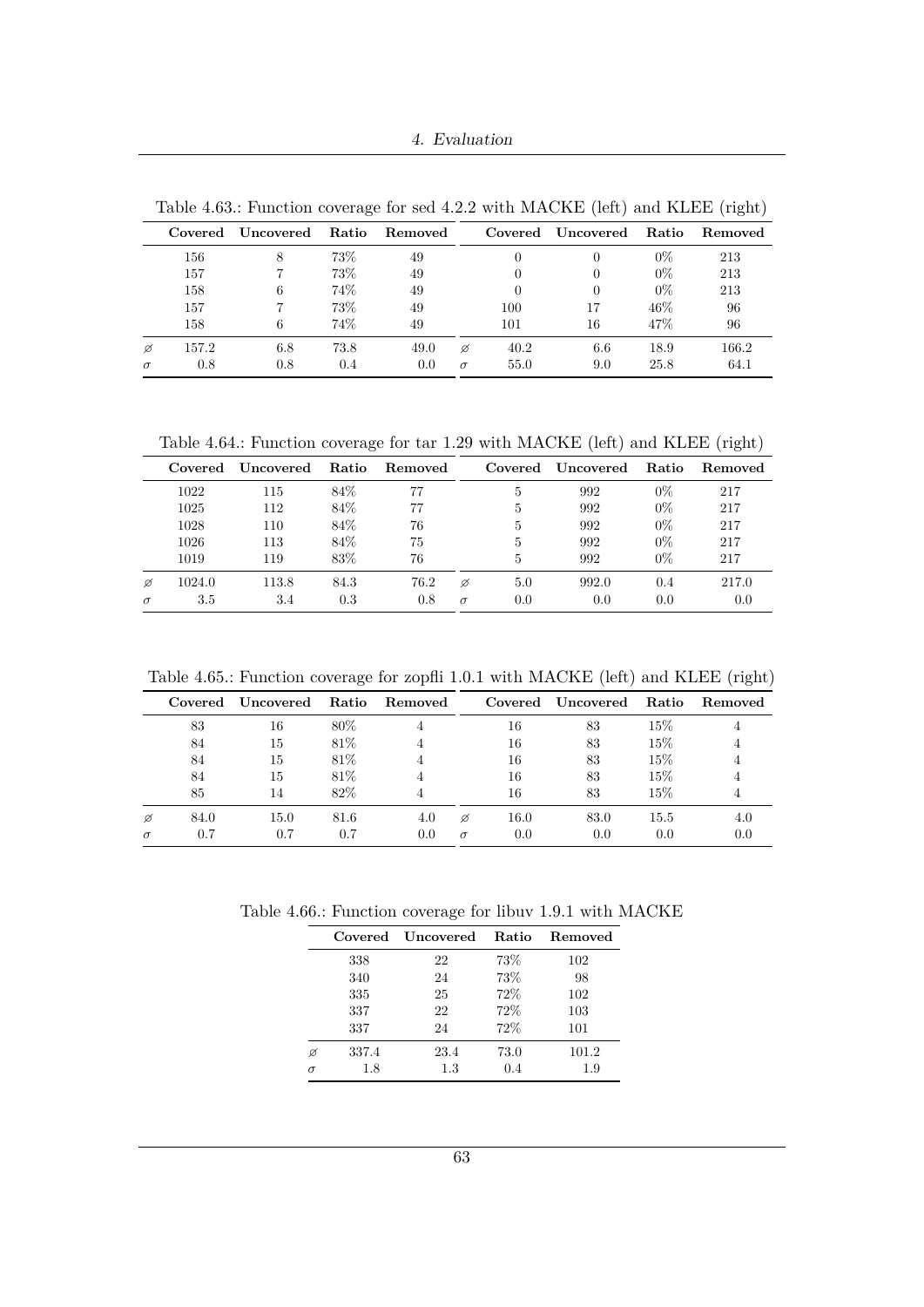The coverages for all programs are depicted in Figure [4.1](#page-76-0) to Figure [4.18.](#page-78-0) Unfortunately, the histograms for goahead, grep SIR and less are almost completely empty. This is caused by function pointers that are introduced into the main function by the compiler. They break the call graph, so the complete program is assigned to depth ?. For ngircd, the KLEE runs are all stopped by crashes, so the histogram shows all LOC as removed as a fallback.

The histograms confirm the findings from the previous tables. In general, except for jq, MACKE's side is much greener than KLEE's side. But they also reveal a correlation between the higher coverage of MACKE and the structure of the program's call graph. For programs where the histogram forms a pyramide, i.e. where most LOC have a very small distance to main, MACKE only has a small advantage over KLEE. This is especially the case for both coreutils, which have multiple main functions. For programs where the histogram forms a bulb, MACKE's coverage is superior. The best example for this is zopfli: KLEE left all deep parts of the program uncovered, whereas MACKE covers them adequately.

Considering all these data, I think the hypothesis, that MACKE covers more and deeper parts of the program, can be accepted. MACKE has some problems with pointers and, of course, the results vary depending on the analyzed program, but in general, MACKE achieves better coverage than pure KLEE.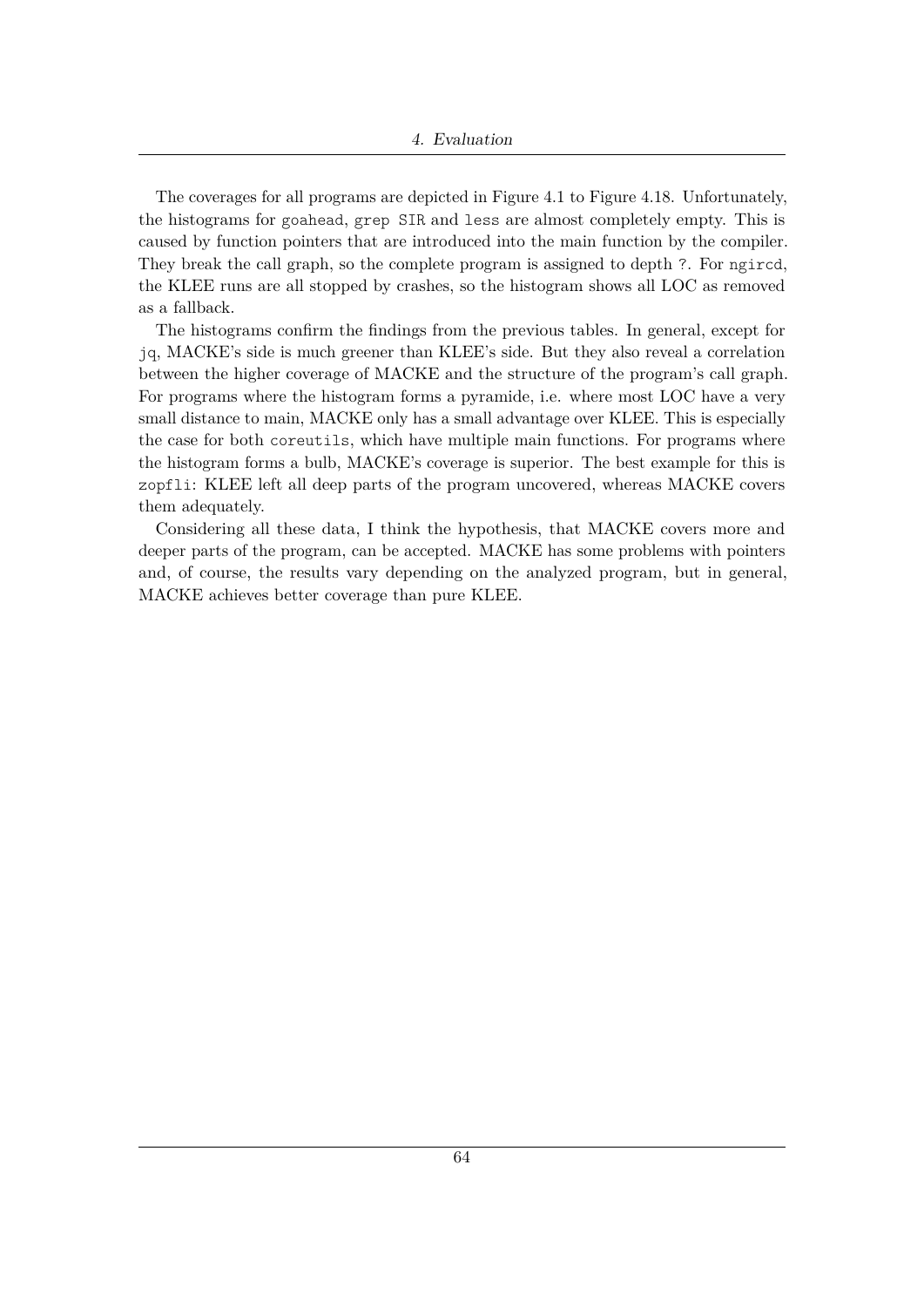<span id="page-76-2"></span><span id="page-76-1"></span><span id="page-76-0"></span>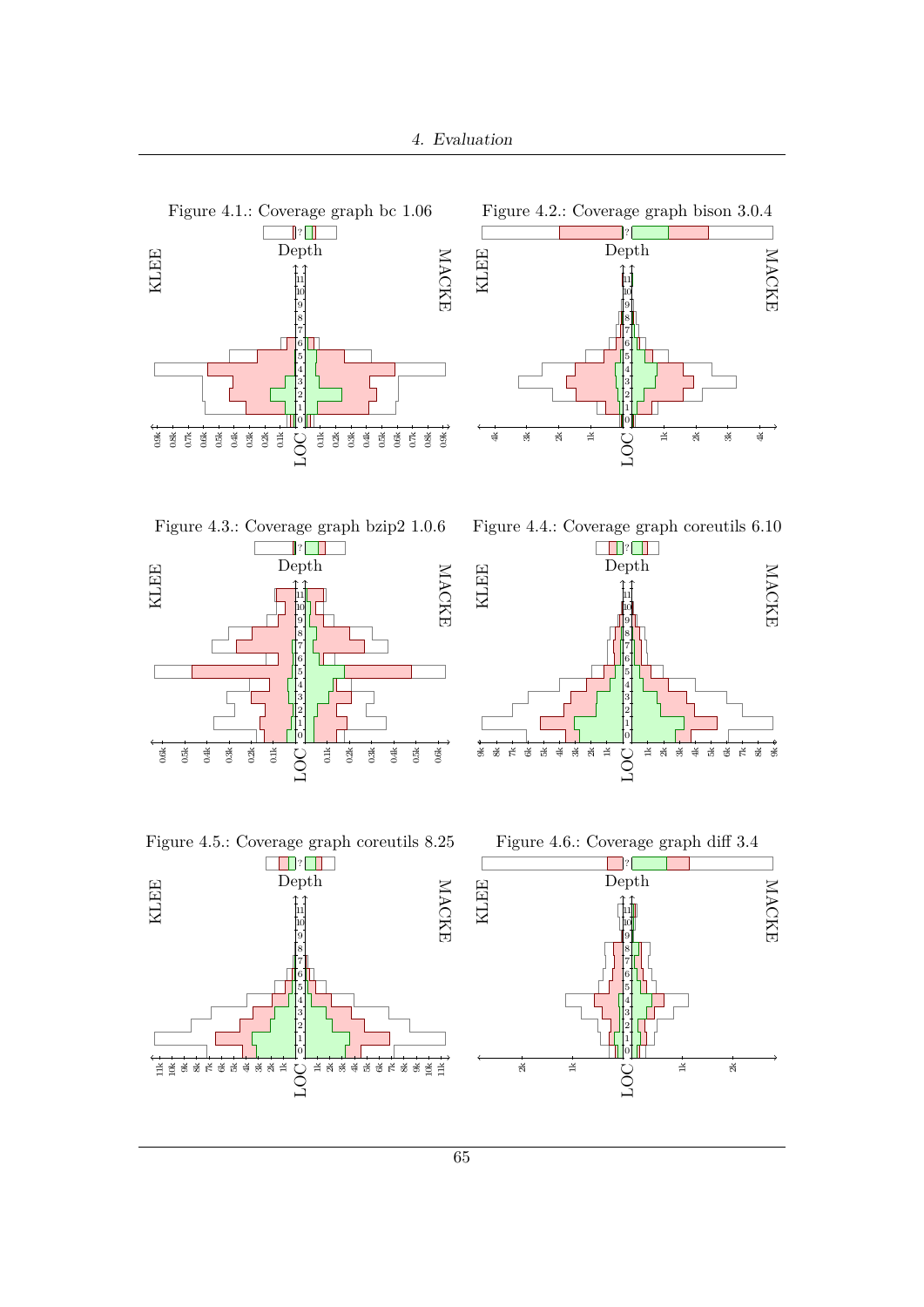<span id="page-77-2"></span><span id="page-77-1"></span><span id="page-77-0"></span>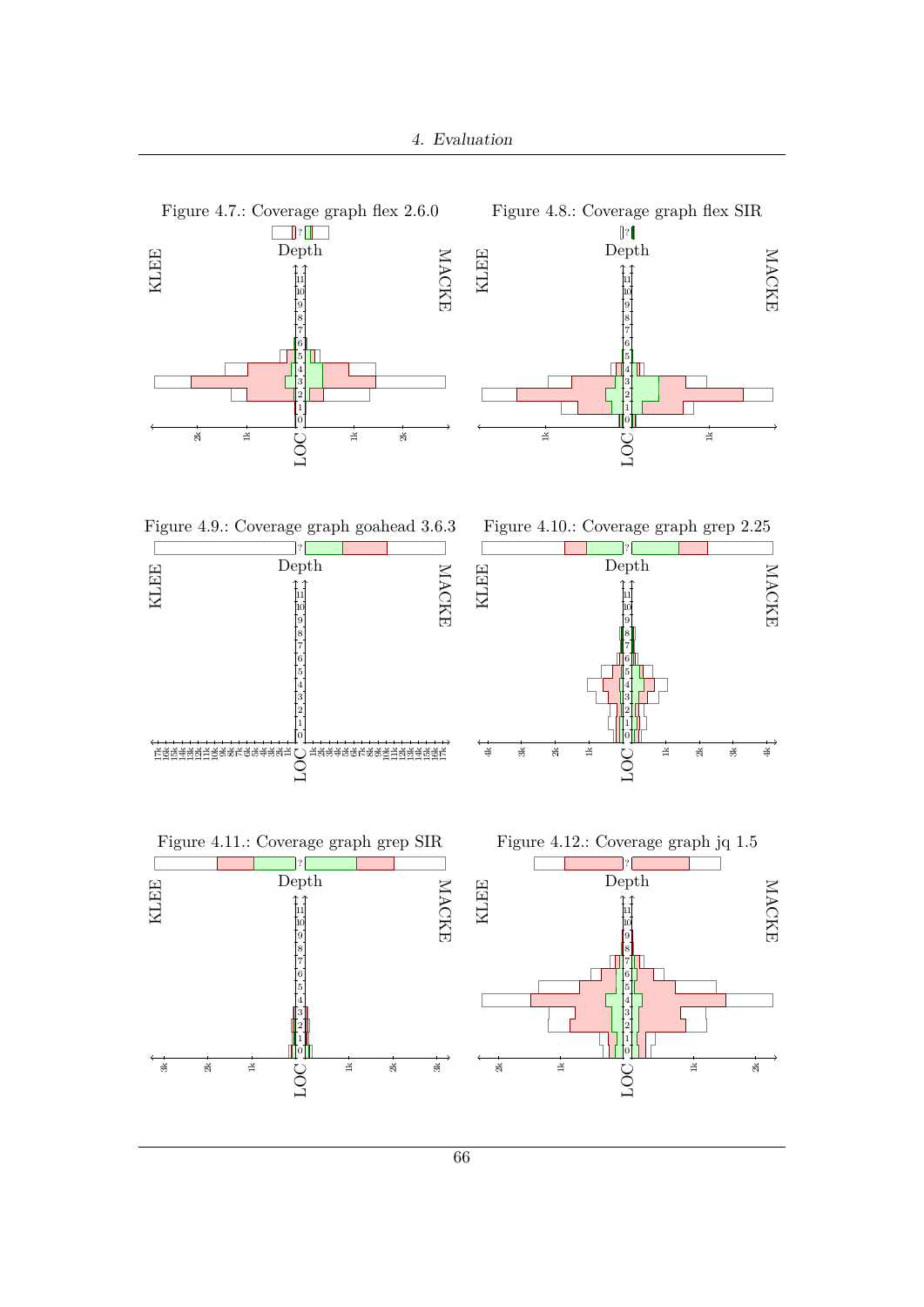<span id="page-78-2"></span><span id="page-78-1"></span><span id="page-78-0"></span>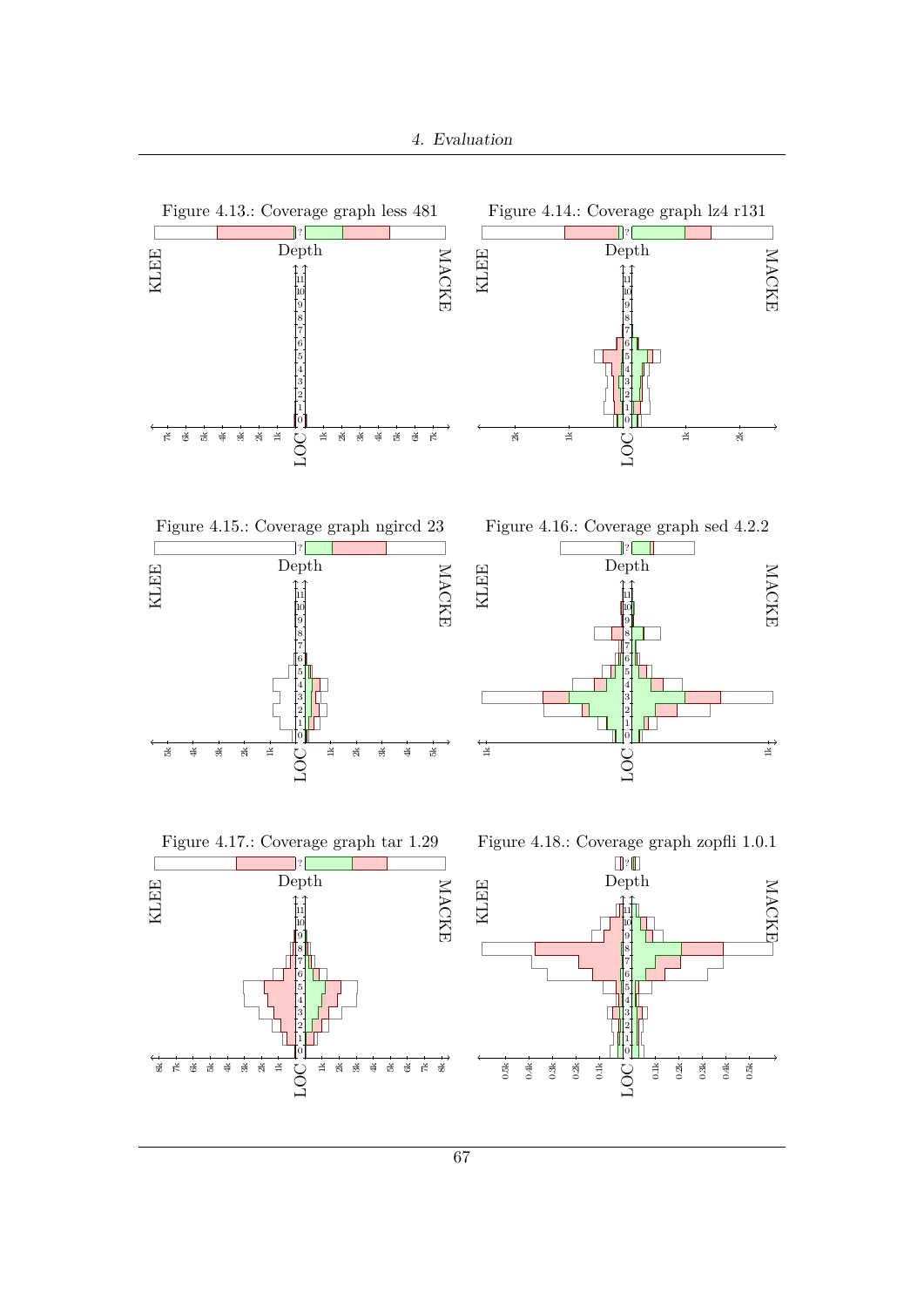### **4.8. Hypothesis: MACKE finds more errors than KLEE**

Even more important than the achieved coverage of the analyses are the revealed vulnerabilities. Especially main exploits, i.e. vulnerable instructions that have been shown reachable from the main function are an extreme valuable feedback for the developers. In order to be revealed, a vulnerable instruction must be covered during the analysis. With the higher coverage showed in Section [4.7](#page-69-0) MACKE should be able to find more errors than KLEE. Therefore, this section focuses on the reported errors of both tools and discusses the hypothesis that MACKE finds more errors than KLEE within the same time frame.

All library errors reported by MACKE, i.e. vulnerable instructions where MACKE is not able to find an input for the main function, have no corresponding element in KLEE's error report. With KLEE starting the analysis from the main function each revealed vulnerable instruction is automatically a main exploit. So all these errors are a clear advantage for MACKE. However, a direct comparison on the main exploits is more instructive.

Not all analyzed programs contain main exploits, but at least all main exploits revealed by KLEE should also be revealed by MACKE. This assumption is investigated in Table [4.67.](#page-80-0) The table revisits all main exploits reported during the evaluation and classifies them into three groups: Errors that are only reported by MACKE but not by KLEE, errors that are reported by both tools, and finally errors that are only reported by KLEE but not by MACKE. Please note that the vulnerabilities counted here are the same for all five runs of all programs with KLEE and MACKE – except for both versions of coreutils. These two exceptions are caused by a few main exploits that are not reported by all MACKE runs. The underlying vulnerable instructions are not reported by KLEE. Hence, they make no difference for the discussed hypothesis and for simplicity, I selected the runs with the most reported main exploits for the row about both coreutils. Thereby, none of the five repetitions must be depicted explicitly and the resulting table becomes smaller.

The data in the table clearly shows a superiority for MACKE: it is able to reveal all 41 main exploits too that are reported by KLEE, i.e. no main exploit is uniquely discovered by KLEE. On the other hand, MACKE is able to reveal 67 additional main exploits that are not covered by KLEE. With more than the doubled amount of reported main exploits through compositional analysis and without missing any error that is revealed by whole program analysis, this table strongly supports the hypothesis.

Nevertheless, please note that these differences in the covered errors are only caused by the limited run-time and not by the overall inability of both tools to discover the errors. In theory and with an infinite execution time, both tools would cover all paths in the programs and would reveal exactly the same errors. So MACKE's advantage over KLEE is only caused by spending the limited time on more important parts of the program and not by an improved error detection.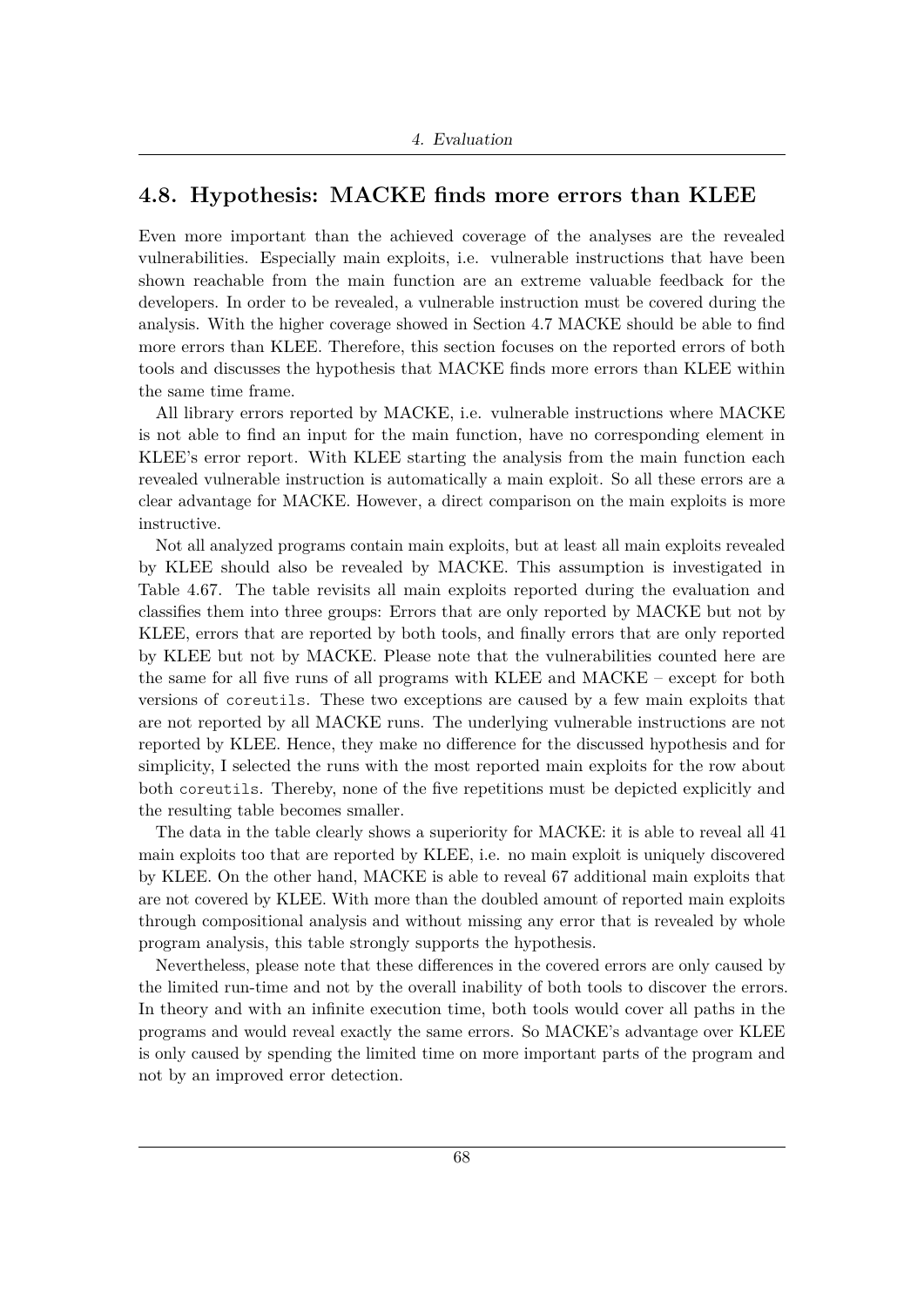| Program        | MACKE only both KLEE only |    |                  |
|----------------|---------------------------|----|------------------|
| bc $1.06$      | 5                         |    |                  |
| $bison$ 3.0.4  | 1                         |    |                  |
| bzip2 1.0.6    |                           |    |                  |
| coreutils 6.10 | 24                        | 28 |                  |
| coreutils 8.25 | 34                        | 4  |                  |
| diff 3.4       | $\left( \right)$          |    |                  |
| flex $2.6.0$   | $\left( \right)$          |    |                  |
| flex SIR       | $\overline{2}$            | 3  |                  |
| goahead 3.6.3  | $\left( \right)$          |    |                  |
| grep 2.25      | $\left( \right)$          |    |                  |
| $grep$ SIR     | $\left( \right)$          | 2  |                  |
| jq $1.5$       |                           |    |                  |
| less 481       |                           | 1  |                  |
| 1z4r131        |                           |    |                  |
| ngired 23      |                           |    |                  |
| sed $4.2.2$    |                           |    |                  |
| $\ar{1.29}$    |                           |    |                  |
| zopfli $1.0.1$ |                           |    | $\left( \right)$ |
| in total       | 67                        | 41 | 0                |

<span id="page-80-0"></span>Table 4.67.: Amount of main exploits found by MACKE and/or KLEE

#### **4.8.1. A closer look at the vulnerable instructions**

Looking at the plain numbers gives a good overview, but when talking about exploits and vulnerable instructions it is also important to look at the reasons for the reported errors inside the program. MACKE reports more than 3750 vulnerable instructions and 108 unique main exploits in the 19 evaluated programs. Unfortunately, these reported errors are too numerous for a deeper analysis by one person and within the scope of this thesis. Furthermore, I am no domain expert in any of the analyzed tools, so I decided to focus on all the 19 main exploits outside the two coreutils bundles in order to give at least a small impression about the underlying vulnerabilities.

Overall, almost all main exploits are caused by two different reasons: wrong assumptions about the size of argv and access to uninitialized global variables in low-level functions that are falsely propagated by MACKE.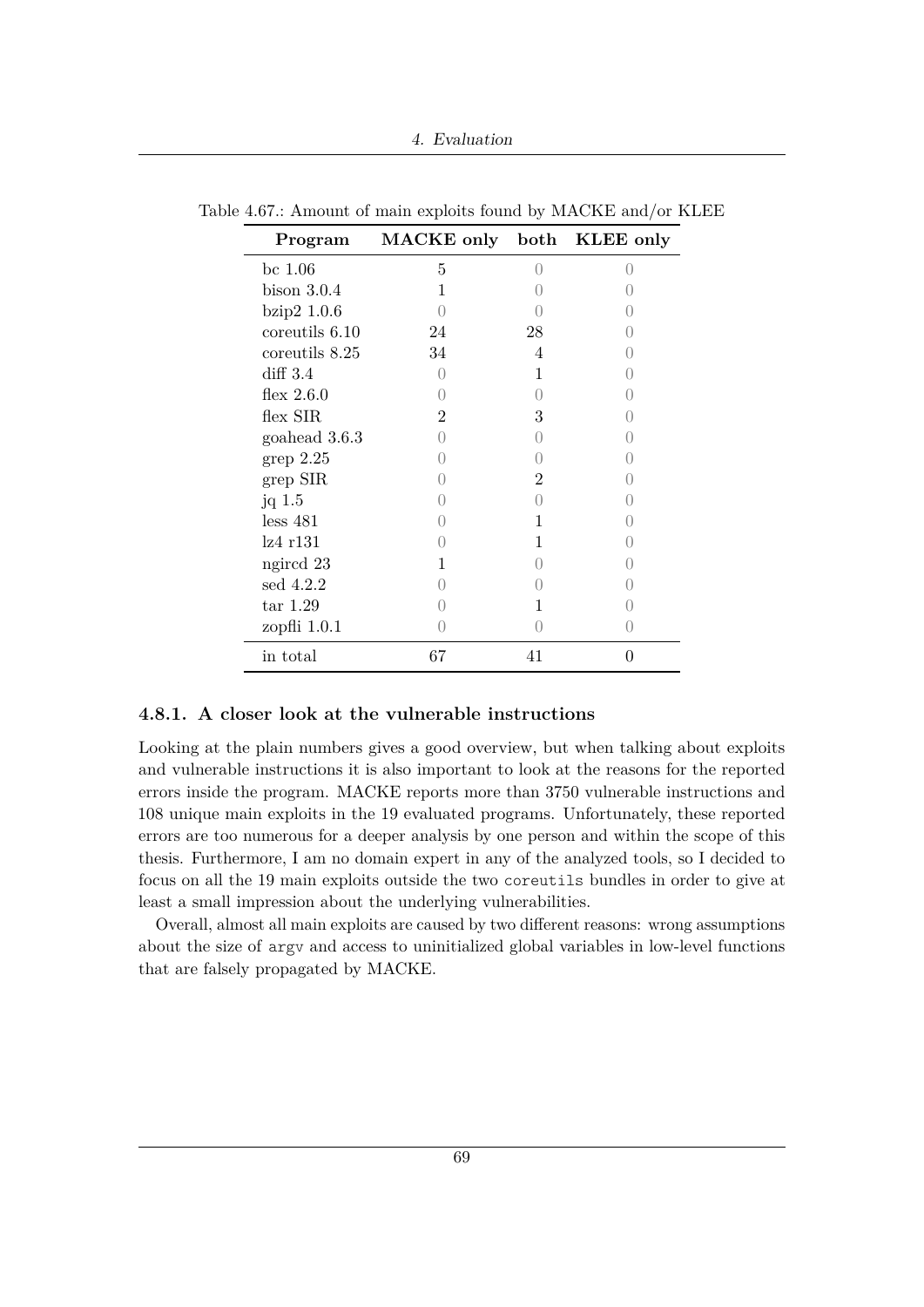The first reason is a small detail about the argv variable that is used by the main function of each C program to receive the command line arguments given to the program. Normally, the first entry in this array denotes the name of the program and all following entries contain an argument of the program. The number of entries in this array is given in the variable argc. However, the C standard does not state these strict requirements to the variable. In  $[32, \text{section } 5.1.2.2.1]$  $[32, \text{section } 5.1.2.2.1]$  it only says "The value of argc shall be nonnegative" and "argv[argc] shall be a null pointer". Hence, a null pointer is a valid assignment to argv as well as empty, just null-terminated strings for all parameters and even the program name. Therefore, an imprudent access to these variables may result in an out-of-bound pointer access. KLEE and MACKE stick closely to the standard and reveal all types of these inappropriate usages.

The latter reason only affects MACKE. When it detects an error in a lower level function, it generates a summary of this error and tries to propagate it up to the main function with additional analyses. In the current implementation, this summary only considers the arguments of the function, but not the global variables that can also be associated with the error. Thereby, the used summary might not be an exact representation of all erroneous inputs, but also include some false positives. A more detailed example and some suggestions for possible solutions are discussed in Section [5.2.](#page-85-0) Anyway, an automatic mechanism to avoid these false positives is not present in the current implementation, so I just manually flag them in the following discussion.

Finally, before starting the deeper investigation of each program, please note, that to the best of my analysis capabilities, I may claim that none of the reported errors is a critical vulnerability. Nevertheless, they are a valuable feedback for the developer, because they can easily be missed by manual code inspection. Even if they only cause program crashes in rare corner cases, they should be fixed inside the program.

**bc** in total contains five different out-of-bound pointer accesses. Two of them lie four calls deep, where the program reads some command line arguments and cannot handle a null-pointer as argv. Two false positive errors lie two calls deep in the program, where the low-level function reads from an uninitialized global buffer. Another false positive error lies three calls deep, where the low-level function removes a function from an undefined global function registry. All five errors are uniquely discovered by MACKE.

**bison** contains a false positive out-of-bound pointer access. It is one call deep, where the program access a global hash table that is not initialized during low-level analysis. It is only reported by MACKE.

**diff** contains a violated assert statement. It lies one call deep, where the program initializes the comparison of symlinks and asserts compatible link types. I assume that these symlink types are not supported correctly by KLEE. This is revealed by both tools.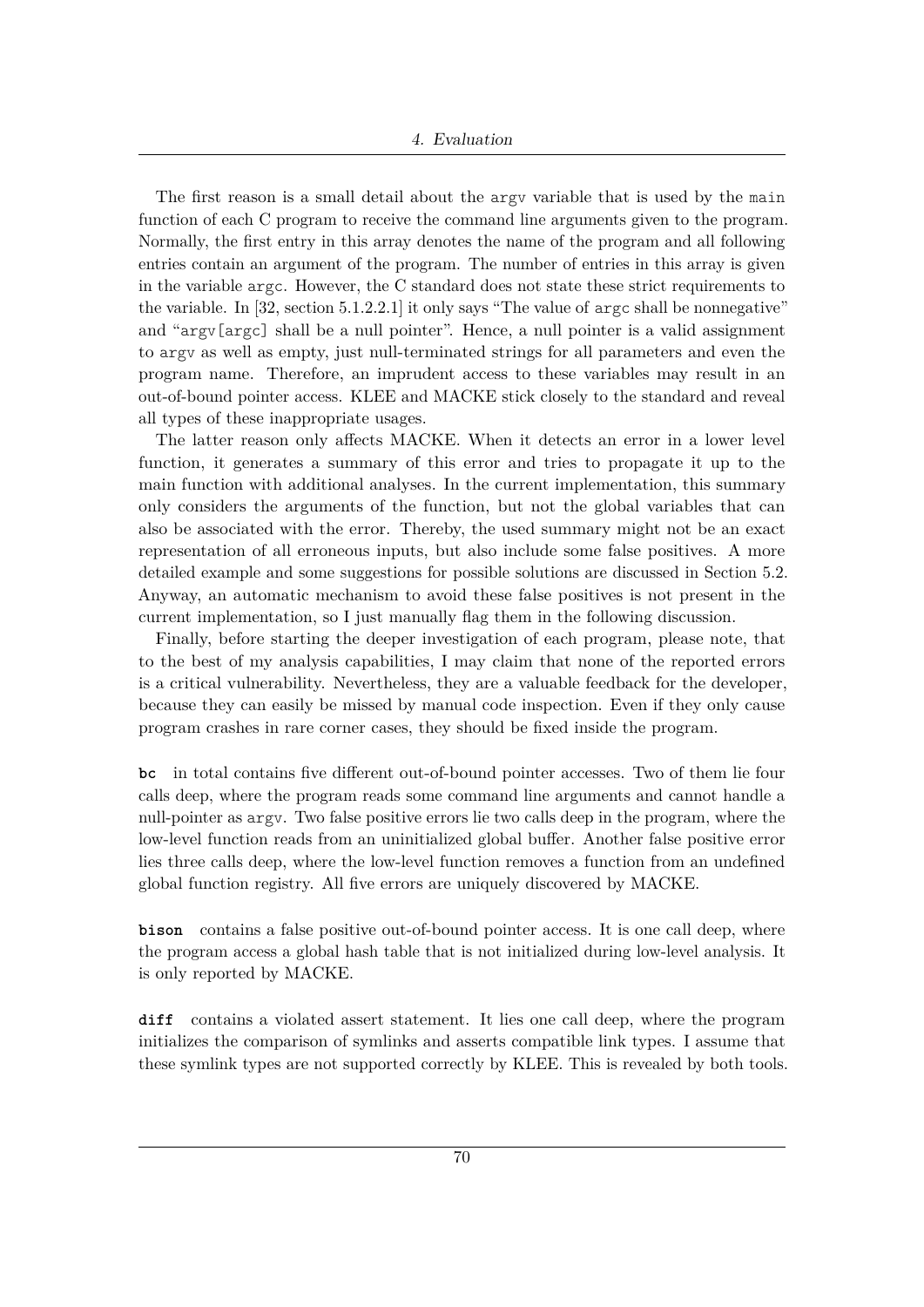**flex SIR** in total contains five different out-of-bound pointer accesses. Two of them lie directly inside the main function, where the program fails to read an empty argv. Another one lies three calls deep, where the program fails to read from an empty input buffer. Finally, the remaining two errors are false positives, occurring four calls deep, where the low-level function accesses a potentially uninitialized global buffer. Except for the two false positives, all these errors are revealed by both tools.

**grep SIR** contains one out-of-bound pointer access and one memory error. Both are two calls deep and trace down into a KLEE library providing system functionality. However, there is a comment above this erroneous code that symbolic variables are not supported at this point. So I assume, these are false positive errors that affect both tools.

**less** contains an out-of-bound pointer access. It lies one call deep, where the program reads information about the currently used terminal. I assume that KLEE does not emulate any existing terminal and the available information has not the expected format. This is revealed by both tools.

**lz4** contains an out-of-bound pointer access. It lies directly inside the main function, where the program creates a copy of the program name from the command line arguments that is not expected to be an empty string. This is revealed by both tools.

**ngircd** contains an out-of-bound pointer access on the program arguments. It lies six calls deep, where a potentially empty value can be written to the logfile. It is uniquely revealed by MACKE.

**tar** contains an out-of-bound pointer access on the program arguments. It lies one call deep, where the program reads the pointer to the input file that might not be present in the arguments. It is revealed by both tools.

After removing the six false positives from the nine main exploits uniquely revealed by MACKE, there are still three "real" vulnerabilities remaining that are not reported by KLEE. So, after all, the advantage is smaller than initially indicated by the pure numbers, but it is still existing. Especially, with MACKE correctly detecting all errors reported by KLEE, I think the hypothesis that MACKE finds more errors than KLEE can be accepted.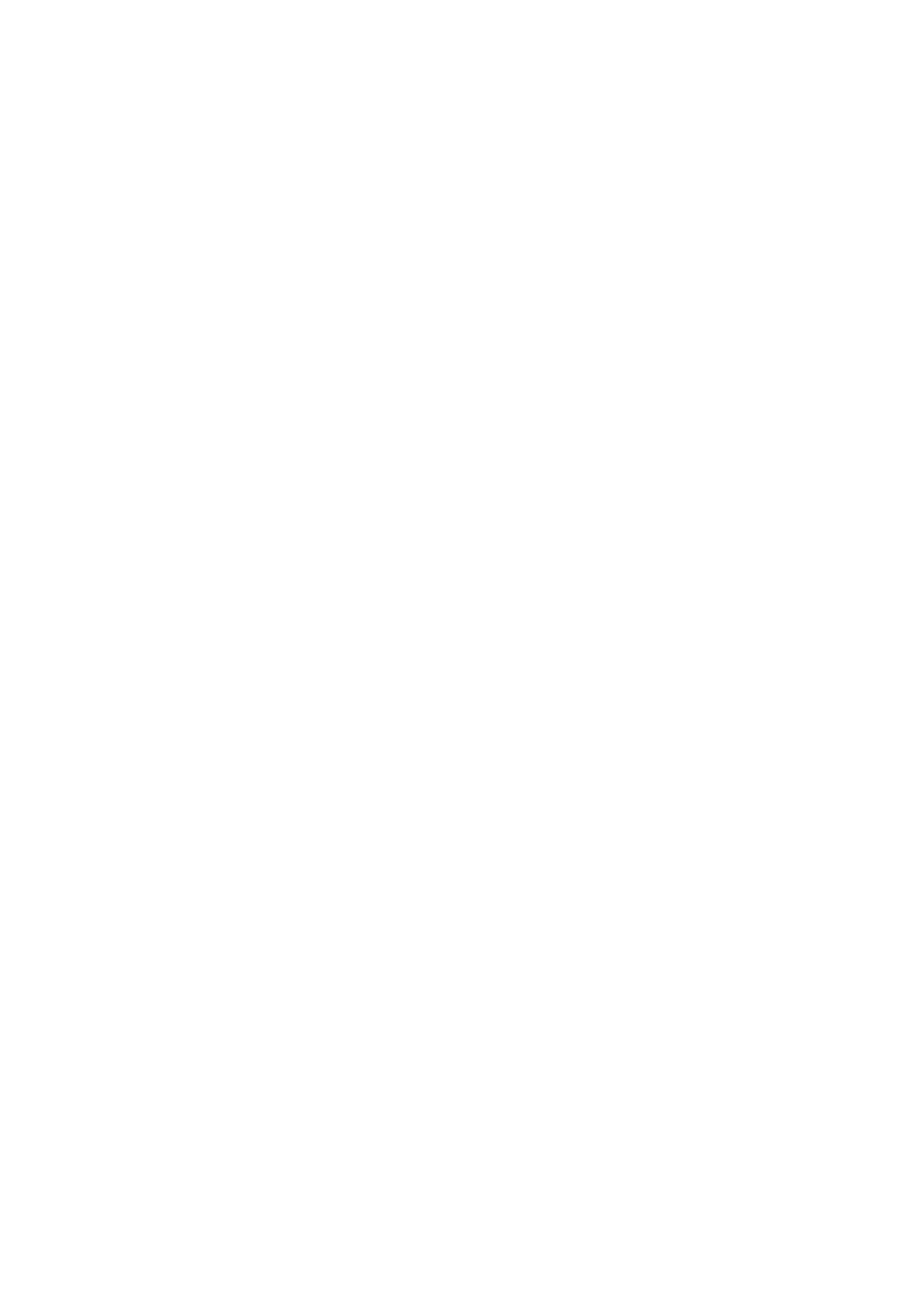### **5. Threats to Validity**

This chapter discusses several threats to the validity of the findings presented in this thesis. For each threat, the context is shortly explained and afterward, each section gives an expectation about its possible impact.

### <span id="page-84-0"></span>**5.1. Error summary only by example**

The biggest threat to validity lies inside the error summaries that are prepended in phase two of MACKE. Although the concept is designed to handle very generic shortcuts for checking, whether the error can be triggered with the current assignment of the (symbolic) variables, the implementation of KLEE left only very little space for composing these summaries.

In the current implementation, MACKE just takes the concrete test case generated by KLEE and adds a "summary", that only checks, if this concrete instance can be realized within the variable space of the current path condition. In other words: Instead of a representation in propositional logic, MACKE only encodes an example, that satisfies the condition for the error.

As an alternative, KLEE also emits the constraints for program path, that leads to the error inside the program. Regrettably, these outputs are a blown up SMT queries on bit vectors, that correlate with the symbolic variables inside the program. Fair enough, KLEE focuses on correctness and not on prettiness, but these queries are not designed for backward matching with the original variables and their types. Furthermore, even if the matching would be possible, there is no way to transform this SAT query back into bitcode that can be used as an identical error summary inside the program. This approach can certainly be implemented, but it requires heavy work on the KLEE code. Therefore, I dismissed this approach and stick with the simpler summary by example.

Without any restriction to the current implementation inside KLEE, there are several other approaches that are discussed in Section [6.5.](#page-91-0) All of these strategies require big changes inside KLEE and some of them even a complete rewrite of KLEE's test case generation. This lies beyond the scope of this thesis; nevertheless, it has great potentials for further improvements to MACKE.

In addition, MACKE can be used as a test case generator for an arbitrary summary strategy. After phase one, it matches all errors from the same reason and only continues the analysis for errors that are not present in at least one caller. Analyzing the matched errors does not add any benefit because KLEE already shows their reachability, but this situation is ideal for testing the error summary: These errors inside the callee can be triggered from the caller, i.e. the erroneous input is not sanitized, and KLEE is able to find them without any summarization. Therefore, each summary that is better than the original, complete program code, must be able to trigger the error earlier. This generates dozens of different test cases for each analyzed program.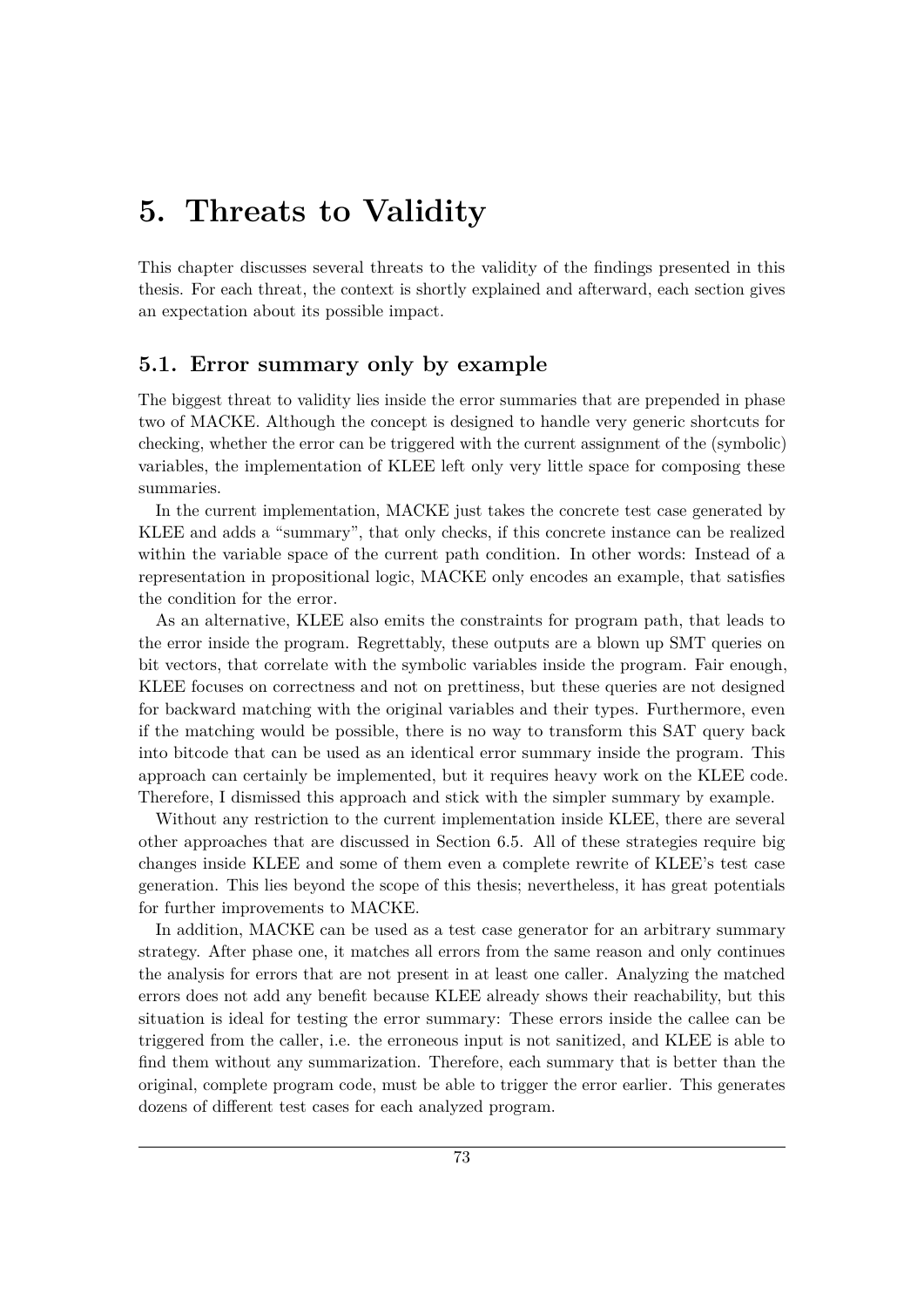Applying these generated test cases to the currently used summary-by-example strategy emphasizes the requirement of a more suitable error summary: In the experiments, only a few percent of the matched errors can be reconstructed. Therefore, I expect longer error chains and possibly more propagated main vulnerabilities when using an appropriate summary. A more complex summary might also cause a longer run time in phase two, which widens the time frame used for comparison with pure KLEE. Hence, KLEE might overall perform a bit better. Anyhow, the source code coverage with MACKE is achieved in phase one and remains unchanged.

### <span id="page-85-0"></span>**5.2. False positives**

Another big problem during the evaluation is the huge portion of false positives, that are reported as errors and pollute the error reports.

For this purpose, KLEE includes klee-replay, a tool, that is designed to replay test cases generated by KLEE and to check, if the supposed errors can actually be triggered in the real program. In theory, this tool can be included as an intermediate step into MACKE and filter out all false positives. Unfortunately, this tool seems to be broken and I am not able to verify even handcrafted errors with it.

For the evaluation, I have inspected all main vulnerabilities manually and have tried to figure out, why they are reported as errors. This procedure is error-prone, but the reason for the false positives seems to be the usage of global variables, which are bound outside the currently analyzed function.

For example, consider the small program in [Listing 5.1.](#page-86-0) When MACKE examines checkmyglobal separately, there is no input variable, hence no symbolic variable. When the assert statement in line 4 is executed, the assert fails, because myglobal has not been set earlier, especially not to 42. Therefore, phase one of MACKE registers this as a vulnerable instruction, when true can be satisfied at the function call. On phase two, MACKE revisits the call to checkmyglobal in line 9 and prepends this trivial error summary. It can easily be satisfied and MACKE builds an error chain from the assert statement, that can be triggered from main. Nevertheless, for the program in total, this assert statement can never be violated, because myglobal is set to 42 before the only call in line 8.

This is a very basic example, that can easily be circumvented, but finding a universal solution is beyond the scope of this thesis. Future work can introduce some sort of data flow analysis algorithm [\[53\]](#page-105-0), which can avoid this source for false positives.

No matter, which way is chosen to remove the false positives from the error reports, it will reduce the number of main exploits and the length of the detected error chains. In the worst case, these numbers highly overestimate the capabilities of MACKE. However, the filtering will increase the quality of the remaining detected errors and I deem it arguable, that an instruction that can cause errors with the "wrong" global variables – despite not happening in the current program – is not considered as some sort of vulnerable instruction.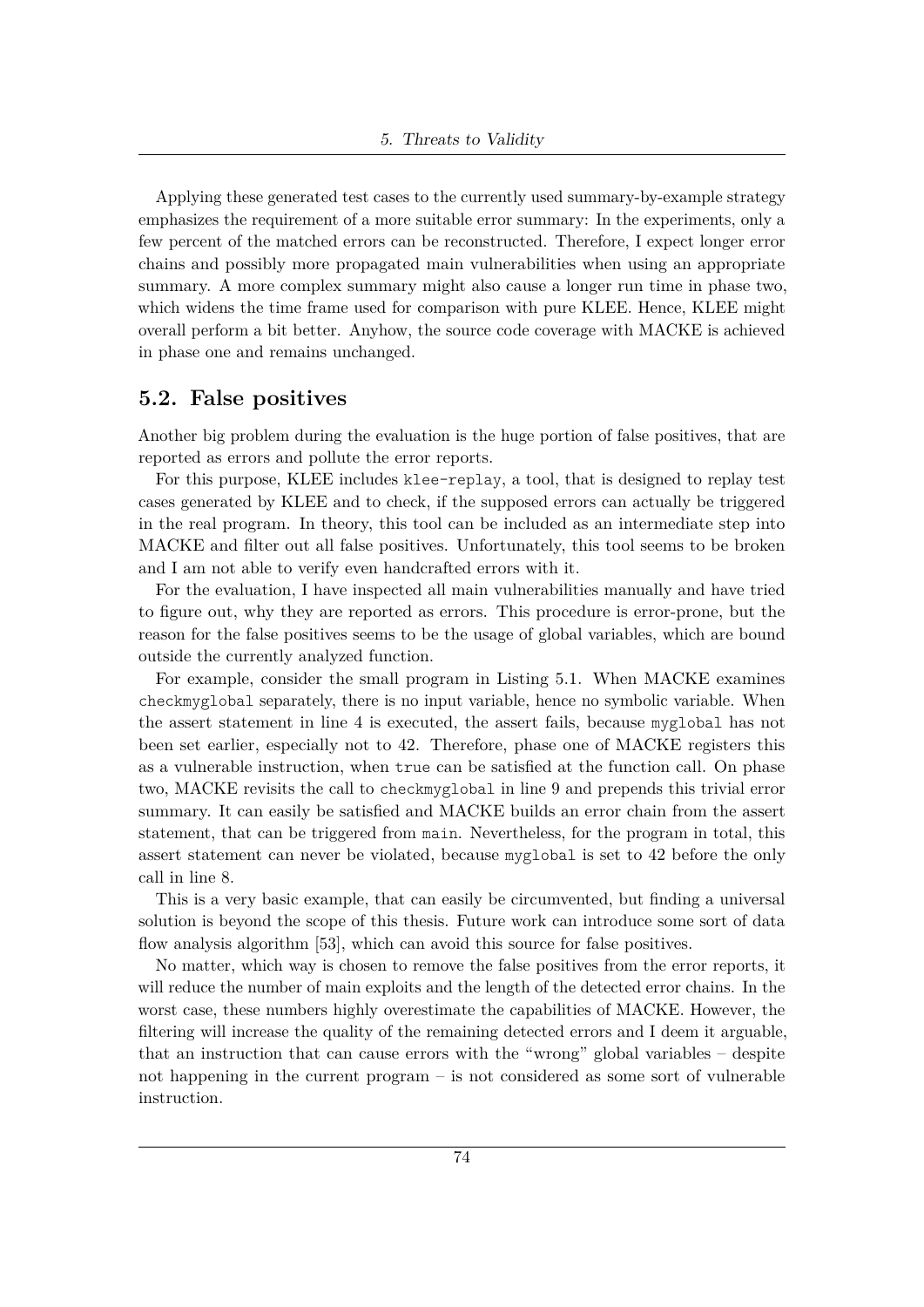```
1 static int myglobal ;
2
3 void checkmyglobal () {
4 assert (myglobal == 42);
5 }
6
7 int main (int argc , char ** argv ) {
\text{sw} myglobal = 42;
9 checkmyglobal ();
10 return 0;
11 }
```
Listing 5.1: Example code reporting causing a false positive error

#### <span id="page-86-1"></span>**5.3. Bad support for pointer variables**

For the symbolic encapsulation, MACKE needs suitable symbolic equivalents for all variable types used by any function inside the program. As discussed in Section [3.3,](#page-29-0) this task is easy for flat variables, complicated for single pointer variables and almost impossible for nested-pointer variables.

With the current MACKE implementation ignoring functions with nested-pointer arguments, I expect an increase on the overall coverage, with a good chance to uncover new vulnerable instructions. A more appropriate implementation for single pointers might also have some benefits for the coverage and detected vulnerable instructions. Especially on functions with multiple single pointer variables, this causes exponential state explosions in the current implementation.

The results for pure KLEE depend on the changed run time caused by the new symbolic encapsulation. Longer runs might potentially improve the results, whereas shorter runs might have negative effects.

### <span id="page-86-2"></span>**5.4. Function pointers breaking call graphs**

With the current design of MACKE, the scheduling of phase two depends on the call graph of the program. Function calls, that are not represented in the call graph, are no candidates for error chain construction. Therefore, missing links in the call graph potentially reduce the number and length of error chains and can even hide main exploits, because the corresponding analysis is never started.

Not supporting function pointers is an intentional restriction to the scope of this thesis. Precise function pointer analysis is a different research topic [\[43\]](#page-104-0) and assuming, that function pointers are used rarely inside the programs, the resulting inaccuracy is acceptable. Nevertheless, the coverage analysis (see Section [4.7.2\)](#page-70-0) has revealed, that the compiler is also allowed to introduce new function pointers (e.g. for casting the type of a function).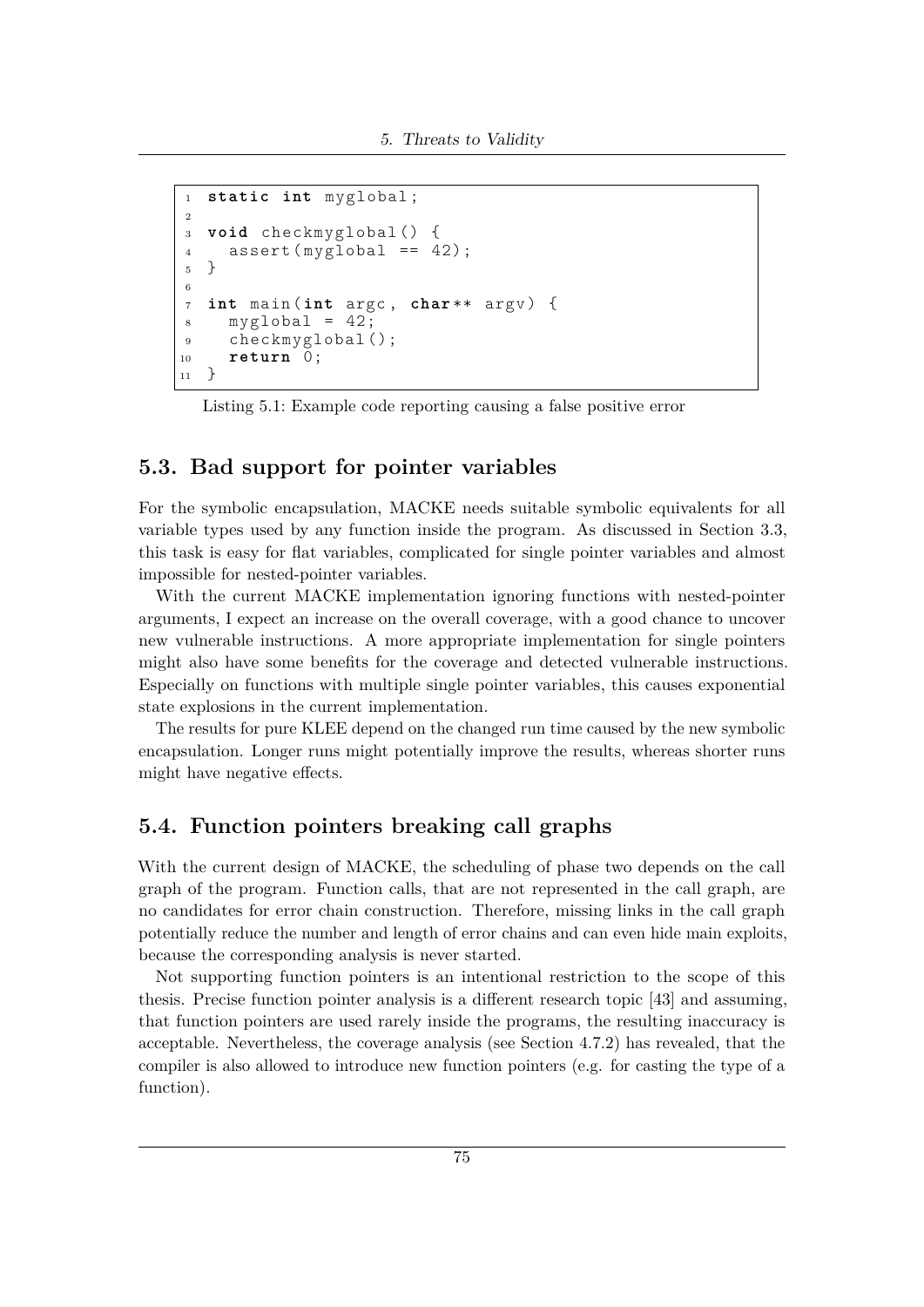A more precise call graph might be beneficial for the error chains discovered by MACKE. However, this depends widely on the frequency of function pointers in the analyzed program and their position in the call graph. If the program completely avoids the usage of such pointers, the analysis is not affected at all.

### **5.5. Errors inside KLEE**

Every step inside MACKE relies heavily on KLEE and the quality of its reports. On the good side, all improvements to KLEE also improve MACKE, but each error in KLEE also affects MACKE. KLEE is a huge project and there have already been several errors that affect existing KLEE related research [\[55\]](#page-105-1).

The impact of these errors can hardly be predicted. MACKE is strongly correlated to KLEE, so I assume, that bugs affect both similarly, but it might also be possible, that a bugfix only improves the results from one of them and the other is degraded poorly. Nevertheless, this might have some impact, because during the 1105 MACKE runs for the evaluation, 291 KLEE runs (0.2 % of all KLEE runs) crashed, reporting several, sometimes quite random error messages.

### **5.6. Inappropriate selection of KLEE flags**

KLEE offers dozens of flags to its users, that widely adjust KLEE's internal behavior. As listed in Appendix [B,](#page-108-0) the selection of flags used for the KLEE runs inside MACKE is deliberated carefully. Nevertheless, MACKE uses almost the same flags for all analyzed programs, although distinct adoption for each program might improve the KLEE analysis.

Both tools, MACKE and KLEE, should profit from more appropriate flags, but I expect KLEE to benefit more. The KLEE runs inside MACKE are quite short compared to a sole run of KLEE. Hence, the flags have more influence on the program exploration there. In summary, both programs might be able to achieve better results and the gap between them should shrink a little.

### **5.7. Error chains with cycles**

As already mentioned in Section [3.8.2,](#page-46-0) tracing error chains and especially the error propagation with additional KLEE runs in phase two becomes complicated, if the analyzed program uses some sort of recursive function calls. An error chain can potentially cycle several times through the same functions until the propagated error also affects a caller of the cycle.

Although this program structure is used quite rarely inside the analyzed programs, MACKE's current implementation is not able to detect this special type of error correctly. An appropriate implementation should increase the required run time for phase two but has also the potential for longer error chains and perhaps additional main exploits. So overall, I expect slightly better results for KLEE, caused by the longer run time, but MACKE should still be ahead by a good margin.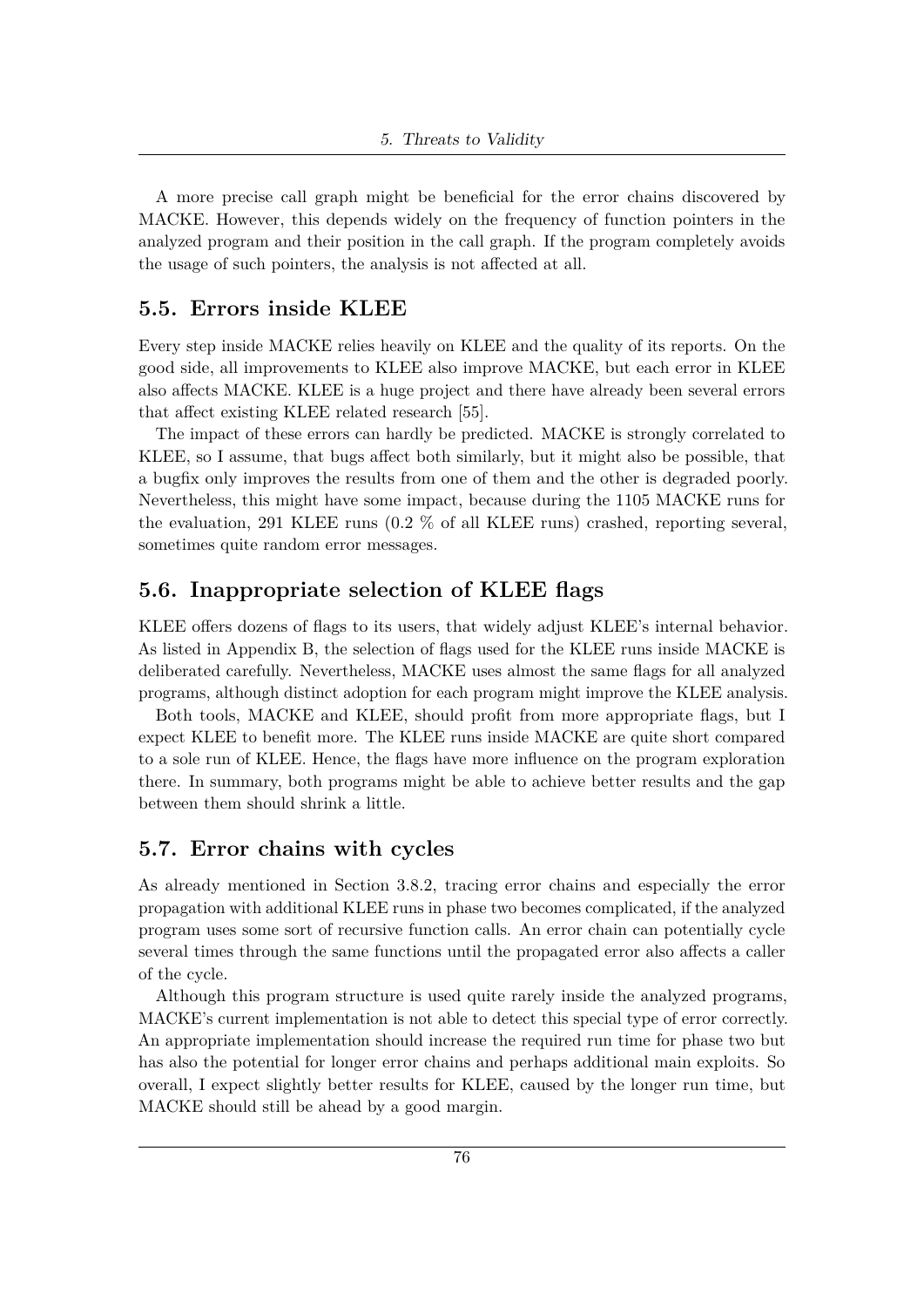### **6. Related Work**

This chapter gives an overview of related work to the topics covered in this thesis. Namely, it reports sources of inspiration of the chosen implementation, revisits some general concepts, discusses related strategies for compositional analysis and targeted search, gives alternatives for the error summaries used by MACKE and finally presents some other frameworks built around multiple KLEE runs.

### **6.1. Direct foundations and inspirations**

All work in this section can be considered as intellectual ancestors of MACKE and its algorithms. The corresponding tools and algorithms are directly used inside MACKE. Hence, these are strongly related to this research.

First of all, this thesis is the consequent continuation of the introductory paper for MACKE [\[46\]](#page-104-1). This thesis seizes its suggestions and further deepens the research and evaluation.

For the most parts, MACKE relies on KLEE [\[10\]](#page-101-0) for all tasks considering symbolic execution. Although this tool is quite mature today, there is still a lot of research trying to push concolic execution to its limits: analyzing programs with parallel threads [\[18,](#page-102-0) [17\]](#page-102-1), supporting symbolic floating point variables [\[15,](#page-102-2) [3\]](#page-101-1) and widening the analysis from C to C++ programs [\[36\]](#page-103-1). Unfortunately, as the time of this thesis, none of these optimzations were merged directly into MACKE, so they cannot be used for the evaluation, but I expect them to be beneficial for the results.

One core component of MACKE is the targeted search. The algorithm suggested in this thesis can not only aim for function calls but can also be used as a very basic solution for the line reachability problem: Find a realizable path covering a given line of code. This problem is discussed in more details in [\[39\]](#page-104-2), which presents two search strategies and a hybrid version. The first strategy is the shortest distance symbolic execution (SDSE), which is almost identical to MACKE's targeted search. During the exploration of the program states, the distance to the target for each possible successor state is calculated with no consideration of the corresponding constraints and the analysis continues with the state having the shortest distance. The second strategy is the call-chain-backward symbolic execution (CCBSE). Starting from the function containing the target line, the analysis continues with all callers of this function until it reaches the starting point. Although MACKE does not use this strategy explicitly, its overall structure follows a similar pattern: After proving that an error is reachable from the entry point of a function in phase one (comparable with SDSE), it walks upwards the call graph until it reaches the entry point of the program in phase two. All intermediate functions that can no longer reach the error are not further examined. However CCBSE does not contain any type of function or error summary, so it is forced to show the feasibility of the lower parts of the program again.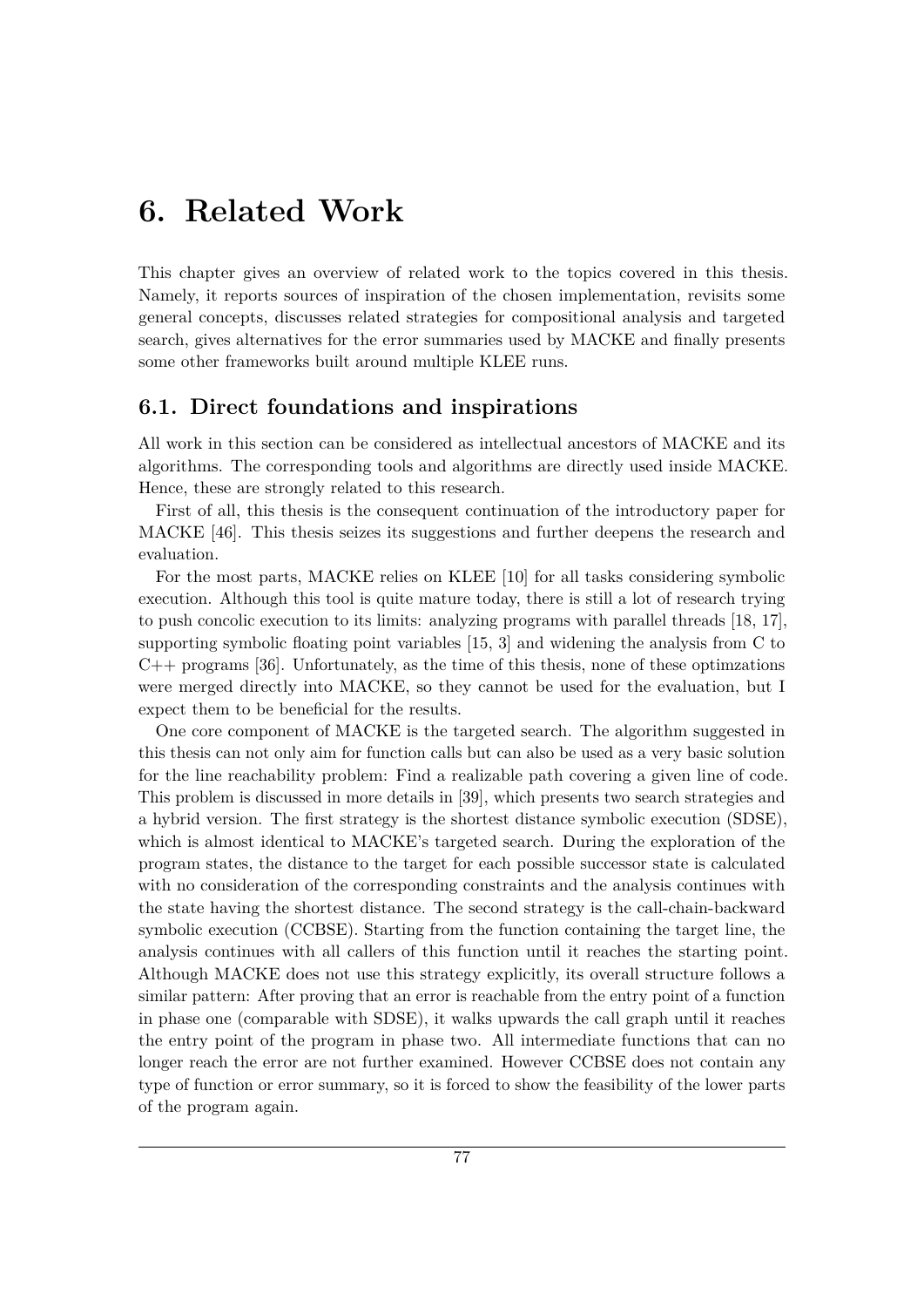### **6.2. General concepts**

Symbolic execution has been a topic of research for multiple years. Its first conceptual design lies back in the year 1976 [\[34\]](#page-103-2). Over the years, several improvements to the basic schema were suggested. For example reuse of standard model checking algorithms [\[33\]](#page-103-3), mixed symbolic and concrete execution [\[8\]](#page-101-2) and interleaving symbolic execution with white box fuzzing [\[31\]](#page-103-4). Furthermore, KLEE [\[10\]](#page-101-0) is only one representative of a bunch of other symbolic execution frameworks: EXE, the predecessor of KLEE [\[9\]](#page-101-3), JPF-SE for JavaCode [\[2\]](#page-101-4), CUTE with a focus on Unit-Tests for C [\[56\]](#page-105-2), and even S2E [\[11\]](#page-101-5), a whole platform for building own analyses based on symbolic techniques.

Similar progress in research has been achieved on the underlying solvers, starting with extensible SAT solvers [\[23\]](#page-102-3), some special optimizations for symbolic execution [\[24\]](#page-102-4), extending the logic with arrays and bitvectors to STP solvers [\[25\]](#page-103-5) and finally concluding into universal solvers [\[19\]](#page-102-5). There are so many different solvers with different benefits existing today that it is beneficial to use multiple solvers at once and choose the fastest result, as shown in [\[47\]](#page-104-3).

Additionally, there exist several approaches to reduce state explosion during symbolic execution: [\[41\]](#page-104-4) collects all suitable inputs into independent groups taking distinct paths through the program; [\[35\]](#page-103-6) suggests a heuristic, when two states can be merged during further program exploration without losing paths; [\[7\]](#page-101-6) identifies paths that have identical side effects and executes just one of them; [\[12\]](#page-102-6) summarizes big program states into smaller summaries; finally, [\[57\]](#page-105-3) suggests the usage of a shared storage for all program states that shares variables ranges and the underlying constraints automatically.

### **6.3. Compositional analysis**

More recently, compositional program analysis using symbolic execution has become a topic for new research.

IC-Cut [\[13\]](#page-102-7) is a framework that automatically generates unit tests for each function inside a program using symbolic execution, similar to MACKE's phase one. As an additional feature, it generates summaries for cheap low-level functions.

DART [\[29\]](#page-103-7) also decomposes the program into functions and generates unit tests. Its special feature is the environment modeling: It automatically creates an interface for each call to the environment, that simulates all kinds of return values. This allows unit tests of corner cases that would be complicated to simulate in the real environment. MACKE redirects the problem of calls to the environment to KLEE, which just links the code of the standard C library in order to execute it normally and emulates all system calls in a comparable way to DART.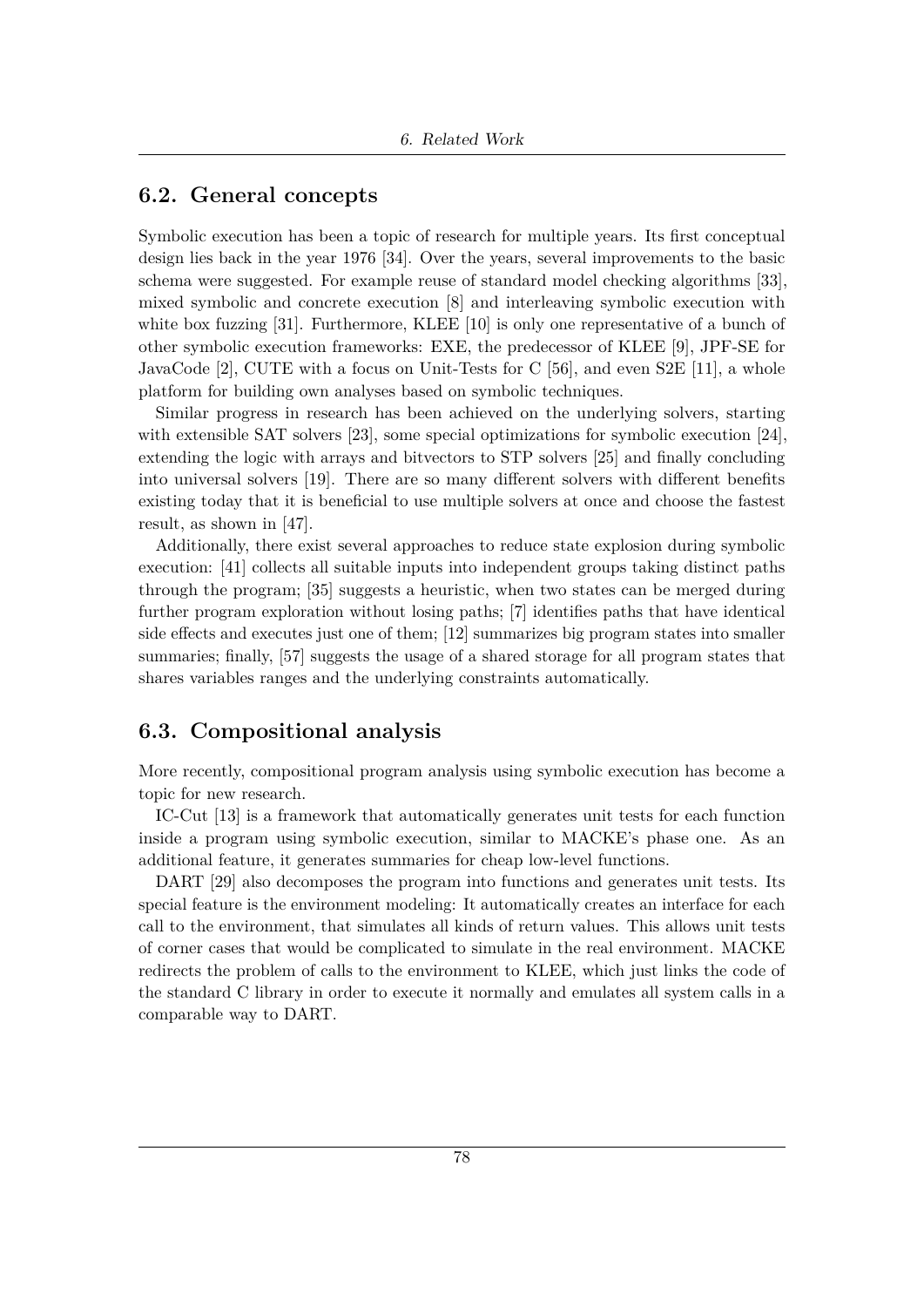SMART [\[27\]](#page-103-8) is an extension of the DART framework discussed earlier. Instead of only generating interfaces for calls to the environment, it uses previous runs of lower level functions to build suitable replacements for the calls to these functions in all higher level functions. MACKE could use a similar strategy to improve the coverage in phase one, but for the targeted execution in phase two, the usage of relatively complex summaries for the whole function might result in a bad tradeoff. The targeted search executes only the parts that are required to reach the target, but not necessarily the whole function. Hence, the partial execution of the function might be cheaper than working with a summary of the complete function.

MicroX [\[28\]](#page-103-9) is a framework that allows stand-alone analysis of arbitrary chunks of codes. All uninitialized input becomes a symbolic variable on the first time it is read. The extraction of the source code and a bigger structure of the analysis is completely left to the user, while MACKE does all this automatically. Nevertheless, this would hugely reduce the overhead required inside MACKE to run a function in isolation and would also allow a more fine-grained analysis.

All the above frameworks do not target specifically errors and paths to potential vulnerabilities in deeper parts of the program. Especially the targeted search mechanism is missing completely.

Unfortunately, none of the above compositional analysis tools is open source or at least publically available. With the very small number of analyzed programs in the corresponding literature, a direct comparison with MACKE is practically impossible. Additionally, this precludes a detailed comparison of the algorithms and their implementation. Regrettably, this makes conjoint improvements of the strategies and reusing the components impossible.

### **6.4. Targeted search**

In addition to the paper used as an inspiration for the implementation of targeted search directed path exploration is also a topic in other publications. [\[48\]](#page-104-5) compares several generic search strategies and concludes, that a "best-first strategy" achieves the best results. MACKE's targeted search can be considered as an instance of such a strategy.

[\[64\]](#page-105-4) uses single branches or condition as a target. It focuses on the situation, where symbolic execution finds a path to the target, but the corresponding constraints are unsatisfiable. Then, it calculates a fitness score for each possible modification of this path to find a path whose variable ranges are closer to the required condition. The search continues with this new path until the path to the target is feasible or all modifications have been proved unfeasible. In contrast to this local optimization strategy, MACKE's targeted search is used for global navigation to more generic targets. Anyway, situations, where the targeted search selects paths that are unfeasible occurs relatively often. So a fitness score that is merged with the distance measure of MACKE's targeted search might be able to identify feasible paths to the target earlier.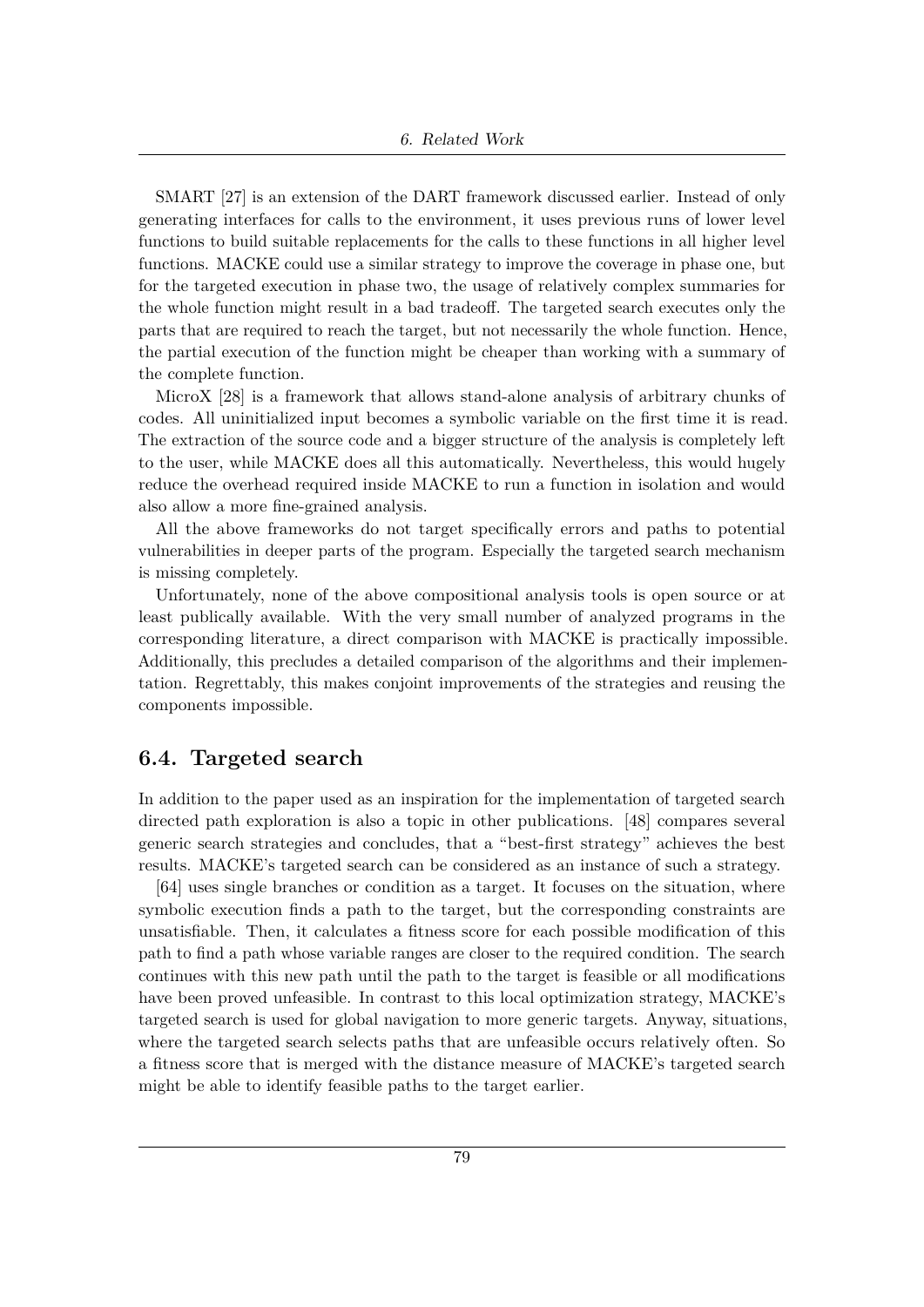The search strategy presented by the authors of [\[59\]](#page-105-5) has a quite similar concept as MACKE. It aims for a call to a target function and tries to escalate smaller paths consecutively to the main function using forward and backward analysis. Most interestingly, they do no static precalculation on the whole program, like MACKE does, but learn caller-callee relations and invariants during the program analysis. They claim that this strategy only analyzes the relevant program parts and nothing additional or in repetition. In phase one, MACKE analyses the whole program and finds multiple vulnerabilities all around the code. Phase two tries to lower the exploration of irrelevant code especially, when multiple errors reside close to each other, e.g. in the same function. This redundancy is not avoided by the learning exploration, so a direct comparison between both strategies – static precalculation and on the fly learning – would be informative. However, the alternative strategy is only implemented for Java programs, whereas MACKE analyzes C programs. Hence, this would require a lot of additional implementation effort.

#### <span id="page-91-0"></span>**6.5. Error summary alternatives**

The biggest problem with the current implementation of MACKE is that its error summaries are only examples taken from all inputs triggering the error (see Section [5.1\)](#page-84-0). I expect using a more powerful summary to be very beneficial for the results, so this section is dedicated to related work suggesting alternative ways of summaries.

The most obvious approach for summarizing the behavior of functions is presented in [\[27\]](#page-103-8). The main idea is that each function can be described by a disjunction of all paths through the function. In turn, a path can be described by a conjunction of its pre- and postcondition. The precondition denotes all variable ranges that lead to the corresponding path, and the postconditions describe the return value and all potential side effects. Unfortunately, their later work [\[14,](#page-102-8) [13\]](#page-102-7) documents that, although these summaries are very powerful and accurate, they become too big and expensive for most real world functions and are only beneficial for smaller functions with special properties. From my experience, MACKE's errors are often correlated to bigger array structures that require very complex queries for the post conditions. Similar approaches [\[37\]](#page-103-10) discusses several techniques for summarizing smaller parts of the program i.e. basic blocks (a unit one level below functions), but these are too fine-grained for MACKE's overall structure and still not implemented and tested for industrial scale programs.

The simplest solution for finding appropriate summaries in complicated situations is redirecting this task to the user. The overall workload easily becomes too big, but mixing it up with some automatic methods makes this approach feasible. [\[14\]](#page-102-8) uses compositional symbolic execution and fuzzing to prove memory safety of a bigger Windows library. In order to have a sound and complete analysis, they must prevent all timeouts and unsound state space pruning. For each position inside the program, they require the user to find a solution to avoid it, such as to manually inline the function within the concrete context or adding a suitable summary for the problematic code. A similar strategy might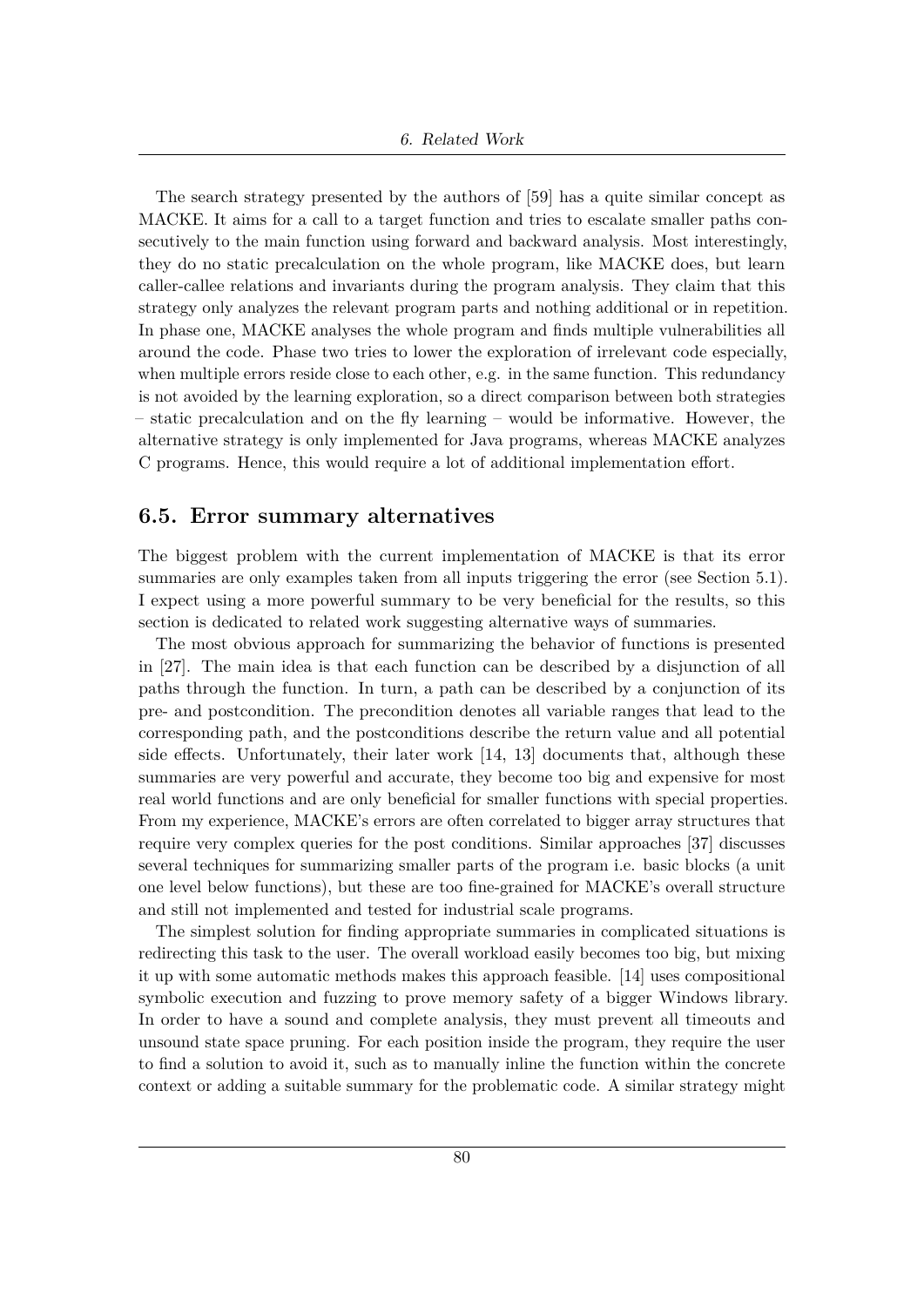also work for MACKE's error summary. It can identify each error summary that is too complex for automatic summarization and at least report it to the user, e.g. as a warning or as an additionally rating factor in the final error report.

In the situation, where an example is easy, but too simple and the precise model of all error inputs is too complex, a model, that defines most of the erroneous inputs, but not all of them seems to be the best choice. I am not aware of any research about symbolic execution using such a mechanism, but for model checking the basic principles for this are already used successfully. Counter-Example guided abstraction refinement (CEGAR [\[6\]](#page-101-7)) could be used to build a reduced model for some paths, that causes the error, and a check in MACKE's phase two based on this model should be affordable. Furthermore, the internal SMT logic inside KLEE can be extended with interpolation [\[58\]](#page-105-6), the underlying principle of this abstraction refinement. It has been shown to be applicable to big benchmark problems from industrial applications [\[42\]](#page-104-6), so it should scale to the models required for most of MACKE's error summaries. However, KLEE does not even provide an interface to include these additional queries for the SMT solver, so this is only a very theoretical alternative.

#### **6.6. Frameworks around KLEE**

Finally, there are a few frameworks built around multiple KLEE runs that also suggest and implement several improvements for the program analysis.

BovInspector [\[26\]](#page-103-11) has, similar to MACKE, two phases of analysis: In phase one, it searches for vulnerabilities and in phase two, it uses KLEE to check the reachability of the uncovered vulnerabilities. But the internals of both phases differs widely. In phase one, BovInspector uses Fortify, a static code analysis tool, to search only for buffer overflow errors. MACKE uses KLEE also for phase one and is not limited to only one type of error. In phase two, BovInspector uses a special search strategy for KLEE, that solves the same problem as the targeted search of MACKE. Nevertheless, BovInspector calculates the paths to the vulnerable instruction before starting KLEE and KLEE is just following these static, precalculated paths. MACKE's targeted search is more generic and calculates the shortest path to the target dynamically during the execution of KLEE. Moreover, both tools handle their results differently: BovInspector automatically suggests fixes for the revealed buffer overflows, whereas MACKE assigns ratings to all vulnerabilities and leaves the fixes for them completely to the user. Automatic fixes are helpful for quick improvements on the code, but MACKE reports more errors than BovInspector and not only one type of error, so giving automatic fixes is much more complicated and calculating a score is more appropriate. Finally, MACKE does not simply ignore errors that cannot be exploited by the main function, but calculates severity scores for them that are included in the final error report.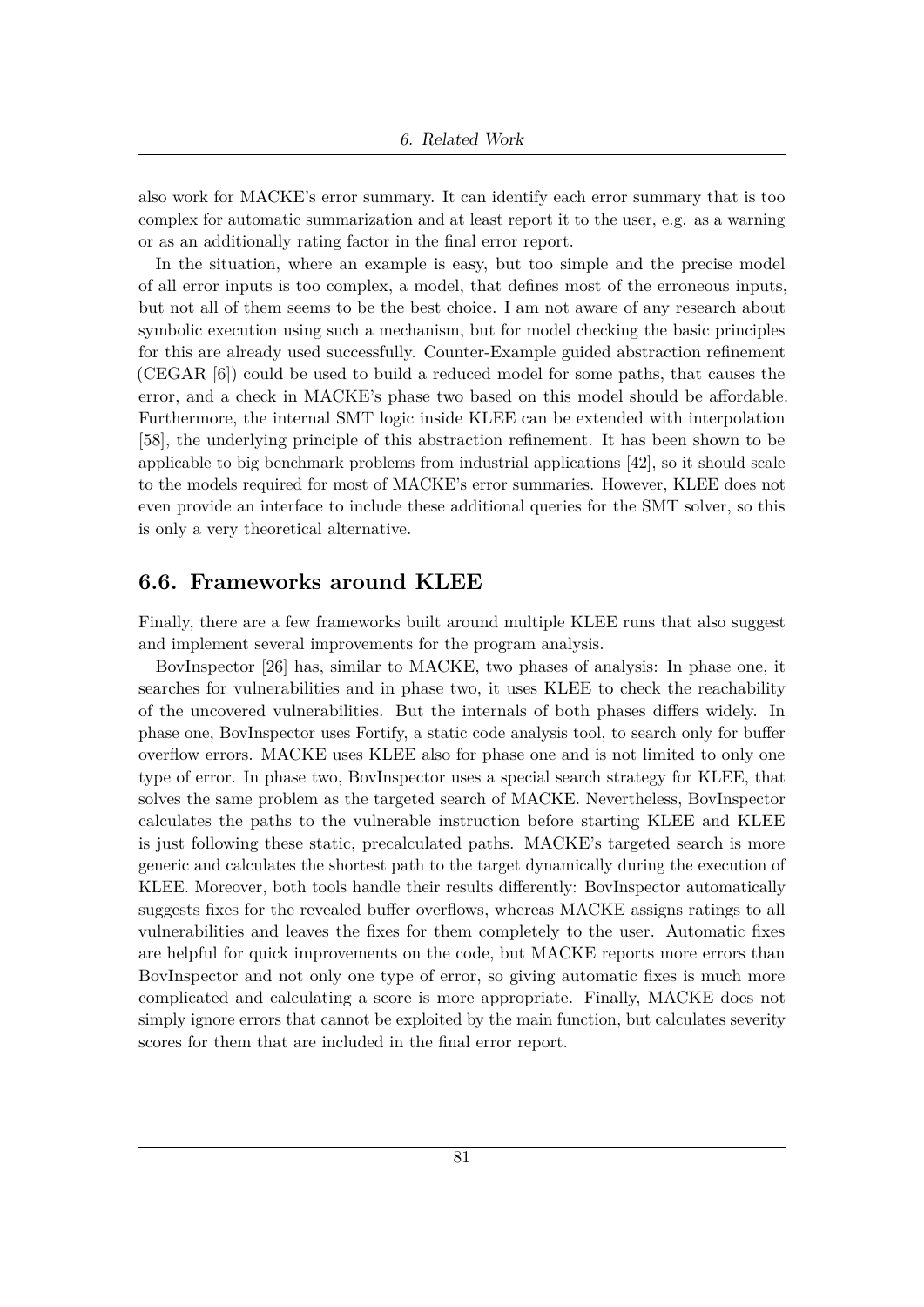UC-KLEE [\[52\]](#page-104-7) shares the same fundamental idea with MACKE: It identifies path explosion as the main problem of symbolic execution and suggests analyses of smaller components of the program, i.e. each function separately as it is done in MACKE. The approach suffers mainly from the same threats to validity, but the authors propose some solutions for some of them. Their work focuses mainly on underconstrained variables, a special type of symbolic variables that builds its memory structure lazily when the analyzed program first accesses it. This completely solves the problem of nested pointer variables (see Section [5.3\)](#page-86-1). Especially, the improved error reports from KLEE look very promising, as from my experience parsing more complicated information from normal KLEE errors (e.g. structs) is very unintuitive. UC-KLEE has the same problems as MACKE with false positives (see Section [5.2\)](#page-85-0) and function pointers (see Section [5.4\)](#page-86-2). UC-KLEE redirects both problems to the user and offers an interface to manually clarify the behavior of the analysis. However, MACKE is designed to be a fully automated analysis tool conflicting with this approach. Additionally, UC-KLEE offers functionality for comparing two versions of the same program. This is not directly supported by MACKE, but interestingly, for this UC-KLEE uses a search strategy aiming for blocks of code differing between the versions. The authors give no further details about their implementation, but MACKE's targeted search can easily be adapted to reproduce this behavior. Unfortunately, overall UC-KLEE seems to be a very basic framework: It does not combine the findings of the different components and does not use the call graph for any orientation inside the program. Furthermore, it does not construct any type of error chain nor does it try to propagate any error to higher functions. All this is implemented inside MACKE. Finally, they do not evaluate the achieved code coverage and do not compare with KLEE or any other tool.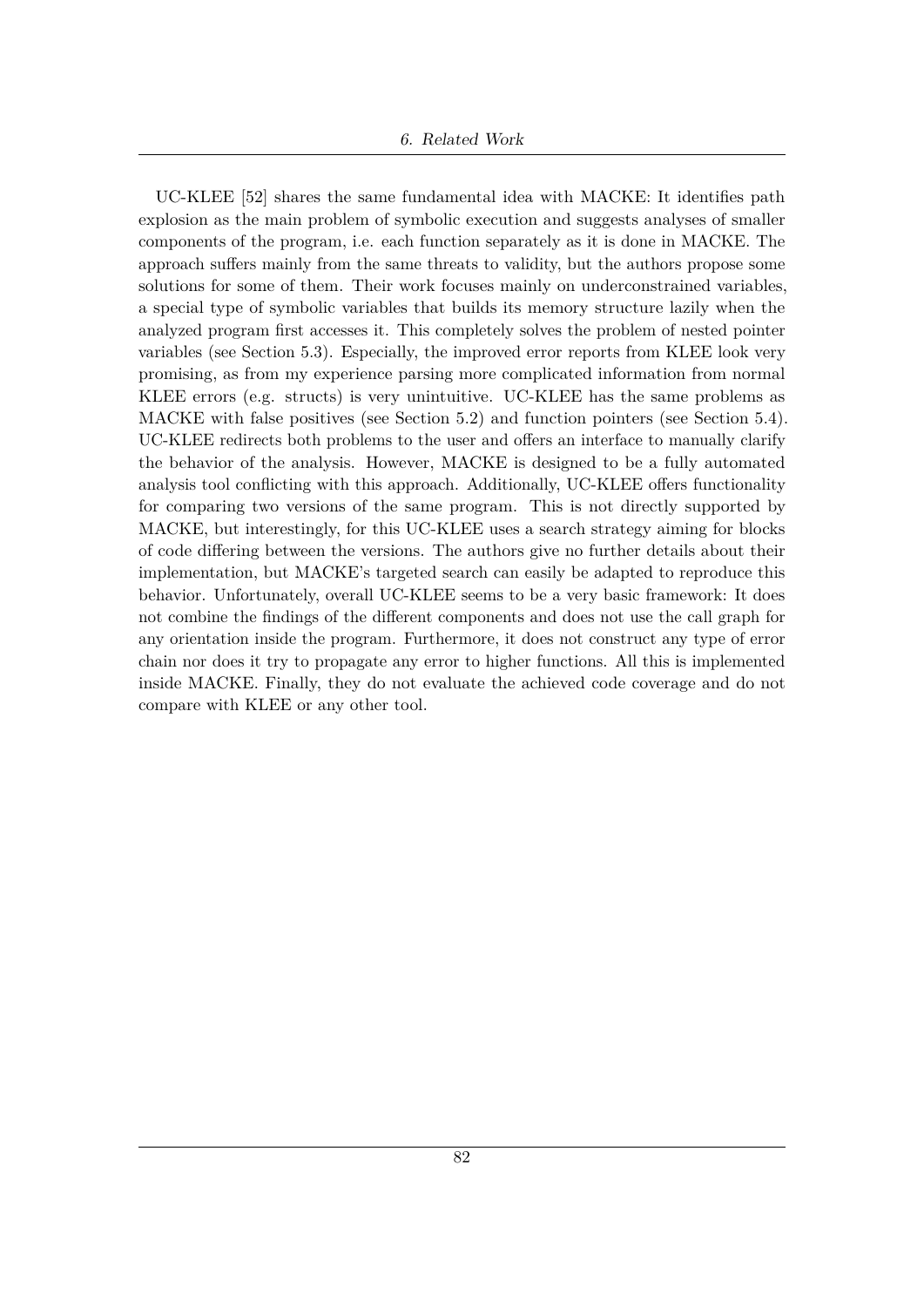## **7. Conclusion**

This thesis continues the research on MACKE, an open source framework for compositional symbolic analysis. Instead of starting the analysis of the program from the main function, it decomposes the program into several units, analyzes these units separately, performs reachability analysis and combines all revealed findings to a more comprehensive error report. In order to strengthen the foundation of the tool, this thesis suggests improvements for the several downsides of the old tool: More parallelism, a better matching algorithm, and a precise targeted search. The direct comparison with the old tool shows that these changes amplifies the generated error reports: The coverage is higher, more errors are reported and the resulting error chains are longer.

With the state of the introductory paper about MACKE [\[46,](#page-104-1) section 5], the authors limit the validity of their findings to their small collection of 4 open source programs. Although the results may vary between different analyzed programs, this thesis hugely widens the evaluation on 16 different open source programs from various different application fields and confirms the advantages of the compositional approach with only very small restrictions. As discussed extensively in the results section, the compositional analysis achieves more coverage, especially in deeper parts of the program and discovers more vulnerable instructions than pure, whole program symbolic analysis.

However, the biggest achievement of this thesis is not represented in the sheer numbers: Starting with building the analyzed program, the whole analysis process is now completely automated and requires absolutely no human interaction. Each of the four analyzed programs in the paper took several hours of human preparation and result collection with the old implementation. With the current implementation, giving the source code of 16 programs is enough to automatically collect the filled result tables and graphs in this thesis with a month of plain execution time, but no further human work. And all this is open source, so every programmer around the world can start analyzing and improving his source code today.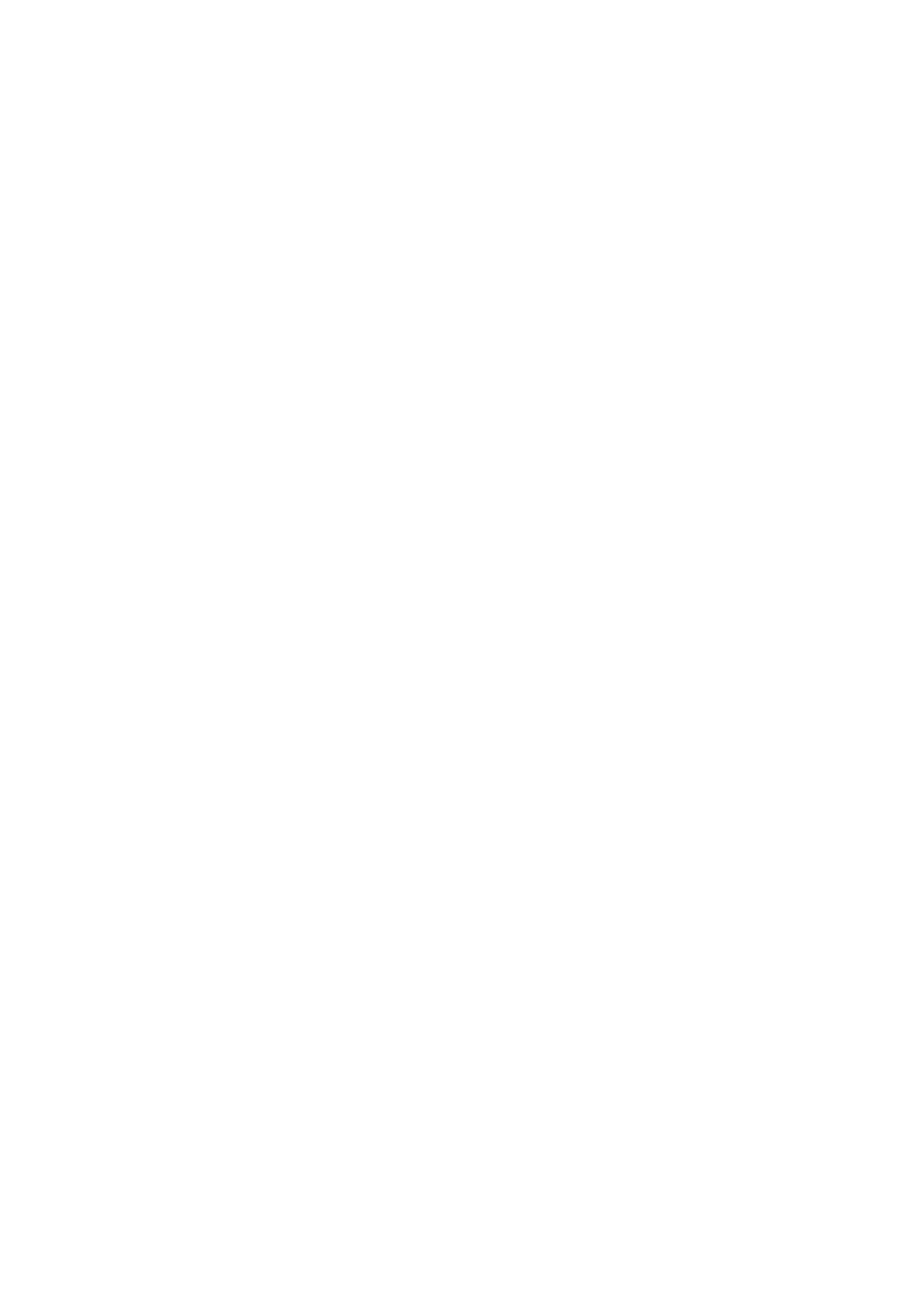## **8. Future Work**

Although this thesis covers and deepens a variety of topics, there is still a lot of work left for future research. This final section names some fields for future work and gives some thoughts about each of them.

### **8.1. Beyond the scope of this thesis**

During the work on this thesis, four topics were excluded explicitly, because the required amount of effort lies beyond the scope of the thesis. These topics are the support of multi-pointer variables (see Section [3.3.3\)](#page-31-0), a more parallelized schedule for phase two (see Section [3.8.2\)](#page-46-0), a better summary for errors (see Section [5.1\)](#page-84-0) and an automatic strategy to identify false positives (see Section [5.2\)](#page-85-0). Of course, these should be covered by future work.

### **8.2. Improve the web interface with domain experts**

With all the improvements inside this thesis, MACKE has become a lot more mature, than it has been before. The MACKE paper originally suggests a severity scale for the discovered vulnerabilities and includes a web interface for easy navigation through the findings. These are not covered explicitly in this thesis. However, MACKE is now capable of handling industrial size projects and a survey with domain experts might further improve the usability of MACKE and widen the field of application.

### **8.3. Automatically apply MACKE on open source projects**

Even without the help of an industrial partner, MACKE has an opportunity to expand beyond the scientific environment. Right now, the build and analysis process is highly automated and requires almost no human interaction. With very little effort, it is possible to set up a server that regularly checks several open source projects and archives the corresponding error reports. A deep investigation of the reports might be too expensive, but the difference between the reports of the same project can highlight the newly introduced errors in the program. Their number should be low enough to be analyzed in a matter of minutes and hopefully, the bug reports from this sort of regression test will increase the attention for MACKE.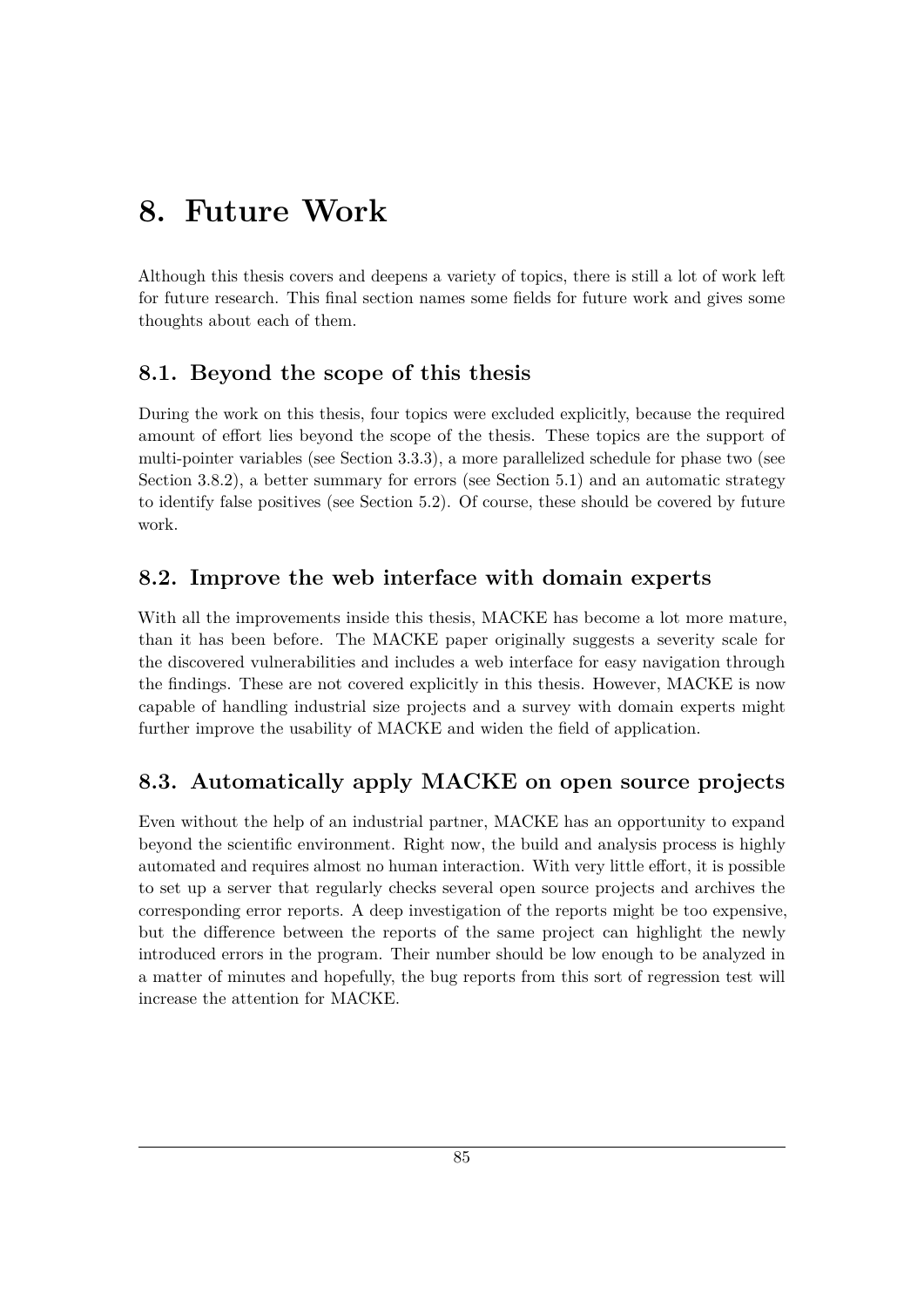### **8.4. A different source for error summaries**

In the current setup, MACKE uses KLEE for error generation in phase one as well as for error propagation in phase two. However, symbolic execution is not the only source for error reports, that can be applied on the function level. For example static analysis [\[26\]](#page-103-11) and fuzzing [\[30\]](#page-103-12) also uncover potential errors that can be used as a foundation for phase two. Perhaps, these errors are different, more numerous or even a superset of the errors reported by KLEE. Furthermore, this affects the run time of MACKE. Hence, it is quite interesting, how MACKE with fuzzer performs compared to MACKE with KLEE or even MACKE using both as an input for phase two.

### **8.5. Standardize targeted search**

As explained in Section [3.7,](#page-41-0) targeted search is an algorithm that is not only used by MACKE, but also by a variety of other tools. The implementation for this thesis is very basic, but building an optimized, well-tested library for targeted search seems to be beneficial for a complete area of research.

In summary, thinking about a bigger testbed, introducing some optimizations and cache layers, swapping the search strategy in existing projects and comparing the performance of the new library with the old implementation, has the potential for another thesis.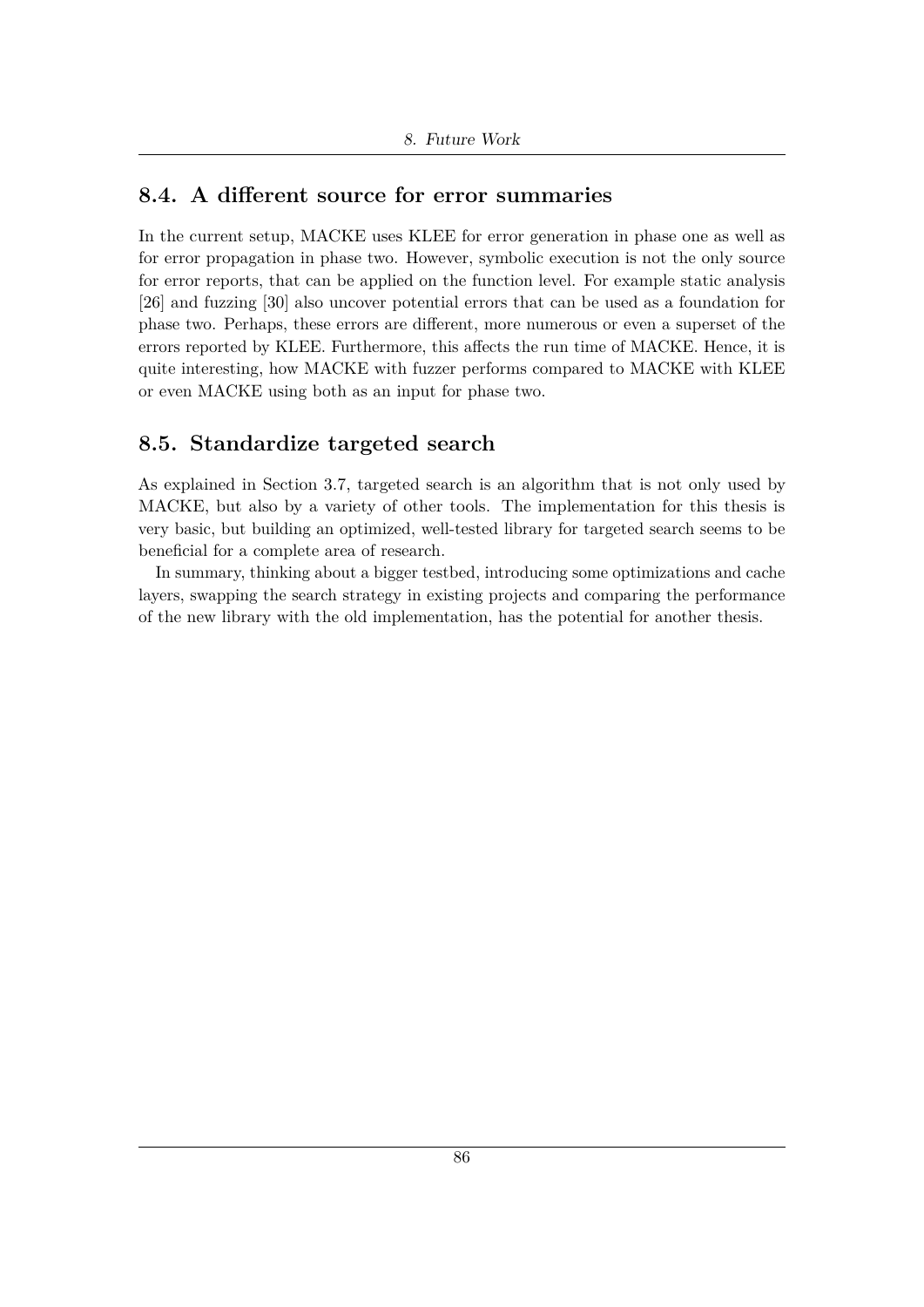# **List of Figures**

| 2.1  | $-5$                                                                                             |
|------|--------------------------------------------------------------------------------------------------|
| 2.2  | $6\phantom{.}6$                                                                                  |
| 2.3  | 8                                                                                                |
| 2.4  | Possible error propagation in phase $II \dots \dots \dots \dots \dots \dots \dots$<br>9          |
| 3.1  | 13                                                                                               |
| 3.2  | Flowchart showing the control flow graph of the example program $\dots$<br>31                    |
| 3.3  | Example control flow graph with sub-optimal parallelization $\ldots \ldots$<br>37                |
| 4.1  | Coverage graph bc $1.06 \ldots \ldots \ldots \ldots \ldots \ldots \ldots \ldots \ldots$<br>65    |
| 4.2  | 65                                                                                               |
| 4.3  | Coverage graph bzip $2\ 1.0.6\ \ldots \ldots \ldots \ldots \ldots \ldots \ldots \ldots$<br>65    |
| 4.4  | 65                                                                                               |
| 4.5  | 65<br>Coverage graph coreutils $8.25$                                                            |
| 4.6  | 65<br>Coverage graph diff $3.4 \ldots \ldots \ldots \ldots \ldots \ldots \ldots \ldots \ldots$   |
| 4.7  | Coverage graph flex $2.6.0 \ldots \ldots \ldots \ldots \ldots \ldots \ldots \ldots \ldots$<br>66 |
| 4.8  | 66                                                                                               |
| 4.9  | 66                                                                                               |
| 4.10 | 66                                                                                               |
|      | 66                                                                                               |
|      | 66                                                                                               |
|      | 67                                                                                               |
|      | 67                                                                                               |
|      | 67                                                                                               |
|      | 67                                                                                               |
|      | 67                                                                                               |
|      | 67                                                                                               |

# **List of Listings**

| 1.1 Small program breaking pure symbolic execution 2                                      |
|-------------------------------------------------------------------------------------------|
| 2.1 Excerpt from a small example program $\dots \dots \dots \dots \dots \dots \dots$      |
| 3.1 Symbolic encapsulation of a non-pointer variable $\dots \dots \dots \dots \dots$      |
| 3.2 Problematic symbolic encapsulation of a pointer variable $\dots \dots \dots \dots$ 19 |
|                                                                                           |
| 3.4 Example code including several difficulties 23                                        |
|                                                                                           |
|                                                                                           |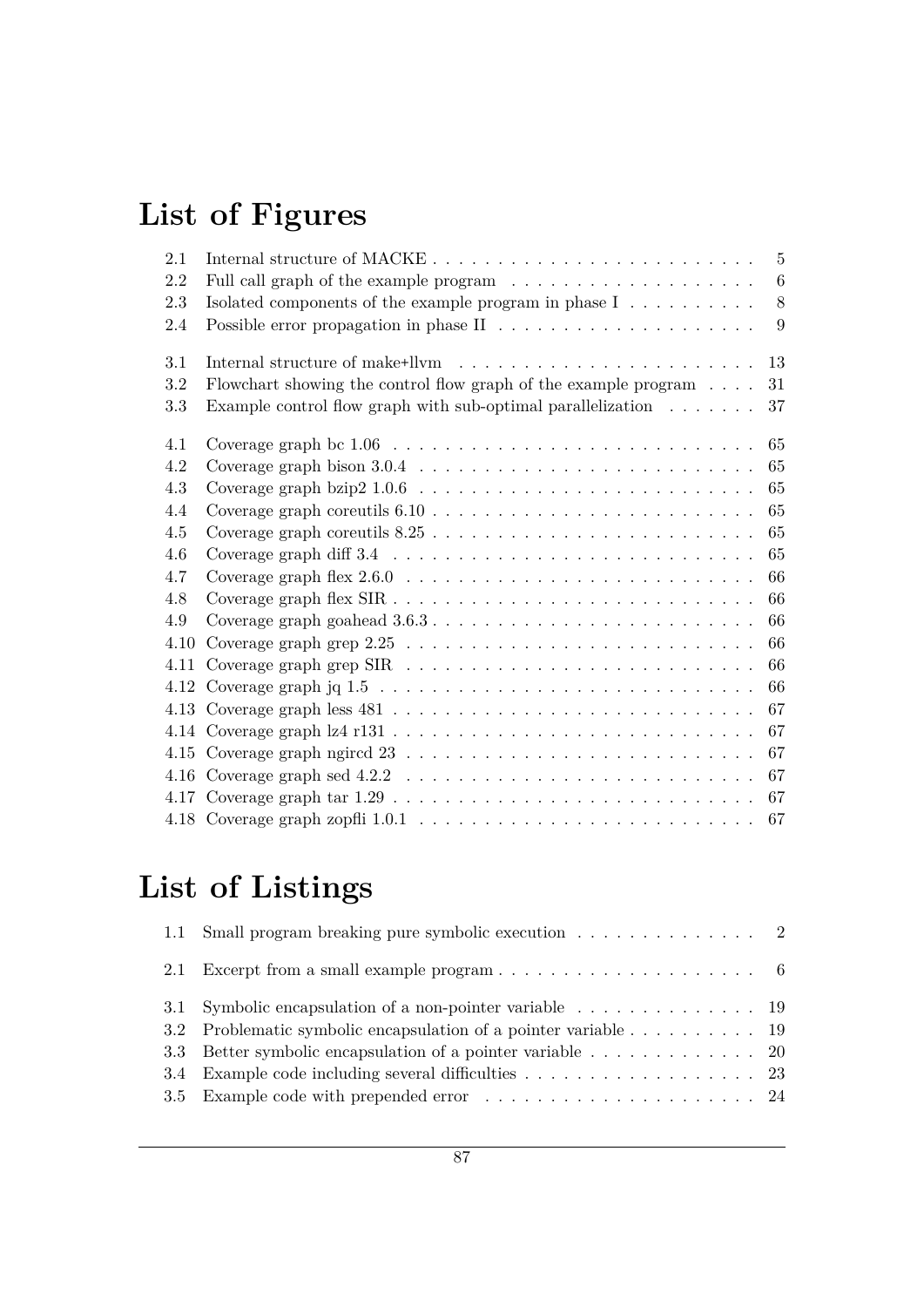| 3.6 Example code with the forking mechanism $\ldots \ldots \ldots \ldots \ldots \ldots$ 25       |  |
|--------------------------------------------------------------------------------------------------|--|
|                                                                                                  |  |
|                                                                                                  |  |
|                                                                                                  |  |
|                                                                                                  |  |
| 3.11 Small program forcing consideration of the stack $\ldots \ldots \ldots \ldots$ 32           |  |
| 3.12 Body for the generic search algorithm $\ldots \ldots \ldots \ldots \ldots \ldots \ldots$ 33 |  |
| 3.13 Inside the loop of the generic search algorithm $\ldots \ldots \ldots \ldots \ldots 34$     |  |
|                                                                                                  |  |
| 5.1 Example code reporting causing a false positive error 75                                     |  |

# **List of Tables**

| Size of the analyzed programs $\ldots \ldots \ldots \ldots \ldots \ldots \ldots \ldots \ldots$ | 40 |
|------------------------------------------------------------------------------------------------|----|
| Results for bc 1.06 with MACKE (left) and KLEE (right) $\dots \dots$                           | 44 |
| Results for bison 3.0.4 with MACKE (left) and KLEE (right) $\ldots \ldots$                     | 44 |
| Results for bzip2 1.0.6 with MACKE (left) and KLEE (right) $\ldots \ldots$                     | 44 |
| Results for coreutils 6.10 with MACKE (left) and KLEE (right) $\ldots \ldots$                  | 45 |
| Results for coreutils 8.25 with MACKE (left) and KLEE (right) $\ldots \ldots$                  | 45 |
| Results for diff 3.4 with MACKE (left) and KLEE (right)                                        | 45 |
| Results for flex 2.6.0 with MACKE (left) and KLEE (right) $\ldots \ldots$                      | 46 |
| Results for flex SIR orig.v0 with MACKE (left) and KLEE (right)                                | 46 |
| Results for goahead 3.6.3 with MACKE (left) and KLEE (right)                                   | 46 |
| Results for grep 2.25 with MACKE (left) and KLEE (right) $\ldots \ldots$                       | 47 |
| 4.12 Results for grep SIR orig.v0 with MACKE (left) and KLEE (right)                           | 47 |
| 4.13 Results for jq 1.5 with MACKE (left) and KLEE (right)                                     | 47 |
| 4.14 Results for less 481 with MACKE (left) and KLEE (right)                                   | 48 |
| 4.15 Results for lz4 r131 with MACKE (left) and KLEE (right)                                   | 48 |
| 4.16 Results for ngired 23 with MACKE (left) and KLEE (right)                                  | 48 |
| 4.17 Results for sed 4.2.2 with MACKE (left) and KLEE (right) $\ldots \ldots$                  | 49 |
| 4.18 Results for tar 1.29 with MACKE (left) and KLEE (right)                                   | 49 |
| 4.19 Results for zopfli 1.0.1 with MACKE (left) and KLEE (right)                               | 49 |
|                                                                                                | 50 |
| 4.21 Comparison with old MACKE on bzip2 1.0.6                                                  | 52 |
| 4.22 Comparison with old MACKE on grep SIR orig v0 $\dots \dots \dots \dots$                   | 52 |
| 4.23 Comparison with old MACKE on flex SIR orig v0                                             | 52 |
| 4.24 Comparison with old MACKE on coreutils $6.10$                                             | 52 |
|                                                                                                | 53 |
| 4.26 Comparison with old KLEE on grep SIR orig v0                                              | 53 |
| 4.27 Comparison with old KLEE on flex SIR orig v0                                              | 53 |
|                                                                                                |    |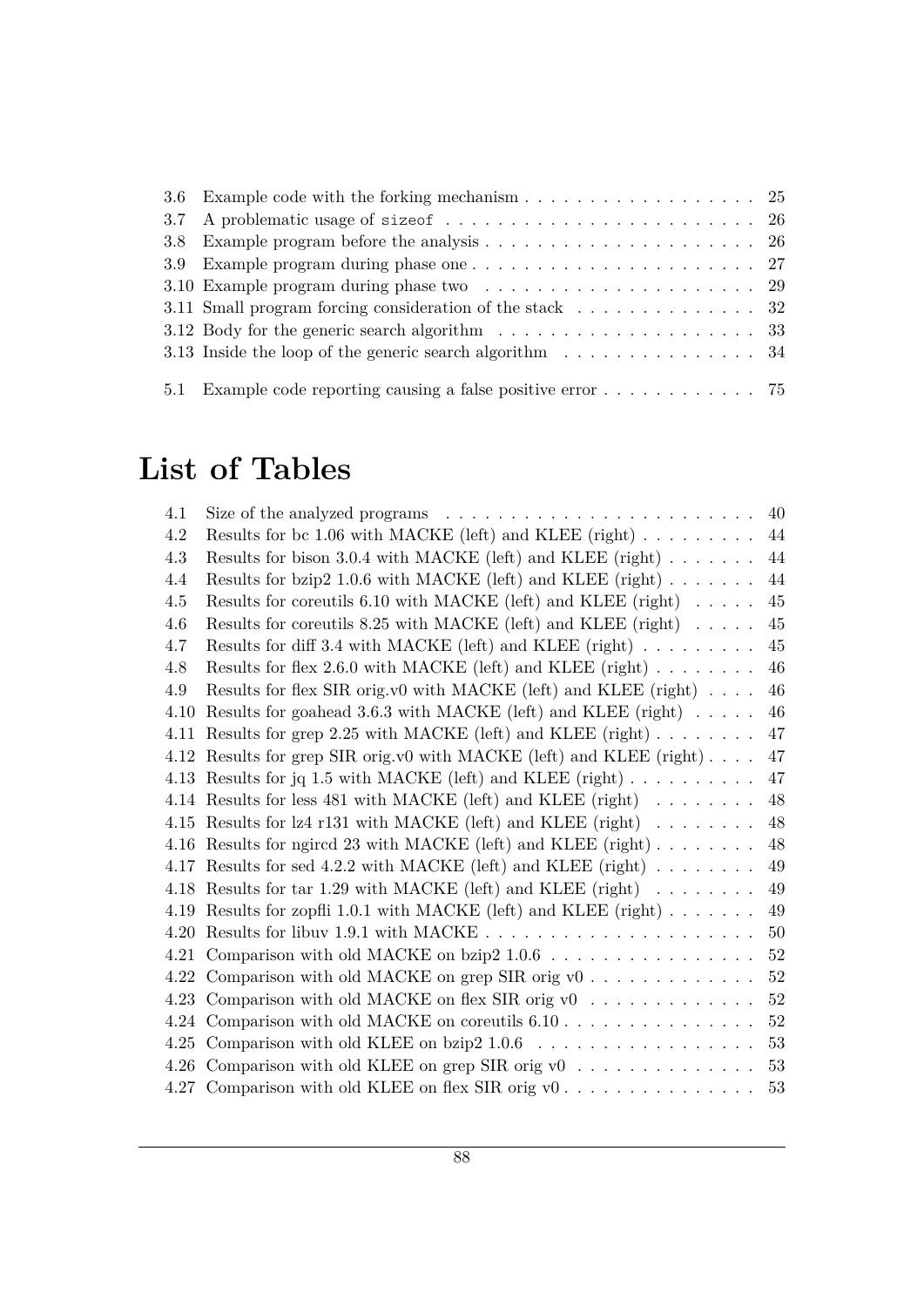List of Tables

| 4.28 Comparison with old KLEE on coreutils $6.10$                            | 53     |
|------------------------------------------------------------------------------|--------|
|                                                                              | 54     |
|                                                                              | 54     |
|                                                                              | 54     |
|                                                                              | 56     |
|                                                                              | 56     |
|                                                                              | 56     |
|                                                                              | 56     |
| 4.36 Runtime on flex SIR orig.v0                                             | 56     |
|                                                                              | 56     |
|                                                                              | 56     |
|                                                                              | 56     |
|                                                                              | 57     |
|                                                                              | 57     |
|                                                                              | $57\,$ |
|                                                                              | 57     |
|                                                                              | 57     |
|                                                                              | 57     |
|                                                                              | 57     |
|                                                                              | 57     |
| 4.48 Function coverage for bc 1.06 with MACKE (left) and KLEE (right)        | 60     |
| 4.49 Function coverage for bison 3.0.4 with MACKE (left) and KLEE (right).   | 60     |
| 4.50 Function coverage for bzip2 1.0.6 with MACKE (left) and KLEE (right).   | 60     |
| 4.51 Function coverage for coreutils 6.10 with MACKE (left) and KLEE (right) | 60     |
| 4.52 Function coverage for corrutils 8.25 with MACKE (left) and KLEE (right) | 60     |
| 4.53 Function coverage for diff 3.4 with MACKE (left) and KLEE (right)       | 61     |
| 4.54 Function coverage for flex 2.6.0 with MACKE (left) and KLEE (right)     | 61     |
| 4.55 Function coverage for flex SIR orig.v0 with MACKE (left) and KLEE       |        |
|                                                                              | 61     |
| 4.56 Function coverage for goahead 3.6.3 with MACKE (left) and KLEE (right)  | 61     |
| 4.57 Function coverage for grep 2.25 with MACKE (left) and KLEE (right)      | 61     |
| 4.58 Function coverage for grep SIR orig.v0 with MACKE (left) and KLEE       |        |
|                                                                              | 62     |
| 4.59 Function coverage for jq 1.5 with MACKE (left) and KLEE (right)         | 62     |
| 4.60 Function coverage for less 481 with MACKE (left) and KLEE (right)       | 62     |
| 4.61 Function coverage for lz4 r131 with MACKE (left) and KLEE (right)       | 62     |
| 4.62 Function coverage for ngircd 23 with MACKE (left) and KLEE (right)      | 62     |
| 4.63 Function coverage for sed 4.2.2 with MACKE (left) and KLEE (right)      | 63     |
| 4.64 Function coverage for tar 1.29 with MACKE (left) and KLEE (right)       | 63     |
| 4.65 Function coverage for zopfli 1.0.1 with MACKE (left) and KLEE (right).  | 63     |
| 4.66 Function coverage for libuv 1.9.1 with MACKE                            | 63     |
| 4.67 Amount of main exploits found by MACKE and/or KLEE                      | 69     |
|                                                                              |        |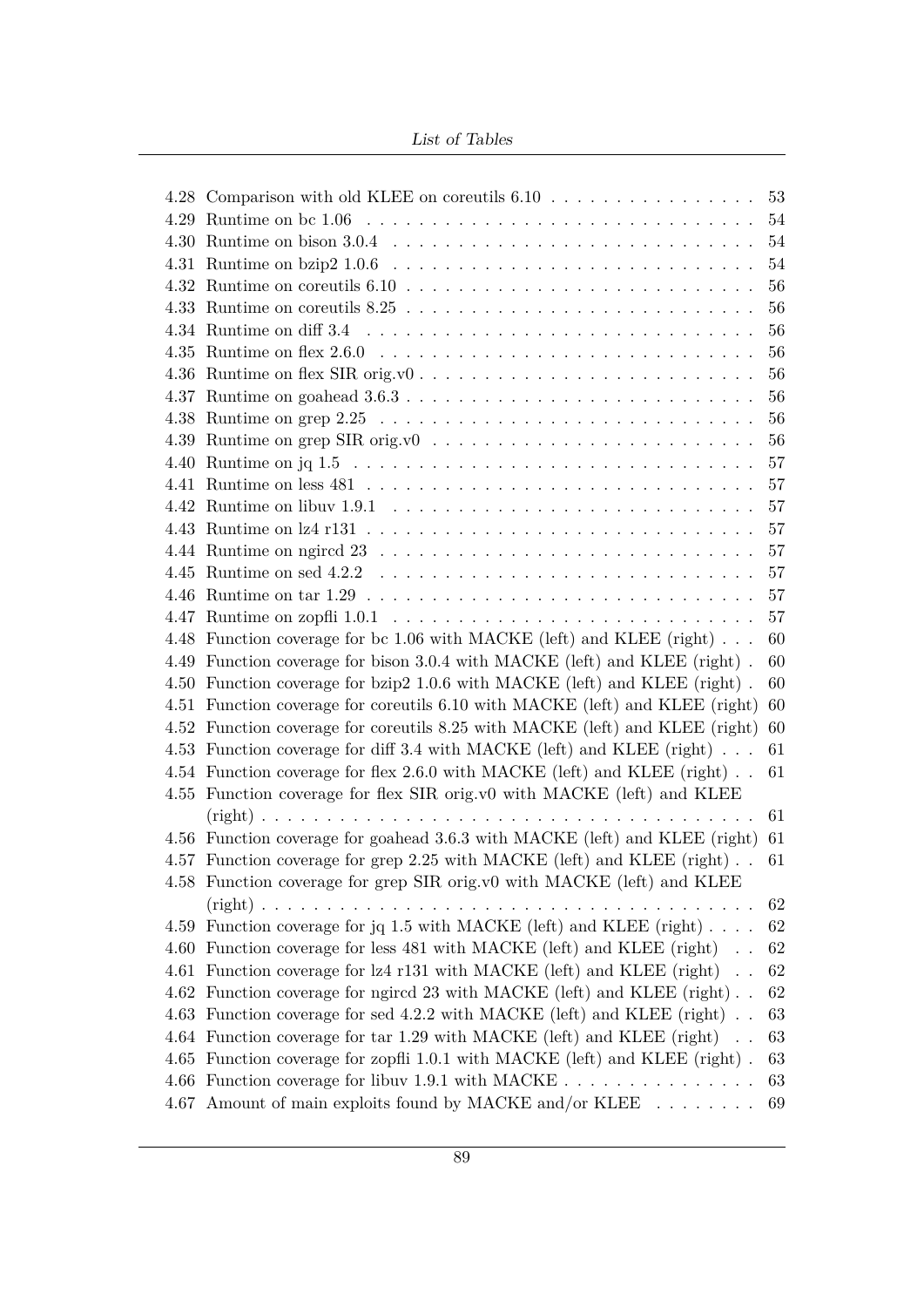## **Bibliography**

- [1] David Abrahams and Stefan Seefeld. *Boost.Python*. 2016. url: [http : / / www .](http://www.boost.org/doc/libs/1_60_0/libs/python/doc/html/index.html) [boost.org/doc/libs/1\\_60\\_0/libs/python/doc/html/index.html](http://www.boost.org/doc/libs/1_60_0/libs/python/doc/html/index.html) (visited on  $12/02/2016$ ).
- <span id="page-101-4"></span>[2] Saswat Anand, Corina S Păsăreanu, and Willem Visser. "JPF–SE: A symbolic execution extension to java pathfinder". In: *International Conference on Tools and Algorithms for the Construction and Analysis of Systems (TACAS)*. Springer. 2007, pp. 134–138.
- <span id="page-101-1"></span>[3] Earl T Barr, Thanh Vo, Vu Le, and Zhendong Su. "Automatic detection of floatingpoint exceptions". In: *ACM SIGPLAN Notices*. Vol. 48. 1. ACM. 2013, pp. 549– 560.
- [4] David Beazley and William Fulton. *SWIG Simplified Wrapper and Interface Generator.* 2016. URL: <http://www.swig.org/> (visited on  $12/02/2016$ ).
- [5] Eli Bendersky. *Parsing C++ in Python with Clang*. 2011. url: [http : / / eli .](http://eli.thegreenplace.net/2011/07/03/parsing-c-in-python-with-clang) [thegreenplace.net/2011/07/03/parsing-c-in-python-with-clang](http://eli.thegreenplace.net/2011/07/03/parsing-c-in-python-with-clang) (visited on  $12/02/2016$ ).
- <span id="page-101-7"></span>[6] Dirk Beyer and Stefan Löwe. "Explicit-state software model checking based on CE-GAR and interpolation". In: *International Conference on Fundamental Approaches to Software Engineering*. Springer. 2013, pp. 146–162.
- <span id="page-101-6"></span>[7] Peter Boonstoppel, Cristian Cadar, and Dawson Engler. "RWset: Attacking path explosion in constraint-based test generation". In: *International Conference on Tools and Algorithms for the Construction and Analysis of Systems (TACAS)*. Springer. 2008, pp. 351–366.
- <span id="page-101-2"></span>[8] Cristian Cadar and Dawson Engler. "Execution generated test cases: How to make systems code crash itself". In: *International SPIN Workshop on Model Checking of Software*. Springer. 2005, pp. 2–23.
- <span id="page-101-3"></span>[9] Cristian Cadar, Vijay Ganesh, Peter M Pawlowski, David L Dill, and Dawson R Engler. "EXE: automatically generating inputs of death". In: *ACM Transactions on Information and System Security (TISSEC)* 12.2 (2008), p. 10.
- <span id="page-101-0"></span>[10] Cristian Cadar, Daniel Dunbar, Dawson R Engler, et al. "KLEE: Unassisted and Automatic Generation of High-Coverage Tests for Complex Systems Programs." In: *Proceedings of the 8th USENIX Conference on Operating Systems Design and Implementation*. Vol. 8. 2008, pp. 209–224.
- <span id="page-101-5"></span>[11] Vitaly Chipounov, Volodymyr Kuznetsov, and George Candea. "S2E: a platform for in-vivo multi-path analysis of software systems". In: *ACM SIGPLAN Notices* 46.3 (2011), pp. 265–278.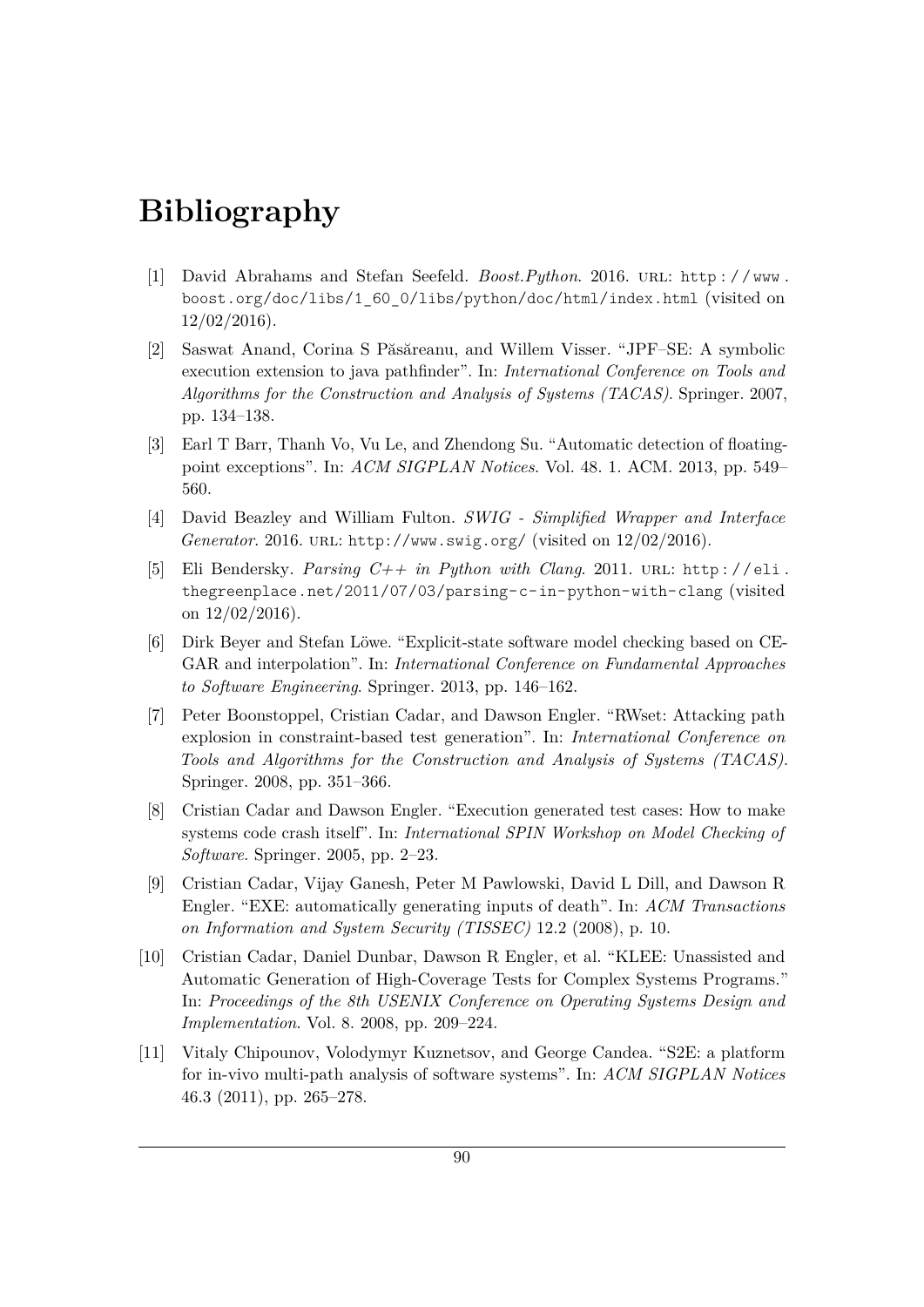- <span id="page-102-6"></span>[12] Chia Yuan Cho, Vijay D'Silva, and Dawn Song. "Blitz: Compositional bounded model checking for real-world programs". In: *International Conference on Automated Software Engineering (ASE)*. IEEE. 2013, pp. 136–146.
- <span id="page-102-7"></span>[13] Maria Christakis and Patrice Godefroid. "IC-Cut: A compositional search strategy for dynamic test generation". In: *Model Checking Software*. Springer, 2015, pp. 300– 318.
- <span id="page-102-8"></span>[14] Maria Christakis and Patrice Godefroid. "Proving memory safety of the ANI Windows image parser using compositional exhaustive testing". In: *Verification, Model Checking, and Abstract Interpretation*. Springer. 2015, pp. 373–392.
- <span id="page-102-2"></span>[15] Peter Collingbourne, Cristian Cadar, and Paul HJ Kelly. "Symbolic crosschecking of floating-point and SIMD code". In: *Proc. 6th Conf. Computer Systems*. ACM. 2011, pp. 315–328.
- [16] Continuum Analytics, Inc. *llvmlite*. 2016. url: <http://llvmlite.pydata.org/> (visited on 12/02/2016).
- <span id="page-102-1"></span>[17] Heming Cui, Jingyue Wu, John Gallagher, Huayang Guo, and Junfeng Yang. "Efficient deterministic multithreading through schedule relaxation". In: *Proc. 23rd ACM Symp. Operationg Systems Principles*. ACM. 2011, pp. 337–351.
- <span id="page-102-0"></span>[18] Heming Cui, Jingyue Wu, Chia-Che Tsai, and Junfeng Yang. "Stable Deterministic Multithreading through Schedule Memoization." In: *OSDI*. Vol. 10. 2010, p. 10.
- <span id="page-102-5"></span>[19] Leonardo De Moura and Nikolaj Bjørner. "Z3: An efficient SMT solver". In: *International Conference on Tools and Algorithms for the Construction and Analysis of Systems (TACAS)*. Springer. 2008, pp. 337–340.
- <span id="page-102-9"></span>[20] Hyunsook Do, Sebastian Elbaum, and Gregg Rothermel. "Supporting controlled experimentation with testing techniques: An infrastructure and its potential impact". In: *Empirical Software Engineering* 10.4 (2005), pp. 405–435.
- [21] Joe W Duran and Simeon C Ntafos. "An evaluation of random testing". In: *IEEE Transactions on Software Engineering* 4 (1984), pp. 438–444.
- [22] Zakir Durumeric, James Kasten, David Adrian, J Alex Halderman, Michael Bailey, Frank Li, Nicolas Weaver, Johanna Amann, Jethro Beekman, Mathias Payer, et al. "The matter of heartbleed". In: *Proceedings of the 2014 Internet Measurement Conference (IMC)*. ACM. 2014, pp. 475–488.
- <span id="page-102-3"></span>[23] Niklas Eén and Niklas Sörensson. "An extensible SAT-solver". In: *International Conference on Theory and Applications of Satisfiability Testing*. Springer. 2003, pp. 502–518.
- <span id="page-102-4"></span>[24] Ikpeme Erete and Alessandro Orso. "Optimizing constraint solving to better support symbolic execution". In: *International Conference on Software Testing, Verification and Validation Workshops (ICSTW)*. IEEE. 2011, pp. 310–315.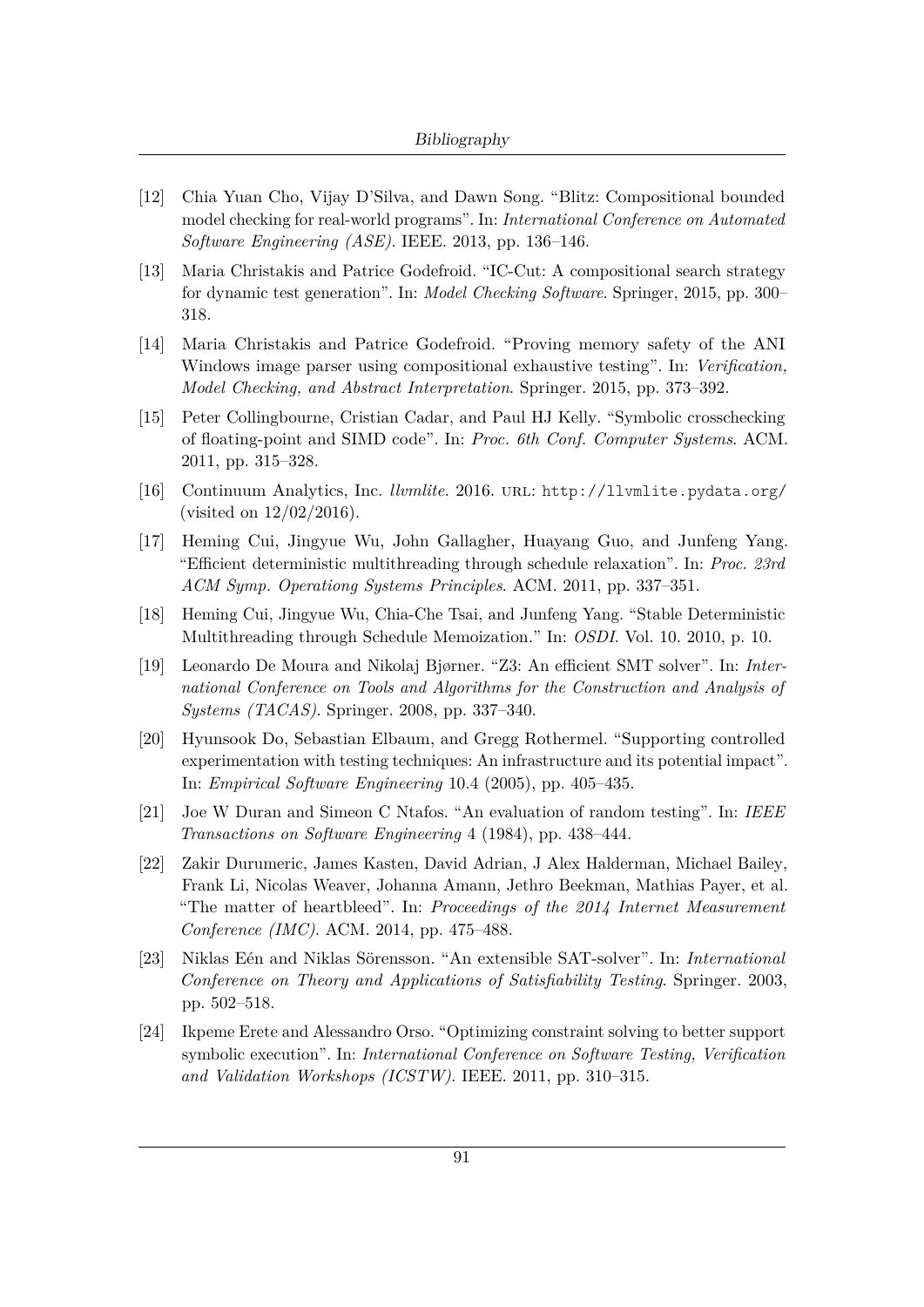- <span id="page-103-5"></span>[25] Vijay Ganesh and David L Dill. "A decision procedure for bit-vectors and arrays". In: *International Conference on Computer Aided Verification*. Springer. 2007, pp. 519– 531.
- <span id="page-103-11"></span>[26] Fengjuan Gao, Linzhang Wang, and Xuandong Li. "BovInspector: automatic inspection and repair of buffer overflow vulnerabilities". In: *Proceedings of the 31st IEEE/ACM International Conference on Automated Software Engineering (ASE)*. ACM. 2016, pp. 786–791.
- <span id="page-103-8"></span>[27] Patrice Godefroid. "Compositional dynamic test generation". In: *ACM SIGPLAN Notices*. Vol. 42. 1. ACM. 2007, pp. 47–54.
- <span id="page-103-9"></span>[28] Patrice Godefroid. "Micro execution". In: *Proceedings of the 36th International Conference on Software Engineering*. ACM. 2014, pp. 539–549.
- <span id="page-103-7"></span>[29] Patrice Godefroid, Nils Klarlund, and Koushik Sen. "DART: directed automated random testing". In: *ACM SIGPLAN Notices*. Vol. 40. 6. ACM. 2005, pp. 213–223.
- <span id="page-103-12"></span>[30] Patrice Godefroid, Michael Y Levin, and David Molnar. "SAGE: whitebox fuzzing for security testing". In: *Queue* 10.1 (2012), p. 20.
- <span id="page-103-4"></span>[31] Patrice Godefroid, Michael Y Levin, David A Molnar, et al. "Automated Whitebox Fuzz Testing." In: *Network and Distributed System Security Symposium*. Vol. 8. 2008, pp. 151–166.
- <span id="page-103-0"></span>[32] *International Standard* CC*ISO/IEC ISO/IEC 9899:201x Programming languages* – *C*. 2008.
- <span id="page-103-3"></span>[33] Sarfraz Khurshid, Corina S Păsăreanu, and Willem Visser. "Generalized symbolic execution for model checking and testing". In: *International Conference on Tools and Algorithms for the Construction and Analysis of Systems (TACAS)*. Springer. 2003, pp. 553–568.
- <span id="page-103-2"></span>[34] James C King. "Symbolic execution and program testing". In: *Communications of the ACM* 19.7 (1976), pp. 385–394.
- <span id="page-103-6"></span>[35] Volodymyr Kuznetsov, Johannes Kinder, Stefan Bucur, and George Candea. "Efficient state merging in symbolic execution". In: *ACM SIGPLAN Notices* 47.6 (2012), pp. 193–204.
- <span id="page-103-1"></span>[36] Guodong Li, Indradeep Ghosh, and Sreeranga P Rajan. "KLOVER: A symbolic execution and automatic test generation tool for C++ programs". In: *International Conference on Computer Aided Verification*. Springer. 2011, pp. 609–615.
- <span id="page-103-10"></span>[37] Yude Lin, Tim Miller, and Harald Søndergaard. "Compositional Symbolic Execution using Fine-Grained Summaries". In: *Software Engineering Conference (ASWEC), 2015 24th Australasian*. IEEE. 2015, pp. 213–222.
- [38] LLVM Project. *Writing an LLVM Pass*. 2016. url: [http://llvm.org/docs/](http://llvm.org/docs/WritingAnLLVMPass.html) [WritingAnLLVMPass.html](http://llvm.org/docs/WritingAnLLVMPass.html) (visited on 12/02/2016).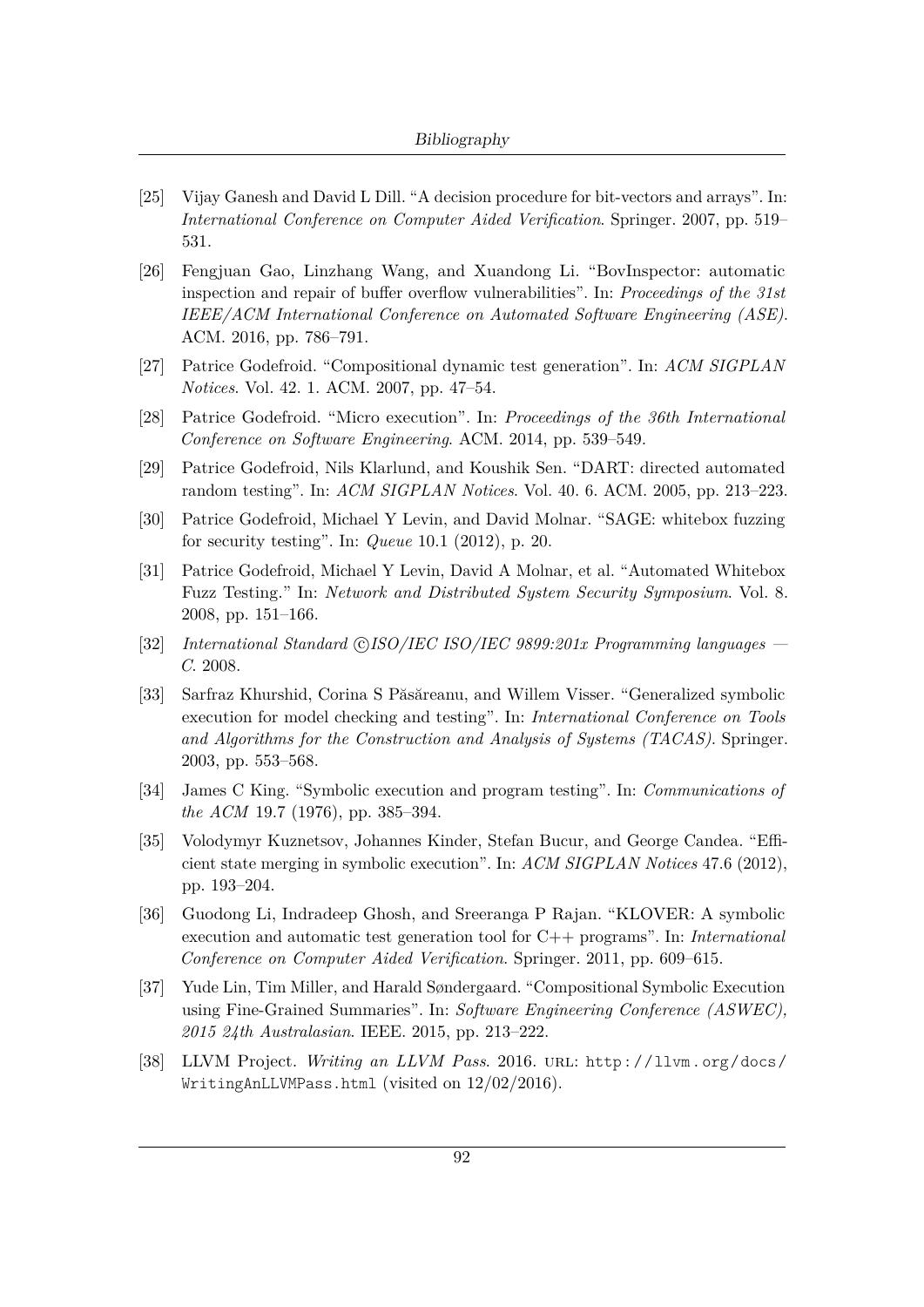- <span id="page-104-2"></span>[39] Kin-Keung Ma, Khoo Yit Phang, Jeffrey S Foster, and Michael Hicks. "Directed symbolic execution". In: *Static Analysis*. Springer, 2011, pp. 95–111.
- [40] Mahadevan R and Continuum Analytics, Inc. *LLVMPY*. 2014. URL: [http://www.](http://www.llvmpy.org/) [llvmpy.org/](http://www.llvmpy.org/) (visited on  $12/02/2016$ ).
- <span id="page-104-4"></span>[41] Rupak Majumdar and Ru-Gang Xu. "Reducing test inputs using information partitions". In: *International Conference on Computer Aided Verification*. Springer. 2009, pp. 555–569.
- <span id="page-104-6"></span>[42] Kenneth L McMillan. "Applications of Craig interpolants in model checking". In: *International Conference on Tools and Algorithms for the Construction and Analysis of Systems (TACAS)*. Springer. 2005, pp. 1–12.
- <span id="page-104-0"></span>[43] Ana Milanova, Atanas Rountev, and Barbara G Ryder. "Precise call graphs for C programs with function pointers". In: *Automated Software Engineering* 11.1 (2004), pp. 7–26.
- [44] Martin Novak and Mate Soos. *klee/scripts/klee-clang*. 2016. url: [https://github.](https://github.com/klee/klee/blob/master/scripts/klee-clang) [com/klee/klee/blob/master/scripts/klee-clang](https://github.com/klee/klee/blob/master/scripts/klee-clang) (visited on 12/02/2016).
- [45] Saahil Ognawala. *MACKE*. 2016. url: [https://github.com/tum- i22/macke](https://github.com/tum-i22/macke) (visited on 12/02/2016).
- <span id="page-104-1"></span>[46] Saahil Ognawala, Martin Ochoa, Alexander Pretschner, and Tobias Limmer. "MACKE: compositional analysis of low-level vulnerabilities with symbolic execution". In: *Proceedings of the 31st IEEE/ACM International Conference on Automated Software Engineering (ASE)*. ACM. 2016, pp. 780–785.
- <span id="page-104-3"></span>[47] Hristina Palikareva and Cristian Cadar. "Multi-solver support in symbolic execution". In: *Computer Aided Verification*. Springer. 2013, pp. 53–68.
- <span id="page-104-5"></span>[48] Alexander Pretschner. "Classical search strategies for test case generation with constraint logic programming". In: *Formal Approaches to Testing of Software*. 2001, pp. 47–60.
- [49] LLVM Project. *The LLVM gold plugin*. 2016. url: [http : / / llvm . org / docs /](http://llvm.org/docs/GoldPlugin.html) [GoldPlugin.html](http://llvm.org/docs/GoldPlugin.html) (visited on 12/02/2016).
- [50] Python Software Foundation. *ctypes A foreign function library for Python*. 2016. url: [https : / / docs . python . org / 3 . 4 / library / ctypes . html](https://docs.python.org/3.4/library/ctypes.html) (visited on  $12/02/2016$ ).
- [51] Python Software Foundation. *Extending Python with C or C++*. 2016. url: [https:](https://docs.python.org/3.4/extending/extending.html) [//docs.python.org/3.4/extending/extending.html](https://docs.python.org/3.4/extending/extending.html) (visited on 12/02/2016).
- <span id="page-104-7"></span>[52] David A Ramos and Dawson Engler. "Under-constrained symbolic execution: correctness checking for real code". In: *24th USENIX Security Symposium (USENIX Security 15)*. 2015, pp. 49–64.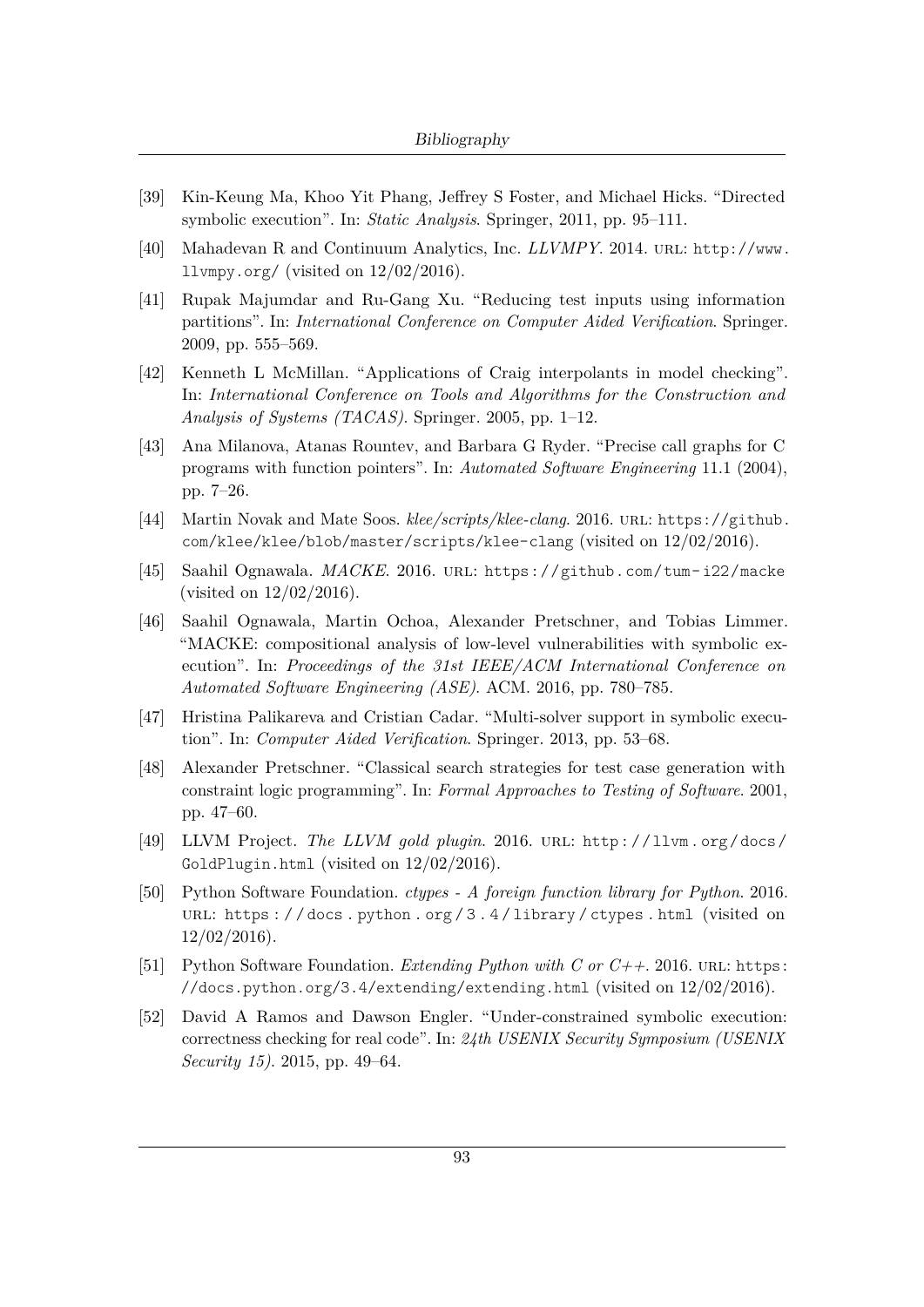- <span id="page-105-0"></span>[53] Thomas Reps, Susan Horwitz, and Mooly Sagiv. "Precise interprocedural dataflow analysis via graph reachability". In: *Proceedings of the 22nd ACM SIGPLAN-SIGACT Symposium on Principles of Programming Languages*. ACM. 1995, pp. 49– 61.
- [54] Ronald Rivest. "The MD5 message-digest algorithm". In: *RFC 1321* (1992).
- <span id="page-105-1"></span>[55] Eric F Rizzi, Sebastian Elbaum, and Matthew B Dwyer. "On the techniques we create, the tools we build, and their misalignments: a study of KLEE". In: *Proceedings of the 38th International Conference on Software Engineering*. ACM. 2016, pp. 132–143.
- <span id="page-105-2"></span>[56] Koushik Sen, Darko Marinov, and Gul Agha. "CUTE: a concolic unit testing engine for C". In: *ACM SIGSOFT Software Engineering Notes*. Vol. 30. 5. ACM. 2005, pp. 263–272.
- <span id="page-105-3"></span>[57] Koushik Sen, George Necula, Liang Gong, and Wontae Choi. "Multise: Multi-path symbolic execution using value summaries". In: *Proceedings of the 2015 10th Joint Meeting on Foundations of Software Engineering*. ACM. 2015, pp. 842–853.
- <span id="page-105-6"></span>[58] Ondrej Sery, Grigory Fedyukovich, and Natasha Sharygina. "Interpolation-based function summaries in bounded model checking". In: *Haifa Verification Conference*. Springer. 2011, pp. 160–175.
- <span id="page-105-5"></span>[59] Nishant Sinha, Nimit Singhania, Satish Chandra, and Manu Sridharan. "Alternate and learn: Finding witnesses without looking all over". In: *International Conference on Computer Aided Verification*. Springer. 2012, pp. 599–615.
- [60] Michael Sutton, Adam Greene, and Pedram Amini. *Fuzzing: brute force vulnerability discovery*. Pearson Education, 2007.
- <span id="page-105-7"></span>[61] O. Tange. "GNU Parallel - The Command-Line Power Tool". In: *;login: The USENIX Magazine* 36.1 (Feb. 2011), pp. 42–47. url: [http://www.gnu.org/s/](http://www.gnu.org/s/parallel) [parallel](http://www.gnu.org/s/parallel).
- [62] Gregory Tassey. "The economic impacts of inadequate infrastructure for software testing". In: *National Institute of Standards and Technology, RTI Project* 7007.011 (2002).
- [63] Antti Valmari. "The state explosion problem". In: *Lectures on Petri nets I: Basic models*. Springer, 1998, pp. 429–528.
- <span id="page-105-4"></span>[64] Tao Xie, Nikolai Tillmann, Jonathan de Halleux, and Wolfram Schulte. "Fitnessguided path exploration in dynamic symbolic execution". In: *2009 IEEE/IFIP International Conference on Dependable Systems & Networks*. IEEE. 2009, pp. 359– 368.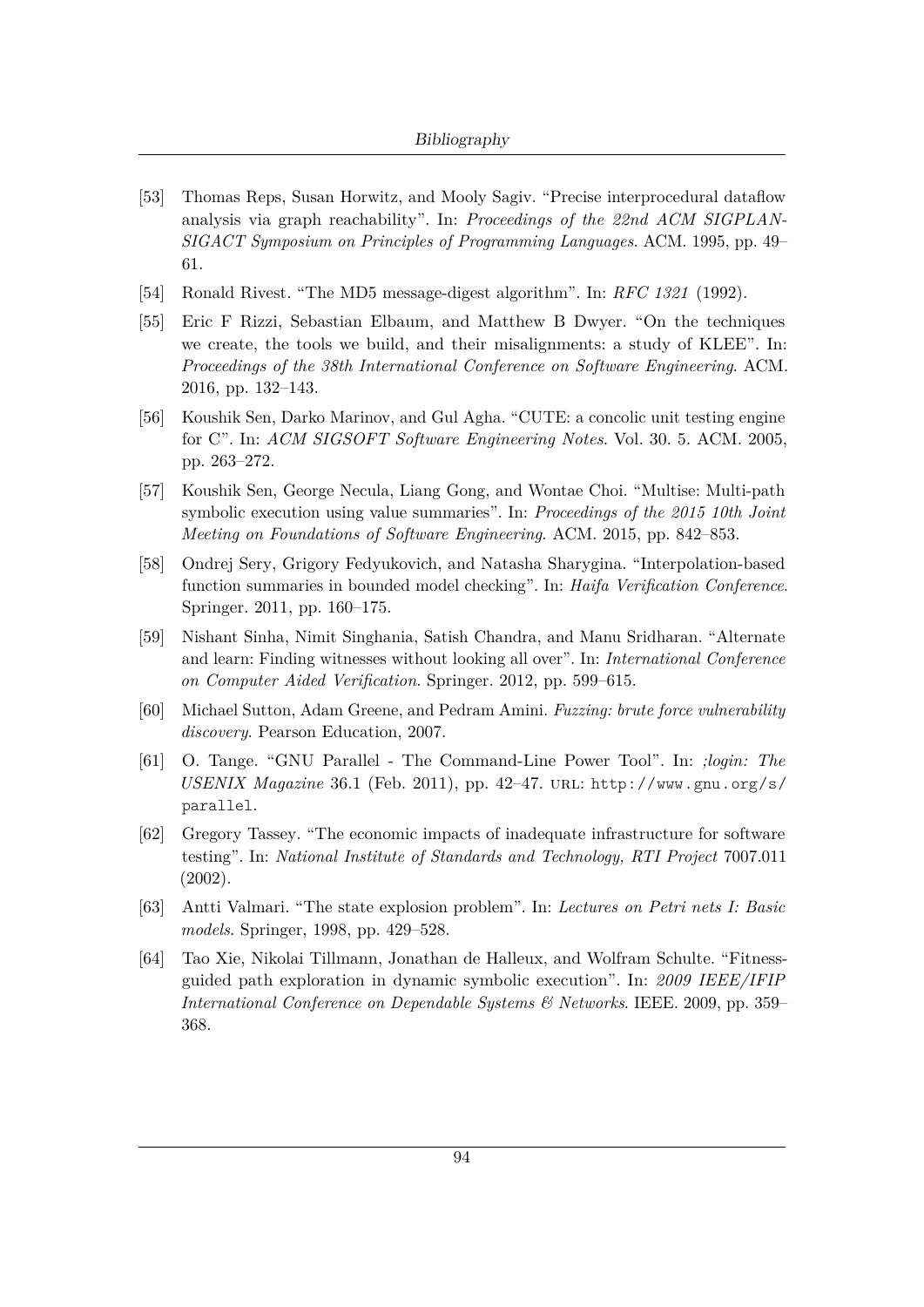## **A. Source code repositories**

This appendix gives a list of all used source code. It names places, where it can be obtained (i.e. a Download-URL or a version control repository) and the version used for the experiments in the thesis. All links were checked in December 2016.

### **A.1. Components for MACKE**

|                                                           | b9efa5290aaa5ec9686727fd8466450f906b83eb                   |
|-----------------------------------------------------------|------------------------------------------------------------|
|                                                           | forked from "old MACKE" (https://github.com/tum-i22/macke) |
|                                                           | MACKE opt llvm tttps://github.com/hutoTUM/macke-opt-llvm   |
|                                                           | 33eb4998131cd585a8e8d3f0875196155db374db                   |
| KLEE with targeted search https://github.com/hutoTUM/klee |                                                            |
|                                                           | 21c0e2497e37e7fbe09f6394f4ece7ad60672e8e                   |
|                                                           | forked from KLEE 1.2.0 (https://github.com/klee/klee)      |
|                                                           | make+llvm https://github.com/hutoTUM/MakeAdditions         |
|                                                           | 45ddd12d5a9a91b3f56b5909a6a8af01bed66daf                   |

Finally a small gratitude to GNU parallel: This tool was quite helpful for scheduling and executing multiple KLEE runs in parallel. As promised after the installation, here is the citation [\[61\]](#page-105-7) for the authors.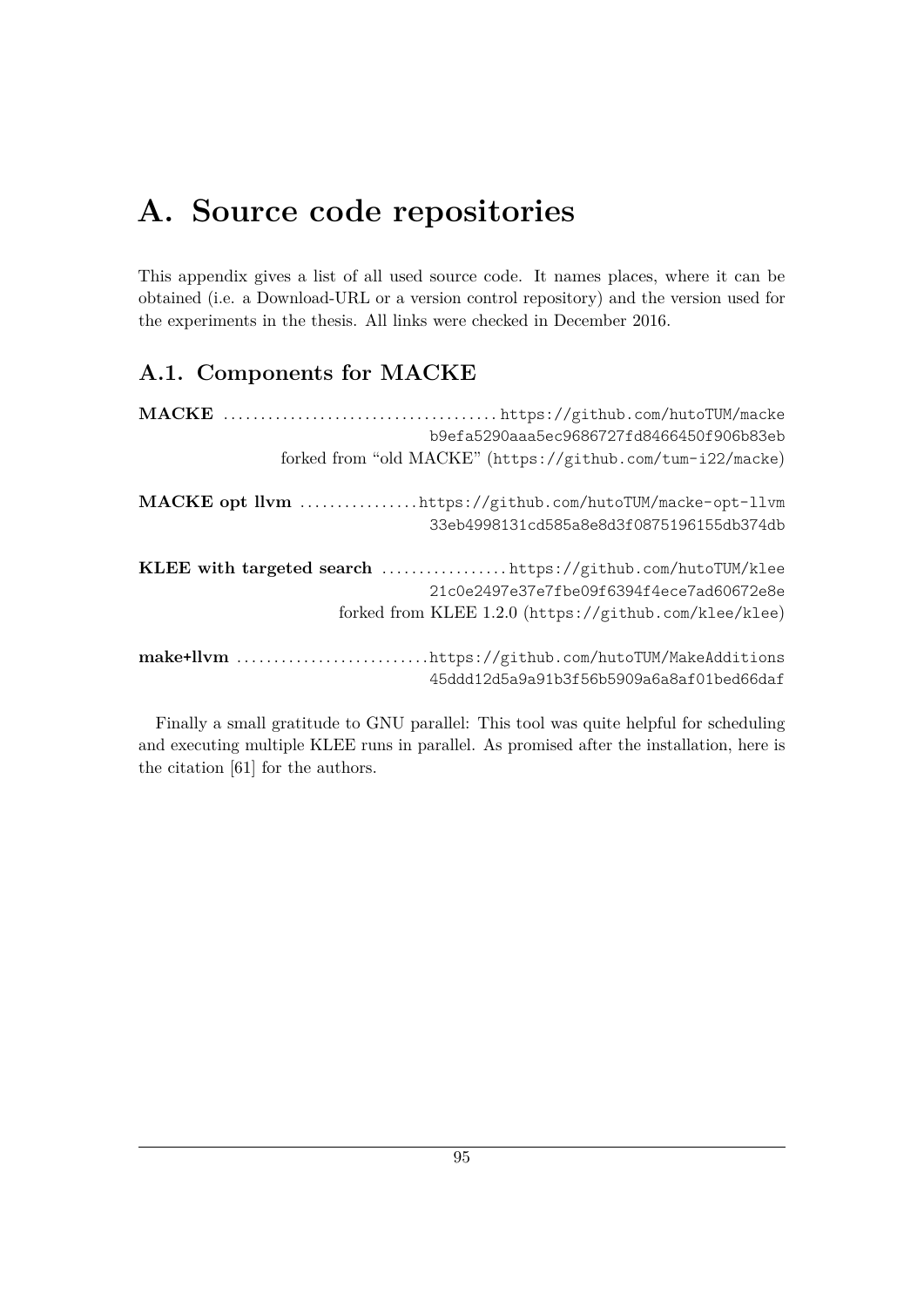### **A.2. Analyzed programs**

| bison 3.0.4 https://ftp.gnu.org/gnu/bison/bison-3.0.4.tar.xz               |
|----------------------------------------------------------------------------|
|                                                                            |
| coreutils 6.10 https://ftp.gnu.org/gnu/coreutils/coreutils-6.10.tar.gz     |
| coreutils 8.25 https://ftp.gnu.org/gnu/coreutils/coreutils-8.25.tar.xz     |
| diff 3.4 https://ftp.gnu.org/gnu/diffutils/diffutils-3.4.tar.xz            |
| flex 2.6.0 http://downloads.sourceforge.net/project/flex/flex-2.6.0.tar.xz |
| flex SIR orig.v0 [20] http://sir.unl.edu/portal/bios/flex.php              |
| goahead 3.6.3 https://embedthis.com/software/goahead-3.6.3-src.tgz         |
|                                                                            |
| grep SIR orig.v0 [20] http://sir.unl.edu/portal/bios/grep.php              |
| $jq 1.5$ https://github.com/stedolan/jq/archive/jq-1.5.tar.gz              |
|                                                                            |
| libuv 1.9.1 https://github.com/libuv/libuv/archive/v1.9.1.tar.gz           |
| lz4 r131 https://github.com/Cyan4973/1z4/archive/r131.tar.gz               |
| ngircd 23 http://ngircd.barton.de/pub/ngircd/ngircd-23.tar.xz              |
| sed 4.2.2 https://ftp.gnu.org/gnu/sed/sed-4.2.2.tar.bz2                    |
|                                                                            |
| zopfli 1.0.1 https://github.com/google/zopfli/archive/zopfli-1.0.1.tar.gz  |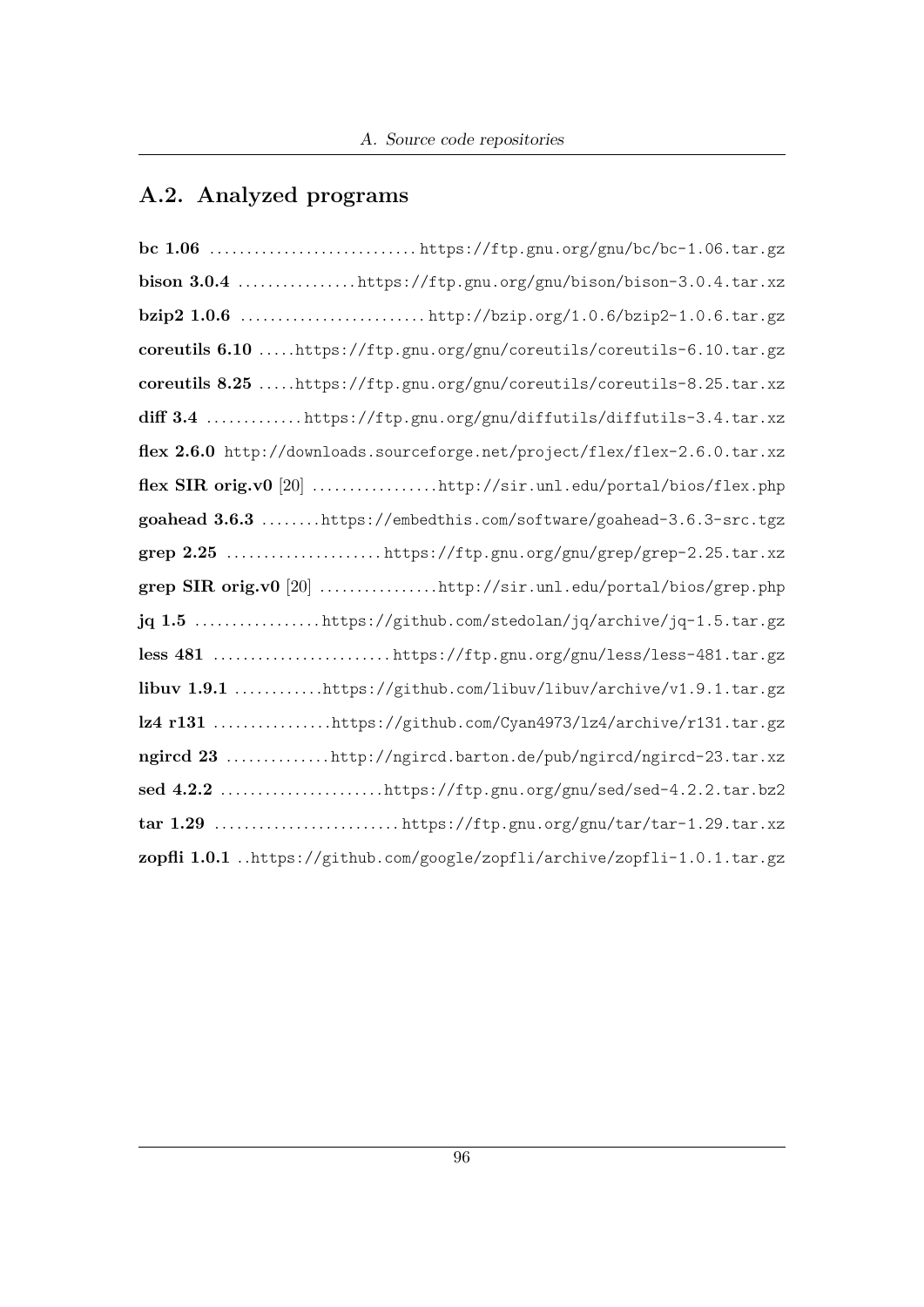## **B. Used and discarded flags for KLEE**

This appendix gives a list of all flags I used for the KLEE runs triggered by MACKE. Since the flags differ from the ones used by old MACKE, it also names all old flags, that are no longer used. Additionally, it gives reasons, why I decide to select each flag or discard respectively.

## **Used flags**

**--allow-external-sym-calls** allows calls with symbolic arguments to external functions. The symbolic arguments are concretized to one representative of their range before the external call is processed. This leads to a loss of almost all states but is still better than directly stop the execution of the path.

**--libc=uclibc** replaces a lot of external calls to C lib functions with the uclibc bitcode variants of the called functions. This widely extends the range of analyzable programs.

**--max-memory=1000** limits the maximum amount of memory allocatable by KLEE in MBs. With multiple KLEE runs in parallel, this limit asserts, that one analysis assigning huge amounts of memory, does not interfere with the other concurrent KLEE runs.

**--only-output-states-covering-new** reduces the number of generated test cases, so only tests covering new code are stored. This generates fewer test cases with a higher overall quality.

**--optimize** is very similar to the effect of compiling with -O3. It reduces the amount of instructions needed in the bitcode and thereby simplifies the analysis. Furthermore, production code is very likely to be also optimized.

**--output-source=false** prevents KLEE from storing a human readable bitcode version of the analyzed program. MACKE stores all relevant bitcode file in its output directory. Storing an additional version is a waste of storage, especially with the much bigger size of the human readable form.

**--posix-runtime** allows the usage of the --sym-args, --sym-files and --sym-stdin flags. The first two flags are a must-have for the symbolic execution of the main function, but quite irrelevant to the analysis of the components. Nevertheless, the last flag enables symbolic standard input, which might be read in all parts of the program. Therefore, this is used for all KLEE runs triggered by MACKE.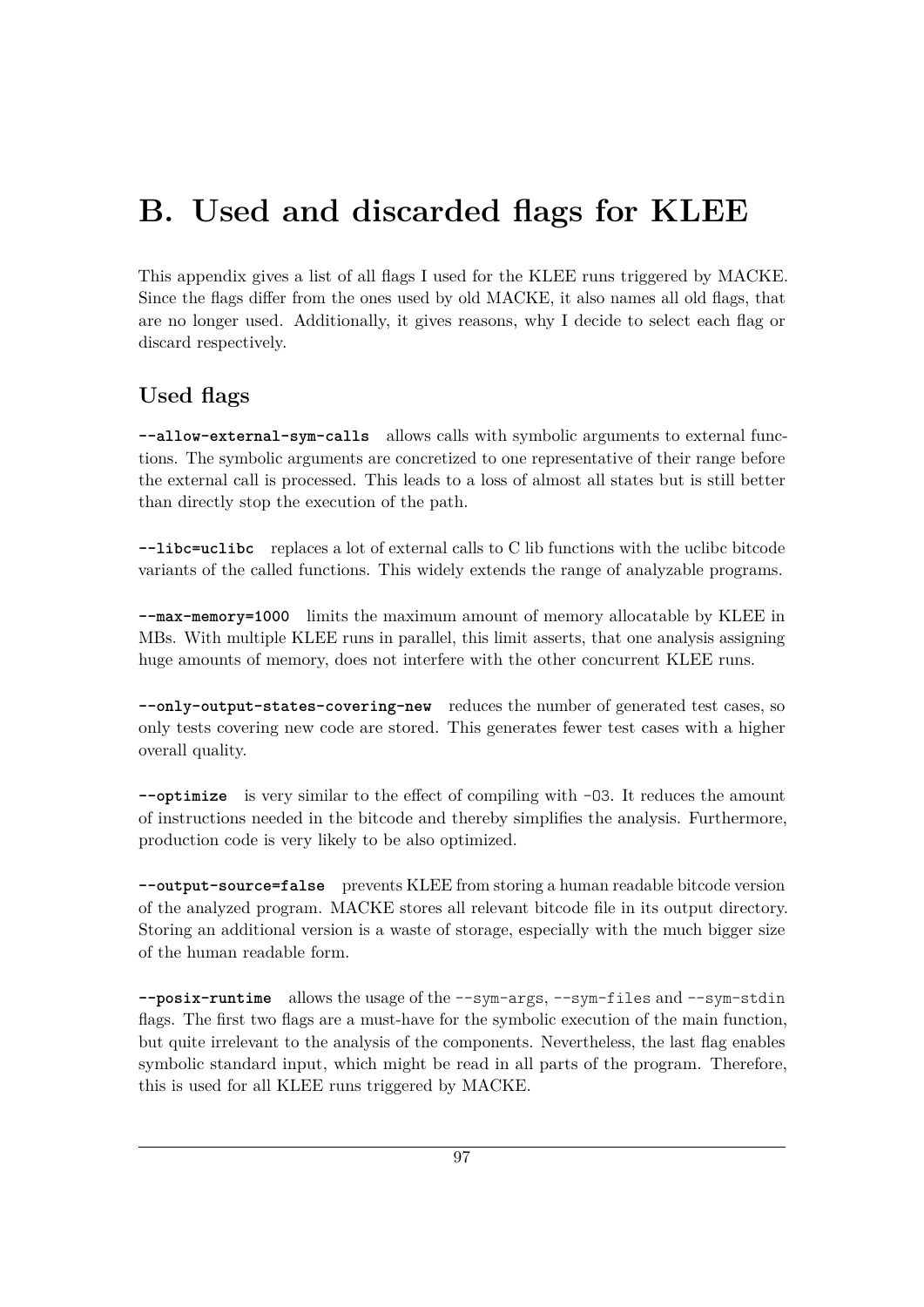**--stats-write-interval=3600 and --istats-write-interval=3600** control the frequency, how often KLEE updates the files with coverage information during a run. This is helpful for live run-time analysis, but this feature is not used by MACKE. Therefore, the high number of 3600 seconds basically disables the updates. Nevertheless, KLEE writes the final summary. With these files being one of the biggest files in the output directory, this removes unnecessary write operations of hundred of gigabytes.

**--sym-stdin** makes the content read from standard input symbolic. This allows a deeper analysis of components, that actually reads from stdin. For all components, that do not read anything, the symbolic content is left unconstrained and is thereby basically ignored.

**--watchdog** enforces the run-time limits for the overall KLEE analysis and the time spent on one instruction. MACKE requires both limits to control its run-time. Both limits are set with other flags.

## **Discarded flags**

**--disable-inlining** prevents the optimizer from inlining any functions. All MACKE function (i.e. entry points) have attributes set to prevent inlining anyway and for the rest of the code inlining is absolutely fine and reduces the effort of the analysis.

**--max-memory-inhibit=false** modifies KLEE's forking behavior when it is close to its memory limit. I do not see any reason, why MACKE should not keep the KLEE default (true) at this point.

**--max-static-{cpfork,fork,solve}-pct=1** control the percentage of time KLEE can spend on one task. Restricting all of them to  $100\%$  is meaningless. Additionally, these are the default variables.

**--max-sym-array-size=4096** limits the maximum size of an array, that is marked as symbolic. I do not see any reason to limit this explicitly and therefore, I kept the KLEE default and do not limit the symbolic array size.

**--randomize-fork** randomize the branch, that is taken first after forking. Per default, KLEE always chooses the true-branch. This adds more randomness to the analysis and I do not see any benefit from it. So I decide use KLEE's default.

**--simplify-sym-indices** simplifies symbolic indices using equations from other constraints. This feature seems to be experimental and is deactivated by default. Therefore, I also deactivate it.